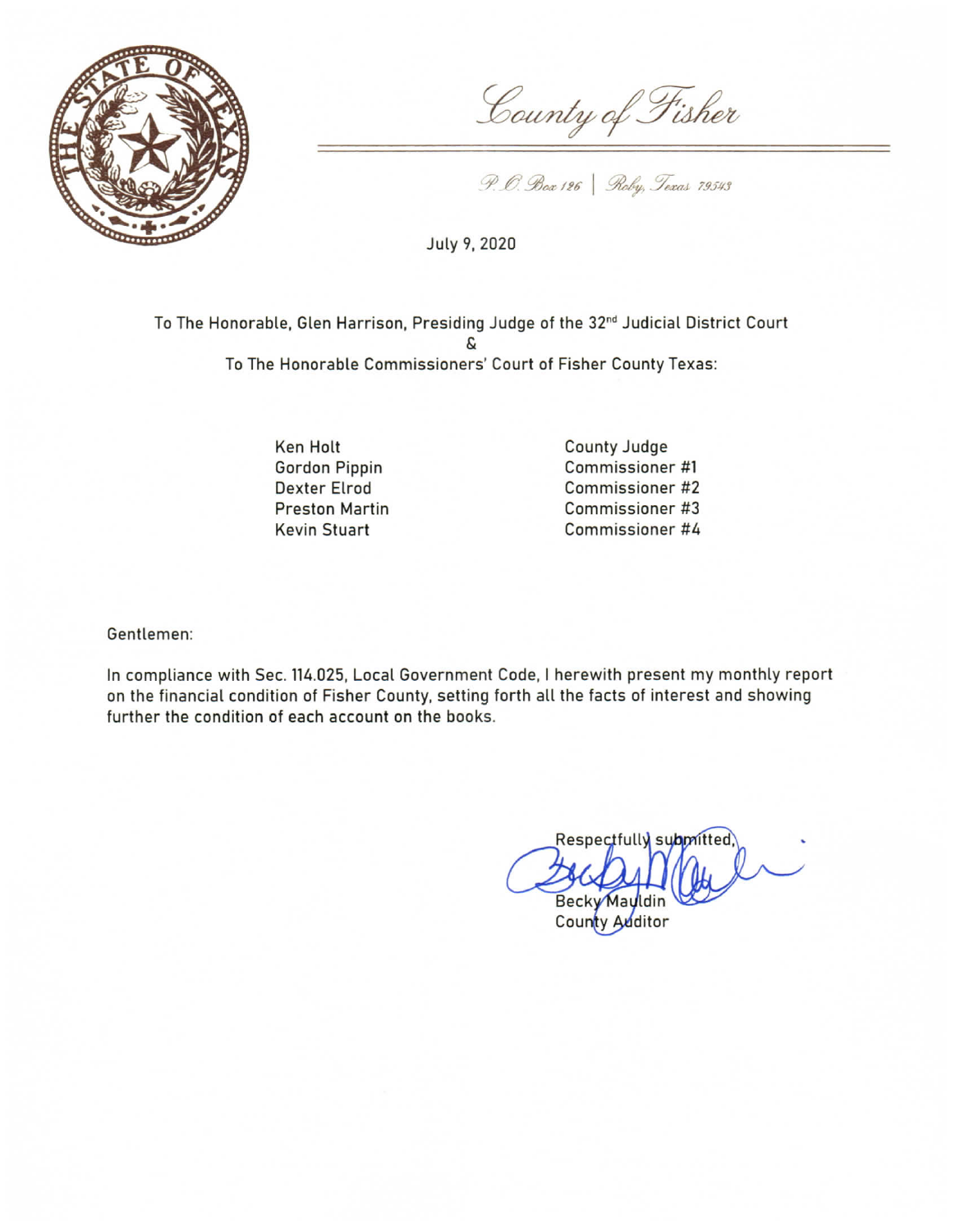

# **FISHER COUNTY**

## **State of Financial Condition**

### **July 13, 2020**

### **COUNTY JUDGE**

*KEN HOLT*

**COMMISSIONERS**

- *PRECINCT#1 GORDON PIPPIN*
- *PRECINCT#2 DEXTER ELROD*
- *PRECINCT#3 PRESTON MARTIN*
- *PRECINCT#4 KEVIN STUART*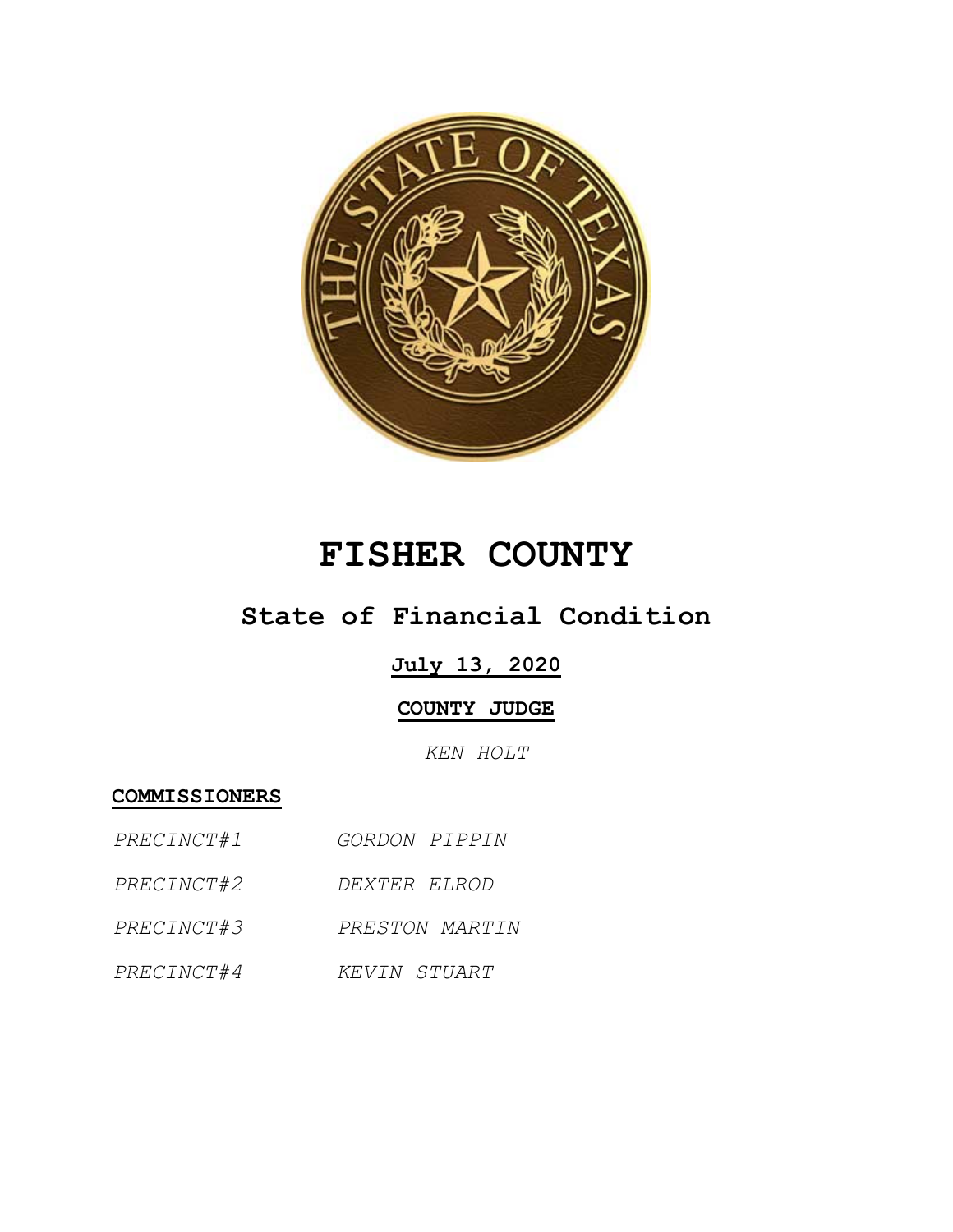|                     | ACCOUNT NO ACCOUNT-TITLE                                                                | ORIGINAL         | AMENDED<br>BUDGET-AMOUNT BUDGET-AMOUNT YEAR-TO-DATE | ENCUMBERED | ACTIVITY                          | ACTIVITY<br>YEAR-TO-DATE MONTH-TO-DATE | CURRENT USED<br>BALANCE PCT         |                |
|---------------------|-----------------------------------------------------------------------------------------|------------------|-----------------------------------------------------|------------|-----------------------------------|----------------------------------------|-------------------------------------|----------------|
|                     | REPORTING FUND: 0010 GENERAL FUND                                                       |                  |                                                     |            |                                   |                                        | EFFECTIVE MONTH - 07                |                |
| 0100 CASH ACCOUNTS  |                                                                                         |                  |                                                     |            |                                   |                                        |                                     |                |
|                     | 10-100-100 CFC: GENERAL FUND                                                            |                  |                                                     |            | 942,341.93                        |                                        | 19, 123. 04 - 2, 278, 238. 03       |                |
|                     | 10-100-130 MONEY MARKET CHECKING                                                        |                  |                                                     |            | 1,423.52                          | 0.00                                   | 231,919.03                          |                |
|                     | 10-100-140 GRANT FUND CHECKING                                                          |                  |                                                     |            | 0.00                              | 0.00                                   | 0.40                                |                |
|                     | 10-100-150 DRUG FORFEITURE CHECKING                                                     |                  |                                                     |            | 0.00                              | 0.00                                   | 0.00                                |                |
|                     | 10-100-185 DUE FROM I&S FUND<br>10-100-201 CERTIFICATE OF DEPOSIT - 1                   |                  |                                                     |            | 0.00                              | 0.00                                   | 133,602.02                          |                |
|                     | 10-100-202 CERTIFICATE OF DEPOSIT - 2                                                   |                  |                                                     |            | 1,461.83<br>1,461.83              | 0.00<br>0.00                           | 156,149.92<br>156,149.92            |                |
|                     | 10-100-203 CERTIFICATE OF DEPOSIT - 3                                                   |                  |                                                     |            | 1,461.83                          | 0.00                                   | 156,149.92                          |                |
|                     | 10-100-204 CERTIFICATE OF DEPOSIT - 4                                                   |                  |                                                     |            | 1,461.83                          | 0.00                                   | 156,149.92                          |                |
|                     | 10-100-205 CERTIFICATE OF DEPOSIT - 5                                                   |                  |                                                     |            | 1,461.83                          | 0.00                                   | 156,149.92                          |                |
|                     | 10-100-206 CERTIFICATE OF DEPOSIT - 6<br>10-100-211 REIMBURSEMENT CLEARING              |                  |                                                     |            | 2,360.14<br>0.00                  | 0.00<br>0.00                           | 257,788.78<br>4.00                  |                |
|                     | 10-100-230 DISTRICT CLERK EFILE                                                         |                  |                                                     |            | $3,828.17-$                       | 112.00                                 | 4,041.82-                           |                |
|                     | 10-100-231 COUNTY CLERK EFILE                                                           |                  |                                                     |            | 3,666.90-                         | 81.00                                  | 2,067.57-                           |                |
|                     | 10-100-232 JP CREDIT CARD                                                               |                  |                                                     |            | $24,358.08-$                      | 121.47                                 | 17,363.86-                          |                |
|                     | 10-100-280 DELINQUENT TAXES RECEIVABLE                                                  |                  |                                                     |            | 0.00                              | 0.00                                   | 108,436.19                          |                |
|                     | 10-100-285 ALLOWANCE-UNCOLLETABLE TAXES                                                 |                  |                                                     |            | 0.00                              | 0.00                                   | 23,734.89-                          |                |
|                     | 10-100-290 DUE FROM APPRAISAL DISTRICT                                                  |                  |                                                     |            | 0.00<br>. _ _ _ _ _ _ _ _ _ _ _ _ | 0.00                                   | 0.00                                |                |
|                     | CASH ACCOUNTS                                                                           |                  |                                                     |            | 921,581.59                        |                                        | 18,808.57- 3,743,529.91             |                |
|                     | 0300 GENERAL REVENUE ACCOUNTS                                                           |                  |                                                     |            |                                   |                                        |                                     |                |
|                     | 10-300-100 ADVALOREM TAXES                                                              | 2,418,322.00     | 2,418,322.00                                        |            | 2,468,789.41                      | 0.00                                   | $50,467.41+102$                     |                |
|                     | 10-300-104 TDEM GRANT                                                                   | 0.00             | 0.00                                                |            | 19,976.00                         | 0.00                                   | 19,976.00+                          |                |
|                     | 10-300-105 DELINQUENT ADVALOREM TAXES                                                   | 0.00             | 0.00                                                |            | 0.00                              | 0.00                                   | 0.00                                |                |
|                     | 10-300-106 DC EFILE CLEARING ACCOUNT                                                    | 0.00             | 0.00                                                |            | 0.00                              | 0.00                                   | 0.00                                |                |
|                     | 10-300-107 CC EFILE CLEARING ACCOUNT                                                    | 0.00             | 0.00                                                |            | 0.00                              | 0.00                                   | 0.00                                |                |
|                     | 10-300-108 JP C-CARD CLEARING ACCOUNT<br>10-300-109 CREDIT CARD INTEREST EARNED         | 0.00<br>0.00     | 0.00<br>0.00                                        |            | 0.00<br>142.75                    | 0.00<br>0.00                           | 0.00<br>$142.75+$                   |                |
|                     | 10-300-149 APPRAISAL DIST EXCESS REFUND                                                 | 0.00             | 0.00                                                |            | 33,516.00                         | 0.00                                   | 33,516.00+                          |                |
|                     | 10-300-150 OTHER INCOME                                                                 | 800.00           | 800.00                                              |            | 73.57                             | 0.00                                   | 726.43                              | 09             |
|                     | 10-300-151 TAX COLLECTOR ANNUAL SALES TAX COMM                                          | 7,200.00         | 7,200.00                                            |            | 6,539.75                          | 0.00                                   | 660.25                              | 91             |
|                     | 10-300-152 MISC REIMBURSEMENTS                                                          | 300.00           | 300.00                                              |            | 0.00                              | 0.00                                   | 300.00                              | 0 <sub>0</sub> |
|                     | 10-300-153 DPS REIMBURSEMENTS/PHONE& INTERNET                                           | 0.00             | 0.00                                                |            | 1,686.14                          | 0.00                                   | $1,686.14+$                         |                |
|                     | 10-300-155 DRUG FOR REIMBURSING GF JAIL ASSIST                                          | 0.00             | 0.00                                                |            | 0.00                              | 0.00                                   | 0.00                                |                |
| $10 - 300 - 156$    | DRUG FOR REIMBURSING FICA<br>10-300-157 DRUG FOR REIMBURSING RETIREMENT                 | 0.00<br>0.00     | 0.00<br>0.00                                        |            | 0.00<br>0.00                      | 0.00<br>0.00                           | 0.00<br>0.00                        |                |
|                     | 10-300-180 INTEREST EARNED                                                              | 28,000.00        | 28,000.00                                           |            | 16,965.61                         | 0.00                                   | 11,034.39                           | 61             |
| $10 - 300 - 185$    | INSURANCE PROCEEDS                                                                      | 0.00             | 0.00                                                |            | 0.00                              | 0.00                                   | 0.00                                |                |
| $10 - 300 - 190$    | INTEREST EARNED CD'S                                                                    | 10,400.00        | 10,400.00                                           |            | 9,669.29                          | 0.00                                   | 730.71                              | 93             |
| $10 - 300 - 195$    | INSURANCE REMIBURSEMENTS                                                                | 0.00             | 0.00                                                |            | 1,036.00                          | 0.00                                   | $1,036.00+$                         |                |
| $10 - 300 - 200$    | COUNTY RESTITUTION INCOME                                                               | 1,600.00         | 1,600.00                                            |            | 1,353.81                          | 0.00                                   | 246.19                              | 85             |
| $10 - 300 - 204$    | 10-300-202 DRUG PROG CCP - 10% COUNTY<br>OIL & GAS INCOME                               | 176.00<br>700.00 | 176.00<br>700.00                                    |            | 250.36<br>302.46                  | 0.00<br>0.00                           | 74.36+ 142<br>397.54                | 43             |
| $10 - 300 - 205$    | GAS PIPELINE INCOME                                                                     | 0.00             | 0.00                                                |            | 2,500.00                          | 2,500.00                               | $2,500.00+$                         |                |
| $10 - 300 - 206$    | NSF INCOME                                                                              | 0.00             | 0.00                                                |            | 0.00                              | 0.00                                   | 0.00                                |                |
| $10 - 300 - 212$    | HEALTHY COUNTY INCOME                                                                   | 0.00             | 0.00                                                |            | 0.00                              | 0.00                                   | 0.00                                |                |
|                     | $10-300-214$ COURT APPT ATTY - C & D CLERK                                              | 1,400.00         | 1,400.00                                            |            | 2,592.69                          | 0.00                                   | 1,192.69+ 185                       |                |
|                     | 10-300-216 JUROR REIMBURSEMENT                                                          | 0.00             | 0.00                                                |            | 408.00                            | 0.00                                   | $408.00+$                           |                |
|                     | 10-300-218 TX-TF-IND DEFENSE GRANT 2019<br>10-300-222 AD LITEM TAX SUIT T REES          | 7,000.00<br>0.00 | 7,000.00<br>0.00                                    |            | 0.00<br>54.42                     | 0.00<br>0.00                           | 7,000.00 00<br>$54.42+$             |                |
|                     | 10-300-224 OUT OF COUNTY SHERIFF CITATIONS                                              | 0.00             | 0.00                                                |            | 0.00                              | 0.00                                   | 0.00                                |                |
|                     | 10-300-225 OUT OF COUNTY SHERIFF SERVICE                                                | 400.00           | 400.00                                              |            | 400.00                            | 0.00                                   | 0.00 100                            |                |
|                     | 10-300-226 INSURANCE BUILDING REPAIRS                                                   | 400.00           | 400.00                                              |            | 0.00                              | 0.00                                   | 400.00                              | 0 <sub>0</sub> |
|                     | 10-300-228 UNCLAIMED PROPERTY REFUND                                                    | 0.00             | 0.00                                                |            | 0.00                              | 0.00                                   | 0.00                                |                |
|                     | 10-300-229 VOL FIRE DEPT REIMBURSEMENTS                                                 | 0.00             | 0.00                                                |            | 0.00                              | 0.00                                   | 0.00                                |                |
|                     | 10-300-230 TOBACCO SETTLEMENT INCOME                                                    | 50.00            | 50.00                                               |            | 43.03                             | 0.00                                   | 6.97                                | 86             |
|                     | 10-300-231 FISHER COUNTY SHERIFF'S POSSE<br>10-300-232 WIND FARM TAX ABATEMENTS         | 1.00<br>0.00     | 1.00<br>0.00                                        |            | 1.00<br>0.00                      | 0.00<br>0.00                           | 0.00 100<br>0.00                    |                |
|                     | 10-300-234 SHERIFF - DRUG FORF REIMBURSEMENT                                            | 0.00             | 0.00                                                |            | 0.00                              | 0.00                                   | 0.00                                |                |
|                     | 10-300-236 SHERIFF - MISC INCOME                                                        | 14,500.00        | 14,500.00                                           |            | 15,140.61                         | 0.00                                   | $640.61 + 104$                      |                |
|                     | 10-300-237 SHERIFF BODY ARMOR GRANT                                                     | 0.00             | 0.00                                                |            | 0.00                              | 0.00                                   | 0.00                                |                |
|                     | 10-300-239 SB1849 PRISONER SAFETY FUND GRANT                                            | 0.00             | 0.00                                                |            | 0.00                              | 0.00                                   | 0.00                                |                |
|                     | 10-300-241 SHERIFF SALE INCOME                                                          | 0.00             | 0.00                                                |            | 938.30                            | 0.00                                   | $938.30+$                           |                |
|                     | 10-300-242 NEW AG BARN 2020                                                             | 0.00             | 0.00                                                |            | 50,010.00                         | 0.00                                   | $50,010.00+$                        |                |
|                     | 10-300-245 HAVA CARES ACT - 2020<br>10-300-250 HAVA SECURITY GRANT                      | 0.00<br>0.00     | 0.00<br>0.00                                        |            | 4,128.56<br>0.00                  | 0.00<br>0.00                           | 4,128.56+<br>0.00                   |                |
|                     | 10-300-713 BUILDING RENT                                                                | 10.00            | 10.00                                               |            | 0.00                              | 0.00                                   | 10.00 00                            |                |
|                     | GENERAL REVENUE ACCOUNTS $2,491,259.00$ $2,491,259.00$ $0.00$ $2,636,517.76$ $2,500.00$ |                  |                                                     |            |                                   |                                        | ----------------<br>145,258.76+ 106 |                |
| 0310 FEES OF OFFICE |                                                                                         |                  |                                                     |            |                                   |                                        |                                     |                |
|                     | 10-310-400 FEES - COUNTY JUDGE                                                          | 200.00           | 200.00                                              |            | 60.00                             | 0.00                                   | 140.00 30                           |                |

07-09-2020\*\*BUDGET ANALYSIS USAGE REPORT \*\* ASSET, INCOME, & EXPENSE ACCOUNTS PAGE 1<br>TIME:11:42 AM - EFFECTIVE MONTH:07 TIME:11:42 AM - EFFECTIVE MONTH:07

-------------------------------------------------------------------------------------------------------------------------------------------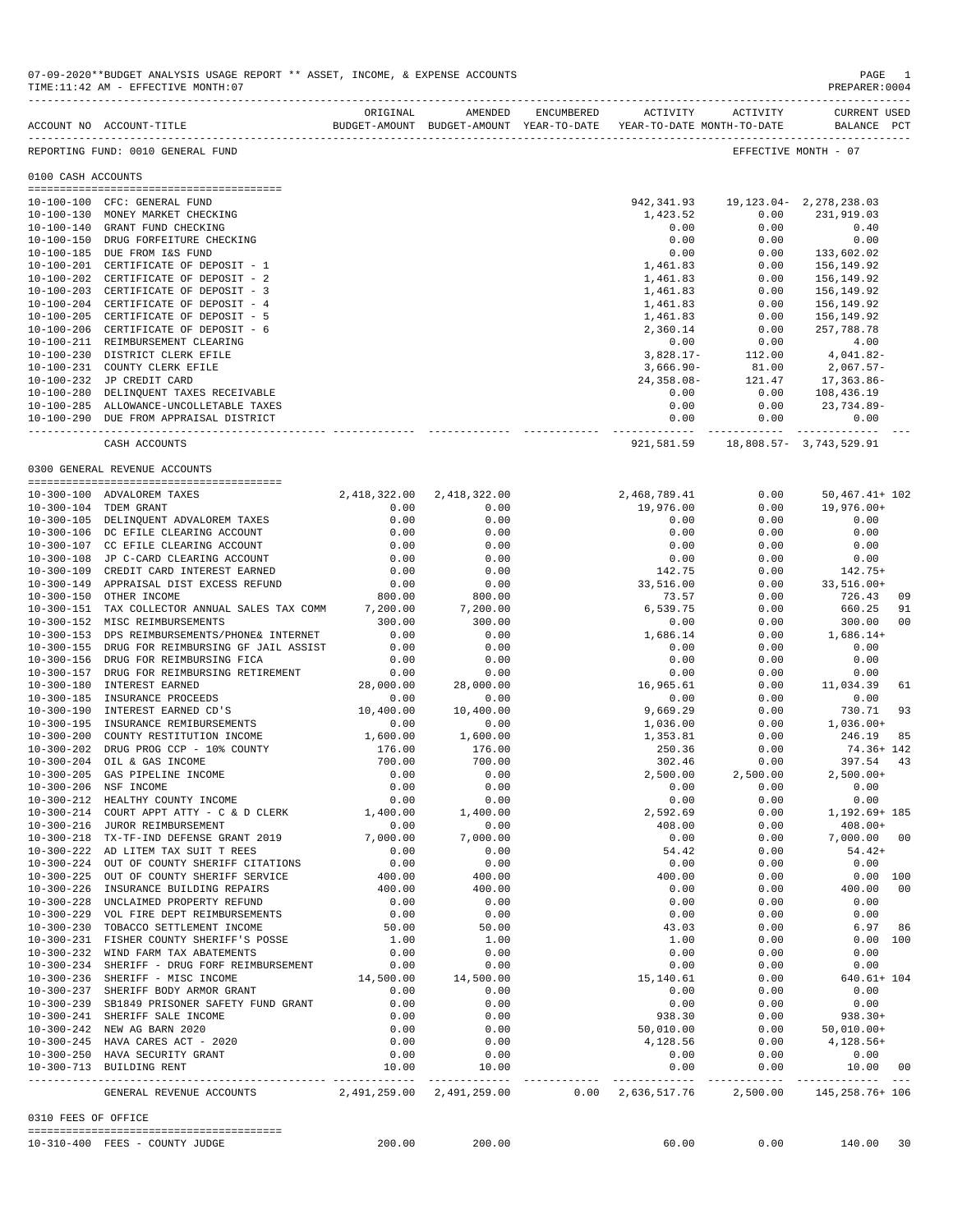07-09-2020\*\*BUDGET ANALYSIS USAGE REPORT \*\* ASSET, INCOME, & EXPENSE ACCOUNTS PAGE 2<br>TIME:11:42 AM - EFFECTIVE MONTH:07  $TIME:11:42 AM - EFFECTIVE MOMTH:07$ 

|                     | ACCOUNT NO ACCOUNT-TITLE                                                                                | ORIGINAL              | AMENDED<br>BUDGET-AMOUNT BUDGET-AMOUNT YEAR-TO-DATE | ENCUMBERED                          | ACTIVITY                   | ACTIVITY<br>YEAR-TO-DATE MONTH-TO-DATE | <b>CURRENT USED</b><br>BALANCE PCT |                |
|---------------------|---------------------------------------------------------------------------------------------------------|-----------------------|-----------------------------------------------------|-------------------------------------|----------------------------|----------------------------------------|------------------------------------|----------------|
|                     | REPORTING FUND: 0010 GENERAL FUND                                                                       |                       |                                                     |                                     |                            |                                        | EFFECTIVE MONTH - 07               |                |
|                     | 10-310-410 FEES - COUNTY CLERK                                                                          | 63,000.00             | 63,000.00                                           |                                     | 64,993.08                  | 1,204.20                               | 1,993.08+ 103                      |                |
|                     | 10-310-420 FEES - COUNTY & DISTRICT COURT                                                               | 1,000.00              | 1,000.00                                            |                                     | 370.00                     | 15.00                                  | 630.00                             | 37             |
|                     | 10-310-425 FEES - DISTRICT CLERK                                                                        | 10,000.00             | 10,000.00                                           |                                     | 9,456.32                   | 82.00                                  | 543.68                             | 95             |
|                     | 10-310-426 FEES - DIST CLERK TAX RESEARCH                                                               | 700.00                | 700.00                                              |                                     | 550.40                     | 0.00                                   | 149.60                             | 79             |
|                     | 10-310-427 REPAYMENT OF REWARD FINE                                                                     | 0.00                  | 0.00                                                |                                     | 0.00                       | 0.00                                   | 0.00                               |                |
|                     | 10-310-430 FEES - JP #1                                                                                 | 45,000.00             | 45,000.00                                           |                                     | 32,084.35                  | 256.20                                 | 12,915.65                          | 71             |
|                     | 10-310-432 FEES - JP ATTY DELINQUENT COL                                                                | 400.00                | 400.00                                              |                                     | 331.53                     | 0.00                                   | 68.47                              | 83             |
|                     | 10-310-433 FEES - JP WRIT V.<br>10-310-440 FEES - COUNTY ATTORNEY<br>10-310-440 FEES - TAX COLLECTOR    | 0.00                  | 0.00                                                |                                     | 0.00                       | 0.00                                   | 0.00                               |                |
|                     |                                                                                                         | 450.00                | 450.00                                              |                                     | 539.19                     | 0.00                                   | 89.19+ 120                         |                |
|                     |                                                                                                         | 8,500.00              | 8,500.00                                            |                                     | 6,883.65                   | 0.00                                   | 1,616.35                           | 81             |
|                     | 10-310-448 FEES - LIQUOR LICENSE<br>10-310-450 FEES - FAMILY PROTECTION<br>10-310-451 FEES - CHILD CAPP | 2,500.00              | 2,500.00                                            |                                     | 1,624.38                   | 0.00                                   | 875.62                             | 65             |
|                     |                                                                                                         | 200.00                | 200.00                                              |                                     | 454.00                     | 0.00                                   | 254.00+ 227                        |                |
|                     |                                                                                                         | 0.00                  | 0.00                                                |                                     | 0.00                       | 0.00                                   | 0.00                               |                |
|                     |                                                                                                         | 0.00                  | 0.00                                                |                                     | 0.00<br>$0.00$<br>3,322.67 | 0.00                                   | 0.00                               |                |
|                     | 10-310-455 FEES - SHERIFF<br>10-310-465 FEES - COUNTY COURT AT LAW JUDGE                                | 8,000.00<br>0.00      | 8,000.00<br>0.00                                    |                                     | 0.00                       | 0.00                                   | 15.00 4,677.33<br>0.00             | 42             |
|                     |                                                                                                         |                       |                                                     |                                     |                            | ----------- -------------              | -----------                        |                |
|                     | FEES OF OFFICE                                                                                          | 139,950.00            | 139,950.00                                          | 0.00                                |                            | 120,669.57 1,572.40                    | 19,280.43                          | 86             |
|                     | 0320 STATE SUPPLEMENTS                                                                                  |                       |                                                     |                                     |                            |                                        |                                    |                |
|                     | 10-320-405 SUPPLEMENT - COUNTY JUDGE                                                                    | 25,200.00             |                                                     |                                     | 20, 337.15                 | 0.00                                   | 4,862.85                           | 81             |
|                     | 10-320-420 SUPPLEMENT - COUNTY ATTORNEY                                                                 | 23,333.00             | 25,200.00<br>23,333.00                              |                                     | 0.00                       | 0.00                                   | 23,333.00                          | 0 <sup>0</sup> |
|                     |                                                                                                         | ______________        | ______________                                      |                                     |                            |                                        |                                    | $\frac{1}{2}$  |
|                     | STATE SUPPLEMENTS                                                                                       | 48,533.00             | 48,533.00                                           | 0.00                                | 20,337.15                  | 0.00                                   | 28, 195.85                         | 42             |
| 0400 COUNTY JUDGE   |                                                                                                         |                       |                                                     |                                     |                            |                                        |                                    |                |
|                     | 10-400-100 SALARY - COUNTY JUDGE                                                                        | 41,007.00             | 41,007.00                                           | 0.00                                | 31,543.20                  | 0.00                                   | 9,463.80                           | 77             |
|                     | 10-400-105 COUNTY JUDGE - STATE SUPPLEMENT                                                              | 25,200.00             | 25,200.00                                           | 0.00                                | 19,384.60                  | 0.00                                   | 5,815.40                           | 77             |
|                     | 10-400-110 SALARY - ADMINISTRATIVE ASSISTANT 24,888.00                                                  |                       | 24,888.00                                           | 0.00                                | 19,144.40                  | 0.00                                   | 5,743.60                           | 77             |
|                     | 10-400-115 LONGEVITY PAY                                                                                | 600.00                | 600.00                                              | 0.00                                | 0.00                       | 0.00                                   | 600.00                             | 0 <sub>0</sub> |
|                     | 10-400-200 FICA EXPENSE                                                                                 | 6,969.00              | 6,969.00                                            | 0.00                                | 5,327.40                   | 0.00                                   | 1,641.60                           | 76             |
|                     | 10-400-205 RETIREMENT                                                                                   | 7,498.00              | 7,498.00                                            | 0.00                                | 5,798.46                   | 0.00                                   | 1,699.54                           | 77             |
|                     |                                                                                                         | 20,246.00             | 20,246.00                                           | 0.00                                | 16,102.80                  | 0.00                                   | 4,143.20                           | 80             |
|                     | 10-400-210 MEDICAL INSURANCE<br>10-400-300 TRAVEL & SCHOOL<br>10-400-305 SUPPLIES                       | 3,000.00              | 3,000.00                                            | 331.20                              | 580.68                     | 0.00                                   | 2,088.12                           | 30             |
| 10-400-305 SUPPLIES |                                                                                                         | 2,000.00              | 2,000.00                                            | 594.00                              | 451.27                     | 0.00                                   | 954.73                             | 52             |
|                     | 10-400-310 COMMUNICATIONS                                                                               | 700.00                | 700.00                                              | 0.00                                | 375.71                     | 0.00                                   | 324.29                             | 54             |
|                     | 10-400-315 BONDS & NOTARY                                                                               | 1,420.00              | 1,420.00                                            | 0.00                                | 100.00                     | 0.00                                   | 1,320.00                           | 07             |
|                     | 10-400-320 COMPUTER REPAIRS & MAINTENANCE                                                               | 200.00                | 200.00                                              | 0.00                                | 0.00                       | 0.00                                   | 200.00                             | 0 <sub>0</sub> |
|                     | 10-400-325 SCHOOL & DUES                                                                                | 475.00                | 475.00                                              | 0.00                                | 110.00                     | 0.00                                   | 365.00                             | 23             |
|                     | 10-400-333 LAST YEARS BILLS                                                                             | 0.00                  | 0.00                                                | 0.00<br>------------ ------------ - | 1,077.80                   | 0.00                                   | $1,077.80-$                        |                |
|                     | COUNTY JUDGE                                                                                            |                       | 134,203.00 134,203.00                               | 925.20                              | 99,996.32                  | 0.00                                   | 33, 281.48                         | 75             |
| 0410 COUNTY CLERK   |                                                                                                         |                       |                                                     |                                     |                            |                                        |                                    |                |
|                     |                                                                                                         |                       |                                                     |                                     |                            |                                        |                                    |                |
|                     | 10-410-100 SALARY - COUNTY CLERK                                                                        | 39,007.00             | 39,007.00                                           | 0.00                                | 30,004.80                  | 0.00                                   | 9,002.20                           | 77             |
|                     | 10-410-105 LONGEVITY PAY                                                                                |                       | 3,000.00 3,000.00                                   | 0.00                                | 0.00                       | 0.00                                   | 3,000.00 00                        |                |
|                     | 10-410-110 SALARY - ADMINISTRATIVE ASSISTANT                                                            | 24,888.00             | 24,888.00<br>360.00                                 | 0.00                                | 18,665.98                  | 0.00                                   | 6,222.02 75<br>83.20               | 77             |
|                     | 10-410-115 PHONE ALLOWANCE<br>10-410-200 FICA EXPENSE                                                   | 360.00<br>4,986.00    | 4,986.00                                            | 0.00<br>0.00                        | 276.80<br>3,717.13         | 0.00<br>0.00                           | 1,268.87                           | 75             |
|                     | 10-410-205 RETIREMENT                                                                                   | 5,364.00              | 5,364.00                                            | 0.00                                | 4,050.19                   | 0.00                                   | 1,313.81                           | 76             |
|                     | 10-410-210 MEDICAL INSURANCE                                                                            | 20,246.00             | 20,246.00                                           | 0.00                                | 14,064.21                  | 0.00                                   | 6,181.79                           | 69             |
|                     | 10-410-300 TRAVEL & SCHOOL                                                                              | 3,000.00              | 3,000.00                                            | 0.00                                | 1,722.07                   | 0.00                                   | 1,277.93                           | 57             |
| 10-410-305 SUPPLIES |                                                                                                         | 3,000.00              | 3,000.00                                            | 0.00                                | 2,620.31                   | 0.00                                   | 379.69                             | 87             |
|                     | 10-410-310 COMMUNICATONS                                                                                | 1,210.00              | 1,210.00                                            | 0.00                                | 605.33                     | 0.00                                   | 604.67                             | 50             |
| 10-410-315 BONDS    |                                                                                                         | 400.00                | 400.00                                              | 0.00                                | 100.00                     | 0.00                                   | 300.00                             | 25             |
|                     | 10-410-320 COPY MACHINE                                                                                 | 3,000.00              | 3,000.00                                            | 59.28                               | 1,951.95                   | 0.00                                   | 988.77                             | 67             |
|                     | 10-410-325 ELECTION SCHOOL                                                                              | 1,500.00              | 1,500.00                                            | 0.00                                | 0.00                       | 0.00                                   | 1,500.00                           | 0 <sub>0</sub> |
|                     | 10-410-330 SOFTWARE MAINTENANCE                                                                         | 9,100.00              | 9,100.00                                            | 845.00                              | 7,605.00                   | 0.00                                   | 650.00                             | 93             |
|                     | 10-410-335 SUPPL GUAR FUND EXPENSE                                                                      | 0.00                  | 0.00                                                | 0.00                                | 0.00                       | 0.00                                   | 0.00                               |                |
|                     | 10-410-340 RESTITUTION EXPENSE                                                                          | 0.00<br>------------- | 0.00<br>-------------                               | 0.00<br>-------------               | 0.00<br>-----------        | 0.00<br>-----                          | 0.00<br>------------               |                |
|                     | COUNTY CLERK                                                                                            | 119,061.00            | 119,061.00                                          | 904.28                              | 85, 383. 77                | 0.00                                   | 32,772.95 72                       |                |
| 0420 DISTRICT CLERK |                                                                                                         |                       |                                                     |                                     |                            |                                        |                                    |                |
|                     | 10-420-100 SALARY - DISTRICT CLERK                                                                      | 39,005.00             | 39,005.00                                           | 0.00                                | 30,004.80                  | 0.00                                   | 9,000.20                           | 77             |
|                     | 10-420-120 SALARY - ADMINISTRATIVE ASSISTANT                                                            | 10,000.00             | 10,000.00                                           | 0.00                                | 7,613.50                   | 0.00                                   | 2,386.50                           | 76             |
|                     | 10-420-200 FICA EXPENSE                                                                                 | 3,749.00              | 3,749.00                                            | 0.00                                | 2,790.35                   | 0.00                                   | 958.65                             | 74             |
|                     | 10-420-205 RETIREMENT                                                                                   | 4,034.00              | 4,034.00                                            | 0.00                                | 3,102.59                   | 0.00                                   | 931.41                             | 77             |
|                     | 10-420-210 MEDICAL INSURANCE                                                                            | 10,123.00             | 10,123.00                                           | 0.00                                | 8,051.40                   | 0.00                                   | 2,071.60                           | 80             |
|                     | 10-420-300 TRAVEL/SCHOOL/TUITION/DUES                                                                   | 3,000.00              | 3,000.00                                            | 648.61                              | 959.61                     | 0.00                                   | 1,391.78                           | 54             |
| 10-420-305 SUPPLIES |                                                                                                         | 2,000.00              | 2,000.00                                            | 64.00                               | 1,279.36                   | 0.00                                   | 656.64                             | 67             |
|                     | 10-420-310 COMMUNICATIONS                                                                               | 0.00                  | 0.00                                                | 0.00                                | 0.00                       | 0.00                                   | 0.00                               |                |

10-420-315 BONDS 250.00 250.00 0.00 119.00 0.00 131.00 48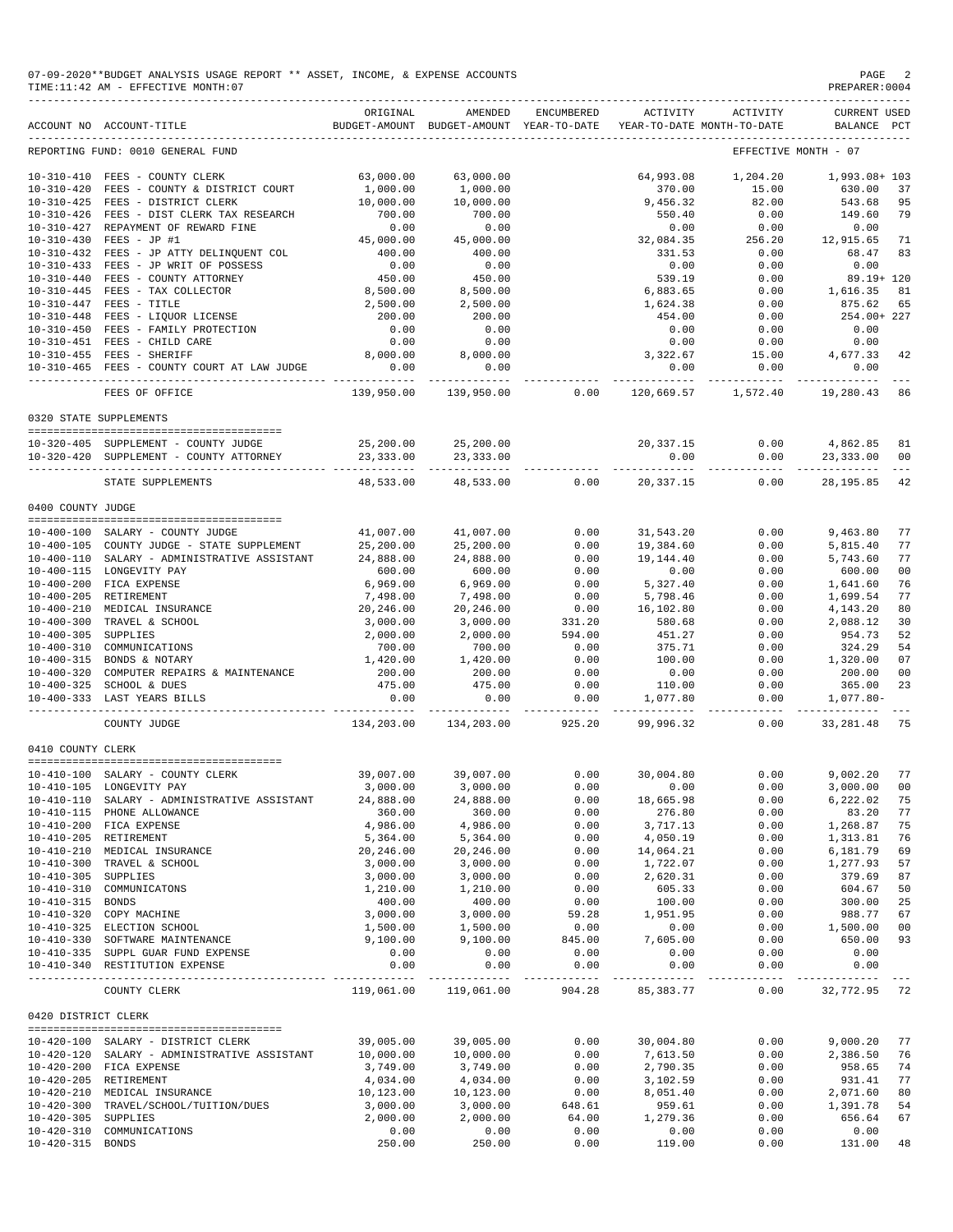### 07-09-2020\*\*BUDGET ANALYSIS USAGE REPORT \*\* ASSET, INCOME, & EXPENSE ACCOUNTS PAGE 3<br>TIME:11:42 AM - EFFECTIVE MONTH:07  $TIME:11:42 AM - EFFECTIVE MOMTH:07$

|                                      | ACCOUNT NO ACCOUNT-TITLE                                              | ORIGINAL              | AMENDED<br>BUDGET-AMOUNT BUDGET-AMOUNT YEAR-TO-DATE | ENCUMBERED       | ACTIVITY             | ACTIVITY<br>YEAR-TO-DATE MONTH-TO-DATE | CURRENT USED<br>PCT<br>BALANCE   |  |
|--------------------------------------|-----------------------------------------------------------------------|-----------------------|-----------------------------------------------------|------------------|----------------------|----------------------------------------|----------------------------------|--|
|                                      | REPORTING FUND: 0010 GENERAL FUND                                     |                       |                                                     |                  |                      |                                        | EFFECTIVE MONTH - 07             |  |
| $10 - 420 - 320$                     | SOFTWARE MAINTENANCE                                                  | 3,960.00              | 3,960.00                                            | 330.00           | 2,970.00             | 0.00                                   | 83<br>660.00                     |  |
|                                      | 10-420-333 LAST YEARS BILLS                                           | 0.00                  | 0.00                                                | 0.00             | 134.35               | 0.00                                   | $134.35-$                        |  |
|                                      | 10-420-345 TAX RESEARCH FEE                                           | 0.00                  | 0.00                                                |                  | 750.00               | 0.00                                   | $750.00+$                        |  |
|                                      | DISTRICT CLERK                                                        | $76, 121.00 -$        | $76, 121.00 -$                                      | 1,042.61         | 57,774.96            | 0.00                                   | 18,803.43+ 77                    |  |
|                                      | 0430 JUSTICE OF THE PEACE #1                                          |                       |                                                     |                  |                      |                                        |                                  |  |
| $10 - 430 - 100$                     | SALARY - JUSTICE OF THE PEACE #1                                      | 39,005.00             | 39,005.00                                           | 0.00             | 30,004.80            | 0.00                                   | 9,000.20<br>77                   |  |
|                                      | 10-430-105 LONGEVITY PAY                                              | 0.00                  | 0.00                                                | 0.00             | 0.00                 | 0.00                                   | 0.00                             |  |
| $10 - 430 - 110$                     | SALARY - ADMINISTRATIVE ASSISTANT                                     | 24,888.00             | 24,888.00                                           | 0.00             | 18,831.28            | 0.00                                   | 6,056.72<br>76                   |  |
| $10 - 430 - 200$                     | FICA EXPENSE                                                          | 4,986.00              | 4,986.00                                            | 0.00             | 3,696.79             | 0.00                                   | 74<br>1,289.21                   |  |
| $10 - 430 - 205$                     | RETIREMENT                                                            | 5,364.00              | 5,364.00                                            | 0.00             | 4,041.33             | 0.00                                   | 1,322.67<br>75                   |  |
| $10 - 430 - 210$<br>$10 - 430 - 300$ | MEDICAL INSURANCE<br>TRAVEL/SCHOOL/TUITION/DUES                       | 20,246.00<br>3,000.00 | 20,246.00<br>3,000.00                               | 0.00<br>0.00     | 14,089.95<br>60.00   | 0.00<br>$320.00 -$                     | 70<br>6,156.05<br>2,940.00<br>02 |  |
| $10 - 430 - 305$                     | SUPPLIES                                                              | 2,000.00              | 2,000.00                                            | 662.29           | 710.08               | 0.00                                   | 627.63<br>69                     |  |
| $10 - 430 - 310$                     | COMMUNICATIONS                                                        | 0.00                  | 0.00                                                | 0.00             | 0.00                 | 0.00                                   | 0.00                             |  |
| $10 - 430 - 315$                     | <b>BONDS</b>                                                          | 200.00                | 200.00                                              | 0.00             | 0.00                 | 0.00                                   | 200.00<br>0 <sub>0</sub>         |  |
| $10 - 430 - 320$                     | VIDEO MAGISTRATE OR LAW BOOKS                                         | 4,000.00              | 4,000.00                                            | 1,447.98         | 0.00                 | 0.00                                   | 2,552.02<br>36                   |  |
| $10 - 430 - 330$                     | SOFTWARE MAINTENANCE                                                  | 5,100.00              | 5,100.00                                            | 250.00           | 2,250.00             | 0.00                                   | 2,600.00<br>49                   |  |
| $10 - 430 - 333$                     | LAST YEARS BILLS                                                      | 0.00                  | 0.00                                                | 1,500.00         | 237.81               | 0.00                                   | 1,737.81-                        |  |
| $10 - 430 - 350$                     | OUT OF COUNTY SHERIFF CITATIONS                                       | 200.00                | 200.00                                              | 0.00             | 0.00                 | 0.00                                   | 200.00<br>00                     |  |
| $10 - 430 - 355$<br>10-430-360       | PERMANENT RECORDS BINDERS<br>JUVENILE TRUANCY REINBURSE EXPENSE       | 0.00<br>0.00          | 0.00<br>0.00                                        | 0.00<br>0.00     | 0.00<br>0.00         | 0.00<br>0.00                           | 0.00<br>0.00                     |  |
|                                      |                                                                       | $- - - - -$           |                                                     |                  |                      |                                        |                                  |  |
|                                      | JUSTICE OF THE PEACE #1                                               | 108,989.00            | 108,989.00                                          | 3,860.27         | 73,922.04            | $320.00 -$                             | 31,206.69<br>71                  |  |
|                                      | 0450 DISTRICT ATTORNEY                                                |                       |                                                     |                  |                      |                                        |                                  |  |
|                                      | 10-450-105 D.A. - STATE SUPPLEMENT                                    | 2,628.00              | 2,628.00                                            | 0.00             | 2,020.80             | 0.00                                   | 607.20<br>77                     |  |
| 10-450-110                           | SALARY - ASSISTANT D.A.                                               | 7,602.00              | 7,602.00                                            | 0.00             | 5,554.65             | 0.00                                   | 2,047.35<br>73                   |  |
| $10 - 450 - 130$                     | SALARY - D.A. SECRETARY                                               | 6,066.00              | 6,066.00                                            | 0.00             | 4,665.60             | 0.00                                   | 1,400.40<br>77                   |  |
| 10-450-132                           | SALARY - ASST D.A. SECRETARY                                          | 6,066.00              | 6,066.00                                            | 0.00             | 4,665.60             | 0.00                                   | 77<br>1,400.40                   |  |
| $10 - 450 - 134$                     | SALARY - D.A. INVESTIGATOR                                            | 7,264.00              | 7,264.00                                            | 0.00             | 5,587.60             | 0.00                                   | 77<br>1,676.40                   |  |
| $10 - 450 - 200$<br>$10 - 450 - 205$ | FICA EXPENSE<br>RETIREMENT                                            | 2,267.00<br>2,438.00  | 2,267.00<br>2,438.00                                | 0.00<br>0.00     | 1,720.63<br>1,861.48 | 0.00<br>0.00                           | 76<br>546.37<br>76<br>576.52     |  |
| $10 - 450 - 210$                     | MEDICAL INSURANCE                                                     | 6,300.00              | 6,300.00                                            | 0.00             | 6,697.79             | 0.00                                   | 397.79- 106                      |  |
| $10 - 450 - 300$                     | TRAVEL                                                                | 1,200.00              | 1,200.00                                            | 0.00             | 0.00                 | 0.00                                   | 1,200.00<br>0 <sub>0</sub>       |  |
| $10 - 450 - 305$                     | SUPPLIES                                                              | 1,128.00              | 1,128.00                                            | 0.00             | 10.16                | 0.00                                   | 1,117.84<br>01                   |  |
| $10 - 450 - 308$                     | COURT TRANSCRIPTS                                                     | 0.00                  | 0.00                                                | 0.00             | 0.00                 | 0.00                                   | 0.00                             |  |
| $10 - 450 - 310$                     | COMMUNICATIONS                                                        | 0.00                  | 0.00                                                | 0.00             | 0.00                 | 0.00                                   | 0.00                             |  |
| $10 - 450 - 365$                     | CRIME VICTIMS EXPENSE                                                 | 1,400.00              | 1,400.00                                            | 0.00             | 0.00                 | 0.00                                   | 1,400.00<br>0 <sub>0</sub>       |  |
| $10 - 450 - 538$                     | LEGAL STATEMENTS OF FACT                                              | 7,500.00              | 7,500.00                                            | 0.00             | 0.00                 | 0.00                                   | 7,500.00<br>00                   |  |
|                                      | DISTRICT ATTORNEY                                                     | 51,859.00             | 51,859.00                                           | 0.00             | 32,784.31            | 0.00                                   | 19,074.69<br>63                  |  |
| 0460 COUNTY ATTORNEY                 |                                                                       |                       |                                                     |                  |                      |                                        |                                  |  |
|                                      | 10-460-100 SALARY - COUNTY ATTORNEY                                   | 39,007.00             | 39,007.00                                           | 0.00             | 30,004.80            | 0.00                                   | 9,002.20<br>77                   |  |
|                                      | 10-460-105 COUNTY ATTY - STATE SUPPLEMENT                             | 23, 333.00            | 23, 333.00                                          | 0.00             | 17,948.40            | 0.00                                   | 5,384.60<br>77                   |  |
|                                      | 10-460-110 SALARY - ADMINISTRATIVE ASSISTANT                          | 10,000.00             | 10,000.00                                           | 0.00             | 6,310.00             | 0.00                                   | 3,690.00<br>63                   |  |
|                                      | 10-460-200 FICA EXPENSE                                               | 5,400.00              | 5,400.00                                            | 0.00             | 4,101.76             | 0.00                                   | 1,298.24<br>76                   |  |
|                                      | 10-460-205 RETIREMENT                                                 | 5,954.00              | 5,954.00                                            | 0.00             | 4,490.18             | 0.00                                   | 1,463.82<br>75                   |  |
|                                      | 10-460-210 MEDICAL INSURANCE                                          | 10,123.00             | 10,123.00                                           | 0.00             | 8,051.40             | 0.00                                   | 2,071.60<br>80                   |  |
| $10 - 460 - 300$                     | TRAVEL/SCHOOL/TUITION                                                 | 3,000.00              | 3,000.00                                            | 0.00             | 278.30               | 0.00                                   | 2,721.70<br>09                   |  |
| 10-460-305 SUPPLIES                  | 10-460-310 COMMUNICATIONS                                             | 2,000.00<br>0.00      | 2,000.00<br>0.00                                    | 0.00<br>0.00     | 429.68<br>0.00       | 0.00<br>0.00                           | 1,570.32<br>21<br>0.00           |  |
| 10-460-315 BONDS                     |                                                                       | 250.00                | 250.00                                              | 0.00             | 0.00                 | 0.00                                   | 250.00<br>00                     |  |
|                                      | 10-460-330 COMPUTER SOFTWARE & MAINTENCE                              | 0.00                  | 0.00                                                | 0.00             | 0.00                 | 0.00                                   | 0.00                             |  |
|                                      | 10-460-333 LAST YEARS BILLS                                           | 0.00                  | 0.00                                                | 0.00             | 665.73               | 0.00                                   | $665.73-$                        |  |
|                                      | 10-460-370 ELECTRONIC FORMS/ LEGAL RESEARCH                           | 2,000.00              | 2,000.00                                            | 0.00             | 1,616.00             | 168.00                                 | 384.00<br>81                     |  |
|                                      | COUNTY ATTORNEY                                                       | 101,067.00            | 101,067.00                                          | 0.00             | 73,896.25            | 168.00                                 | 27,170.75<br>73                  |  |
|                                      | 0470 MAINTENANCE - BUILDING & GROUNDS                                 |                       |                                                     |                  |                      |                                        |                                  |  |
| 10-470-305 SUPPLIES                  |                                                                       | 6,000.00              | 6,000.00                                            | 1,098.90         | 2,305.47             | 0.00                                   | 2,595.63<br>57                   |  |
|                                      | 10-470-333 LAST YEARS BILL                                            | 0.00                  | 0.00                                                | 0.00             | 103.68               | 0.00                                   | $103.68 -$                       |  |
|                                      | 10-470-375 COURTHOUSE MAINTENANCE                                     | 20,000.00             | 20,000.00                                           | $51.00 -$        | 14, 431.75           | 500.00                                 | 5,619.25<br>72                   |  |
|                                      | 10-470-376 EXTERMINATOR SERVICES                                      | 4,000.00              | 4,000.00                                            | 350.00           | 3,150.00             | 0.00                                   | 500.00<br>88                     |  |
| 10-470-380 UTILITIES                 |                                                                       | 35,000.00             | 35,000.00                                           | 0.00             | 18,945.47            | 838.96                                 | 16,054.53<br>54                  |  |
|                                      | 10-470-385 REPAIRS - BUILDINGS<br>10-470-387 REPAIRS - AC AND HEATING | 8,000.00<br>15,000.00 | 8,000.00<br>15,000.00                               | 0.00<br>1,136.00 | 6,632.14<br>4,820.87 | 0.00<br>0.00                           | 1,367.86<br>83<br>9,043.13<br>40 |  |
|                                      | 10-470-390 REPAIRS - FC LAW ENFORCEMENT CENTER                        | 2,000.00              | 2,000.00                                            | 0.00             | 523.89               | 0.00                                   | 1,476.11<br>26                   |  |
|                                      | 10-470-392 REPAIRS - EXTENSION SERVICES                               | 1,000.00              | 1,000.00                                            | 0.00             | 0.00                 | 0.00                                   | 1,000.00<br>00                   |  |
|                                      | 10-470-395 REPAIRS - YARD SERVICES                                    | 8,400.00              | 8,400.00                                            | 0.00             | 5,900.00             | 500.00                                 | 2,500.00<br>70                   |  |

10-470-397 REPAIRS - HISTORICAL SOCIETY 2,000.00 2,000.00 0.00 0.00 0.00 2,000.00 00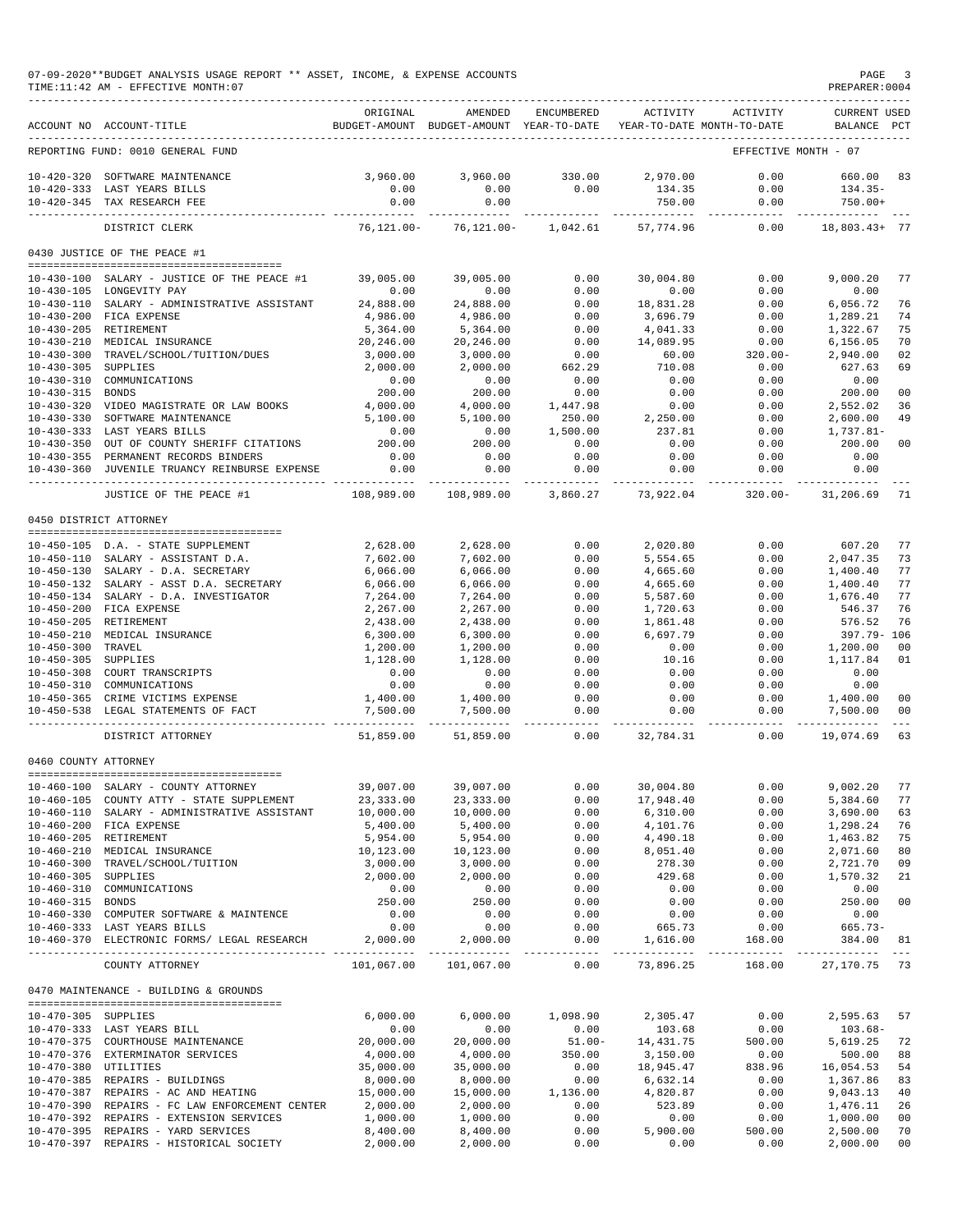|                       | TIME:11:42 AM - EFFECTIVE MONTH:07                                                      |                           |                              |                          |                                                                                 |                      | PREPARER:0004                      |                      |
|-----------------------|-----------------------------------------------------------------------------------------|---------------------------|------------------------------|--------------------------|---------------------------------------------------------------------------------|----------------------|------------------------------------|----------------------|
|                       | ACCOUNT NO ACCOUNT-TITLE                                                                | ORIGINAL                  | AMENDED                      | ENCUMBERED               | ACTIVITY<br>BUDGET-AMOUNT BUDGET-AMOUNT YEAR-TO-DATE YEAR-TO-DATE MONTH-TO-DATE | ACTIVITY             | <b>CURRENT USED</b><br>BALANCE PCT |                      |
|                       | REPORTING FUND: 0010 GENERAL FUND                                                       |                           |                              |                          |                                                                                 | EFFECTIVE MONTH - 07 |                                    |                      |
|                       | 10-470-398 REPAIRS TO DAMAGED ELECTRIC LINES<br>10-470-399 REPAIRS TO CH ELECTRIC BOXES | 0.00<br>0.00              | 0.00<br>33,516.00            | 0.00<br>0.00             | 18,386.57<br>25, 210.48                                                         | 0.00<br>0.00         | $18,386.57-$<br>8,305.52           | -75                  |
|                       | MAINTENANCE - BUILDING & GROUNDS                                                        | 101,400.00                | -----------<br>134,916.00    | ------------<br>2,533.90 | 100,410.32                                                                      | 1,838.96             | 31,971.78                          | 76                   |
| 0480 COUNTY AUDITOR   |                                                                                         |                           |                              |                          |                                                                                 |                      |                                    |                      |
|                       |                                                                                         |                           |                              |                          |                                                                                 |                      | 9,269.60                           |                      |
|                       | 10-480-100 SALARY - COUNTY AUDITOR<br>10-480-105 PHONE ALLOWANCE                        | 40,166.00<br>336.00       | 40,166.00<br>336.00          | 0.00<br>0.00             | 30,896.40<br>276.80                                                             | 0.00<br>0.00         | 59.20                              | 77<br>82             |
|                       | 10-480-110 SALARY - ASSISTANT AUDITOR                                                   | 25, 125.00                | 25,125.00                    | 0.00                     | 19,326.80                                                                       | 0.00                 | 5,798.20                           | 77                   |
|                       | 10-480-115 LONGEVITY PAY                                                                | 0.00                      | 0.00                         | 0.00                     | 0.00                                                                            | 0.00                 | 0.00                               |                      |
|                       | 10-480-200 FICA EXPENSE<br>10-480-205 RETIREMENT                                        | 5,023.00<br>5,403.00      | 5,023.00<br>5,403.00         | 0.00<br>0.00             | 3,812.50<br>4,178.95                                                            | 0.00<br>0.00         | 1,210.50<br>1,224.05               | 76<br>77             |
|                       | 10-480-210 MEDICAL INSURANCE                                                            | 20,246.00                 | 20,246.00                    | 0.00                     | 16,102.80                                                                       | 0.00                 | 4,143.20                           | 80                   |
|                       | 10-480-300 TRAVEL/TUITION/DUES                                                          | 3,000.00                  | 3,000.00                     | 1,169.00                 | 1,000.56                                                                        | 0.00                 | 830.44                             | 72                   |
| 10-480-305 SUPPLIES   |                                                                                         | 2,000.00                  | 2,000.00                     | 262.30                   | 894.99                                                                          | 16.49                | 842.71                             | 58                   |
|                       | 10-480-310 COMMUNICATIONS - IPAD EXPENSE<br>10-480-315 BONDS & NOTARY                   | 0.00<br>300.00            | 0.00<br>300.00               | 0.00<br>0.00             | 0.00<br>150.00                                                                  | 0.00<br>0.00         | 0.00<br>150.00                     | 50                   |
|                       | 10-480-320 COMPUTER SOFTWARE & MAINTENANCE                                              | 5,190.00                  | 5,190.00                     | 0.00                     | 2,795.51                                                                        | 0.00                 | 2,394.49                           | 54                   |
|                       | 10-480-333 LAST YEARS BILLS                                                             | 0.00                      | 0.00                         | 0.00                     | 1,083.96                                                                        | 0.00                 | $1,083.96-$                        |                      |
|                       | 10-480-400 NEW EQUIPMENT                                                                | 1,107.00                  | 1,107.00                     | 0.00                     | 1,000.00                                                                        | 0.00                 | 107.00                             | 90                   |
|                       | COUNTY AUDITOR                                                                          | -----------<br>107,896.00 | 107,896.00                   | -----------<br>1,431.30  | 81,519.27                                                                       | ----------<br>16.49  | -------------<br>24,945.43         | -77                  |
| 0490 COUNTY TREASURER |                                                                                         |                           |                              |                          |                                                                                 |                      |                                    |                      |
|                       |                                                                                         |                           |                              |                          |                                                                                 |                      |                                    |                      |
|                       | 10-490-100 SALARY - COUNTY TREASURER<br>10-490-105 LONGEVITY PAY                        | 39,005.00<br>0.00         | 39,005.00<br>0.00            | 0.00<br>0.00             | 30,004.80<br>0.00                                                               | 0.00<br>0.00         | 9,000.20<br>0.00                   | 77                   |
|                       | 10-490-110 SALARY - ADMINISTRATIVE ASSISTANT                                            | 10,000.00                 | 10,000.00                    | 0.00                     | 6,772.50                                                                        | 0.00                 | 3,227.50                           | 68                   |
|                       | 10-490-200 FICA EXPENSE                                                                 | 3,699.00                  | 3,699.00                     | 0.00                     | 2,813.36                                                                        | 0.00                 | 885.64                             | 76                   |
|                       | 10-490-205 RETIREMENT                                                                   | 3,979.00                  | 3,979.00                     | 0.00                     | 3,044.94                                                                        | 0.00                 | 934.06                             | 77                   |
|                       | 10-490-210 MEDICAL INSURANCE<br>10-490-300 TRAVEL/SCHOOL/TUITIONS/DUES                  | 10,123.00                 | 10,123.00                    | 0.00<br>0.00             | 8,051.40<br>260.00                                                              | 0.00<br>0.00         | 2,071.60                           | 80<br>09             |
| 10-490-305 SUPPLIES   |                                                                                         | 3,000.00<br>2,000.00      | 3,000.00<br>2,000.00         | 110.38                   | 720.11                                                                          | 489.67               | 2,740.00<br>1,169.51               | 42                   |
|                       | 10-490-310 COMMUNICATIONS                                                               | 0.00                      | 0.00                         | 0.00                     | 0.00                                                                            | 0.00                 | 0.00                               |                      |
| 10-490-315 BONDS      |                                                                                         | 200.00                    | 200.00                       | 0.00                     | 167.95                                                                          | 0.00                 | 32.05                              | 84                   |
|                       | 10-490-320 COMPUTER SOFTWARE & MAINTENANCE                                              | 5,100.00                  | 5,100.00                     | 0.00                     | 3,066.95                                                                        | 0.00                 | 2,033.05                           | 60                   |
|                       | 10-490-333 LAST YEARS BILLS<br>10-490-400 NEW EQUIPMENT                                 | 0.00<br>1,000.00          | 0.00<br>1,000.00             | 0.00<br>0.00             | 410.34<br>0.00                                                                  | 0.00<br>0.00         | $410.34-$<br>1,000.00              | 0 <sub>0</sub>       |
|                       | COUNTY TREASURER                                                                        | 78,106.00                 | .<br>78,106.00               | -------<br>110.38        | 55, 312.35                                                                      | 489.67               | 22,683.27                          | 71                   |
|                       | 0500 TAX ASSESSOR/COLLECTOR                                                             |                           |                              |                          |                                                                                 |                      |                                    |                      |
|                       |                                                                                         |                           |                              |                          |                                                                                 |                      |                                    |                      |
|                       | 10-500-100 SALARY - TAX COLLECTOR<br>10-500-105 LONGEVITY PAY                           | 39,007.00<br>4,200.00     | 39,007.00<br>4,200.00        | 0.00<br>0.00             | 30,004.80<br>0.00                                                               | 0.00<br>0.00         | 9,002.20<br>4,200.00               | 77<br>0 <sub>0</sub> |
|                       | 10-500-110 SALARY - ADMINISTRATIVE ASSISTANT                                            | 24,888.00                 | 24,888.00                    | 0.00                     | 19,144.40                                                                       | 0.00                 | 5,743.60                           | 77                   |
|                       | 10-500-115 VOTER REGISTRAR                                                              | 350.00                    | 350.00                       | 0.00                     | 133.10                                                                          | 0.00                 | 216.90                             | 38                   |
|                       | 10-500-200 FICA EXPENSE                                                                 | 5,164.00                  | 5,164.00                     | 0.00                     | 3,669.80                                                                        | 0.00                 | 1,494.20                           | 71                   |
|                       | 10-500-205 RETIREMENT<br>10-500-210 MEDICAL INSURANCE                                   | 5,555.00<br>20, 246.00    | 5,555.00<br>20,246.00        | 0.00<br>0.00             | 4,067.10<br>16,102.80                                                           | 0.00<br>0.00         | 1,487.90<br>4, 143. 20             | 73<br>80             |
| 10-500-300 TRAVEL     |                                                                                         | 3,000.00                  | 3,000.00                     | 0.00                     | 260.00                                                                          | 0.00                 | 2,740.00                           | 09                   |
| 10-500-305 SUPPLIES   |                                                                                         | 1,500.00                  | 1,500.00                     | 152.00                   | 366.65                                                                          | 0.00                 | 981.35                             | 35                   |
| 10-500-315 BONDS      | 10-500-310 COMMUNICATIONS                                                               | 0.00<br>450.00            | 0.00<br>450.00               | 0.00<br>0.00             | 0.00<br>100.00                                                                  | 0.00<br>0.00         | 0.00<br>350.00                     | 22                   |
|                       | TAX ASSESSOR/COLLECTOR                                                                  | 104,360.00                | ______________<br>104,360.00 | -------------<br>152.00  | ___________<br>73,848.65                                                        | -----<br>0.00        | 30, 359. 35 71                     |                      |
| 0530 NON DEPARTMENTAL |                                                                                         |                           |                              |                          |                                                                                 |                      |                                    |                      |
|                       |                                                                                         |                           |                              |                          |                                                                                 |                      |                                    |                      |
|                       | 10-530-200 FICA EXPENSE<br>10-530-205 RETIREMENT                                        | 0.00<br>0.00              | 0.00<br>0.00                 | 0.00<br>0.00             | 72.60<br>78.76                                                                  | 0.00<br>0.00         | $72.60 -$<br>$78.76 -$             |                      |
| 10-530-305 SUPPLIES   |                                                                                         | 2,500.00                  | 2,500.00                     | 63.74                    | 932.23                                                                          | 0.00                 | 1,504.03                           | -40                  |
|                       | 10-530-306 CORONAVIRUS EXPENSE 2020 TDEM                                                | 0.00                      | 0.00                         | 1,499.08                 | 3,666.50                                                                        | 0.00                 | $5,165.58-$                        |                      |
|                       | 10-530-310 COMMUNICATIONS                                                               | 31,720.00                 | 31,720.00                    | 0.00                     | 23,460.71                                                                       | 1,367.27             | 8,259.29                           | 74                   |
|                       | 10-530-311 SOFTWARE FOR AUDITOR & TREASURER<br>10-530-333 LAST YEARS BILLS              | 36,000.00<br>0.00         | 36,000.00<br>0.00            | 0.00<br>262.99           | 3,000.00<br>2,064.33                                                            | 0.00<br>0.00         | 33,000.00<br>2,327.32-             | 08                   |
|                       | 10-530-415 MISCELLANEOUS REIMBURSEMENTS                                                 | 0.00                      | 0.00                         | 0.00                     | 252.51                                                                          | 0.00                 | $252.51-$                          |                      |
|                       | 10-530-418 MISCELLANEOUS EXPENSE                                                        | 600.00                    | 600.00                       | 39.00                    | 660.00                                                                          | 0.00                 | 99.00- 117                         |                      |
|                       | 10-530-419 IRS TAX PENALTY                                                              | 0.00                      | 0.00                         | 0.00                     | 0.00                                                                            | 0.00                 | 0.00                               |                      |
|                       | 10-530-420 EMPLOYEE INSURANCE EXPENSE<br>10-530-425 HEALTHY COUNTY EXPENSE              | 0.00<br>1,000.00          | 0.00<br>1,000.00             | 0.00<br>0.00             | 0.00<br>0.00                                                                    | 0.00<br>0.00         | 0.00<br>1,000.00                   | 00                   |
|                       | 10-530-426 COUNTY RESTITUTION EXPENSE                                                   | 0.00                      | 0.00                         | 0.00                     | 89.03                                                                           | 0.00                 | $89.03 -$                          |                      |
|                       | 10-530-427 TAX COLLECTOR REG FEE REFUND                                                 | 56.00                     | 56.00                        | 0.00                     | 0.00                                                                            | 0.00                 | 56.00                              | 0 <sub>0</sub>       |
|                       | 10-530-430 BANK CHARGES                                                                 | 100.00                    | 100.00                       | 0.00                     | 74.14                                                                           | 0.00                 | 25.86                              | 74                   |
|                       | 10-530-435 ELECTION SUPPLIES/BOXES/JUDGES                                               | 20,000.00                 | 20,000.00                    | $1,013.33-$              | 10,699.14                                                                       | 0.00                 | 10,314.19                          | 48                   |

10-530-436 REDISTRICTING CENUS 10,000.00 10,000.00 0.00 0.00 0.00 10,000.00 00

07-09-2020\*\*BUDGET ANALYSIS USAGE REPORT \*\* ASSET, INCOME, & EXPENSE ACCOUNTS PAGE 4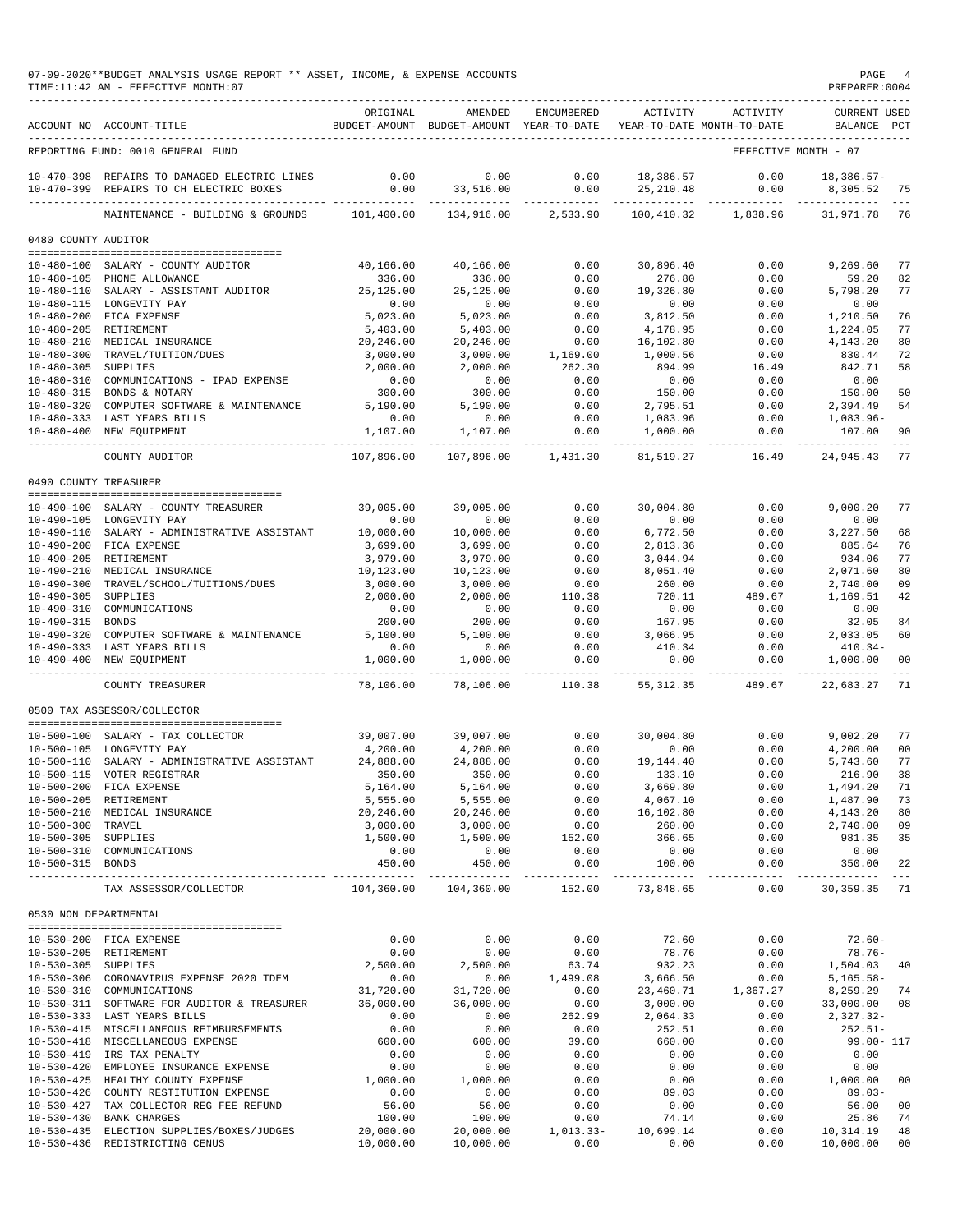| 07-09-2020**BUDGET ANALYSIS USAGE REPORT ** ASSET, INCOME,<br>r. EYDENCE<br><b>ACCOLINT</b> | PAGE |
|---------------------------------------------------------------------------------------------|------|
| TIME:11:42 AM - EFFECTIVE MONTH:07                                                          |      |
|                                                                                             |      |

|                                      | ACCOUNT NO ACCOUNT-TITLE                         | ORIGINAL               | AMENDED<br>BUDGET-AMOUNT BUDGET-AMOUNT YEAR-TO-DATE | <b>ENCUMBERED</b>     | ACTIVITY             | ACTIVITY<br>YEAR-TO-DATE MONTH-TO-DATE | <b>CURRENT USED</b><br>BALANCE   | $_{\rm PCT}$                                                                                                                                                                                                                                                                                                                                                                                       |
|--------------------------------------|--------------------------------------------------|------------------------|-----------------------------------------------------|-----------------------|----------------------|----------------------------------------|----------------------------------|----------------------------------------------------------------------------------------------------------------------------------------------------------------------------------------------------------------------------------------------------------------------------------------------------------------------------------------------------------------------------------------------------|
|                                      | REPORTING FUND: 0010 GENERAL FUND                |                        |                                                     |                       |                      |                                        | EFFECTIVE MONTH - 07             |                                                                                                                                                                                                                                                                                                                                                                                                    |
|                                      |                                                  |                        |                                                     |                       | 7.058.91             |                                        |                                  |                                                                                                                                                                                                                                                                                                                                                                                                    |
|                                      | 10-530-445 PAPER & POSTAGE                       | 10,000.00              | 10,000.00                                           | 213.11                |                      | 0.00                                   | 2,727.98                         | 73                                                                                                                                                                                                                                                                                                                                                                                                 |
| $10 - 530 - 450$                     | ANIMAL CONTROL                                   | 500.00                 | 500.00                                              | 0.00                  | 236.00               | 0.00                                   | 264.00                           | 47                                                                                                                                                                                                                                                                                                                                                                                                 |
| $10 - 530 - 455$                     | LEGAL FEES                                       | 4,500.00               | 4,500.00                                            | 0.00                  | 400.00               | 0.00                                   | 4,100.00                         | 09                                                                                                                                                                                                                                                                                                                                                                                                 |
| $10 - 530 - 457$                     | SAFETY PROGRAM                                   | 0.00                   | 0.00                                                | 0.00                  | 0.00                 | 0.00                                   | 0.00                             |                                                                                                                                                                                                                                                                                                                                                                                                    |
| $10 - 530 - 458$                     | GAME WARDEN TRAINING                             | 500.00                 | 500.00                                              | 0.00                  | 0.00                 | 0.00                                   | 500.00                           | 00                                                                                                                                                                                                                                                                                                                                                                                                 |
| $10 - 530 - 460$                     | EMERGENCY MANAGEMENT COORDINATOR                 | 6,000.00               | 6,000.00                                            | 0.00                  | 6,000.00             | 0.00                                   | 0.00                             | 100                                                                                                                                                                                                                                                                                                                                                                                                |
| $10 - 530 - 462$                     | NSF EXPENSE                                      | 300.00                 | 300.00                                              | 0.00                  | 0.00                 | 0.00                                   | 300.00                           | 00                                                                                                                                                                                                                                                                                                                                                                                                 |
| $10 - 530 - 467$                     | SUPPLEMENTAL DEATH BENEFITS                      | 10,000.00              | 10,000.00                                           | 0.00                  | 0.00                 | 0.00                                   | 10,000.00                        | 0 <sub>0</sub>                                                                                                                                                                                                                                                                                                                                                                                     |
| $10 - 530 - 470$                     | WORKERS COMP INSURANCE                           | 25,000.00              | 25,000.00                                           | 0.00                  | 18,066.00            | 0.00                                   | 6.934.00                         | 72                                                                                                                                                                                                                                                                                                                                                                                                 |
| $10 - 530 - 472$                     | UNEMPLOYMENT INSURANCE                           | 5,000.00               | 5,000.00                                            | 0.00                  | 4,140.79             | 0.00                                   | 859.21                           | 83                                                                                                                                                                                                                                                                                                                                                                                                 |
| $10 - 530 - 475$                     | COPY MACHINE/SUPPLIES/TONER                      | 1,500.00               | 1,500.00                                            | 0.00                  | 8,802.16             | 0.00                                   | 7,302.16- 587                    |                                                                                                                                                                                                                                                                                                                                                                                                    |
| $10 - 530 - 477$                     | OUTSIDE AUDITOR                                  | 25,000.00              | 25,000.00                                           | 25,515.00             | 0.00                 | 0.00                                   | $515.00 - 102$                   |                                                                                                                                                                                                                                                                                                                                                                                                    |
| $10 - 530 - 480$                     | DUES & FEES - COG MATCH                          | 6,000.00               | 6,000.00                                            | 0.00                  | 1,235.00             | 0.00                                   | 4,765.00                         | 21                                                                                                                                                                                                                                                                                                                                                                                                 |
| $10 - 530 - 482$                     | LIABILITY INSURANCE                              | 60,000.00              | 60,000.00                                           | 0.00                  | 51,368.00            | 0.00                                   | 8,632.00                         | 86                                                                                                                                                                                                                                                                                                                                                                                                 |
| $10 - 530 - 485$                     | LEGAL ADS                                        | 2,700.00               | 2,700.00                                            | 0.00                  | 2,558.10             | 0.00                                   | 141.90                           | 95                                                                                                                                                                                                                                                                                                                                                                                                 |
| $10 - 530 - 486$                     | RURAL FIRE DEPT FUEL EXPENSE                     | 2,500.00               | 2,500.00                                            | 614.95                | 2,212.98             | 0.00                                   | $327.93 - 113$                   |                                                                                                                                                                                                                                                                                                                                                                                                    |
| $10 - 530 - 487$                     | RURAL FIRE EOUIPMENT                             | 5,000.00               | 5,000.00                                            | 3,426.24              | 1,850.00             | 0.00                                   | $276.24 - 106$                   |                                                                                                                                                                                                                                                                                                                                                                                                    |
| $10 - 530 - 488$                     | RURAL FIRE SCHOOL                                | 2,500.00               | 2,500.00                                            | 0.00                  | 0.00                 | 0.00                                   | 2,500.00                         | 00                                                                                                                                                                                                                                                                                                                                                                                                 |
| $10 - 530 - 489$                     | RURAL FIRE INSURANCE TRUCKS                      | 5,000.00               | 5,000.00                                            | 0.00                  | 0.00                 | 0.00                                   | 5,000.00                         | 0 <sup>0</sup>                                                                                                                                                                                                                                                                                                                                                                                     |
| $10 - 530 - 490$                     | COUNTY LIBRARIES                                 | 5,000.00               | 5,000.00                                            | 0.00                  | 5,000.00             | 0.00                                   | 0.00                             | 100                                                                                                                                                                                                                                                                                                                                                                                                |
|                                      |                                                  |                        |                                                     |                       |                      |                                        |                                  |                                                                                                                                                                                                                                                                                                                                                                                                    |
| $10 - 530 - 492$                     | INTERLOCAL AGREEMENTS-LUBBOCK                    | 1,000.00               | 1,000.00                                            | 0.00                  | 1,000.00             | 0.00                                   | 0.00                             | 100                                                                                                                                                                                                                                                                                                                                                                                                |
| $10 - 530 - 495$                     | D.A. LEGAL STATEMENT OF FACTS                    | 5,000.00               | 5,000.00                                            | 0.00                  | 0.00                 | 0.00                                   | 5,000.00                         | 0 <sup>0</sup>                                                                                                                                                                                                                                                                                                                                                                                     |
|                                      | 10-530-497 CASH MATCH SENIOR CITIZENS            | 36,000.00              | 36,000.00                                           | 2,067.92              | 2,412.85             | 0.00                                   | 31,519.23                        | 12                                                                                                                                                                                                                                                                                                                                                                                                 |
| $10 - 530 - 500$                     | DRUG & ALCOHOL TESTING                           | 2,000.00               | 2,000.00                                            | 0.00                  | 800.00               | 0.00                                   | 1,200.00                         | 40                                                                                                                                                                                                                                                                                                                                                                                                 |
|                                      | NON DEPARTMENTAL                                 | 322,976.00             | 322,976.00                                          | 32,688.70             | 158,190.74           | 1,367.27                               | 132,096.56                       | 59                                                                                                                                                                                                                                                                                                                                                                                                 |
|                                      | 0540 COUNTY & DISTRICT COURT                     |                        |                                                     |                       |                      |                                        |                                  |                                                                                                                                                                                                                                                                                                                                                                                                    |
|                                      |                                                  |                        |                                                     |                       |                      |                                        |                                  |                                                                                                                                                                                                                                                                                                                                                                                                    |
| $10 - 540 - 310$                     | COMMUNICATIONS                                   | 0.00                   | 0.00                                                | 0.00                  | 0.00                 | 0.00                                   | 0.00                             |                                                                                                                                                                                                                                                                                                                                                                                                    |
|                                      | 10-540-502 AD LITEM TAX SUITS - T REES           | 1,000.00               | 1,000.00                                            | 0.00                  | 0.00                 | 0.00                                   | 1,000.00                         | 00                                                                                                                                                                                                                                                                                                                                                                                                 |
|                                      | 10-540-504 ADULT PROBATION SUPPLIES              | 200.00                 | 200.00                                              | 0.00                  | 0.00                 | 0.00                                   | 200.00                           | 0 <sub>0</sub>                                                                                                                                                                                                                                                                                                                                                                                     |
| $10 - 540 - 506$                     | JUVENILE OFFICER EXPENSES                        | 19,460.00              | 19,460.00                                           | 0.00                  | 4,908.79             | 0.00                                   | 14,551.21                        | 25                                                                                                                                                                                                                                                                                                                                                                                                 |
| $10 - 540 - 508$                     | GRAND JURY                                       | 3,000.00               | 3,000.00                                            | 0.00                  | 1,570.00             | 0.00                                   | 1,430.00                         | 52                                                                                                                                                                                                                                                                                                                                                                                                 |
| $10 - 540 - 510$                     | PETIT JURY                                       | 3,000.00               | 3,000.00                                            | 0.00                  | 0.00                 | 0.00                                   | 3,000.00                         | 0 <sub>0</sub>                                                                                                                                                                                                                                                                                                                                                                                     |
| 10-540-512 J.P. JURY                 |                                                  | 100.00                 | 100.00                                              | 0.00                  | 90.00                | 0.00                                   | 10.00                            | 90                                                                                                                                                                                                                                                                                                                                                                                                 |
|                                      | 10-540-513 J.P. ATTORNEY COLLECTIONS             | 2,000.00               | 2,000.00                                            | 0.00                  | 682.69               | $133.17-$                              | 1,317.31                         | 34                                                                                                                                                                                                                                                                                                                                                                                                 |
| $10 - 540 - 514$                     | JURY LODGING & MEALS                             | 600.00                 | 600.00                                              | 0.00                  | 0.00                 | 0.00                                   | 600.00                           | 00                                                                                                                                                                                                                                                                                                                                                                                                 |
| $10 - 540 - 516$                     | JURY COMMISSION                                  | 200.00                 | 200.00                                              | 0.00                  | 0.00                 | 0.00                                   | 200.00                           | 0 <sub>0</sub>                                                                                                                                                                                                                                                                                                                                                                                     |
| $10 - 540 - 517$                     | COUNTY COURT VISTING COURT REPORTER              | 0.00                   | 0.00                                                | 0.00                  | 0.00                 | 0.00                                   | 0.00                             |                                                                                                                                                                                                                                                                                                                                                                                                    |
|                                      |                                                  |                        |                                                     | 2,120.75              | 6,506.75             | 0.00                                   |                                  |                                                                                                                                                                                                                                                                                                                                                                                                    |
| $10 - 540 - 518$<br>$10 - 540 - 520$ | COURT APPOINTED ATTORNEY<br><b>INTERPRETOR</b>   | 25,000.00              | 25,000.00                                           |                       |                      |                                        | 16,372.50                        | 35                                                                                                                                                                                                                                                                                                                                                                                                 |
|                                      |                                                  | 250.00                 | 250.00                                              | 0.00                  | 0.00                 | 0.00                                   | 250.00                           | 00                                                                                                                                                                                                                                                                                                                                                                                                 |
| $10 - 540 - 522$                     | PSYCHIATRIC EVALUATION                           | 2,500.00               | 2,500.00                                            | 0.00                  | 1,322.10             | 0.00                                   | 1,177.90                         | 53                                                                                                                                                                                                                                                                                                                                                                                                 |
| $10 - 540 - 524$                     | JUVENILE DETENTION                               | 5,000.00               | 5,000.00                                            | 0.00                  | 3,850.77             | 0.00                                   | 1,149.23                         | 77                                                                                                                                                                                                                                                                                                                                                                                                 |
| $10 - 540 - 525$                     | OUT OF COUNTY CITATIONS                          | 180.00                 | 180.00                                              | 0.00                  | 0.00                 | 0.00                                   | 180.00                           | 0 <sub>0</sub>                                                                                                                                                                                                                                                                                                                                                                                     |
| $10 - 540 - 526$                     | DA & CA DRUG TESTING                             | 5,000.00               | 5,000.00                                            | 0.00                  | 0.00                 | 0.00                                   | 5,000.00                         | 0 <sub>0</sub>                                                                                                                                                                                                                                                                                                                                                                                     |
|                                      | COUNTY & DISTRICT COURT                          | 67,490.00              | 67,490.00                                           | 2,120.75              | 18,931.10            | $133.17-$                              | 46, 438.15                       | 31                                                                                                                                                                                                                                                                                                                                                                                                 |
|                                      |                                                  |                        |                                                     |                       |                      |                                        |                                  |                                                                                                                                                                                                                                                                                                                                                                                                    |
| 0550 32ND JUDICIAL                   |                                                  |                        |                                                     |                       |                      |                                        |                                  |                                                                                                                                                                                                                                                                                                                                                                                                    |
|                                      | 10-550-100 SALARY - DIST COURT ADMINISTRATOR     | 8,553.00               | 8,553.00                                            | 0.00                  | 6,578.60             | 0.00                                   | 1,974.40                         | 77                                                                                                                                                                                                                                                                                                                                                                                                 |
|                                      | 10-550-105 DIST JUDGE - STATE SUPPLEMENT         | 2,628.00               | 2,628.00                                            | 0.00                  | 2,020.80             | 0.00                                   | 607.20                           | 77                                                                                                                                                                                                                                                                                                                                                                                                 |
|                                      | 10-550-117 SALARY - COURT REPORTER               | 12,050.00              | 12,050.00                                           | 0.00                  | 9,270.00             | 0.00                                   | 2,780.00                         | 77                                                                                                                                                                                                                                                                                                                                                                                                 |
|                                      |                                                  |                        |                                                     |                       |                      |                                        |                                  | 77                                                                                                                                                                                                                                                                                                                                                                                                 |
|                                      | 10-550-200 FICA EXPENSE<br>10-550-205 RETIREMENT | 1,778.00<br>1,888.00   | 1,778.00<br>1,888.00                                | 0.00<br>0.00          | 1,367.00<br>1,478.86 | 0.00<br>0.00                           | 411.00<br>409.14                 | 78                                                                                                                                                                                                                                                                                                                                                                                                 |
|                                      |                                                  |                        |                                                     |                       |                      |                                        |                                  |                                                                                                                                                                                                                                                                                                                                                                                                    |
| $10 - 550 - 210$                     | MEDICAL INSURANCE                                | 2,000.00               | 2,000.00                                            | 0.00                  | 1,698.60             | 0.00                                   | 301.40                           | 85                                                                                                                                                                                                                                                                                                                                                                                                 |
| $10 - 550 - 300$                     | TRAVEL                                           | 1,000.00               | 1,000.00                                            | 0.00                  | 0.00                 | 0.00                                   | 1,000.00                         | 00                                                                                                                                                                                                                                                                                                                                                                                                 |
| 10-550-305 SUPPLIES                  |                                                  | 1,127.00               | 1,127.00                                            | 0.00                  | 126.26               | 0.00                                   | 1,000.74                         | 11                                                                                                                                                                                                                                                                                                                                                                                                 |
|                                      | 10-550-310 COMMUNICATIONS                        | 0.00                   | 0.00                                                | 0.00                  | 0.00                 | 0.00                                   | 0.00                             |                                                                                                                                                                                                                                                                                                                                                                                                    |
|                                      | 10-550-530 7TH ADM REGION ASSESSMENT             | 669.00                 | 669.00                                              | 0.00                  | 668.42               | 0.00                                   | 0.58                             | 100                                                                                                                                                                                                                                                                                                                                                                                                |
|                                      | 10-550-532 COURT REPORTER INSURANCE              | 1,300.00               | 1,300.00                                            | 0.00                  | 0.00                 | 0.00                                   | 1,300.00                         | 00                                                                                                                                                                                                                                                                                                                                                                                                 |
|                                      | 10-550-534 LUNACY COMMITMENT                     | 3,500.00               | 3,500.00                                            | 481.00                | 2,670.00             | 0.00                                   | 349.00                           | 90                                                                                                                                                                                                                                                                                                                                                                                                 |
|                                      | 10-550-536 VISITING JUDGE/COURT REPORTER         | 2,000.00               | 2,000.00                                            | 0.00                  | 0.00                 | 0.00                                   | 2,000.00                         | 00                                                                                                                                                                                                                                                                                                                                                                                                 |
|                                      | 10-550-538 D.J. LEGAL STATEMENT OF FACTS         | 7,900.00               | 7,900.00                                            | 0.00                  | 0.00                 | 0.00                                   | 7,900.00                         | 00                                                                                                                                                                                                                                                                                                                                                                                                 |
|                                      | 32ND JUDICIAL                                    | ---------<br>46,393.00 | ----------<br>46,393.00                             | $- - - - -$<br>481.00 | ------<br>25,878.54  | -----<br>0.00                          | $- - - - - - - - -$<br>20,033.46 | $\frac{1}{2} \frac{1}{2} \frac{1}{2} \frac{1}{2} \frac{1}{2} \frac{1}{2} \frac{1}{2} \frac{1}{2} \frac{1}{2} \frac{1}{2} \frac{1}{2} \frac{1}{2} \frac{1}{2} \frac{1}{2} \frac{1}{2} \frac{1}{2} \frac{1}{2} \frac{1}{2} \frac{1}{2} \frac{1}{2} \frac{1}{2} \frac{1}{2} \frac{1}{2} \frac{1}{2} \frac{1}{2} \frac{1}{2} \frac{1}{2} \frac{1}{2} \frac{1}{2} \frac{1}{2} \frac{1}{2} \frac{$<br>57 |
| 0560 INDIGENT WELFARE                |                                                  |                        |                                                     |                       |                      |                                        |                                  |                                                                                                                                                                                                                                                                                                                                                                                                    |
|                                      |                                                  |                        |                                                     |                       |                      |                                        |                                  |                                                                                                                                                                                                                                                                                                                                                                                                    |
|                                      | 10-560-560 CHILD CARE                            | 500.00                 | 500.00                                              | 0.00                  | 0.00                 | 0.00                                   | 500.00                           | 00                                                                                                                                                                                                                                                                                                                                                                                                 |
|                                      | 10-560-562 DOCTOR'S SERVICES                     | 2,500.00               | 2,500.00                                            | 0.00                  | 0.00                 | 0.00                                   | 2,500.00                         | 00                                                                                                                                                                                                                                                                                                                                                                                                 |
|                                      | 10-560-563 OUT OF COUNTY COURT COST              | 400.00                 | 400.00                                              | 0.00                  | 0.00                 | 0.00                                   | 400.00                           | 00                                                                                                                                                                                                                                                                                                                                                                                                 |
| 10-560-564 BURIALS                   |                                                  | 2,500.00               | 2,500.00                                            | 0.00                  | 1,545.00             | 0.00                                   | 955.00                           | 62                                                                                                                                                                                                                                                                                                                                                                                                 |
|                                      | 10-560-566 EMERGENCY AID                         | 100.00                 | 100.00                                              | 0.00                  | 0.00                 | 0.00                                   | 100.00                           | 00                                                                                                                                                                                                                                                                                                                                                                                                 |
| 10-560-568                           | CLOTHING                                         | 100.00                 | 100.00                                              | 0.00                  | 0.00                 | 0.00                                   | 100.00                           | 00                                                                                                                                                                                                                                                                                                                                                                                                 |
| $10 - 560 - 570$                     | MEALS, ROOM, CARE                                | 100.00                 | 100.00                                              | 0.00                  | 0.00                 | 0.00                                   | 100.00                           | 00                                                                                                                                                                                                                                                                                                                                                                                                 |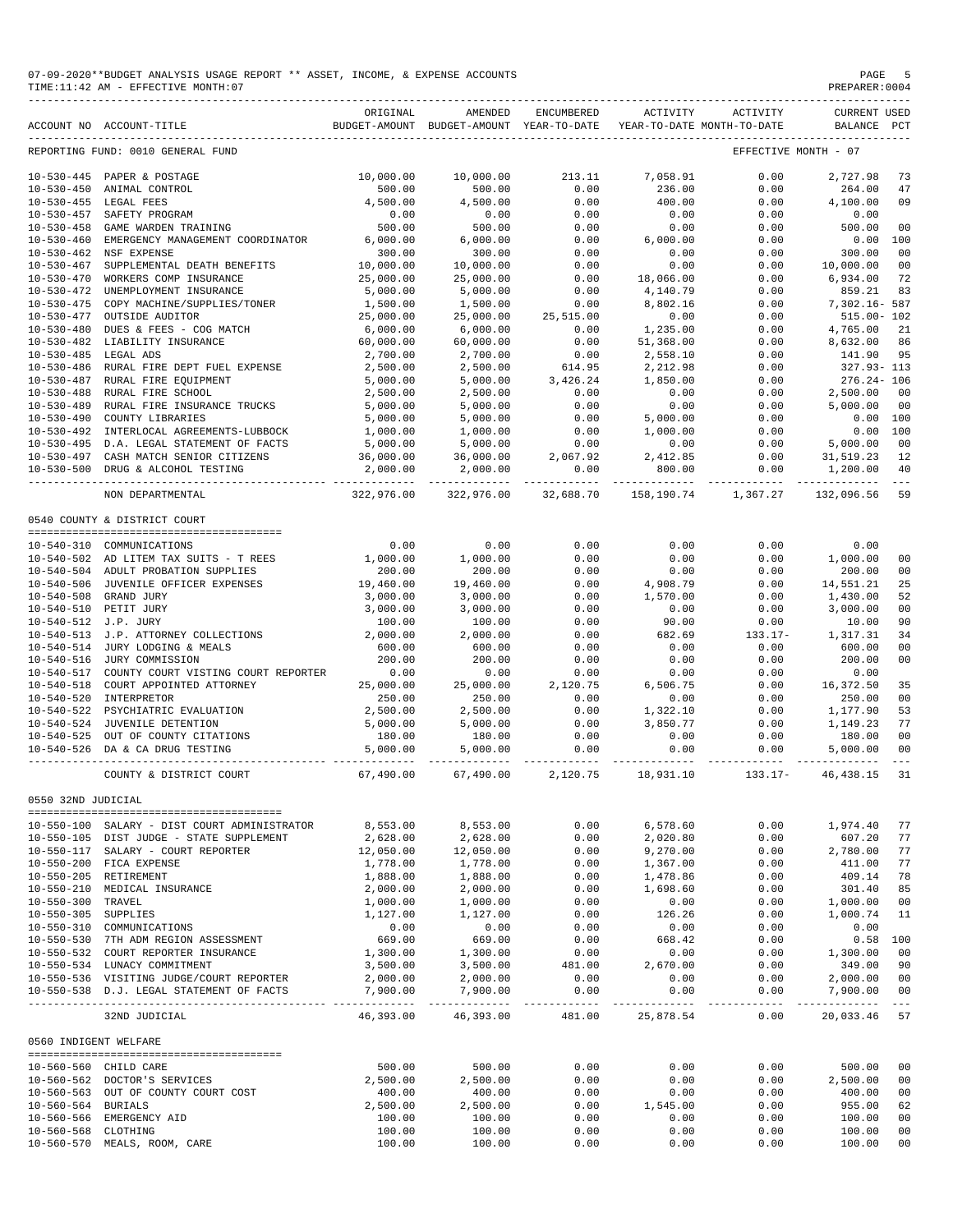07-09-2020\*\*BUDGET ANALYSIS USAGE REPORT \*\* ASSET, INCOME, & EXPENSE ACCOUNTS PAGE 6 PAGE 6 PAGE 6 PAGE 6 PAGE

 $TIME:11:42 AM - EFFECTIVE MOMTH:07$ 

|                                      | ACCOUNT NO ACCOUNT-TITLE                               | ORIGINAL                | AMENDED<br>BUDGET-AMOUNT BUDGET-AMOUNT YEAR-TO-DATE | ENCUMBERED        | ACTIVITY               | ACTIVITY<br>YEAR-TO-DATE MONTH-TO-DATE | <b>CURRENT USED</b><br>BALANCE PCT |                      |
|--------------------------------------|--------------------------------------------------------|-------------------------|-----------------------------------------------------|-------------------|------------------------|----------------------------------------|------------------------------------|----------------------|
|                                      | REPORTING FUND: 0010 GENERAL FUND                      |                         |                                                     |                   |                        |                                        | EFFECTIVE MONTH - 07               |                      |
|                                      |                                                        |                         |                                                     |                   | 0.00                   | 0.00                                   |                                    |                      |
| 10-560-572 HOSPITAL                  | 10-560-574 MEDICAL BILLS                               | 100.00<br>100.00        | 100.00<br>100.00                                    | 0.00<br>0.00      | 0.00                   | 0.00                                   | 100.00<br>100.00                   | 00<br>0 <sub>0</sub> |
| 10-560-576                           | MEDICAL SUPPLIES                                       | 100.00                  | 100.00                                              | 0.00              | 0.00                   | 0.00                                   | 100.00                             | 0 <sup>0</sup>       |
|                                      | 10-560-579 AUTOPSY EXPENSE                             | 7,500.00                | 7,500.00                                            | 0.00              | 3, 151. 25             | 0.00                                   | 4,348.75                           | 42                   |
|                                      |                                                        | ______________          |                                                     | $- - - -$         |                        |                                        |                                    |                      |
|                                      | INDIGENT WELFARE                                       | 14,000.00               | 14,000.00                                           | 0.00              | 4,696.25               | 0.00                                   | 9,303.75                           | 34                   |
| 0580 COUNTY SHERIFF                  |                                                        |                         |                                                     |                   |                        |                                        |                                    |                      |
| $10 - 580 - 100$                     | SALARY - SHERIFF                                       | 46,403.00               | 46,403.00                                           | 0.00              | 35,694.40              | 0.00                                   | 10,708.60                          | 77                   |
|                                      | 10-580-105 LONGEVITY PAY                               | 1,350.00                | 1,350.00                                            | 0.00              | 0.00                   | 0.00                                   | 1,350.00                           | 0 <sup>0</sup>       |
| $10 - 580 - 108$                     | SALARY - CHIEF DEPUTY                                  | 0.00                    | 0.00                                                | 0.00              | 31,662.76              | 0.00                                   | $31,662.76-$                       |                      |
| $10 - 580 - 110$                     | SALARY - DEPUTY                                        | 154,292.00              | 154,292.00                                          | 0.00              | 79,284.06              | 0.00                                   | 75,007.94                          | 51                   |
| $10 - 580 - 115$                     | PHONE ALLOWANCE                                        | 360.00                  | 360.00                                              | 0.00              | 954.96                 | 0.00                                   | 594.96-265                         |                      |
| $10 - 580 - 120$                     | SALARY - PART TIME DEPUTIES                            | 10,000.00               | 10,000.00                                           | 0.00              | 2,518.68               | 0.00                                   | 7,481.32                           | 25                   |
| $10 - 580 - 146$                     | SALARY - OVER TIME                                     | 0.00                    | 0.00                                                | 0.00              | 4,548.65               | 0.00                                   | $4,548.65-$                        |                      |
| $10 - 580 - 147$                     | SALARY - HOLIDAY PAY -DEPUTIES                         | 0.00                    | 0.00                                                | 0.00              | 1,911.76               | 0.00                                   | 1,911.76-                          |                      |
| $10 - 580 - 160$                     | SALARY - HOLIDAY PAY -CHIEF DEPUTY                     | 0.00                    | 0.00                                                | 0.00              | 0.00                   | 0.00                                   | 0.00                               |                      |
| $10 - 580 - 161$                     | SALARY - HOLIDAY PAY FT DEPUTIES                       | 0.00                    | 0.00                                                | 0.00              | 0.00                   | 0.00                                   | 0.00                               |                      |
| $10 - 580 - 200$                     | FICA EXPENSE                                           | 16,238.00               | 16,238.00                                           | 0.00              | 11,976.54              | 0.00                                   | 4,261.46                           | 74                   |
| $10 - 580 - 205$                     | RETIREMENT                                             | 17,469.00               | 17,469.00                                           | 0.00              | 12,958.16              | 0.00                                   | 4,510.84                           | 74                   |
| $10 - 580 - 210$                     | MEDICAL INSURANCE                                      | 50,615.00               | 50,615.00                                           | 0.00              | 34, 218.45             | 0.00                                   | 16,396.55                          | 68                   |
| $10 - 580 - 212$                     | CHILD SUPPORT                                          | 0.00                    | 0.00                                                | 0.00              | 1,236.92               | 0.00                                   | 1,236.92-                          |                      |
| $10 - 580 - 300$                     | TRAVEL                                                 | 3,000.00                | 3,000.00                                            | 0.00              | 2,089.87               | 0.00                                   | 910.13                             | 70                   |
| $10 - 580 - 305$                     | SUPPLIES                                               | 2,000.00                | 2,000.00                                            | 26.30             | 236.17                 | 0.00                                   | 1,737.53                           | 13                   |
| $10 - 580 - 310$                     | COMMUNICATIONS                                         | 750.00                  | 750.00                                              | 0.00              | 1,161.65               | 0.00                                   | 411.65- 155                        | 40                   |
| $10 - 580 - 315$<br>$10 - 580 - 320$ | BONDS & NOTARY<br>COMPUTER SOFTWARE & REPAIRS          | 200.00<br>0.00          | 200.00<br>0.00                                      | 0.00<br>0.00      | 79.92<br>0.00          | 0.00<br>0.00                           | 120.08<br>0.00                     |                      |
| $10 - 580 - 333$                     | LAST YEARS BILLS                                       | 0.00                    | 0.00                                                | 204.00            | 1,813.68               | 0.00                                   | $2,017.68-$                        |                      |
| $10 - 580 - 475$                     | COPY MACHINE EXPENSE                                   | 0.00                    | 0.00                                                | 0.00              | 0.00                   | 0.00                                   | 0.00                               |                      |
| $10 - 580 - 602$                     | REIMBURSEMENT DRUG FORFEITURE EXPEN                    | 0.00                    | 0.00                                                | 0.00              | 0.00                   | 0.00                                   | 0.00                               |                      |
| $10 - 580 - 603$                     | SANE TEST CRIM VICTIMS EXPENSE                         | 0.00                    | 0.00                                                | 0.00              | 0.00                   | 0.00                                   | 0.00                               |                      |
| $10 - 580 - 604$                     | NEW HIRE PSYCHIATRIC TESTING                           | 0.00                    | 0.00                                                | 0.00              | 0.00                   | 0.00                                   | 0.00                               |                      |
| $10 - 580 - 608$                     | VEHICLE EXPENSE                                        | 10,000.00               | 10,000.00                                           | 391.79            | 3,926.81               | 0.00                                   | 5,681.40                           | 43                   |
| $10 - 580 - 609$                     | NEW VEHICLES                                           | 0.00                    | 0.00                                                | 0.00              | 94,395.20              | 0.00                                   | $94, 395.20 -$                     |                      |
| $10 - 580 - 615$                     | BODY ARMOUR GRANT 3511801 2018                         | 0.00                    | 0.00                                                | 0.00              | 0.00                   | 0.00                                   | 0.00                               |                      |
|                                      | 10-580-616 VEHICLE GAS                                 | 30,000.00               | 30,000.00                                           | 1,550.24          | 16, 165. 25            | 410.58                                 | 12,284.51                          | 59                   |
| $10 - 580 - 618$<br>$10 - 580 - 625$ | VEHICLE TIRES<br>BUILDING INSURANCE                    | 0.00<br>0.00            | 0.00<br>0.00                                        | 0.00<br>0.00      | 0.00<br>0.00           | 0.00<br>0.00                           | 0.00<br>0.00                       |                      |
|                                      |                                                        | - - - - - - - - - - -   |                                                     | $- - - - - -$     |                        |                                        |                                    |                      |
|                                      | COUNTY SHERIFF                                         | 342,677.00              | 342,677.00                                          | 2,172.33          | 336,833.89             | 410.58                                 | 3,670.78                           | 99                   |
|                                      | 0585 FC LAW ENFORCEMENT CENTER                         |                         |                                                     |                   |                        |                                        |                                    |                      |
|                                      | 10-585-105 LONGEVITY PAY                               | 0.00                    | 0.00                                                | 0.00              | 0.00                   | 0.00                                   | 0.00                               |                      |
| $10 - 585 - 110$                     | SALARY - JAIL ADMINISTRATOR                            | 30,000.00               | 30,000.00                                           | 0.00              | 22,434.89              | 0.00                                   | 7,565.11                           | 75                   |
| $10 - 585 - 111$                     | SALARY - LEC COOK                                      | 0.00                    | 0.00                                                | 0.00              | 6,095.00               | 0.00                                   | $6,095.00-$                        |                      |
| $10 - 585 - 115$                     | PHONE ALLOWANCE                                        | 0.00                    | 0.00                                                | 0.00              | 276.80                 | 0.00                                   | $276.80 -$                         |                      |
| $10 - 585 - 142$                     | SALARY - JAILERS                                       | 250,817.00              | 250,817.00                                          | 0.00              | 162, 447.25            | 0.00                                   | 88, 369. 75                        | 65                   |
| $10 - 585 - 144$                     | SALARY - PART TIME JAILERS                             | 15,600.00               | 15,600.00                                           | 0.00              | 0.00                   | 0.00                                   | 15,600.00                          | 00                   |
|                                      | 10-585-146 SALARY - OVER TIME                          | 7,500.00                | 7,500.00                                            | 0.00              | 7,823.35               | 0.00                                   | $323.35 - 104$                     |                      |
|                                      | 10-585-147 LEC - HOLIDAY PAY                           | 0.00                    | 0.00                                                | 0.00              | 15,419.92              | 0.00                                   | 15, 419.92-                        |                      |
|                                      | 10-585-160 SALARY - HOLIDAY PAY JAIL ADMIN             | 0.00                    | 0.00                                                | 0.00              | 0.00                   | 0.00                                   | 0.00                               |                      |
|                                      | 10-585-161 SALARY - HOLIDAY PAY FT JAILERS             | 0.00                    | 0.00                                                | 0.00              | 0.00                   | 0.00                                   | 0.00                               |                      |
|                                      | 10-585-200 FICA EXPENSE                                | 22,575.00               | 22,575.00                                           | 0.00              | 16, 164.50             | 0.00                                   | 6,410.50                           | 72<br>71             |
| $10 - 585 - 210$                     | 10-585-205 RETIREMENT<br>MEDICAL INSURANCE             | 25,000.00<br>101,583.00 | 25,000.00<br>101,583.00                             | 0.00<br>0.00      | 17,740.21<br>63,606.06 | 0.00<br>0.00                           | 7,259.79<br>37,976.94              | 63                   |
| $10 - 585 - 300$                     | TRAVEL                                                 | 3,000.00                | 3,000.00                                            | 0.00              | 150.00                 | 0.00                                   | 2,850.00                           | 05                   |
| 10-585-305 SUPPLIES                  |                                                        | 5,500.00                | 5,500.00                                            | 164.68            | 2,703.22               | 0.00                                   | 2,632.10                           | 52                   |
| $10 - 585 - 310$                     | COMMUNICATIONS                                         | 16,000.00               | 16,000.00                                           | 0.00              | 7,062.70               | 0.00                                   | 8,937.30                           | 44                   |
|                                      | 10-585-313 INSPECTIONS & MAINTENCE                     | 0.00                    | 0.00                                                | 0.00              | 0.00                   | 0.00                                   | 0.00                               |                      |
|                                      | 10-585-315 BONDS FOR EMPLOYEES                         | 500.00                  | 500.00                                              | 0.00              | 0.00                   | 0.00                                   | 500.00                             | 0 <sub>0</sub>       |
|                                      | 10-585-320 COMPUTER SOFTWARE & MAINTENCE               | 12,060.00               | 12,060.00                                           | 0.00              | 75.06                  | 0.00                                   | 11,984.94                          | 01                   |
|                                      | 10-585-325 CERT TRAINING FOR JAIL STAFF                | 2,000.00                | 2,000.00                                            | 487.00            | 1,395.00               | 0.00                                   | 118.00                             | 94                   |
|                                      | 10-585-326 TELECOMMUNICATIONS SCHOOL                   | 0.00                    | 0.00                                                | $17.00 -$         | 0.00                   | 0.00                                   | 17.00                              |                      |
|                                      | 10-585-333 LAST YEARS BILLS                            | 0.00                    | 0.00                                                | 0.00              | 145.54                 | 0.00                                   | $145.54-$                          |                      |
|                                      | 10-585-380 UTILITIES FOR LAW CENTER                    | 35,000.00               | 35,000.00                                           | 0.00              | 20,903.40              | 301.84                                 | 14,096.60                          | 60                   |
|                                      | 10-585-385 LAW CENTER REPAIRS                          | 5,000.00                | 5,000.00                                            | 0.00              | 3,659.40               | 0.00                                   | 1,340.60                           | 73                   |
|                                      | 10-585-475 COPY EXPENSE FOR LAW CENTER                 | 3,600.00                | 3,600.00                                            | 0.00              | 1,499.75               | 0.00                                   | 2,100.25                           | 42                   |
|                                      | 10-585-604 NEW HIRE PSYCHIATRIC TESTING                | 4,200.00                | 4,200.00                                            | 0.00              | 1,824.07               | 0.00                                   | 2,375.93                           | 43                   |
|                                      | 10-585-605 OUT OF COUNTY HOUSING                       | 0.00                    | 0.00                                                | 4,120.00          | 4,440.00               | 0.00                                   | $8,560.00 -$                       |                      |
|                                      | 10-585-612 INMATE EXPENSE<br>10-585-614 INMATE MEDICAL | 25,000.00<br>15,000.00  | 25,000.00<br>15,000.00                              | 91.01<br>1,013.83 | 8,144.10<br>2,707.47   | 212.98<br>0.00                         | 16,764.89<br>11,278.70             | 33<br>25             |
|                                      | 10-585-625 LAW CENTER BUILDING INSURANCE               | 20,000.00               | 20,000.00                                           | 0.00              | 20,000.00              | 0.00                                   | 0.00 100                           |                      |
|                                      | 10-585-626 SB1849 PRISONER SAFETY FUND GRANT           | 0.00                    | 0.00                                                | 0.00              | 0.00                   | 0.00                                   | 0.00                               |                      |
|                                      | 10-585-627 NIBRS GRANT                                 | 0.00                    | 0.00                                                | 0.00              | 0.00                   | 0.00                                   | 0.00                               |                      |

----------------------------------------------- ------------- ------------- ------------ ------------- ------------ ------------- ---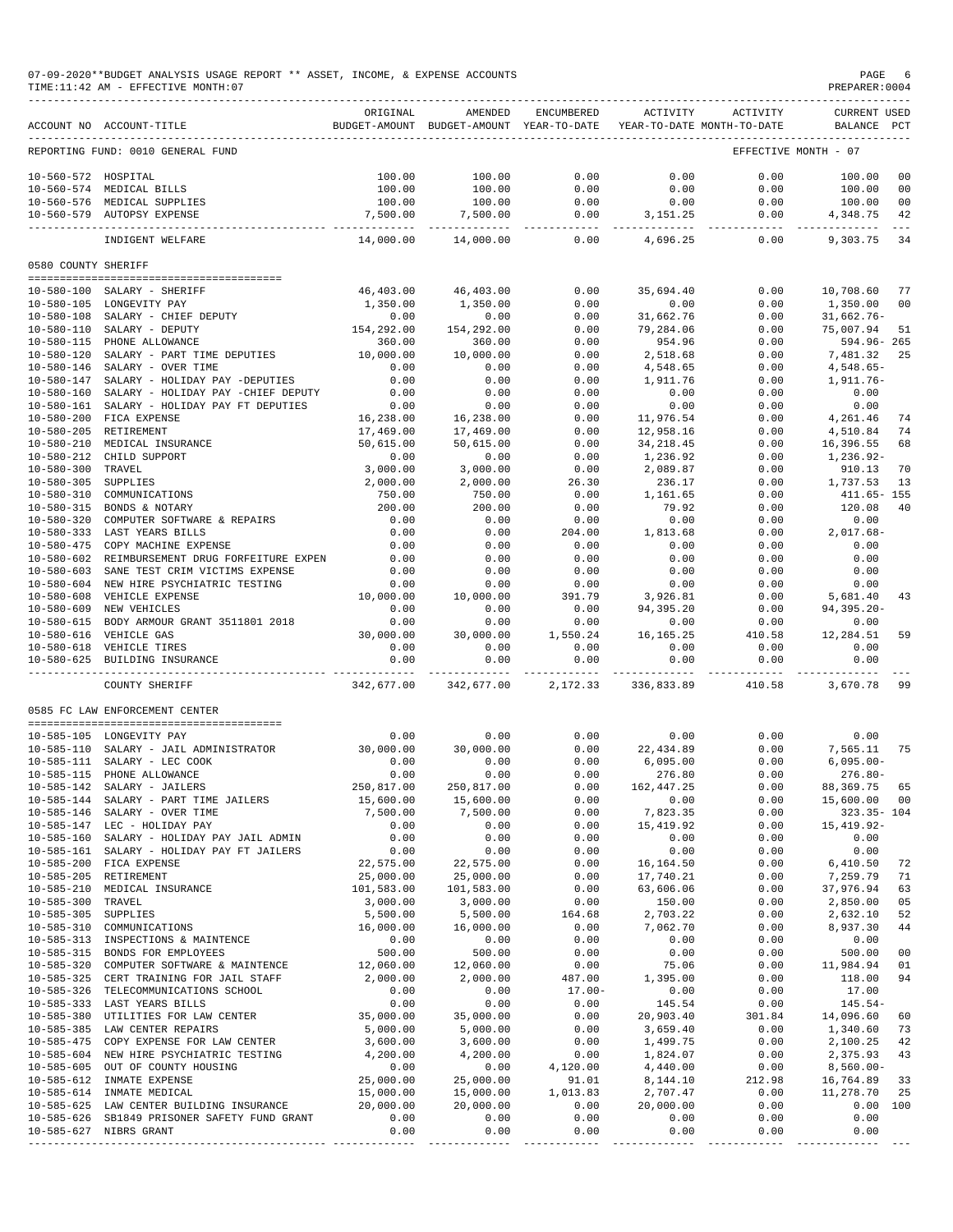| ORIGINAL<br><b>ENCUMBERED</b><br>ACTIVITY<br>ACTIVITY<br><b>CURRENT USED</b><br>AMENDED<br>ACCOUNT NO ACCOUNT-TITLE<br>BUDGET-AMOUNT<br>BUDGET-AMOUNT YEAR-TO-DATE<br>YEAR-TO-DATE MONTH-TO-DATE<br>BALANCE<br>PCT<br>REPORTING FUND: 0010 GENERAL FUND<br>EFFECTIVE MONTH - 07<br>599,935.00 599,935.00 5,859.52 386,717.69 514.82<br>FC LAW ENFORCEMENT CENTER<br>207,357.79 65<br>0590 EXTENSION AGENT<br>14, 151.00 14, 151.00<br>0.00<br>10,884.80<br>0.00<br>3,266.20<br>77<br>10-590-100 SALARY - CEA-AG<br>10,000.00<br>0.00<br>0.00<br>5,790.00<br>10-590-110 SALARY - ADMINISTRATIVE ASSISTANT<br>10,000.00<br>4,210.00<br>10-590-200 FICA EXPENSE<br>1,847.00<br>0.00<br>1,154.67<br>0.00<br>692.33<br>1,847.00<br>10-590-205 RETIREMENT<br>1,988.00<br>0.00<br>348.25<br>0.00<br>1,639.75 18<br>1,988.00<br>94.00<br>622.09<br>2,750.00<br>0.00<br>2,033.91<br>10-590-305 SUPPLIES<br>2,750.00<br>0.00<br>0.00<br>0.00<br>10-590-310 COMMUNICATIONS<br>0.00<br>0.00<br>0.00<br>$0.00$<br>6,000.00<br>0.00<br>193.23<br>0.00<br>193.23-<br>0.00<br>10-590-333 LAST YEARS BILLS<br>6,000.00<br>184.00<br>691.17<br>10-590-640 CAR ALLOWANCE<br>0.00<br>5,124.83<br>6,000.00<br>6,000.00<br>0.00<br>4,191.06<br>10-590-642 STOCK SHOW EXPENSE<br>0.00<br>1,808.94<br>10-590-646 CONCESSION STAND<br>0.00<br>0.00<br>0.00<br>0.00<br>0.00<br>0.00<br>0.00<br>42,736.00<br>42,736.00<br>278.00<br>22,295.27<br>20, 162. 73 53<br>EXTENSION AGENT<br>0600 APPRAISAL DISTRICT<br>--------------------------------------<br>10-600-644 APPRAISAL DISTRICT FEES<br>$0.00$ $42,903.15$ 75<br>0.00<br>0.00<br>0.00<br>0.00<br>0.00<br>0.00<br>10-600-645 APPRAISAL DISTRICT TAX REFUND<br>-------<br>------------<br>__________<br>__________<br>. _ _ _ _ _ _ _ _ _ _<br>----------<br>0.00<br>171,141.00<br>0.00<br>128,237.85<br>42,903.15 75<br>APPRAISAL DISTRICT<br>171,141.00<br>0605 GRANTS<br>0.00<br>0.00<br>0.00<br>0.00<br>0.00<br>0.00<br>10-605-646 HOMELAND SECURITY GRANT EXPENSE<br>0.00<br>1,215.77 1,350.00<br>$2,565.77-$<br>10-605-648 HAVA CARES ACT<br>0.00<br>0.00<br>10-605-649 HAVA SECURITY GRANT<br>0.00<br>0.00<br>0.00<br>0.00<br>0.00<br>0.00<br>0.00<br>$0.00$<br>0.00<br>0.00<br>0.00<br>10-605-650 SECO-(EECBG) GRANT EXPENSE<br>0.00<br>0.00<br>0.00<br>0.00<br>0.00<br>0.00<br>10-605-652 SAFE COMMUNITY GRANT EXPENSE<br>0.00<br>------<br>----------<br>-----------<br>0.00<br>0.00<br>0.00<br>$2,565.77-$<br><b>GRANTS</b><br>1,215.77 1,350.00<br>0610 COUNTY COURT AT LAW<br>11,000.00<br>0.00<br>0.00<br>0.00<br>11,000.00 00<br>10-610-654 COUNTY COURT AT LAW JUDGE EXPENSE<br>11,000.00<br>11,000.00<br>11,000.00<br>0.00<br>0.00<br>0.00<br>11,000.00<br>COUNTY COURT AT LAW<br><b>GENERAL FUND</b><br>2,679,742.00<br>2,679,742.00<br>2,778,274.48 4,072.40 98,532.48+104<br>INCOME TOTALS<br>4,352.62<br>761,920.42 71<br><b>EXPENSE TOTALS</b><br>2,601,410.00<br>2,634,926.00<br>55,776.01 1,817,229.57 | 07-09-2020**BUDGET ANALYSIS USAGE REPORT ** ASSET, INCOME, & EXPENSE ACCOUNTS<br>TIME:11:42 AM - EFFECTIVE MONTH:07 |  |  | PREPARER: 0004 | PAGE 7 |
|------------------------------------------------------------------------------------------------------------------------------------------------------------------------------------------------------------------------------------------------------------------------------------------------------------------------------------------------------------------------------------------------------------------------------------------------------------------------------------------------------------------------------------------------------------------------------------------------------------------------------------------------------------------------------------------------------------------------------------------------------------------------------------------------------------------------------------------------------------------------------------------------------------------------------------------------------------------------------------------------------------------------------------------------------------------------------------------------------------------------------------------------------------------------------------------------------------------------------------------------------------------------------------------------------------------------------------------------------------------------------------------------------------------------------------------------------------------------------------------------------------------------------------------------------------------------------------------------------------------------------------------------------------------------------------------------------------------------------------------------------------------------------------------------------------------------------------------------------------------------------------------------------------------------------------------------------------------------------------------------------------------------------------------------------------------------------------------------------------------------------------------------------------------------------------------------------------------------------------------------------------------------------------------------------------------------------------------------------------------------------------------------------------------------------------------------------------------------------------------------------------------------------------------------------------------------------------------------------------------------------------------------------------------------------------------------------------------------------------------------------------------------------------------------------------------------------------------------------------------------------------------------------------------------------------------------------------|---------------------------------------------------------------------------------------------------------------------|--|--|----------------|--------|
|                                                                                                                                                                                                                                                                                                                                                                                                                                                                                                                                                                                                                                                                                                                                                                                                                                                                                                                                                                                                                                                                                                                                                                                                                                                                                                                                                                                                                                                                                                                                                                                                                                                                                                                                                                                                                                                                                                                                                                                                                                                                                                                                                                                                                                                                                                                                                                                                                                                                                                                                                                                                                                                                                                                                                                                                                                                                                                                                                            |                                                                                                                     |  |  |                |        |
|                                                                                                                                                                                                                                                                                                                                                                                                                                                                                                                                                                                                                                                                                                                                                                                                                                                                                                                                                                                                                                                                                                                                                                                                                                                                                                                                                                                                                                                                                                                                                                                                                                                                                                                                                                                                                                                                                                                                                                                                                                                                                                                                                                                                                                                                                                                                                                                                                                                                                                                                                                                                                                                                                                                                                                                                                                                                                                                                                            |                                                                                                                     |  |  |                |        |
|                                                                                                                                                                                                                                                                                                                                                                                                                                                                                                                                                                                                                                                                                                                                                                                                                                                                                                                                                                                                                                                                                                                                                                                                                                                                                                                                                                                                                                                                                                                                                                                                                                                                                                                                                                                                                                                                                                                                                                                                                                                                                                                                                                                                                                                                                                                                                                                                                                                                                                                                                                                                                                                                                                                                                                                                                                                                                                                                                            |                                                                                                                     |  |  |                |        |
|                                                                                                                                                                                                                                                                                                                                                                                                                                                                                                                                                                                                                                                                                                                                                                                                                                                                                                                                                                                                                                                                                                                                                                                                                                                                                                                                                                                                                                                                                                                                                                                                                                                                                                                                                                                                                                                                                                                                                                                                                                                                                                                                                                                                                                                                                                                                                                                                                                                                                                                                                                                                                                                                                                                                                                                                                                                                                                                                                            |                                                                                                                     |  |  |                |        |
|                                                                                                                                                                                                                                                                                                                                                                                                                                                                                                                                                                                                                                                                                                                                                                                                                                                                                                                                                                                                                                                                                                                                                                                                                                                                                                                                                                                                                                                                                                                                                                                                                                                                                                                                                                                                                                                                                                                                                                                                                                                                                                                                                                                                                                                                                                                                                                                                                                                                                                                                                                                                                                                                                                                                                                                                                                                                                                                                                            |                                                                                                                     |  |  |                |        |
|                                                                                                                                                                                                                                                                                                                                                                                                                                                                                                                                                                                                                                                                                                                                                                                                                                                                                                                                                                                                                                                                                                                                                                                                                                                                                                                                                                                                                                                                                                                                                                                                                                                                                                                                                                                                                                                                                                                                                                                                                                                                                                                                                                                                                                                                                                                                                                                                                                                                                                                                                                                                                                                                                                                                                                                                                                                                                                                                                            |                                                                                                                     |  |  |                |        |
|                                                                                                                                                                                                                                                                                                                                                                                                                                                                                                                                                                                                                                                                                                                                                                                                                                                                                                                                                                                                                                                                                                                                                                                                                                                                                                                                                                                                                                                                                                                                                                                                                                                                                                                                                                                                                                                                                                                                                                                                                                                                                                                                                                                                                                                                                                                                                                                                                                                                                                                                                                                                                                                                                                                                                                                                                                                                                                                                                            |                                                                                                                     |  |  |                | 42     |
|                                                                                                                                                                                                                                                                                                                                                                                                                                                                                                                                                                                                                                                                                                                                                                                                                                                                                                                                                                                                                                                                                                                                                                                                                                                                                                                                                                                                                                                                                                                                                                                                                                                                                                                                                                                                                                                                                                                                                                                                                                                                                                                                                                                                                                                                                                                                                                                                                                                                                                                                                                                                                                                                                                                                                                                                                                                                                                                                                            |                                                                                                                     |  |  |                | 63     |
|                                                                                                                                                                                                                                                                                                                                                                                                                                                                                                                                                                                                                                                                                                                                                                                                                                                                                                                                                                                                                                                                                                                                                                                                                                                                                                                                                                                                                                                                                                                                                                                                                                                                                                                                                                                                                                                                                                                                                                                                                                                                                                                                                                                                                                                                                                                                                                                                                                                                                                                                                                                                                                                                                                                                                                                                                                                                                                                                                            |                                                                                                                     |  |  |                |        |
|                                                                                                                                                                                                                                                                                                                                                                                                                                                                                                                                                                                                                                                                                                                                                                                                                                                                                                                                                                                                                                                                                                                                                                                                                                                                                                                                                                                                                                                                                                                                                                                                                                                                                                                                                                                                                                                                                                                                                                                                                                                                                                                                                                                                                                                                                                                                                                                                                                                                                                                                                                                                                                                                                                                                                                                                                                                                                                                                                            |                                                                                                                     |  |  |                | 26     |
|                                                                                                                                                                                                                                                                                                                                                                                                                                                                                                                                                                                                                                                                                                                                                                                                                                                                                                                                                                                                                                                                                                                                                                                                                                                                                                                                                                                                                                                                                                                                                                                                                                                                                                                                                                                                                                                                                                                                                                                                                                                                                                                                                                                                                                                                                                                                                                                                                                                                                                                                                                                                                                                                                                                                                                                                                                                                                                                                                            |                                                                                                                     |  |  |                |        |
|                                                                                                                                                                                                                                                                                                                                                                                                                                                                                                                                                                                                                                                                                                                                                                                                                                                                                                                                                                                                                                                                                                                                                                                                                                                                                                                                                                                                                                                                                                                                                                                                                                                                                                                                                                                                                                                                                                                                                                                                                                                                                                                                                                                                                                                                                                                                                                                                                                                                                                                                                                                                                                                                                                                                                                                                                                                                                                                                                            |                                                                                                                     |  |  |                |        |
|                                                                                                                                                                                                                                                                                                                                                                                                                                                                                                                                                                                                                                                                                                                                                                                                                                                                                                                                                                                                                                                                                                                                                                                                                                                                                                                                                                                                                                                                                                                                                                                                                                                                                                                                                                                                                                                                                                                                                                                                                                                                                                                                                                                                                                                                                                                                                                                                                                                                                                                                                                                                                                                                                                                                                                                                                                                                                                                                                            |                                                                                                                     |  |  |                | 15     |
|                                                                                                                                                                                                                                                                                                                                                                                                                                                                                                                                                                                                                                                                                                                                                                                                                                                                                                                                                                                                                                                                                                                                                                                                                                                                                                                                                                                                                                                                                                                                                                                                                                                                                                                                                                                                                                                                                                                                                                                                                                                                                                                                                                                                                                                                                                                                                                                                                                                                                                                                                                                                                                                                                                                                                                                                                                                                                                                                                            |                                                                                                                     |  |  |                | 70     |
|                                                                                                                                                                                                                                                                                                                                                                                                                                                                                                                                                                                                                                                                                                                                                                                                                                                                                                                                                                                                                                                                                                                                                                                                                                                                                                                                                                                                                                                                                                                                                                                                                                                                                                                                                                                                                                                                                                                                                                                                                                                                                                                                                                                                                                                                                                                                                                                                                                                                                                                                                                                                                                                                                                                                                                                                                                                                                                                                                            |                                                                                                                     |  |  |                |        |
|                                                                                                                                                                                                                                                                                                                                                                                                                                                                                                                                                                                                                                                                                                                                                                                                                                                                                                                                                                                                                                                                                                                                                                                                                                                                                                                                                                                                                                                                                                                                                                                                                                                                                                                                                                                                                                                                                                                                                                                                                                                                                                                                                                                                                                                                                                                                                                                                                                                                                                                                                                                                                                                                                                                                                                                                                                                                                                                                                            |                                                                                                                     |  |  |                |        |
|                                                                                                                                                                                                                                                                                                                                                                                                                                                                                                                                                                                                                                                                                                                                                                                                                                                                                                                                                                                                                                                                                                                                                                                                                                                                                                                                                                                                                                                                                                                                                                                                                                                                                                                                                                                                                                                                                                                                                                                                                                                                                                                                                                                                                                                                                                                                                                                                                                                                                                                                                                                                                                                                                                                                                                                                                                                                                                                                                            |                                                                                                                     |  |  |                |        |
|                                                                                                                                                                                                                                                                                                                                                                                                                                                                                                                                                                                                                                                                                                                                                                                                                                                                                                                                                                                                                                                                                                                                                                                                                                                                                                                                                                                                                                                                                                                                                                                                                                                                                                                                                                                                                                                                                                                                                                                                                                                                                                                                                                                                                                                                                                                                                                                                                                                                                                                                                                                                                                                                                                                                                                                                                                                                                                                                                            |                                                                                                                     |  |  |                |        |
|                                                                                                                                                                                                                                                                                                                                                                                                                                                                                                                                                                                                                                                                                                                                                                                                                                                                                                                                                                                                                                                                                                                                                                                                                                                                                                                                                                                                                                                                                                                                                                                                                                                                                                                                                                                                                                                                                                                                                                                                                                                                                                                                                                                                                                                                                                                                                                                                                                                                                                                                                                                                                                                                                                                                                                                                                                                                                                                                                            |                                                                                                                     |  |  |                |        |
|                                                                                                                                                                                                                                                                                                                                                                                                                                                                                                                                                                                                                                                                                                                                                                                                                                                                                                                                                                                                                                                                                                                                                                                                                                                                                                                                                                                                                                                                                                                                                                                                                                                                                                                                                                                                                                                                                                                                                                                                                                                                                                                                                                                                                                                                                                                                                                                                                                                                                                                                                                                                                                                                                                                                                                                                                                                                                                                                                            |                                                                                                                     |  |  |                |        |
|                                                                                                                                                                                                                                                                                                                                                                                                                                                                                                                                                                                                                                                                                                                                                                                                                                                                                                                                                                                                                                                                                                                                                                                                                                                                                                                                                                                                                                                                                                                                                                                                                                                                                                                                                                                                                                                                                                                                                                                                                                                                                                                                                                                                                                                                                                                                                                                                                                                                                                                                                                                                                                                                                                                                                                                                                                                                                                                                                            |                                                                                                                     |  |  |                |        |
|                                                                                                                                                                                                                                                                                                                                                                                                                                                                                                                                                                                                                                                                                                                                                                                                                                                                                                                                                                                                                                                                                                                                                                                                                                                                                                                                                                                                                                                                                                                                                                                                                                                                                                                                                                                                                                                                                                                                                                                                                                                                                                                                                                                                                                                                                                                                                                                                                                                                                                                                                                                                                                                                                                                                                                                                                                                                                                                                                            |                                                                                                                     |  |  |                |        |
|                                                                                                                                                                                                                                                                                                                                                                                                                                                                                                                                                                                                                                                                                                                                                                                                                                                                                                                                                                                                                                                                                                                                                                                                                                                                                                                                                                                                                                                                                                                                                                                                                                                                                                                                                                                                                                                                                                                                                                                                                                                                                                                                                                                                                                                                                                                                                                                                                                                                                                                                                                                                                                                                                                                                                                                                                                                                                                                                                            |                                                                                                                     |  |  |                |        |
|                                                                                                                                                                                                                                                                                                                                                                                                                                                                                                                                                                                                                                                                                                                                                                                                                                                                                                                                                                                                                                                                                                                                                                                                                                                                                                                                                                                                                                                                                                                                                                                                                                                                                                                                                                                                                                                                                                                                                                                                                                                                                                                                                                                                                                                                                                                                                                                                                                                                                                                                                                                                                                                                                                                                                                                                                                                                                                                                                            |                                                                                                                     |  |  |                |        |
|                                                                                                                                                                                                                                                                                                                                                                                                                                                                                                                                                                                                                                                                                                                                                                                                                                                                                                                                                                                                                                                                                                                                                                                                                                                                                                                                                                                                                                                                                                                                                                                                                                                                                                                                                                                                                                                                                                                                                                                                                                                                                                                                                                                                                                                                                                                                                                                                                                                                                                                                                                                                                                                                                                                                                                                                                                                                                                                                                            |                                                                                                                     |  |  |                |        |
|                                                                                                                                                                                                                                                                                                                                                                                                                                                                                                                                                                                                                                                                                                                                                                                                                                                                                                                                                                                                                                                                                                                                                                                                                                                                                                                                                                                                                                                                                                                                                                                                                                                                                                                                                                                                                                                                                                                                                                                                                                                                                                                                                                                                                                                                                                                                                                                                                                                                                                                                                                                                                                                                                                                                                                                                                                                                                                                                                            |                                                                                                                     |  |  |                |        |
|                                                                                                                                                                                                                                                                                                                                                                                                                                                                                                                                                                                                                                                                                                                                                                                                                                                                                                                                                                                                                                                                                                                                                                                                                                                                                                                                                                                                                                                                                                                                                                                                                                                                                                                                                                                                                                                                                                                                                                                                                                                                                                                                                                                                                                                                                                                                                                                                                                                                                                                                                                                                                                                                                                                                                                                                                                                                                                                                                            |                                                                                                                     |  |  |                |        |
|                                                                                                                                                                                                                                                                                                                                                                                                                                                                                                                                                                                                                                                                                                                                                                                                                                                                                                                                                                                                                                                                                                                                                                                                                                                                                                                                                                                                                                                                                                                                                                                                                                                                                                                                                                                                                                                                                                                                                                                                                                                                                                                                                                                                                                                                                                                                                                                                                                                                                                                                                                                                                                                                                                                                                                                                                                                                                                                                                            |                                                                                                                     |  |  |                |        |
|                                                                                                                                                                                                                                                                                                                                                                                                                                                                                                                                                                                                                                                                                                                                                                                                                                                                                                                                                                                                                                                                                                                                                                                                                                                                                                                                                                                                                                                                                                                                                                                                                                                                                                                                                                                                                                                                                                                                                                                                                                                                                                                                                                                                                                                                                                                                                                                                                                                                                                                                                                                                                                                                                                                                                                                                                                                                                                                                                            |                                                                                                                     |  |  |                |        |
|                                                                                                                                                                                                                                                                                                                                                                                                                                                                                                                                                                                                                                                                                                                                                                                                                                                                                                                                                                                                                                                                                                                                                                                                                                                                                                                                                                                                                                                                                                                                                                                                                                                                                                                                                                                                                                                                                                                                                                                                                                                                                                                                                                                                                                                                                                                                                                                                                                                                                                                                                                                                                                                                                                                                                                                                                                                                                                                                                            |                                                                                                                     |  |  |                |        |
|                                                                                                                                                                                                                                                                                                                                                                                                                                                                                                                                                                                                                                                                                                                                                                                                                                                                                                                                                                                                                                                                                                                                                                                                                                                                                                                                                                                                                                                                                                                                                                                                                                                                                                                                                                                                                                                                                                                                                                                                                                                                                                                                                                                                                                                                                                                                                                                                                                                                                                                                                                                                                                                                                                                                                                                                                                                                                                                                                            |                                                                                                                     |  |  |                |        |
|                                                                                                                                                                                                                                                                                                                                                                                                                                                                                                                                                                                                                                                                                                                                                                                                                                                                                                                                                                                                                                                                                                                                                                                                                                                                                                                                                                                                                                                                                                                                                                                                                                                                                                                                                                                                                                                                                                                                                                                                                                                                                                                                                                                                                                                                                                                                                                                                                                                                                                                                                                                                                                                                                                                                                                                                                                                                                                                                                            |                                                                                                                     |  |  |                | 00     |
|                                                                                                                                                                                                                                                                                                                                                                                                                                                                                                                                                                                                                                                                                                                                                                                                                                                                                                                                                                                                                                                                                                                                                                                                                                                                                                                                                                                                                                                                                                                                                                                                                                                                                                                                                                                                                                                                                                                                                                                                                                                                                                                                                                                                                                                                                                                                                                                                                                                                                                                                                                                                                                                                                                                                                                                                                                                                                                                                                            |                                                                                                                     |  |  |                |        |
|                                                                                                                                                                                                                                                                                                                                                                                                                                                                                                                                                                                                                                                                                                                                                                                                                                                                                                                                                                                                                                                                                                                                                                                                                                                                                                                                                                                                                                                                                                                                                                                                                                                                                                                                                                                                                                                                                                                                                                                                                                                                                                                                                                                                                                                                                                                                                                                                                                                                                                                                                                                                                                                                                                                                                                                                                                                                                                                                                            |                                                                                                                     |  |  |                |        |
|                                                                                                                                                                                                                                                                                                                                                                                                                                                                                                                                                                                                                                                                                                                                                                                                                                                                                                                                                                                                                                                                                                                                                                                                                                                                                                                                                                                                                                                                                                                                                                                                                                                                                                                                                                                                                                                                                                                                                                                                                                                                                                                                                                                                                                                                                                                                                                                                                                                                                                                                                                                                                                                                                                                                                                                                                                                                                                                                                            |                                                                                                                     |  |  |                |        |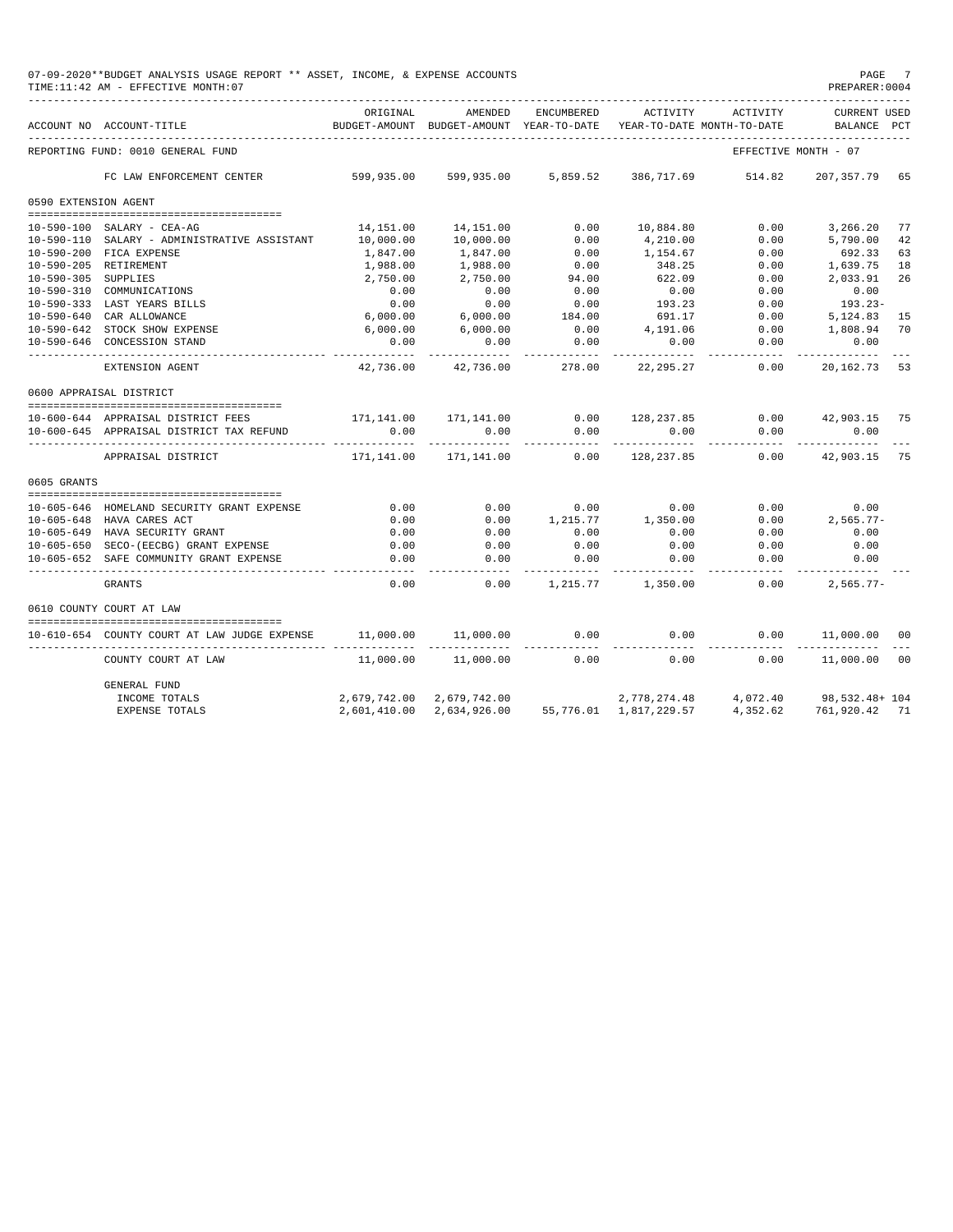|                     | 07-09-2020**BUDGET ANALYSIS USAGE REPORT ** ASSET, INCOME, & EXPENSE ACCOUNTS<br>TIME:11:42 AM - EFFECTIVE MONTH:07 |                           |                                                                                |                   |                          |                     | PAGE<br>PREPARER:0004              | -8                   |
|---------------------|---------------------------------------------------------------------------------------------------------------------|---------------------------|--------------------------------------------------------------------------------|-------------------|--------------------------|---------------------|------------------------------------|----------------------|
|                     | ACCOUNT NO ACCOUNT-TITLE<br>-------------------------------------                                                   | ORIGINAL                  | AMENDED<br>BUDGET-AMOUNT BUDGET-AMOUNT YEAR-TO-DATE YEAR-TO-DATE MONTH-TO-DATE | ENCUMBERED        |                          | ACTIVITY ACTIVITY   | <b>CURRENT USED</b><br>BALANCE PCT |                      |
|                     | REPORTING FUND: 0011 ROAD & BRIDGE PRECINCT 1                                                                       |                           |                                                                                |                   |                          |                     | EFFECTIVE MONTH - 07               |                      |
| 0100 CASH ACCOUNTS  |                                                                                                                     |                           |                                                                                |                   |                          |                     |                                    |                      |
|                     |                                                                                                                     |                           |                                                                                |                   |                          |                     |                                    |                      |
|                     | 11-100-100 CFC: ROAD & BRIDGE PRECINCT 1<br>11-100-185 DUE FROM I&S FUND                                            |                           |                                                                                |                   | 35,022.62<br>0.00        | 2,001.02-<br>0.00   | 98,546.29<br>0.00                  |                      |
|                     | 11-100-197 DUE FROM GENERAL FUND                                                                                    |                           |                                                                                |                   | 0.00                     | 0.00                | 0.00                               |                      |
|                     | 11-100-280 DELINQUENT TAXES RECEIVABLE                                                                              |                           |                                                                                |                   | 0.00                     | 0.00                | 2,998.17                           |                      |
|                     | 11-100-285 ALLOWANCE-UNCOLLECTABLE TAXES                                                                            |                           |                                                                                |                   | 0.56                     | 0.00                | 655.69-                            |                      |
|                     | 11-100-290 DUE FROM APPRAISAL DISTRICT                                                                              |                           |                                                                                |                   | 0.00<br>------------     | 0.00                | 0.00<br>----------- -------------  |                      |
|                     | CASH ACCOUNTS                                                                                                       |                           |                                                                                |                   | 35,023.18                |                     | 2,001.02- 100,888.77               |                      |
|                     | 0311 REVENUE ACCOUNTS                                                                                               |                           |                                                                                |                   |                          |                     |                                    |                      |
|                     | 11-311-100 ADVALOREM TAXES                                                                                          | 170,000.00                | 170,000.00                                                                     |                   | 149,000.00               | 0.00                | 21,000.00                          | 88                   |
|                     | 11-311-105 ROAD & BRIDGE                                                                                            | 26,875.00                 | 26,875.00                                                                      |                   | 26,252.39                | 0.00                | 622.61                             | 98                   |
|                     | 11-311-110 MOTOR VEHICLE REGISTRATION                                                                               | 47,000.00                 | 47,000.00                                                                      |                   | 41,789.11                | 0.00                | 5,210.89                           | 89                   |
|                     | 11-311-120 GROSS WEIGHT AND AXLE FEES                                                                               | 14,000.00                 | 14,000.00                                                                      |                   | 14,827.12                | 0.00                | 827.12+ 106                        |                      |
|                     | 11-311-125 I&S REVENUE FOR COMM DEB<br>11-311-130 LONG TERM FINANCING INCOME                                        | 19,343.00<br>0.00         | 19,343.00<br>0.00                                                              |                   | 0.00<br>0.00             | 0.00<br>0.00        | 19,343.00<br>0.00                  | 00                   |
|                     | 11-311-140 BRIDGE REPAIR INSURANCE                                                                                  | 0.00                      | 0.00                                                                           |                   | 0.00                     | 0.00                | 0.00                               |                      |
|                     | 11-311-145 RESERVE FEMA FUNDS                                                                                       | 0.00                      | 0.00                                                                           |                   | 0.00                     | 0.00                | 0.00                               |                      |
|                     | 11-311-150 OTHER INCOME                                                                                             | 0.00                      | 0.00                                                                           |                   | 0.00                     | 0.00                | 0.00                               |                      |
|                     | 11-311-155 RESERVE FUNDS                                                                                            | 0.00                      | 0.00                                                                           |                   | 0.00                     | 0.00                | 0.00                               |                      |
|                     | 11-311-160 SALE OF FIXED ASSETS                                                                                     | 0.00                      | 0.00                                                                           |                   | 0.00                     | 0.00                | 0.00                               |                      |
|                     | 11-311-165 RESERVE CERTZ FUNDS                                                                                      | 0.00                      | 0.00                                                                           |                   | 0.00                     | 0.00                | 0.00                               |                      |
|                     | 11-311-180 INTEREST EARNED                                                                                          | 0.00<br>----------------  | 0.00<br>-------------                                                          |                   | 0.00<br>--------------   | 0.00<br>----------- | 0.00<br>-----------                |                      |
|                     | REVENUE ACCOUNTS                                                                                                    |                           | 277, 218.00 277, 218.00                                                        | 0.00              | 231,868.62               | 0.00                | 45,349.38                          | 84                   |
|                     | 0611 EXPENSE ACCOUNTS                                                                                               |                           |                                                                                |                   |                          |                     |                                    |                      |
|                     | 11-611-100 SALARY - COMMISSIONER PCT 1                                                                              | 35,332.00                 | 35,332.00                                                                      | 0.00              | 27, 178.40               | 0.00                | 8,153.60                           | 77                   |
|                     | 11-611-105 LONGEVITY PAY                                                                                            | 3,450.00                  | 3,450.00                                                                       | 0.00              | 0.00                     | 0.00                | 3,450.00                           | 0 <sub>0</sub>       |
|                     | 11-611-110 SALARY - ROAD FOREMAN                                                                                    | 35,127.00                 | 35,127.00                                                                      | 0.00              | 27,027.00                | 0.00                | 8,100.00                           | 77                   |
|                     | 11-611-112 SALARY - ROAD HAND                                                                                       | 29,136.00                 | 29,136.00                                                                      | 0.00              | 22,416.00                | 0.00                | 6,720.00                           | 77                   |
|                     | 11-611-115 PHONE ALLOWANCE                                                                                          | 750.00                    | 750.00                                                                         | 0.00              | 553.60                   | 0.00                | 196.40                             | 74                   |
|                     | 11-611-120 SALARY - PART TIME                                                                                       | 10,000.00                 | 10,000.00                                                                      | 0.00              | 5,092.50                 | 0.00                | 4,907.50                           | 51                   |
|                     | 11-611-200 FICA EXPENSE<br>11-611-205 RETIREMENT                                                                    | 8,630.00<br>9,284.00      | 8,630.00<br>9,284.00                                                           | 0.00<br>0.00      | 6,264.56<br>6,807.27     | 0.00<br>0.00        | 2,365.44<br>2,476.73               | 73<br>73             |
|                     | 11-611-210 MEDICAL INSURANCE                                                                                        | 30,369.00                 | 30,369.00                                                                      | 0.00              | 24, 154. 20              | 0.00                | 6,214.80                           | 80                   |
|                     | 11-611-212 CHILD SUPPORT                                                                                            | 0.00                      | 0.00                                                                           | 0.00              | 0.00                     | 0.00                | 0.00                               |                      |
|                     | 11-611-300 TRAVEL & SCHOOL                                                                                          | 3,000.00                  | 3,000.00                                                                       | 0.00              | 110.00                   | 0.00                | 2,890.00                           | 04                   |
| 11-611-305 SUPPLIES |                                                                                                                     | 8,600.00                  | 8,600.00                                                                       | 940.70            | 1,708.09                 | 83.54               | 5,951.21                           | 31                   |
|                     | 11-611-310 COMMUNICATIONS                                                                                           | 0.00                      | 0.00                                                                           | 0.00              | 0.00                     | 0.00                | 0.00                               |                      |
| 11-611-315 BONDS    |                                                                                                                     | 200.00<br>30,000.00       | 200.00                                                                         | 0.00              | 0.00                     | 0.00<br>0.00        | 200.00                             | 0 <sub>0</sub><br>59 |
|                     | 11-611-320 REPAIRS & MAINTENANCE<br>11-611-333 LAST YEARS BILLS                                                     | 0.00                      | 30,000.00<br>0.00                                                              | 4,137.73<br>12.74 | 13,490.83<br>11,858.64   | 0.00                | 12,371.44<br>11,871.38-            |                      |
|                     | 11-611-380 UTILITIES                                                                                                | 3,000.00                  | 3,000.00                                                                       | 0.00              | 1,624.71                 | 0.00                | 1,375.29                           | 54                   |
|                     | 11-611-620 CAPITAL OUTLAY UNIT COST                                                                                 | 0.00                      | 0.00                                                                           | 0.00              | 0.00                     | 0.00                | 0.00                               |                      |
|                     | 11-611-622 DEBT SERVICE - EQUIPMENT PRINCIPAL                                                                       | 16,590.00                 | 16,590.00                                                                      | 0.00              | 16,589.15                | 0.00                |                                    | $0.85$ 100           |
|                     | 11-611-624 DEBT SERVICE - EQUIPMENT INTEREST                                                                        | 2,753.00                  | 2,753.00                                                                       | 0.00              | 2,752.08                 | 0.00                | 0.92                               | 100                  |
|                     | 11-611-625 NEW EQUIPMENT                                                                                            | 0.00                      | 0.00                                                                           | 0.00              | 0.00                     | 0.00                | 0.00                               |                      |
|                     | 11-611-700 DIESEL, OIL, AND GASOLINE                                                                                | 25,000.00                 | 25,000.00                                                                      | 1,491.50          | 13,792.02                | 74.58               | 9,716.48                           | 61                   |
|                     | 11-611-705 ROAD MATERIAL & CONSTRUCTION<br>11-611-710 LOCAL MATCHING CETRZ GT                                       | 8,000.00<br>0.00          | 8,000.00<br>0.00                                                               | 0.00<br>0.00      | 5,334.00<br>0.00         | 0.00<br>0.00        | 2,666.00<br>0.00                   | 67                   |
|                     | 11-611-715 FEE REIMBURSEMENT                                                                                        | 0.00                      | 0.00                                                                           | 0.00              | 0.00                     | 0.00                | 0.00                               |                      |
|                     | 11-611-720 BRIDGE REPAIR                                                                                            | 0.00                      | 0.00                                                                           | 0.00              | 0.00                     | 0.00                | 0.00                               |                      |
|                     | 11-611-725 TIRES & TUBES                                                                                            | 8,000.00                  | 8,000.00                                                                       | 545.00            | 7,437.15                 | 0.00                | 17.85 100                          |                      |
|                     | 11-611-730 RESERVE MONEY                                                                                            | 0.00                      | 0.00                                                                           | 0.00              | 0.00                     | 0.00                | 0.00                               |                      |
|                     | 11-611-735 CERTZ RESERVE                                                                                            | 0.00                      | 0.00                                                                           | 0.00              | 0.00                     | 0.00                | 0.00                               |                      |
| $11 - 611 - 740$    | FEMA RESERVE                                                                                                        | 0.00                      | 0.00                                                                           | 0.00              | 0.00                     | 0.00                | 0.00                               |                      |
|                     | EXPENSE ACCOUNTS                                                                                                    | 267, 221.00               | 267, 221.00                                                                    | 7,127.67          | 194,190.20               | 158.12              | 65,903.13                          | 75                   |
|                     | ROAD & BRIDGE PRECINCT 1                                                                                            |                           |                                                                                |                   |                          |                     |                                    |                      |
|                     | INCOME TOTALS<br>EXPENSE TOTALS                                                                                     | 277,218.00<br>267, 221.00 | 277,218.00<br>267, 221.00                                                      | 7,127.67          | 231,868.62<br>194,190.20 | 0.00<br>158.12      | 45, 349. 38<br>65,903.13           | 84<br>75             |
|                     |                                                                                                                     |                           |                                                                                |                   |                          |                     |                                    |                      |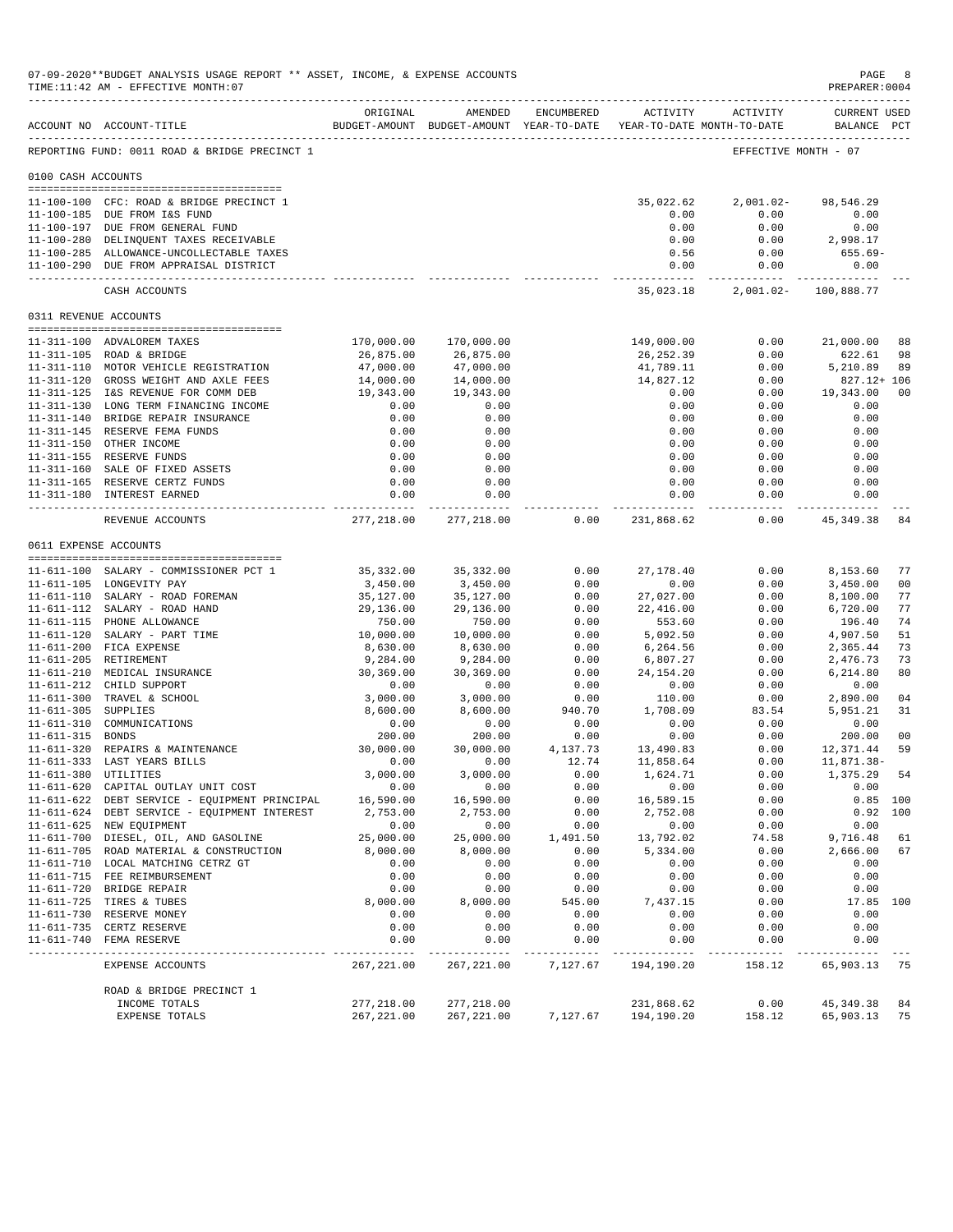|                    | ACCOUNT NO ACCOUNT-TITLE                                                             | ORIGINAL                | AMENDED                  | ENCUMBERED           | ACTIVITY<br>BUDGET-AMOUNT BUDGET-AMOUNT YEAR-TO-DATE YEAR-TO-DATE MONTH-TO-DATE | ACTIVITY                | <b>CURRENT USED</b><br>BALANCE PCT                 |          |
|--------------------|--------------------------------------------------------------------------------------|-------------------------|--------------------------|----------------------|---------------------------------------------------------------------------------|-------------------------|----------------------------------------------------|----------|
|                    |                                                                                      |                         |                          |                      |                                                                                 |                         |                                                    |          |
|                    | REPORTING FUND: 0012 ROAD & BRIDGE PRECINCT 2                                        |                         |                          |                      |                                                                                 | EFFECTIVE MONTH - 07    |                                                    |          |
| 0100 CASH ACCOUNTS |                                                                                      |                         |                          |                      |                                                                                 |                         |                                                    |          |
|                    | 12-100-100 CFC: ROAD & BRIDGE PRECINCT 2                                             |                         |                          |                      | 55,825.85                                                                       | $2,447.77-$             | 148,331.10                                         |          |
|                    | 12-100-185 DUE FROM I&S FUND                                                         |                         |                          |                      | 0.00                                                                            | 0.00                    | 0.00                                               |          |
|                    | 12-100-186 DUE FROM GENERAL FUND                                                     |                         |                          |                      | 0.00                                                                            | 0.00                    | 0.00                                               |          |
|                    | 12-100-280 DELINQUENT TAXES RECEIVABLE                                               |                         |                          |                      | 0.00<br>0.55                                                                    | 0.00<br>0.00            | 2,998.17<br>655.70-                                |          |
|                    | 12-100-285 ALLOWANCE-UNCOLLECTABLE TAXES<br>12-100-290 DUE FROM APPRAISAL DISTRICT   |                         |                          |                      | 0.00                                                                            | 0.00                    | 0.00                                               |          |
|                    | CASH ACCOUNTS                                                                        |                         |                          |                      | -----------<br>55,826.40                                                        |                         | ----------- --------------<br>2,447.77- 150,673.57 |          |
|                    | 0200 LIABILITY ACCOUNTS                                                              |                         |                          |                      |                                                                                 |                         |                                                    |          |
|                    | 12-200-180 ACCOUNTS PAYABLE                                                          |                         |                          |                      | 0.00                                                                            | 0.00                    | $4,343.40-$                                        |          |
|                    | LIABILITY ACCOUNTS                                                                   |                         |                          |                      | 0.00                                                                            | 0.00                    | $4,343.40-$                                        |          |
|                    | 0312 REVENUE ACCOUNTS                                                                |                         |                          |                      |                                                                                 |                         |                                                    |          |
|                    |                                                                                      |                         |                          |                      |                                                                                 |                         |                                                    |          |
|                    | 12-312-100 ADVALOREM TAXES<br>12-312-105 ROAD & BRIDGE                               | 170,000.00<br>26,875.00 | 170,000.00<br>26,875.00  |                      | 149,000.00<br>26,252.39                                                         | 0.00<br>0.00            | 21,000.00<br>622.61                                | 88<br>98 |
|                    | 12-312-110 MOTOR VEHICLE REGISTRATION                                                | 47,000.00               | 47,000.00                |                      | 41,789.12                                                                       | 0.00                    | 5,210.88                                           | 89       |
|                    | 12-312-120 GROSS WEIGHT AND AXLE FEES                                                | 14,000.00               | 14,000.00                |                      | 14,827.10                                                                       | 0.00                    | 827.10+ 106                                        |          |
|                    | 12-312-125 I&S REVENUE FOR COMM DEB                                                  | 29,774.00               | 29,774.00                |                      | 0.00                                                                            | 0.00                    | 29,774.00                                          | 00       |
|                    | 12-312-130 LONG TERM FINANCING INCOME<br>12-312-140 BRIDGE REPAIR INSURANCE          | 0.00<br>0.00            | 0.00<br>0.00             |                      | 0.00<br>0.00                                                                    | 0.00<br>0.00            | 0.00<br>0.00                                       |          |
|                    | 12-312-145 RESERVE FEMA FUNDS                                                        | 0.00                    | 0.00                     |                      | 0.00                                                                            | 0.00                    | 0.00                                               |          |
|                    | 12-312-150 OTHER INCOME                                                              | 0.00                    | 0.00                     |                      | 50.58                                                                           | 0.00                    | $50.58+$                                           |          |
|                    | 12-312-155 RESERVE FUNDS                                                             | 0.00                    | 0.00                     |                      | 0.00                                                                            | 0.00                    | 0.00                                               |          |
|                    | 12-312-160 SALE OF FIXED ASSETS                                                      | 0.00                    | 0.00                     |                      | 0.00                                                                            | 0.00                    | 0.00                                               |          |
|                    | 12-312-165 RESERVE CERTZ FUNDS<br>12-312-180 INTEREST EARNED                         | 0.00<br>0.00            | 0.00<br>0.00             |                      | 0.00<br>0.00                                                                    | 0.00<br>0.00            | 0.00<br>0.00                                       |          |
|                    | REVENUE ACCOUNTS                                                                     | ---------<br>287,649.00 | ----------<br>287,649.00 | 0.00                 | -------------<br>231,919.19                                                     | $- - - - - - -$<br>0.00 | -----------<br>55,729.81                           | - 81     |
|                    | 0612 EXPENSE ACCOUNTS                                                                |                         |                          |                      |                                                                                 |                         |                                                    |          |
|                    |                                                                                      |                         |                          |                      |                                                                                 |                         |                                                    | 77       |
|                    | 12-612-100 SALARY - COMMISSIONER PCT 2<br>12-612-105 LONGEVITY PAY                   | 35,332.00<br>1,200.00   | 35,332.00<br>1,200.00    | 0.00<br>0.00         | 27,178.40<br>0.00                                                               | 0.00<br>0.00            | 8,153.60<br>1,200.00                               | 00       |
|                    | 12-612-110 SALARY - ROAD FOREMAN                                                     | 35,127.00               | 35,127.00                | 0.00                 | 18,463.36                                                                       | 0.00                    | 16,663.64                                          | 53       |
|                    | 12-612-112 SALARY - ROAD HAND                                                        | 29,136.00               | 29,136.00                | 0.00                 | 21,015.00                                                                       | 0.00                    | 8,121.00                                           | 72       |
|                    | 12-612-115 PHONE ALLOWANCE                                                           | 1,000.00                | 1,000.00                 | 0.00                 | 775.04                                                                          | 0.00                    | 224.96                                             | 78       |
|                    | 12-612-120 SALARY - PART TIME                                                        | 10,000.00               | 10,000.00                | 0.00                 | 11,789.80                                                                       | 0.00                    | 1,789.80- 118                                      |          |
|                    | 12-612-200 FICA EXPENSE<br>12-612-205 RETIREMENT                                     | 8,577.00<br>9,227.00    | 8,577.00<br>9,227.00     | 0.00<br>0.00         | 6,059.44<br>6,529.38                                                            | 0.00<br>0.00            | 2,517.56<br>2,697.62                               | 71<br>71 |
|                    | 12-612-210 MEDICAL INSURANCE                                                         | 30,369.00               | 30,369.00                | 0.00                 | 14,483.76                                                                       | 0.00                    | 15,885.24                                          | 48       |
|                    | 12-612-212 CHILD SUPPORT                                                             | 0.00                    | 0.00                     | 0.00                 | 761.53                                                                          | 0.00                    | $761.53-$                                          |          |
|                    | 12-612-300 TRAVEL & SCHOOL                                                           | 3,000.00                | 3,000.00                 | 483.91               | 110.00                                                                          | 0.00                    | 2,406.09                                           | 20       |
|                    | 12-612-305 SUPPLIES<br>12-612-310 COMMUNICATIONS                                     | 8,600.00<br>0.00        | 8,600.00<br>0.00         | 201.64<br>0.00       | 2,435.14<br>0.00                                                                | 320.88<br>0.00          | 5,963.22<br>0.00                                   | 31       |
| 12-612-315 BONDS   |                                                                                      | 200.00                  | 200.00                   | 0.00                 | 0.00                                                                            | 0.00                    | 200.00                                             | 00       |
|                    | 12-612-320 REPAIRS & MAINTENANCE                                                     | 30,000.00               | 30,000.00                | 2,557.24             | 14,730.80                                                                       | 83.00                   | 12,711.96                                          | 58       |
|                    | 12-612-333 LAST YEARS BILLS                                                          | 0.00                    | 0.00                     | 448.21               | 5,292.11                                                                        | 0.00                    | $5,740.32 -$                                       |          |
|                    | 12-612-380 UTILITIES                                                                 | 3,000.00                | 3,000.00                 | 0.00                 | 2,095.26                                                                        | 194.37                  | 904.74                                             | 70       |
|                    | 12-612-620 CAPITAL OUTLAY UNIT COST<br>12-612-622 DEBT SERVICE - EQUIPMENT PRINICPAL | 0.00<br>29,774.00       | 0.00<br>29,774.00        | 0.00<br>0.00         | 0.00<br>21,548.90                                                               | 0.00<br>0.00            | 0.00<br>8,225.10                                   | 72       |
|                    | 12-612-624 DEBT SERVICE - EQUIPMENT INTEREST                                         | 0.00                    | 0.00                     | 0.00                 | 0.00                                                                            | 0.00                    | 0.00                                               |          |
|                    | 12-612-625 NEW EQUIPMENT                                                             | 0.00                    | 0.00                     | 0.00                 | 0.00                                                                            | 0.00                    | 0.00                                               |          |
|                    | 12-612-700 DIESEL, OIL, AND GASOLINE                                                 | 25,000.00               | 25,000.00                | 1,937.67             | 18,866.26                                                                       | 0.00                    | 4,196.07                                           | 83       |
|                    | 12-612-705 ROAD MATERIAL & CONSTRUCTION                                              | 8,000.00                | 8,000.00                 | 2,138.00             | 450.00                                                                          | 0.00                    | 5,412.00                                           | 32       |
|                    | 12-612-710 LOCAL MATCHING CETRZ GT<br>12-612-715 FEE REIMBURSEMENT                   | 0.00<br>0.00            | 0.00<br>0.00             | 0.00<br>0.00         | 0.00<br>0.00                                                                    | 0.00<br>0.00            | 0.00<br>0.00                                       |          |
|                    | 12-612-720 BRIDGE REPAIR                                                             | 0.00                    | 0.00                     | 0.00                 | 0.00                                                                            | 0.00                    | 0.00                                               |          |
|                    | 12-612-725 TIRES & TUBES                                                             | 8,000.00                | 8,000.00                 | 1,334.11             | 2,322.73                                                                        | 0.00                    | 4,343.16                                           | 46       |
|                    | 12-612-730 RESERVE MONEY                                                             | 0.00                    | 0.00                     | 0.00                 | 0.00                                                                            | 0.00                    | 0.00                                               |          |
|                    | 12-612-735 CERTZ RESERVE                                                             | 0.00                    | 0.00                     | 0.00                 | 0.00                                                                            | 0.00                    | 0.00                                               |          |
|                    | 12-612-740 FEMA RESERVE                                                              | 24,710.66               | 24,710.66                | 0.00<br>------------ | 0.00<br>-------------                                                           | 0.00<br>------------    | 24,710.66<br>--------------                        | 00       |
|                    | EXPENSE ACCOUNTS                                                                     | 300,252.66              | 300,252.66               | 9,100.78             | 174,906.91                                                                      | 598.25                  | 116,244.97                                         | 61       |
|                    | ROAD & BRIDGE PRECINCT 2                                                             |                         |                          |                      |                                                                                 |                         |                                                    |          |
|                    | INCOME TOTALS                                                                        | 287,649.00              | 287,649.00               |                      | 231,919.19                                                                      | 0.00                    | 55,729.81                                          | 81       |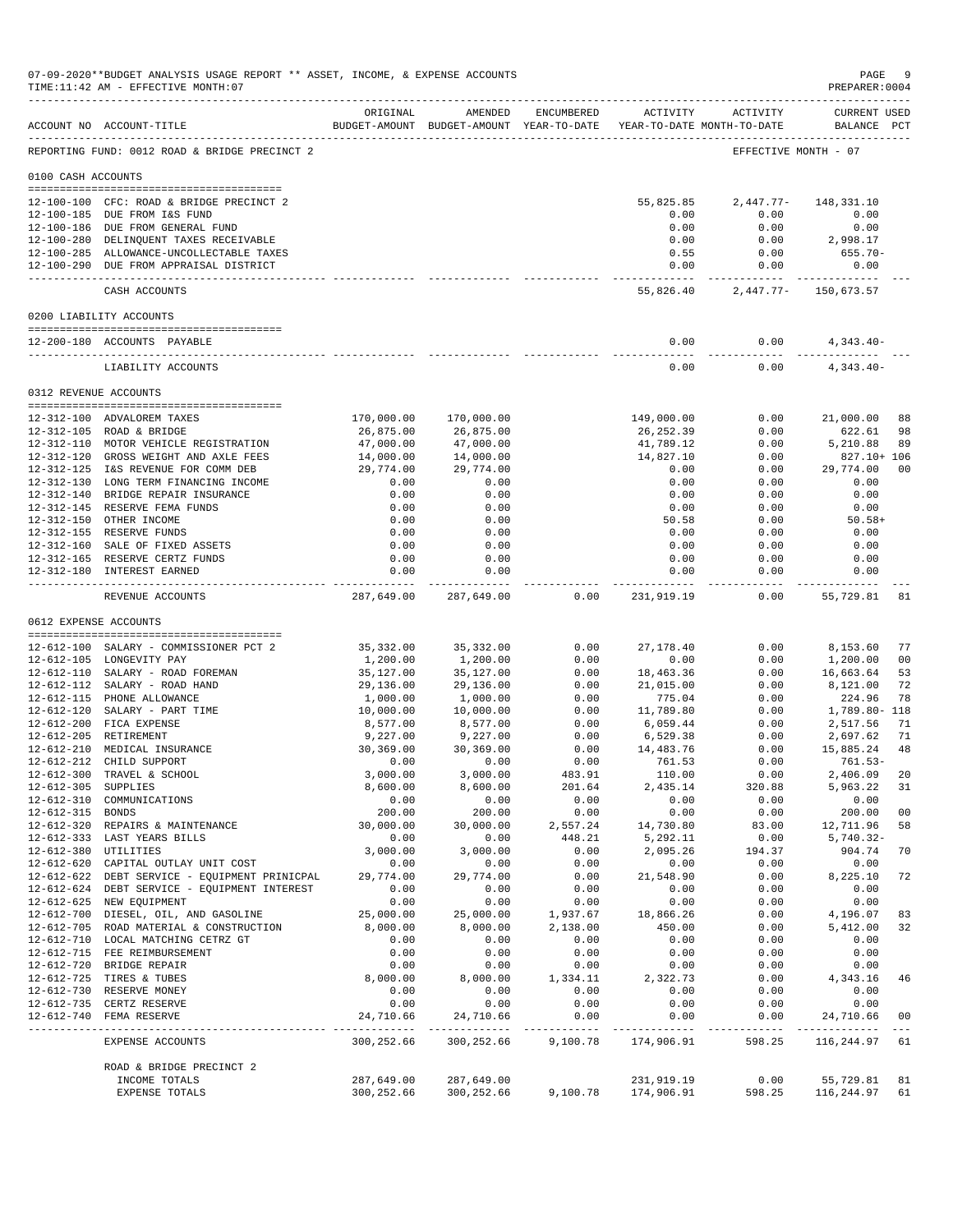|                     |                                                                                       | ORIGINAL               | AMENDED                                                             | ENCUMBERED       | ACTIVITY               | ACTIVITY             | CURRENT USED                |                 |
|---------------------|---------------------------------------------------------------------------------------|------------------------|---------------------------------------------------------------------|------------------|------------------------|----------------------|-----------------------------|-----------------|
|                     | ACCOUNT NO ACCOUNT-TITLE                                                              |                        | BUDGET-AMOUNT BUDGET-AMOUNT YEAR-TO-DATE YEAR-TO-DATE MONTH-TO-DATE |                  |                        |                      | BALANCE PCT                 |                 |
|                     | REPORTING FUND: 0013 ROAD & BRIDGE PRECINCT 3                                         |                        |                                                                     |                  |                        | EFFECTIVE MONTH - 07 |                             |                 |
| 0100 CASH ACCOUNTS  |                                                                                       |                        |                                                                     |                  |                        |                      |                             |                 |
|                     | 13-100-100 CFC: ROAD & BRIDGE PRECINCT 3                                              |                        |                                                                     |                  | 103,098.23             | $2,190.86-$          | 214,416.54                  |                 |
|                     | 13-100-185 DUE FROM I&S FUND                                                          |                        |                                                                     |                  | 0.00                   | 0.00                 | 0.00                        |                 |
|                     | 13-100-186 DUE TO GENERAL FUND<br>13-100-280 DELINQUENT TAXES RECEIVABLE              |                        |                                                                     |                  | 0.00<br>0.00           | 0.00<br>0.00         | 0.00<br>2,998.17            |                 |
|                     | 13-100-285 ALLOWANCE-UNCOLLECTABLE TAXES                                              |                        |                                                                     |                  | 0.55                   | 0.00                 | $655.70 -$                  |                 |
|                     | 13-100-290 DUE FROM APPRAISAL DISTRICT                                                |                        |                                                                     |                  | 0.00                   | 0.00<br>-----------  | 0.00<br>----------          |                 |
|                     | CASH ACCOUNTS                                                                         |                        |                                                                     |                  | 103,098.78             | 2,190.86-            | 216,759.01                  |                 |
|                     | 0200 LIABILITY ACCOUNTS                                                               |                        |                                                                     |                  |                        |                      |                             |                 |
|                     | 13-200-180 ACCOUNTS PAYABLE                                                           |                        |                                                                     |                  | 0.00                   | 0.00                 | 1,428.70-                   |                 |
|                     | LIABILITY ACCOUNTS                                                                    |                        |                                                                     |                  | 0.00                   | 0.00                 | $1,428.70-$                 |                 |
|                     |                                                                                       |                        |                                                                     |                  |                        |                      |                             |                 |
|                     | 0313 REVENUE ACCOUNTS                                                                 |                        |                                                                     |                  |                        |                      |                             |                 |
|                     | 13-313-100 ADVALOREM TAXES                                                            | 170,000.00             | 170,000.00                                                          |                  | 149,000.00             | 0.00                 | 21,000.00                   | 88              |
|                     | 13-313-105 ROAD & BRIDGE                                                              | 26,785.00              | 26,785.00                                                           |                  | 26, 252.36             | 0.00                 | 532.64                      | 98              |
|                     | 13-313-110 MOTOR VEHICLE REGISTRATION<br>13-313-120 GROSS WEIGHT AND AXLE FEES        | 47,000.00<br>14,000.00 | 47,000.00<br>14,000.00                                              |                  | 41,789.15<br>14,827.11 | 0.00<br>0.00         | 5,210.85<br>827.11+ 106     | 89              |
|                     | 13-313-125 I&S REVENUE FOR COMM DEB                                                   | 0.00                   | 0.00                                                                |                  | 0.00                   | 0.00                 | 0.00                        |                 |
|                     | 13-313-130 LONG TERM FINANCING INCOME                                                 | 0.00                   | 0.00                                                                |                  | 0.00                   | 0.00                 | 0.00                        |                 |
|                     | 13-313-140 BRIDGE REPAIR INSURANCE                                                    | 0.00                   | 0.00                                                                |                  | 0.00                   | 0.00                 | 0.00                        |                 |
|                     | 13-313-145 RESERVE FEMA FUNDS<br>13-313-150 OTHER INCOME                              | 0.00<br>0.00           | 0.00<br>0.00                                                        |                  | 0.00<br>3,000.00       | 0.00<br>0.00         | 0.00<br>$3,000.00+$         |                 |
|                     | 13-313-155 RESERVE FUNDS                                                              | 0.00                   | 0.00                                                                |                  | 0.00                   | 0.00                 | 0.00                        |                 |
|                     | 13-313-160 SALE OF FIXED ASSETS                                                       | 0.00                   | 0.00                                                                |                  | 0.00                   | 0.00                 | 0.00                        |                 |
|                     | 13-313-165 RESERVE CERTZ FUNDS                                                        | 0.00                   | 0.00                                                                |                  | 0.00                   | 0.00                 | 0.00                        |                 |
|                     | 13-313-180 INTEREST EARNED<br>13-313-185 PIPELINE INCOME                              | 0.00<br>0.00           | 0.00<br>0.00                                                        |                  | 0.00<br>4,500.00       | 0.00<br>0.00         | 0.00<br>$4,500.00+$         |                 |
|                     |                                                                                       | .                      | ------------                                                        |                  | -------------          | $- - - - - -$        | .                           |                 |
|                     | REVENUE ACCOUNTS                                                                      | 257,785.00             | 257,785.00                                                          | 0.00             | 239,368.62             | 0.00                 | 18,416.38                   | 93              |
|                     | 0613 EXPENSE ACCOUNTS                                                                 |                        |                                                                     |                  |                        |                      |                             |                 |
|                     | 13-613-100 SALARY - COMMISSIONER PCT 3                                                | 35, 332.00             | 35, 332.00                                                          | 0.00             | 27, 178.40             | 0.00                 | 8,153.60                    | 77              |
|                     | 13-613-105 LONGEVITY PAY<br>13-613-110 SALARY - ROAD FOREMAN                          | 3,000.00<br>35,127.00  | 3,000.00<br>35,127.00                                               | 0.00<br>0.00     | 0.00<br>27,027.00      | 0.00<br>0.00         | 3,000.00<br>8,100.00        | 00<br>77        |
|                     | 13-613-112 SALARY - ROAD HAND                                                         | 26, 427.00             | 26, 427.00                                                          | 0.00             | 19,212.30              | 0.00                 | 7,214.70                    | 73              |
|                     | 13-613-115 PHONE ALLOWANCE                                                            | 1,620.00               | 1,620.00                                                            | 0.00             | 276.80                 | 0.00                 | 1,343.20                    | 17              |
|                     | 13-613-120 SALARY - PART TIME                                                         | 10,000.00              | 10,000.00                                                           | 0.00             | 2,497.00               | 0.00                 | 7,503.00                    | 25              |
|                     | 13-613-200 FICA EXPENSE                                                               | 8,388.00               | 8,388.00                                                            | 0.00             | 5,762.01               | 0.00                 | 2,625.99                    | 69<br>70        |
|                     | 13-613-205 RETIREMENT<br>13-613-210 MEDICAL INSURANCE                                 | 9,024.00<br>30,369.00  | 9,024.00<br>30,369.00                                               | 0.00<br>0.00     | 6,306.26<br>24,022.00  | 0.00<br>0.00         | 2,717.74<br>6,347.00        | 79              |
|                     | 13-613-212 CHILD SUPPORT                                                              | 0.00                   | 0.00                                                                | 0.00             | 0.00                   | 0.00                 | 0.00                        |                 |
|                     | 13-613-300 TRAVEL & SCHOOL                                                            | 3,000.00               | 3,000.00                                                            | 0.00             | 110.00                 | 0.00                 | 2,890.00                    | 04              |
| 13-613-305 SUPPLIES |                                                                                       | 8,600.00               | 11,600.00                                                           | 587.45           | 1,040.75               | 0.00                 | 9,971.80                    | 14              |
| 13-613-315 BONDS    | 13-613-310 COMMUNICATIONS                                                             | 1,159.00<br>200.00     | 1,159.00<br>200.00                                                  | 0.00<br>0.00     | 0.00<br>0.00           | 0.00<br>0.00         | 1,159.00<br>200.00          | 00<br>00        |
|                     | 13-613-320 REPAIRS & MAINTENANCE                                                      | 30,000.00              | 30,000.00                                                           | 6,829.81         | 5,461.07               | 192.04               | 17,709.12                   | 41              |
|                     | 13-613-333 LAST YEARS BILLS                                                           | 0.00                   | 0.00                                                                | 599.74           | 2,016.70               | 0.00                 | 2,616.44-                   |                 |
|                     | 13-613-380 UTILITIES                                                                  | 2,000.00<br>0.00       | 2,000.00<br>0.00                                                    | 0.00             | 1,197.02<br>0.00       | 32.00                | 802.98<br>0.00              | 60              |
|                     | 13-613-620 CAPITAL OUTLAY UNIT COST<br>13-613-622 DEBT SERVICE - EQUIPMENT PRINICIPAL | 0.00                   | 0.00                                                                | 0.00<br>0.00     | 0.00                   | 0.00<br>0.00         | 0.00                        |                 |
|                     | 13-613-624 DEBT SERVICE - EQUIPMENT INTEREST                                          | 0.00                   | 0.00                                                                | 0.00             | 0.00                   | 0.00                 | 0.00                        |                 |
|                     | 13-613-625 NEW EQUIPMENT                                                              | 0.00                   | 0.00                                                                | 0.00             | 0.00                   | 0.00                 | 0.00                        |                 |
|                     | 13-613-700 DIESEL, OIL, AND GASOLINE<br>13-613-705 ROAD MATERIAL & CONSTRUCTION       | 25,000.00<br>8,000.00  | 25,000.00<br>8,000.00                                               | 1,284.87<br>0.00 | 12,885.12<br>0.00      | 0.00<br>0.00         | 10,830.01<br>8,000.00       | 57<br>00        |
|                     | 13-613-710 LOCAL MATCHING CETRZ GT                                                    | 0.00                   | 0.00                                                                | 0.00             | 0.00                   | 0.00                 | 0.00                        |                 |
|                     | 13-613-715 FEE REIMBURSEMENT                                                          | 0.00                   | 0.00                                                                | 0.00             | 0.00                   | 0.00                 | 0.00                        |                 |
|                     | 13-613-720 BRIDGE REPAIR                                                              | 0.00                   | 0.00                                                                | 0.00             | 0.00                   | 0.00                 | 0.00                        |                 |
|                     | 13-613-725 TIRES & TUBES<br>13-613-730 RESERVE MONEY                                  | 8,000.00<br>0.00       | 8,000.00<br>0.00                                                    | 4,583.35<br>0.00 | 2,856.08<br>0.00       | 0.00<br>0.00         | 560.57<br>0.00              | 93              |
|                     | 13-613-735 CERTZ RESERVE                                                              | 0.00                   | 0.00                                                                | 0.00             | 0.00                   | 0.00                 | 0.00                        |                 |
|                     | 13-613-740 FEMA RESERVE                                                               | 52,000.00              | 52,000.00                                                           | 0.00             | 0.00                   | 0.00                 | 52,000.00<br>-------------- | 00<br>$- - - -$ |
|                     | EXPENSE ACCOUNTS                                                                      | 297,246.00             | 300,246.00                                                          |                  | 13,885.22 137,848.51   | 224.04               | 148, 512. 27 51             |                 |
|                     | ROAD & BRIDGE PRECINCT 3                                                              |                        |                                                                     |                  |                        |                      |                             |                 |
|                     | INCOME TOTALS                                                                         | 257,785.00             | 257,785.00                                                          |                  | 239,368.62             | 0.00                 | 18,416.38                   | 93              |
|                     | EXPENSE TOTALS                                                                        | 297,246.00             | 300,246.00                                                          |                  | 13,885.22 137,848.51   | 224.04               | 148, 512. 27 51             |                 |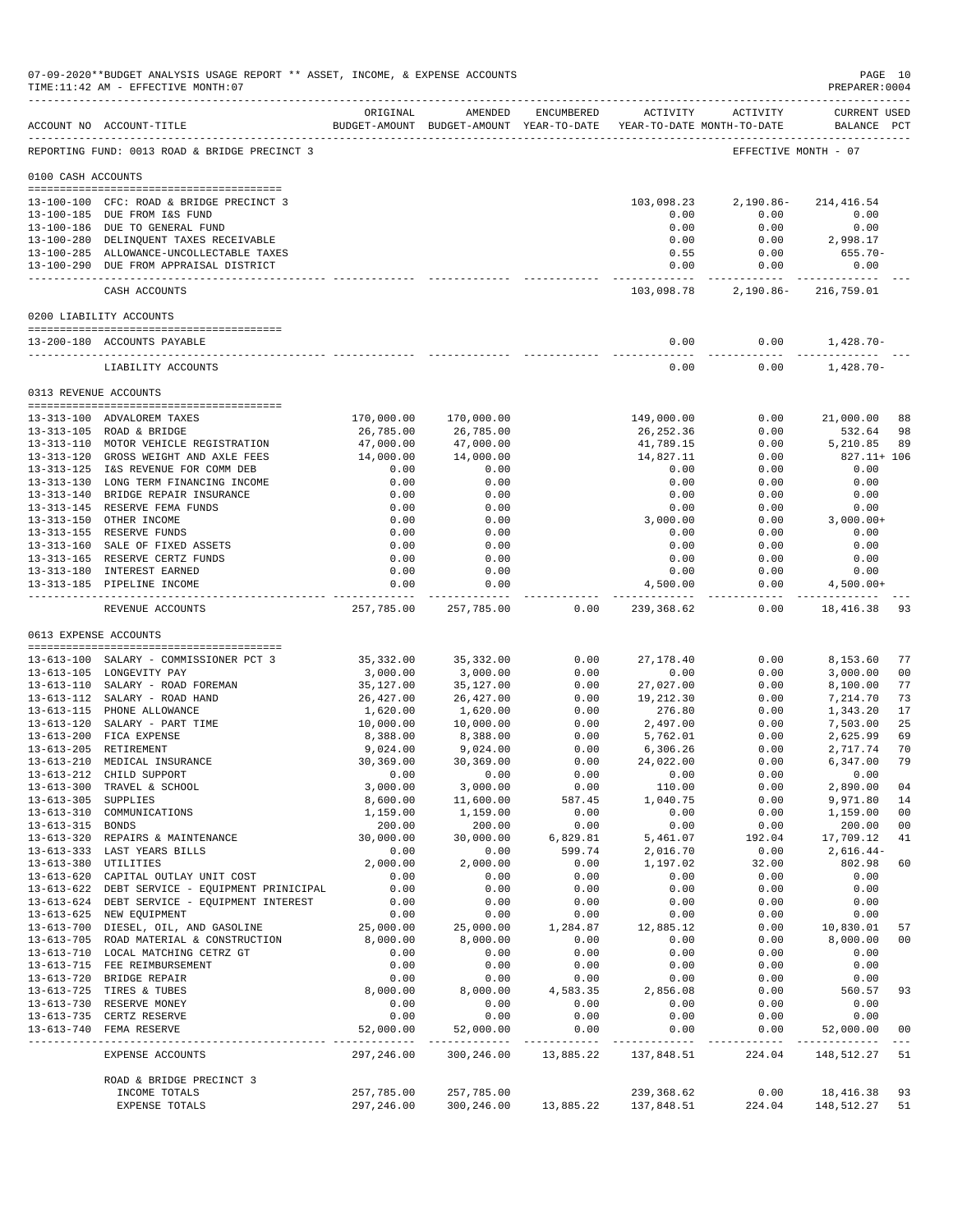|                       | 07-09-2020**BUDGET ANALYSIS USAGE REPORT ** ASSET, INCOME, & EXPENSE ACCOUNTS<br>TIME:11:42 AM - EFFECTIVE MONTH:07 |                             |                              |                            |                                                                     |                         | PAGE 11<br>PREPARER: 0004          |                      |
|-----------------------|---------------------------------------------------------------------------------------------------------------------|-----------------------------|------------------------------|----------------------------|---------------------------------------------------------------------|-------------------------|------------------------------------|----------------------|
|                       | ACCOUNT NO ACCOUNT-TITLE                                                                                            | ORIGINAL                    | AMENDED                      | ENCUMBERED                 | BUDGET-AMOUNT BUDGET-AMOUNT YEAR-TO-DATE YEAR-TO-DATE MONTH-TO-DATE | ACTIVITY ACTIVITY       | <b>CURRENT USED</b><br>BALANCE PCT |                      |
|                       | -------------------------------------<br>REPORTING FUND: 0014 ROAD & BRIDGE PRECINCT 4                              |                             |                              |                            |                                                                     | EFFECTIVE MONTH - 07    |                                    |                      |
| 0100 CASH ACCOUNTS    |                                                                                                                     |                             |                              |                            |                                                                     |                         |                                    |                      |
|                       | 14-100-100 CFC: ROAD & BRIDGE PRECINCT 4                                                                            |                             |                              |                            | 19,617.24                                                           | $3,683.61-$             | 88,768.99                          |                      |
|                       | 14-100-185 DUE FROM I&S FUND                                                                                        |                             |                              |                            | 0.00                                                                | 0.00                    | 0.00                               |                      |
|                       | 14-100-186 DUE FROM GENERAL FUND                                                                                    |                             |                              |                            | 0.00                                                                | 0.00                    | 0.00                               |                      |
|                       | 14-100-280 DELINQUENT TAXES RECEIVABLE                                                                              |                             |                              |                            | 0.00                                                                | 0.00                    | 2,998.17                           |                      |
|                       | 14-100-285 ALLOWANCE-UNCOLLECTABLE TAXES                                                                            |                             |                              |                            | 0.55                                                                | 0.00                    | 655.70-                            |                      |
|                       | 14-100-290 DUE FROM APPRAISAL DISTRICT                                                                              |                             |                              |                            | 0.00<br>----------- -                                               | 0.00                    | 0.00                               |                      |
|                       | CASH ACCOUNTS                                                                                                       |                             |                              |                            | 19,617.79                                                           |                         | $3,683.61 - 91,111.46$             |                      |
| 0314 REVENUE ACCOUNTS |                                                                                                                     |                             |                              |                            |                                                                     |                         |                                    |                      |
|                       | 14-314-100 ADVALOREM TAXES                                                                                          | 170,000.00                  | 170,000.00                   |                            | 149,000.00                                                          | 0.00                    | 21,000.00                          | 88                   |
|                       | 14-314-105 ROAD & BRIDGE                                                                                            | 26,875.00                   | 26,875.00                    |                            | 26,252.37                                                           | 0.00                    | 622.63                             | 98                   |
|                       | 14-314-110 MOTOR VEHICLE REGISTRATION                                                                               | 47,000.00                   | 47,000.00                    |                            | 41,789.14                                                           | 0.00                    | 5,210.86                           | 89                   |
|                       | 14-314-120 GROSS WEIGHT AND AXLE FEES                                                                               | 14,000.00                   | 14,000.00                    |                            | 14,827.10                                                           | 0.00                    | 827.10+ 106                        |                      |
|                       | 14-314-125 I&S REVENUE FOR COMM DEB                                                                                 | 43,151.00                   | 43,151.00                    |                            | 0.00                                                                | 0.00                    | 43,151.00                          | 00                   |
|                       | 14-314-130 LONG TERM FINANCING INCOME                                                                               | 0.00                        | 0.00                         |                            | 0.00                                                                | 0.00                    | 0.00                               |                      |
|                       | 14-314-140 BRIDGE REPAIR INSURANCE                                                                                  | 0.00                        | 0.00                         |                            | 0.00                                                                | 0.00                    | 0.00                               |                      |
|                       | 14-314-145 RESERVE FEMA FUNDS                                                                                       | 0.00                        | 0.00                         |                            | 0.00                                                                | 0.00                    | 0.00                               |                      |
|                       | 14-314-150 OTHER INCOME<br>14-314-155 RESERVE FUNDS                                                                 | 0.00<br>0.00                | 0.00<br>0.00                 |                            | 4,675.93<br>0.00                                                    | 0.00<br>0.00            | $4,675.93+$<br>0.00                |                      |
|                       | 14-314-160 SALE OF FIXED ASSETS                                                                                     | 0.00                        | 0.00                         |                            | 0.00                                                                | 0.00                    | 0.00                               |                      |
|                       | 14-314-165 RESERVE CERTZ FUNDS                                                                                      | 0.00                        | 0.00                         |                            | 0.00                                                                | 0.00                    | 0.00                               |                      |
|                       | 14-314-180 INTEREST EARNED                                                                                          | 0.00                        | 0.00                         |                            | 0.00                                                                | 0.00                    | 0.00                               |                      |
|                       | REVENUE ACCOUNTS                                                                                                    | ------------<br>301,026.00  | ------------<br>301,026.00   | 0.00                       | 236,544.54                                                          | -----------<br>0.00     | 64,481.46                          | 79                   |
| 0614 EXPENSE ACCOUNTS |                                                                                                                     |                             |                              |                            |                                                                     |                         |                                    |                      |
|                       |                                                                                                                     |                             |                              |                            |                                                                     |                         |                                    |                      |
|                       | 14-614-100 SALARY - COMMISSIONER PCT 4<br>14-614-105 LONGEVITY PAY                                                  | 35, 332.00                  | 35, 332.00                   | 0.00<br>0.00               | 27, 178.40<br>0.00                                                  | 0.00<br>0.00            | 8,153.60                           | 77                   |
|                       | 14-614-110 SALARY - ROAD FOREMAN                                                                                    | 1,200.00<br>35,127.00       | 1,200.00<br>35,127.00        | 0.00                       | 27,027.01                                                           | 0.00                    | 1,200.00<br>8,099.99               | 00<br>77             |
|                       | 14-614-112 SALARY - ROAD HAND                                                                                       | 29,136.00                   | 29,136.00                    | 0.00                       | 19,340.81                                                           | 0.00                    | 9,795.19                           | 66                   |
|                       | 14-614-115 PHONE ALLOWANCE                                                                                          | 1,000.00                    | 1,000.00                     | 0.00                       | 775.04                                                              | 0.00                    | 224.96                             | 78                   |
|                       | 14-614-120 SALARY - PART TIME                                                                                       | 10,000.00                   | 10,000.00                    | 0.00                       | 2,190.39                                                            | 0.00                    | 7,809.61                           | 22                   |
|                       | 14-614-200 FICA EXPENSE                                                                                             | 8,445.00                    | 8,445.00                     | 0.00                       | 5,848.94                                                            | 0.00                    | 2,596.06                           | 69                   |
|                       | 14-614-205 RETIREMENT                                                                                               | 9,086.00                    | 9,086.00                     | 0.00                       | 6,331.00                                                            | 0.00                    | 2,755.00                           | 70                   |
|                       | 14-614-210 MEDICAL INSURANCE                                                                                        | 30,369.00                   | 30,369.00                    | 0.00                       | 22,445.66                                                           | 0.00                    | 7,923.34                           | 74                   |
|                       | 14-614-212 CHILD SUPPORT                                                                                            | 0.00                        | 0.00                         | 0.00                       | 0.00                                                                | 0.00                    | 0.00                               |                      |
|                       | 14-614-300 TRAVEL & SCHOOL                                                                                          | 3,000.00                    | 3,000.00                     | 0.00                       | 110.00                                                              | 0.00                    | 2,890.00                           | 04                   |
| 14-614-305 SUPPLIES   |                                                                                                                     | 8,600.00                    | 8,600.00                     | 1,484.00                   | 6,869.20                                                            | 786.93                  | 246.80<br>650.00                   | 97                   |
| 14-614-315 BONDS      | 14-614-310 COMMUNICATIONS                                                                                           | 650.00<br>200.00            | 650.00<br>200.00             | 0.00<br>0.00               | 0.00<br>0.00                                                        | 0.00<br>0.00            | 200.00                             | 00<br>00             |
|                       | 14-614-320 REPAIRS & MAINTENANCE                                                                                    | 30,000.00                   | 30,000.00                    | 7,552.41                   | 19,587.74                                                           | 758.14                  | 2,859.85                           | 90                   |
|                       | 14-614-333 LAST YEARS BILLS                                                                                         | 0.00                        | 0.00                         | 12.74                      | 9,390.05                                                            | 0.00                    | $9.402.79 -$                       |                      |
| 14-614-380 UTILITIES  |                                                                                                                     | 2,000.00                    | 2,000.00                     | 0.00                       | 1,064.96                                                            | 106.23                  | 935.04 53                          |                      |
|                       | 14-614-620 CAPITAL OUTLAY UNIT COST                                                                                 | 0.00                        | 0.00                         | 0.00                       | 0.00                                                                | 0.00                    | 0.00                               |                      |
|                       | 14-614-622 DEBT SERVICE - EQUIPMENT PRINICIPAL                                                                      | 39,737.00                   | 39,737.00                    | 0.00                       | 39,737.00                                                           | 0.00                    | 0.00 100                           |                      |
|                       | 14-614-624 DEBT SERVICE - EQUIPMENT INTEREST                                                                        | 3,414.00                    | 3,414.00                     | 0.00                       | 3, 413.15                                                           | 0.00                    | $0.85$ 100                         |                      |
|                       | 14-614-625 NEW EQUIPMENT                                                                                            | 0.00                        | 0.00                         | 0.00                       | 0.00                                                                | 0.00                    | 0.00                               |                      |
|                       | 14-614-700 DIESEL, OIL, AND GASOLINE                                                                                | 25,000.00                   | 25,000.00                    | 4,000.00                   | 20,743.57                                                           | 0.00                    | 256.43                             | 99                   |
|                       | 14-614-705 ROAD MATERIAL & CONSTRUCTION                                                                             | 8,000.00<br>0.00            | 9,900.00<br>0.00             | 1,937.19<br>0.00           | 1,668.63<br>0.00                                                    | 0.00                    | 6,294.18<br>0.00                   | 36                   |
|                       | 14-614-710 LOCAL MATCHING CETRZ GT<br>14-614-715 FEE REIMBURSEMENT                                                  | 0.00                        | 0.00                         | 0.00                       | 0.00                                                                | 0.00<br>0.00            | 0.00                               |                      |
|                       | 14-614-720 BRIDGE REPAIR                                                                                            | 0.00                        | 0.00                         | 0.00                       | 0.00                                                                | 0.00                    | 0.00                               |                      |
|                       | 14-614-725 TIRES & TUBES                                                                                            | 8,000.00                    | 10,600.00                    | 1,185.25                   | 3,801.27                                                            | 0.00                    | 5,613.48                           | 47                   |
|                       | 14-614-735 CERTZ RESERVE                                                                                            | 0.00                        | 0.00                         | 0.00                       | 0.00                                                                | 0.00                    | 0.00                               |                      |
|                       | 14-614-740 FEMA RESERVE                                                                                             | 63,607.19                   | 63,607.19                    | 0.00                       | 0.00                                                                | 0.00                    | 63,607.19                          | 00                   |
|                       | EXPENSE ACCOUNTS                                                                                                    | -------------<br>351,903.19 | ______________<br>356,403.19 | -------------<br>16,171.59 | ------------<br>217,522.82                                          | -----------<br>1,651.30 | --------------<br>122,708.78 66    | $\sim$ $\sim$ $\sim$ |
|                       | ROAD & BRIDGE PRECINCT 4                                                                                            |                             |                              |                            |                                                                     |                         |                                    |                      |
|                       | INCOME TOTALS                                                                                                       | 301,026.00                  | 301,026.00                   |                            | 236,544.54                                                          | 0.00                    | 64,481.46                          | 79                   |
|                       | EXPENSE TOTALS                                                                                                      | 351,903.19                  | 356,403.19                   | 16,171.59                  | 217,522.82                                                          | 1,651.30                | 122,708.78                         | 66                   |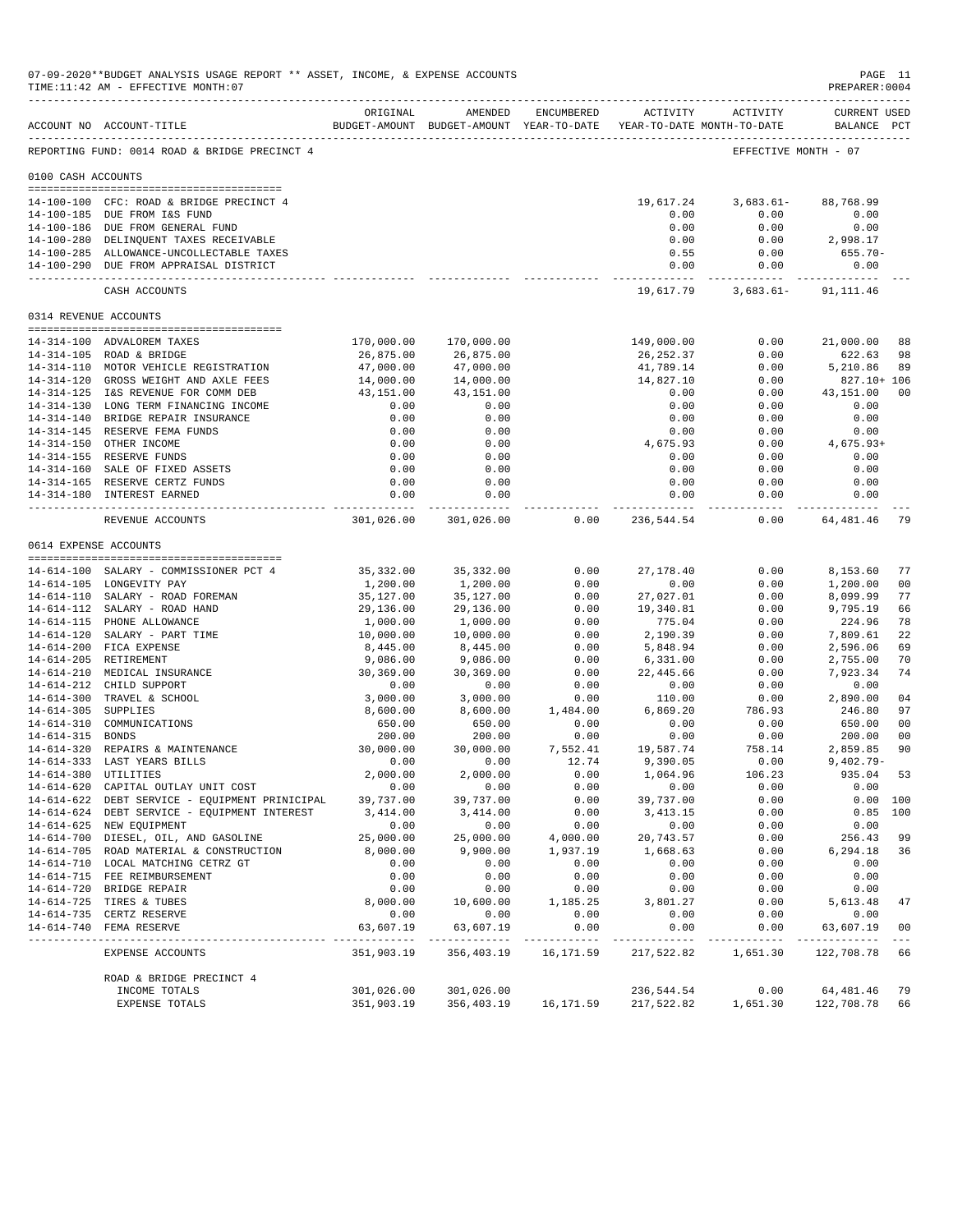| 07-09-2020**BUDGET ANALYSIS USAGE REPORT ** ASSET, INCOME, & EXPENSE ACCOUNTS<br>PAGE 12<br>TIME: 11:42 AM - EFFECTIVE MONTH: 07<br>PREPARER: 0004 |                                                               |          |         |            |                                                                   |                      |                             |  |  |
|----------------------------------------------------------------------------------------------------------------------------------------------------|---------------------------------------------------------------|----------|---------|------------|-------------------------------------------------------------------|----------------------|-----------------------------|--|--|
|                                                                                                                                                    | ACCOUNT NO ACCOUNT-TITLE <b>ACCOUNT ASSAULT</b> BUDGET-AMOUNT | ORIGINAL | AMENDED | ENCUMBERED | ACTIVITY<br>BUDGET-AMOUNT YEAR-TO-DATE YEAR-TO-DATE MONTH-TO-DATE | ACTIVITY             | CURRENT USED<br>BALANCE PCT |  |  |
|                                                                                                                                                    | REPORTING FUND: 0015 CHILD ABUSE PREVENTION FUND              |          |         |            |                                                                   | EFFECTIVE MONTH - 07 |                             |  |  |
| 0100 CASH ACCOUNT                                                                                                                                  |                                                               |          |         |            |                                                                   |                      |                             |  |  |
|                                                                                                                                                    | -------------------------------<br>15-100-100 CASH ACCOUNT    | 0.00     | 0.00    |            | 0.00                                                              | 0.00                 | 0.00                        |  |  |
|                                                                                                                                                    | CASH ACCOUNT                                                  | 0.00     | 0.00    | 0.00       | $0.00$ and $0.00$                                                 | 0.00                 | 0.00                        |  |  |
|                                                                                                                                                    | 0300 CHILD ABUSE REVENUE                                      |          |         |            |                                                                   |                      |                             |  |  |
| 15-300-300 REVENUE                                                                                                                                 |                                                               | 0.00     | 0.00    |            | 0.00                                                              | 0.00                 | 0.00                        |  |  |
|                                                                                                                                                    | CHILD ABUSE REVENUE                                           | 0.00     | 0.00    | 0.00       | _______________<br>0.00                                           | 0.00                 | 0.00                        |  |  |
|                                                                                                                                                    | CHILD ABUSE PREVENTION FUND                                   |          |         |            |                                                                   |                      |                             |  |  |
|                                                                                                                                                    | INCOME TOTALS                                                 | 0.00     | 0.00    |            | 0.00                                                              | 0.00                 | 0.00                        |  |  |
|                                                                                                                                                    | <b>EXPENSE TOTALS</b>                                         | 0.00     | 0.00    | 0.00       | 0.00                                                              | 0.00                 | 0.00                        |  |  |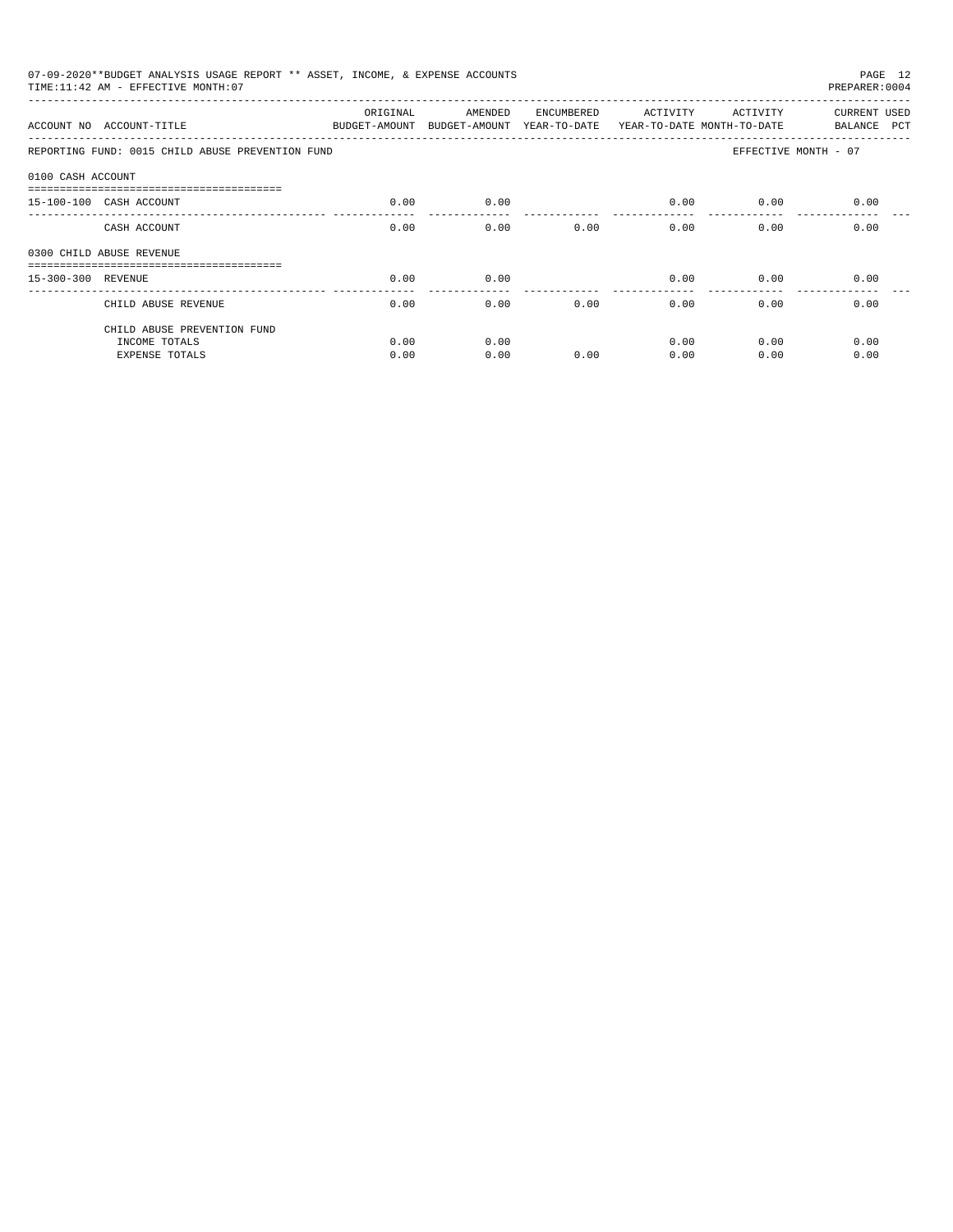|                    | 07-09-2020**BUDGET ANALYSIS USAGE REPORT ** ASSET, INCOME, & EXPENSE ACCOUNTS<br>TIME: 11:42 AM - EFFECTIVE MONTH: 07 |                                                                                 |         |            |                         |          | PAGE 13<br>PREPARER: 0004   |
|--------------------|-----------------------------------------------------------------------------------------------------------------------|---------------------------------------------------------------------------------|---------|------------|-------------------------|----------|-----------------------------|
|                    | ACCOUNT NO ACCOUNT-TITLE                                                                                              | ORIGINAL<br>BUDGET-AMOUNT BUDGET-AMOUNT YEAR-TO-DATE YEAR-TO-DATE MONTH-TO-DATE | AMENDED | ENCUMBERED | ACTIVITY                | ACTIVITY | CURRENT USED<br>BALANCE PCT |
|                    | REPORTING FUND: 0016 FAMILY VIOLENCE                                                                                  |                                                                                 |         |            |                         |          | EFFECTIVE MONTH - 07        |
| 0100 CASH ACCOUNT  |                                                                                                                       |                                                                                 |         |            |                         |          |                             |
|                    | 16-100-100 CASH ACCOUNT                                                                                               | 0.00                                                                            | 0.00    |            | 0.00                    | 0.00     | 0.00                        |
|                    | CASH ACCOUNT                                                                                                          | 0.00                                                                            | 0.00    | 0.00       | 0.00                    | 0.00     | 0.00                        |
|                    | 0301 FAMILY VIOLENCE REVENUE                                                                                          |                                                                                 |         |            |                         |          |                             |
| 16-301-301 REVENUE |                                                                                                                       | 0.00                                                                            | 0.00    |            | 0.00                    | 0.00     | 0.00                        |
|                    | FAMILY VIOLENCE REVENUE                                                                                               | 0.00                                                                            | 0.00    | 0.00       | _______________<br>0.00 | 0.00     | 0.00                        |
|                    | FAMILY VIOLENCE<br>INCOME TOTALS                                                                                      | 0.00                                                                            | 0.00    |            | 0.00                    | 0.00     | 0.00                        |
|                    | <b>EXPENSE TOTALS</b>                                                                                                 | 0.00                                                                            | 0.00    | 0.00       | 0.00                    | 0.00     | 0.00                        |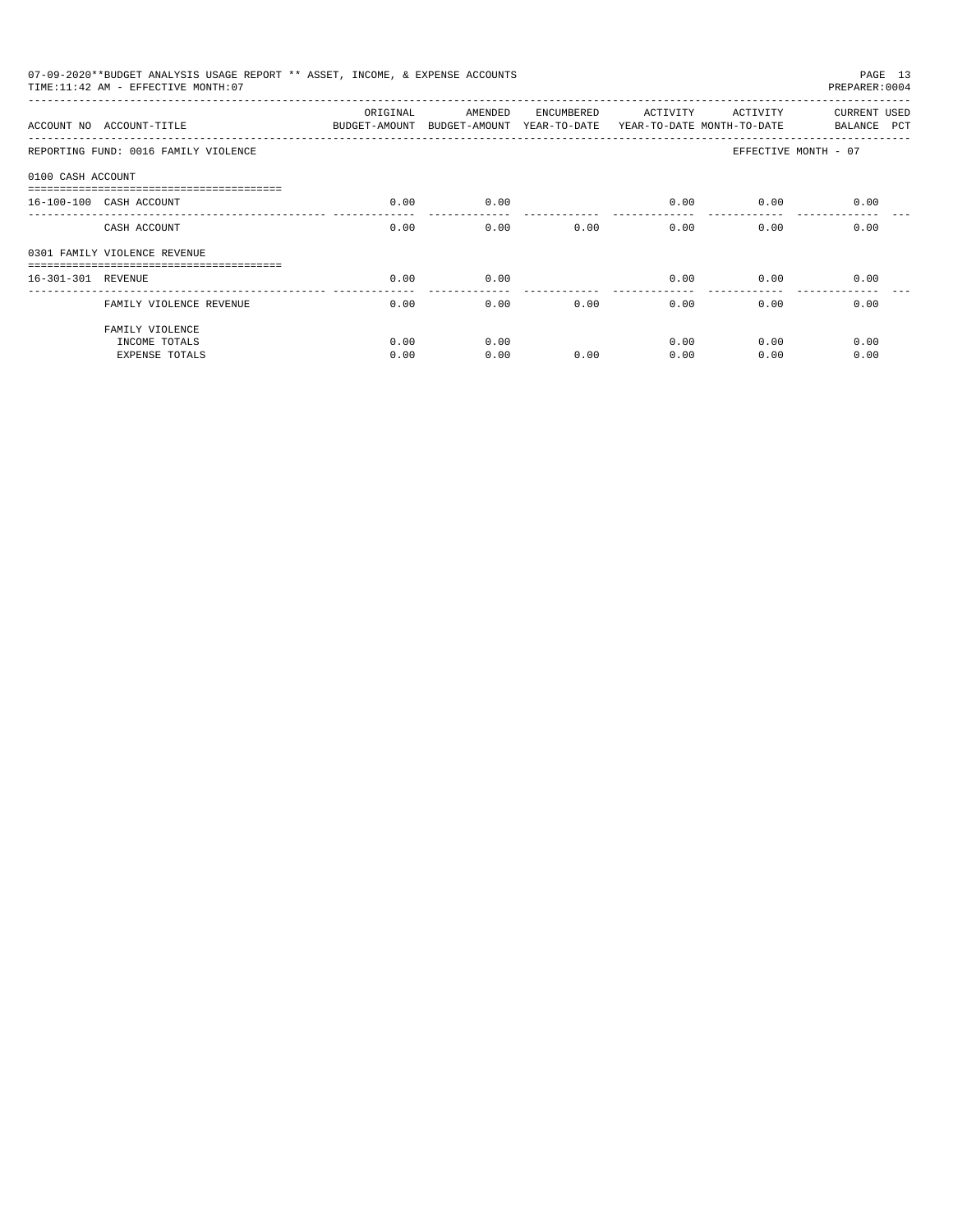| 07-09-2020**BUDGET ANALYSIS USAGE REPORT ** ASSET, INCOME, & EXPENSE ACCOUNTS<br>PAGE 14<br>TIME: 11:42 AM - EFFECTIVE MONTH: 07<br>PREPARER: 0004 |              |              |            |                         |                       |                             |  |  |
|----------------------------------------------------------------------------------------------------------------------------------------------------|--------------|--------------|------------|-------------------------|-----------------------|-----------------------------|--|--|
| ACCOUNT NO ACCOUNT-TITLE COMPARED BUDGET-AMOUNT BUDGET-AMOUNT YEAR-TO-DATE YEAR-TO-DATE MONTH-TO-DATE                                              | ORIGINAL     | AMENDED      | ENCUMBERED | ACTIVITY                | ACTIVITY              | CURRENT USED<br>BALANCE PCT |  |  |
| REPORTING FUND: 0017 CHILD ADVOCACY                                                                                                                |              |              |            |                         |                       | EFFECTIVE MONTH - 07        |  |  |
| 0100 CHILD ADVOCACY CASH                                                                                                                           |              |              |            |                         |                       |                             |  |  |
| 17-100-100 CASH ACCOUNT                                                                                                                            | 0.00         | 0.00         |            | 0.00                    | 0.00                  | 0.00                        |  |  |
| CHILD ADVOCACY CASH                                                                                                                                | 0.00         | 0.00         | 0.00       |                         | 0.00<br>0.00          | 0.00                        |  |  |
| 0302 CHILD ADVOCACY REVENUE                                                                                                                        |              |              |            |                         |                       |                             |  |  |
| 17-302-302 REVENUE                                                                                                                                 | 0.00         | 0.00         |            | 0.00<br>_______________ | 0.00<br>------------- | 0.00                        |  |  |
| CHILD ADVOCACY REVENUE                                                                                                                             | 0.00         | 0.00         | 0.00       | 0.00                    | 0.00                  | 0.00                        |  |  |
| CHILD ADVOCACY<br>INCOME TOTALS<br><b>EXPENSE TOTALS</b>                                                                                           | 0.00<br>0.00 | 0.00<br>0.00 | 0.00       | 0.00<br>0.00            | 0.00<br>0.00          | 0.00<br>0.00                |  |  |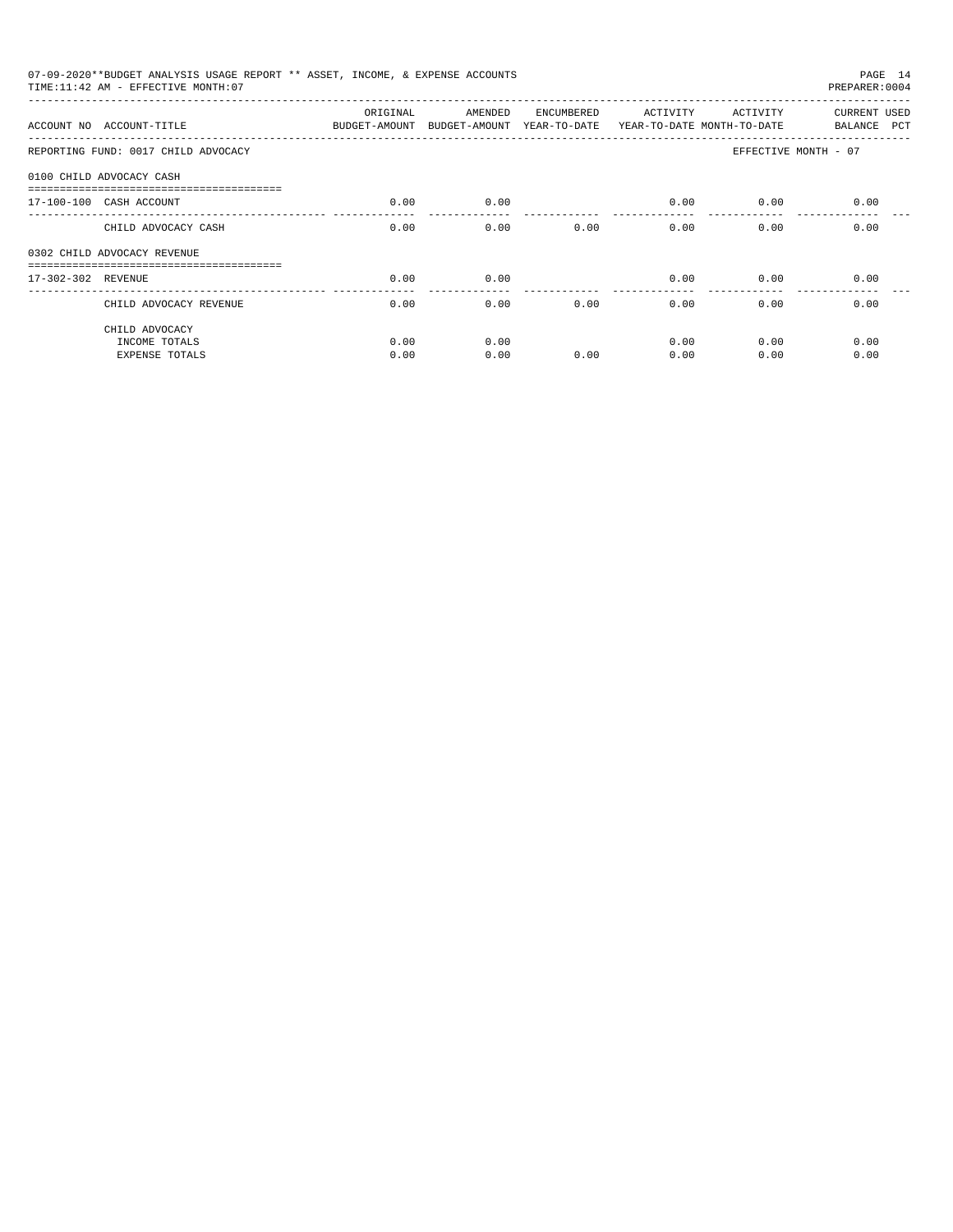| 07-09-2020**BUDGET ANALYSIS USAGE REPORT ** ASSET, INCOME, & EXPENSE ACCOUNTS<br>PAGE 15<br>TIME: 11:42 AM - EFFECTIVE MONTH: 07<br>PREPARER: 0004 |                                             |                           |                                                                  |            |                        |          |                             |  |  |
|----------------------------------------------------------------------------------------------------------------------------------------------------|---------------------------------------------|---------------------------|------------------------------------------------------------------|------------|------------------------|----------|-----------------------------|--|--|
|                                                                                                                                                    | ACCOUNT NO ACCOUNT-TITUE                    | ORIGINAL<br>BUDGET-AMOUNT | AMENDED<br>BUDGET-AMOUNT YEAR-TO-DATE YEAR-TO-DATE MONTH-TO-DATE | ENCUMBERED | ACTIVITY               | ACTIVITY | CURRENT USED<br>BALANCE PCT |  |  |
|                                                                                                                                                    | REPORTING FUND: 0018 SEX OFFENDER TREATMENT |                           |                                                                  |            |                        |          | EFFECTIVE MONTH - 07        |  |  |
| 0100 CASH ACCOUNT                                                                                                                                  |                                             |                           |                                                                  |            |                        |          |                             |  |  |
|                                                                                                                                                    | 18-100-100 SEX OFFENDER TREATMENT           | 0.00                      | 0.00                                                             |            | 0.00                   | 0.00     | 0.00                        |  |  |
|                                                                                                                                                    | CASH ACCOUNT                                | 0.00                      | 0.00                                                             | 0.00       | 0.00                   | 0.00     | 0.00                        |  |  |
|                                                                                                                                                    | 0303 SEX OFFENDER TREATMENT REVENUE         |                           |                                                                  |            |                        |          |                             |  |  |
| 18-303-303 REVENUE                                                                                                                                 |                                             | 0.00                      | 0.00                                                             |            | 0.00<br>-------------- | 0.00     | 0.00                        |  |  |
|                                                                                                                                                    | SEX OFFENDER TREATMENT REVENUE              | 0.00                      | 0.00                                                             | 0.00       | 0.00                   | 0.00     | 0.00                        |  |  |
|                                                                                                                                                    | SEX OFFENDER TREATMENT                      |                           |                                                                  |            |                        |          |                             |  |  |
|                                                                                                                                                    | INCOME TOTALS                               | 0.00                      | 0.00                                                             |            | 0.00                   | 0.00     | 0.00                        |  |  |
|                                                                                                                                                    | <b>EXPENSE TOTALS</b>                       | 0.00                      | 0.00                                                             | 0.00       | 0.00                   | 0.00     | 0.00                        |  |  |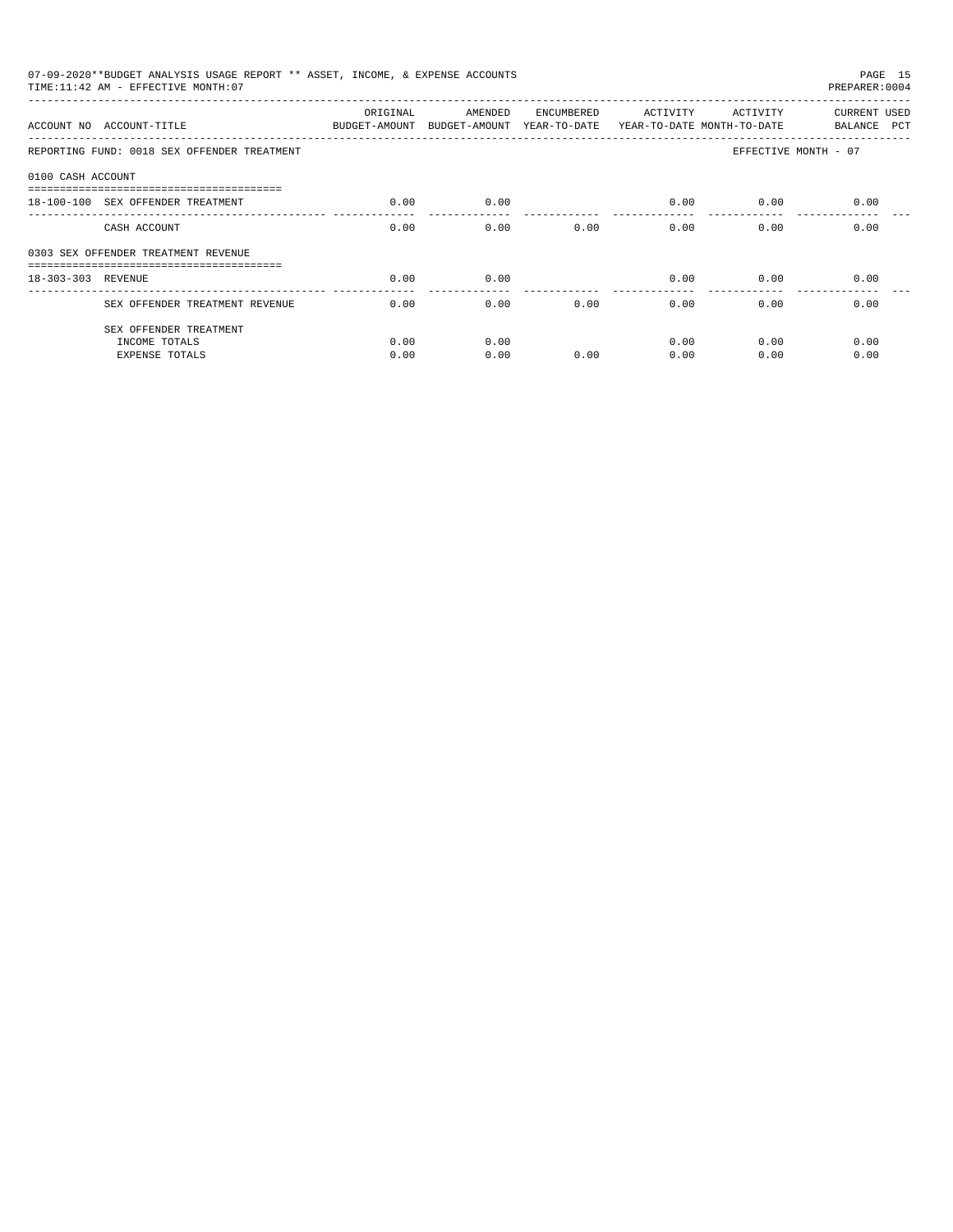| 07-09-2020**BUDGET ANALYSIS USAGE REPORT ** ASSET, INCOME, & EXPENSE ACCOUNTS<br>PAGE 16<br>TIME: 11:42 AM - EFFECTIVE MONTH: 07<br>PREPARER: 0004 |                                                                                                      |          |         |            |          |          |                             |  |  |
|----------------------------------------------------------------------------------------------------------------------------------------------------|------------------------------------------------------------------------------------------------------|----------|---------|------------|----------|----------|-----------------------------|--|--|
|                                                                                                                                                    | ACCOUNT NO ACCOUNT-TITLE COMPUTE BUDGET-AMOUNT BUDGET-AMOUNT YEAR-TO-DATE YEAR-TO-DATE MONTH-TO-DATE | ORIGINAL | AMENDED | ENCUMBERED | ACTIVITY | ACTIVITY | CURRENT USED<br>BALANCE PCT |  |  |
|                                                                                                                                                    | REPORTING FUND: 0019 COMPENTATION TO VICTIMS                                                         |          |         |            |          |          | EFFECTIVE MONTH - 07        |  |  |
| 0100 CASH ACCOUNT                                                                                                                                  |                                                                                                      |          |         |            |          |          |                             |  |  |
|                                                                                                                                                    | 19-100-100 COMPENSTATION TO VICTIMS                                                                  | 0.00     | 0.00    |            | 0.00     | 0.00     | 0.00                        |  |  |
|                                                                                                                                                    | CASH ACCOUNT                                                                                         | 0.00     | 0.00    | 0.00       | 0.00     | 0.00     | 0.00                        |  |  |
|                                                                                                                                                    | 0304 COMPENSTATION TO VICTIMS                                                                        |          |         |            |          |          |                             |  |  |
| 19-304-304 REVENUE                                                                                                                                 |                                                                                                      | 0.00     | 0.00    |            | 0.00     | 0.00     | 0.00                        |  |  |
|                                                                                                                                                    | COMPENSTATION TO VICTIMS                                                                             | 0.00     | 0.00    | 0.00       | 0.00     | 0.00     | 0.00                        |  |  |
|                                                                                                                                                    | COMPENTATION TO VICTIMS                                                                              |          |         |            |          |          |                             |  |  |
|                                                                                                                                                    | INCOME TOTALS                                                                                        | 0.00     | 0.00    |            | 0.00     | 0.00     | 0.00                        |  |  |
|                                                                                                                                                    | <b>EXPENSE TOTALS</b>                                                                                | 0.00     | 0.00    | 0.00       | 0.00     | 0.00     | 0.00                        |  |  |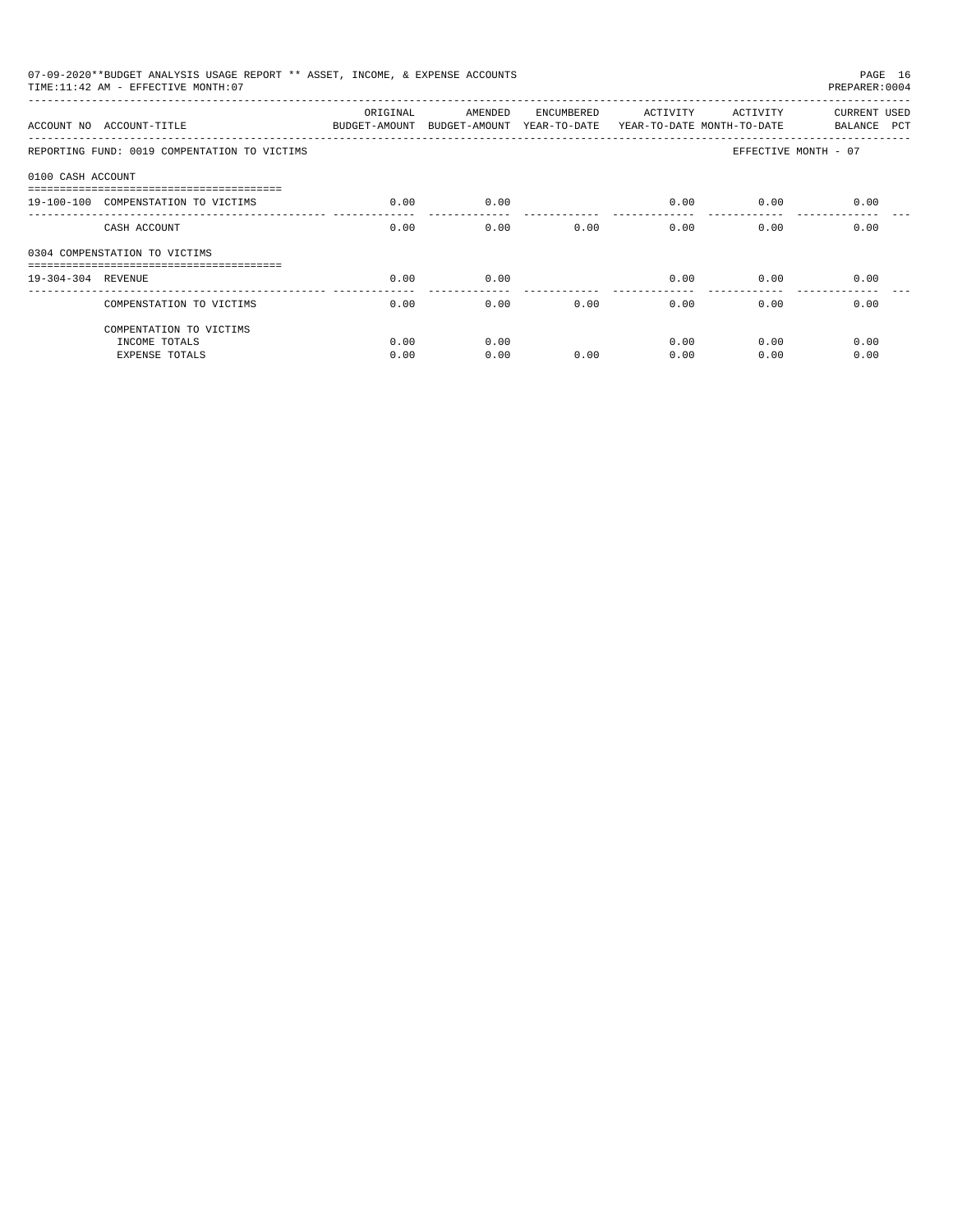|                       | 07-09-2020**BUDGET ANALYSIS USAGE REPORT ** ASSET, INCOME, & EXPENSE ACCOUNTS<br>TIME: 11:42 AM - EFFECTIVE MONTH: 07 |                         |                                                     |            |                                        |                      | PAGE 17<br>PREPARER: 0004                                                    |
|-----------------------|-----------------------------------------------------------------------------------------------------------------------|-------------------------|-----------------------------------------------------|------------|----------------------------------------|----------------------|------------------------------------------------------------------------------|
|                       | ACCOUNT NO ACCOUNT-TITLE                                                                                              | ORIGINAL                | AMENDED<br>BUDGET-AMOUNT BUDGET-AMOUNT YEAR-TO-DATE | ENCUMBERED | ACTIVITY<br>YEAR-TO-DATE MONTH-TO-DATE | ACTIVITY             | CURRENT USED<br>BALANCE PCT                                                  |
|                       | REPORTING FUND: 0020 JAIL BOND I&S                                                                                    |                         |                                                     |            |                                        | EFFECTIVE MONTH - 07 |                                                                              |
| 0100 CASH ACCOUNT     |                                                                                                                       |                         |                                                     |            |                                        |                      |                                                                              |
|                       | 20-100-190 I&S ACCOUNT JAIL BOND<br>20-100-280 DELINQUENT TAXES RECEIVABLE                                            |                         |                                                     |            | 162,184.02<br>0.00                     | 0.00<br>0.00         | 479,890.91<br>21,178.79                                                      |
|                       | 20-100-285 ALLOWANCE-UNCOLLETABLE TAXES<br>20-100-290 DUE FROM APPRAISAL DISTRICT                                     |                         |                                                     |            | 0.00<br>0.00                           | 0.00<br>0.00         | 4,635.69-<br>0.00                                                            |
|                       | 20-100-295 DUE FROM GENERAL FUND                                                                                      |                         |                                                     |            | 0.00                                   | 0.00                 | 0.00                                                                         |
|                       | CASH ACCOUNT                                                                                                          |                         |                                                     |            | 162, 184, 02                           | 0.00                 | 496,434.01                                                                   |
|                       | 0315 JAIL BOND I&S REVENUE                                                                                            |                         |                                                     |            |                                        |                      |                                                                              |
|                       | 20-315-100 BOND TAXES<br>20-315-180 BOND TAXES INTEREST                                                               | 0.00                    | 0.00                                                |            | 2,674.36                               |                      | 465.569.00 465.569.00 551.522.77 0.00 85.953.77 118<br>$0.00$ 2,674.36+<br>. |
|                       | JAIL BOND I&S REVENUE 465.569.00 465.569.00 0.00 554.197.13                                                           |                         |                                                     |            |                                        |                      | $0.00$ $88.628.13 + 119$                                                     |
| 0615 EXPENSE ACCOUNTS |                                                                                                                       |                         |                                                     |            |                                        |                      |                                                                              |
|                       | 20-615-622 BOND PAYMENT PRINCIPAL                                                                                     |                         | 315,000.00 315,000.00                               |            | 0.00 315,000.00                        |                      | 0.00<br>0.00 100                                                             |
|                       | 20-615-624 BOND PAYMENT INTEREST                                                                                      | 150,219.00              | 150,219.00                                          | 0.00       | 76,709.38                              | 0.00                 | 73,509.62 51                                                                 |
| 20-615-625            | BOND WIRE TRANSFER CHARGE                                                                                             | 350.00<br>------------- | 350.00<br>-------------                             | 0.00       | 175.00                                 | 0.00                 | 175.00<br>50<br>-----------                                                  |
|                       | EXPENSE ACCOUNTS                                                                                                      | 465,569.00              | 465,569.00                                          | 0.00       | 391,884.38                             |                      | 0.00 73,684.62 84                                                            |
|                       | JAIL BOND I&S                                                                                                         |                         |                                                     |            |                                        |                      |                                                                              |
|                       | INCOME TOTALS                                                                                                         |                         | 465,569,00 465,569,00                               |            | 554, 197. 13                           |                      | $0.00$ $88.628.13 + 119$                                                     |
|                       | <b>EXPENSE TOTALS</b>                                                                                                 | 465,569.00              | 465,569.00                                          |            | $0.00$ 391,884.38                      |                      | $0.00$ $73.684.62$ $84$                                                      |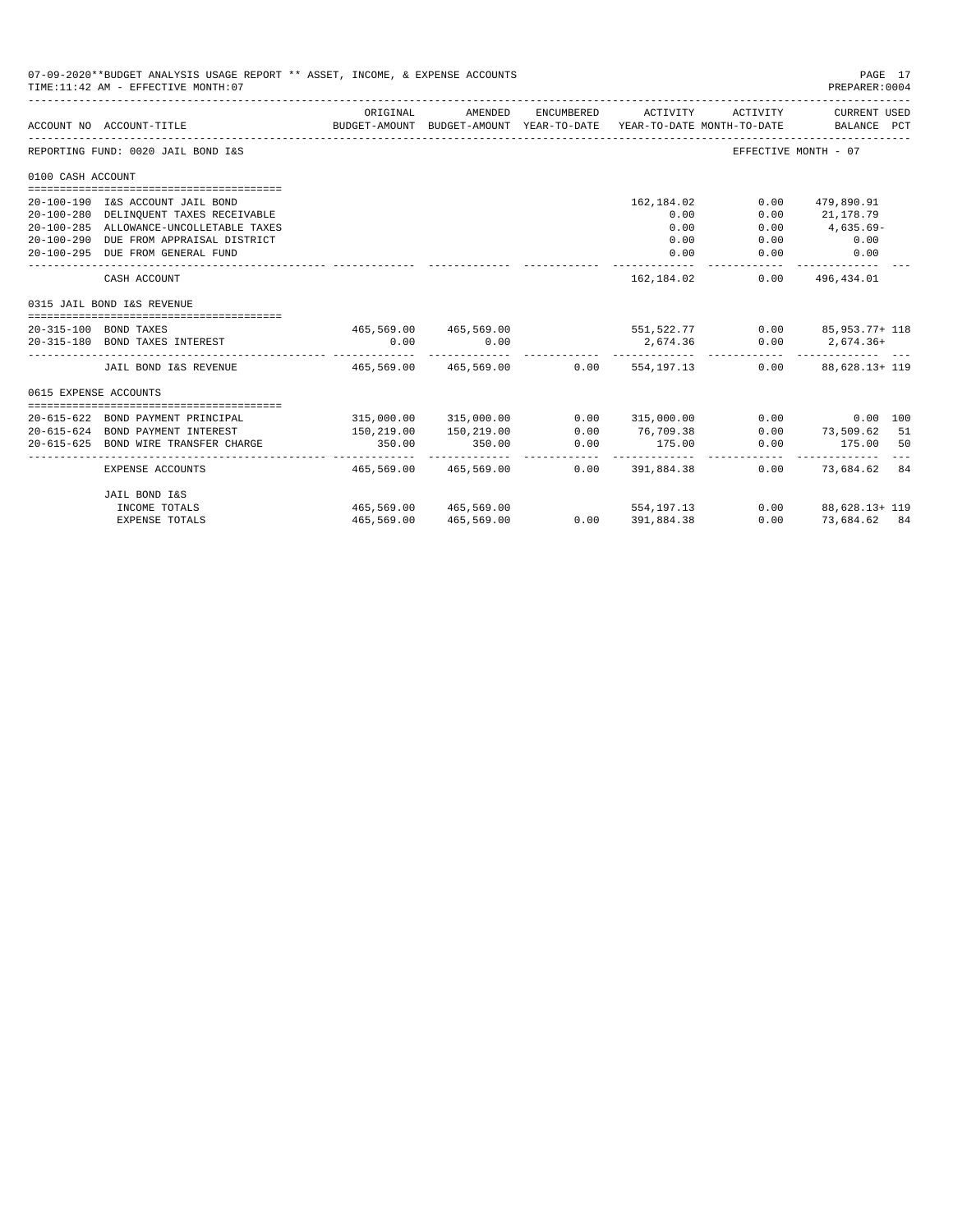|                       | 07-09-2020**BUDGET ANALYSIS USAGE REPORT ** ASSET, INCOME, & EXPENSE ACCOUNTS<br>TIME: 11:42 AM - EFFECTIVE MONTH: 07 |          |                                      |        |                                           |               | PREPARER: 0004       | PAGE 18 |
|-----------------------|-----------------------------------------------------------------------------------------------------------------------|----------|--------------------------------------|--------|-------------------------------------------|---------------|----------------------|---------|
|                       | ACCOUNT NO ACCOUNT-TITLE TO BUDGET-AMOUNT BUDGET-AMOUNT YEAR-TO-DATE YEAR-TO-DATE MONTH-TO-DATE BALANCE PCT           | ORIGINAL | AMENDED                              |        | ENCUMBERED ACTIVITY ACTIVITY CURRENT USED |               |                      |         |
|                       | REPORTING FUND: 0021 LATERAL ROAD PRECINCT 1                                                                          |          |                                      |        |                                           |               | EFFECTIVE MONTH - 07 |         |
| 0100 CASH ACCOUNTS    |                                                                                                                       |          |                                      |        |                                           |               |                      |         |
|                       | 21-100-100 CFC: LATERAL ROAD PRECINCT 1                                                                               |          |                                      |        |                                           |               | 393.86 0.00 1,313.08 |         |
|                       | CASH ACCOUNTS                                                                                                         |          |                                      |        |                                           | 393.86        | $0.00$ 1,313.08      |         |
| 0321 REVENUE ACCOUNTS |                                                                                                                       |          |                                      |        |                                           |               |                      |         |
|                       | 21-321-190 STATE ROAD FUND                                                                                            |          | 5, 133.00 5, 133.00                  |        |                                           | 5,126.86 0.00 | 6.14 100             |         |
|                       | REVENUE ACCOUNTS                                                                                                      |          | 5,133.00 5,133.00 0.00 5,126.86 0.00 |        |                                           |               | 6.14 100             |         |
| 0621 EXPENSE ACCOUNTS |                                                                                                                       |          |                                      |        |                                           |               |                      |         |
|                       | 21-621-333 LAST YEARS BILLS                                                                                           |          | $0.00$ $0.00$ $0.00$ $0.00$ $0.00$   |        |                                           |               | 0.00<br>0.00         |         |
|                       | $21-621-700$ DIESEL, OIL, AND GASOLINE $2,567.00$ $2,567.00$ $0.00$ $2,567.00$                                        |          |                                      |        |                                           |               | 0.00<br>0.00 100     |         |
|                       | 21-621-705 ROAD MATERIAL & CONSTRUCTION 2,566.00                                                                      |          | 2,566.00 400.00 2,166.00             |        |                                           |               | 0.00<br>0.00 100     |         |
|                       | EXPENSE ACCOUNTS                                                                                                      |          | 5,133,00 5,133,00                    | 400.00 | 4,733.00                                  | 0.00          | 0.00 100             |         |
|                       | LATERAL ROAD PRECINCT 1                                                                                               |          |                                      |        |                                           |               |                      |         |
|                       | INCOME TOTALS                                                                                                         |          | 5,133.00 5,133.00                    |        | 5,126,86                                  |               | 0.00<br>6.14 100     |         |
|                       | <b>EXPENSE TOTALS</b>                                                                                                 | 5,133.00 |                                      |        | 5,133.00 400.00 4,733.00                  | 0.00          | 0.00 100             |         |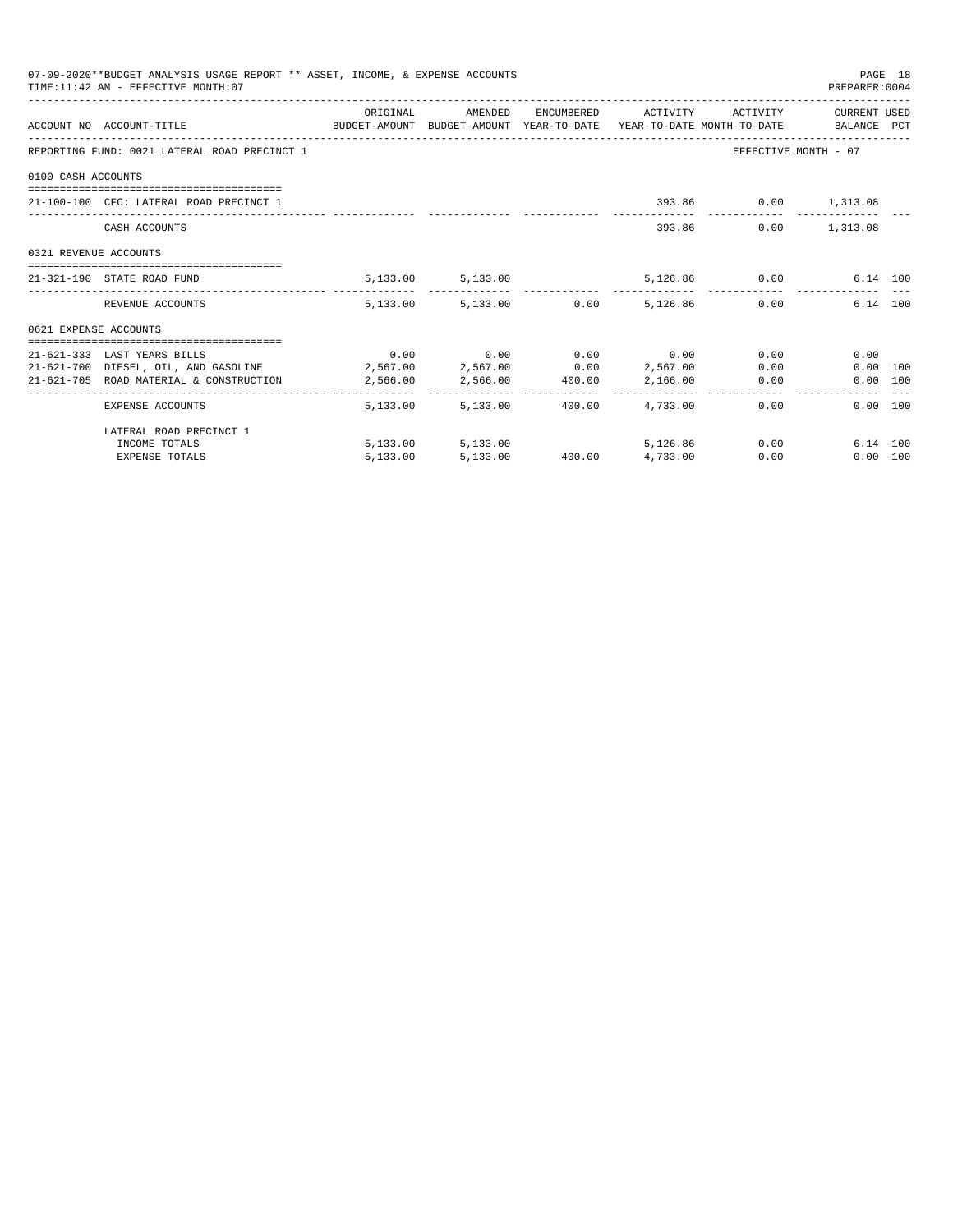| 07-09-2020**BUDGET ANALYSIS USAGE REPORT ** ASSET, INCOME, & EXPENSE ACCOUNTS<br>PAGE 19<br>TIME: 11:42 AM - EFFECTIVE MONTH: 07<br>PREPARER: 0004 |                                                                                                                  |          |                          |  |                                                            |                          |                  |  |  |
|----------------------------------------------------------------------------------------------------------------------------------------------------|------------------------------------------------------------------------------------------------------------------|----------|--------------------------|--|------------------------------------------------------------|--------------------------|------------------|--|--|
|                                                                                                                                                    |                                                                                                                  | ORIGINAL |                          |  | AMENDED ENCUMBERED ACTIVITY ACTIVITY CURRENT_USED          |                          |                  |  |  |
|                                                                                                                                                    | ACCOUNT NO ACCOUNT-TITLE CONTROL BUDGET-AMOUNT BUDGET-AMOUNT YEAR-TO-DATE YEAR-TO-DATE MONTH-TO-DATE BALANCE PCT |          |                          |  |                                                            |                          |                  |  |  |
|                                                                                                                                                    | REPORTING FUND: 0022 LATERAL ROAD PRECINCT 2                                                                     |          |                          |  |                                                            | EFFECTIVE MONTH - 07     |                  |  |  |
| 0100 CASH ACCOUNTS                                                                                                                                 |                                                                                                                  |          |                          |  |                                                            |                          |                  |  |  |
|                                                                                                                                                    | 22-100-100 CFC: LATERAL ROAD PRECINCT 2                                                                          |          |                          |  |                                                            | 518.19   0.00   2,246.43 |                  |  |  |
|                                                                                                                                                    |                                                                                                                  |          |                          |  |                                                            |                          |                  |  |  |
|                                                                                                                                                    | CASH ACCOUNTS                                                                                                    |          |                          |  |                                                            | 518.19 0.00              | 2,246.43         |  |  |
| 0322 REVENUE ACCOUNTS                                                                                                                              |                                                                                                                  |          |                          |  |                                                            |                          |                  |  |  |
|                                                                                                                                                    | 22-322-190 STATE ROAD FUND                                                                                       |          |                          |  | 5,133.00 5,133.00 5,126.87 0.00                            |                          | 6.13 100         |  |  |
|                                                                                                                                                    | REVENUE ACCOUNTS                                                                                                 |          |                          |  | $5,133.00$ $5,133.00$ $0.00$ $5,126.87$ $0.00$             |                          | 6.13 100         |  |  |
| 0622 EXPENSE ACCOUNTS                                                                                                                              |                                                                                                                  |          |                          |  |                                                            |                          |                  |  |  |
|                                                                                                                                                    | 22-622-333 LAST YEARS BILLS                                                                                      |          |                          |  | $0.00$ $0.00$ $0.00$ $59.97$ $0.00$ $59.97$ $0.00$ $59.97$ |                          |                  |  |  |
|                                                                                                                                                    | $22-622-700$ DIESEL, OIL, AND GASOLINE $2,567.00$ $2,567.00$ $0.00$ $2,348.71$                                   |          |                          |  |                                                            |                          | $0.00$ 218.29 91 |  |  |
|                                                                                                                                                    | 22-622-705 ROAD MATERIAL & CONSTRUCTION 2,566.00 2,566.00 366.00 2,200.00 0.00                                   |          |                          |  |                                                            |                          | 0.00 100         |  |  |
|                                                                                                                                                    | EXPENSE ACCOUNTS                                                                                                 |          | 5,133.00 5,133.00 366.00 |  | 4,608.68                                                   |                          | 0.00 158.32 97   |  |  |
|                                                                                                                                                    | LATERAL ROAD PRECINCT 2                                                                                          |          |                          |  |                                                            |                          |                  |  |  |
|                                                                                                                                                    | INCOME TOTALS                                                                                                    |          | 5,133.00 5,133.00        |  |                                                            | 5,126.87 0.00 6.13 100   |                  |  |  |
|                                                                                                                                                    | <b>EXPENSE TOTALS</b>                                                                                            |          |                          |  | 5,133.00 5,133.00 366.00 4,608.68                          |                          | $0.00$ 158.32 97 |  |  |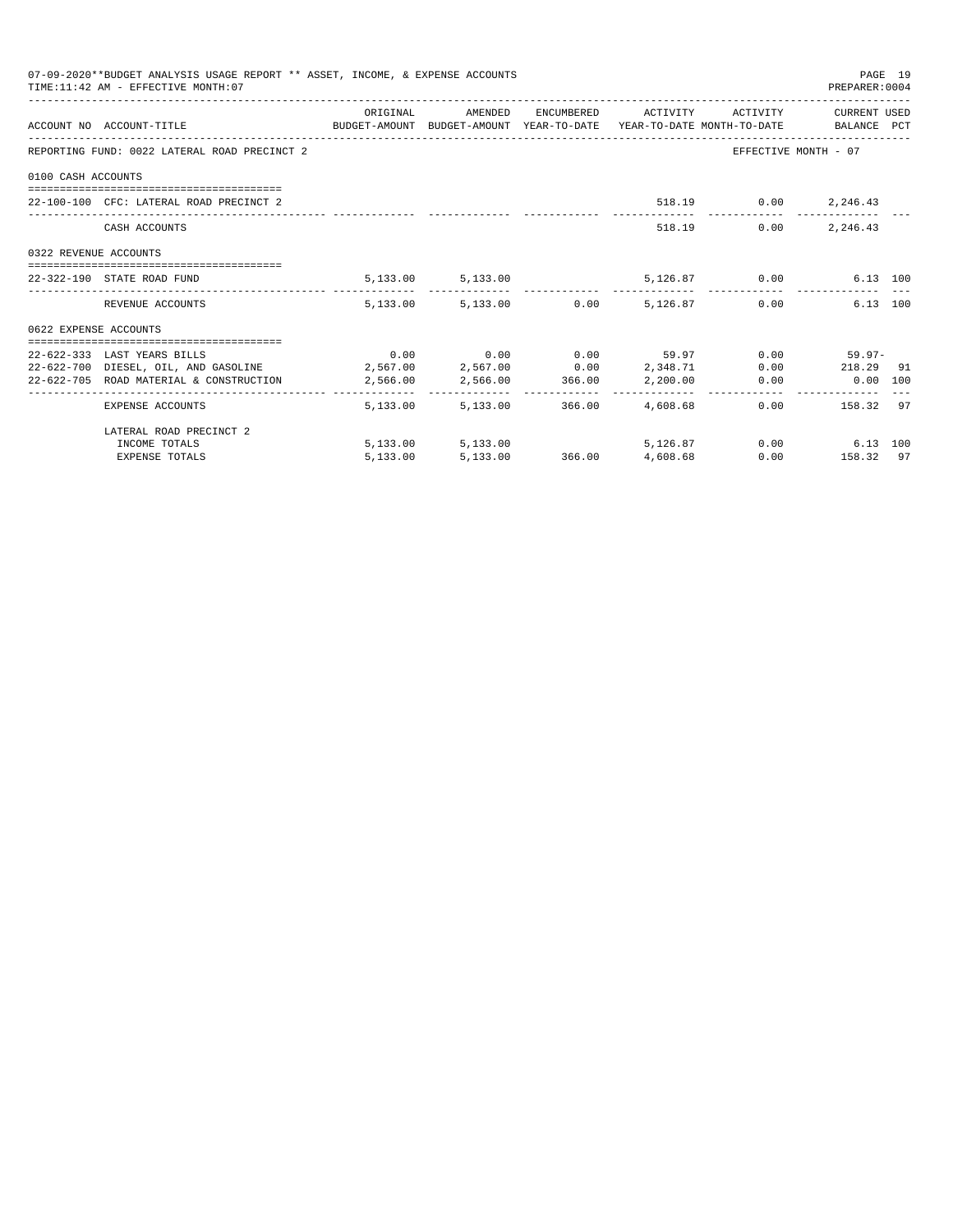| 07-09-2020**BUDGET ANALYSIS USAGE REPORT ** ASSET, INCOME, & EXPENSE ACCOUNTS<br>PAGE 20<br>TIME: 11:42 AM - EFFECTIVE MONTH: 07<br>PREPARER: 0004 |                                                                                                                  |            |                        |  |                        |                    |                               |  |  |  |
|----------------------------------------------------------------------------------------------------------------------------------------------------|------------------------------------------------------------------------------------------------------------------|------------|------------------------|--|------------------------|--------------------|-------------------------------|--|--|--|
|                                                                                                                                                    |                                                                                                                  | ORIGINAL   | AMENDED                |  | ENCUMBERED ACTIVITY    | ACTIVITY           | CURRENT USED                  |  |  |  |
|                                                                                                                                                    | ACCOUNT NO ACCOUNT-TITLE CONTROL SUDGET-AMOUNT BUDGET-AMOUNT YEAR-TO-DATE YEAR-TO-DATE MONTH-TO-DATE BALANCE PCT |            |                        |  |                        |                    |                               |  |  |  |
|                                                                                                                                                    | REPORTING FUND: 0023 LATERAL ROAD PRECINCT 3                                                                     |            |                        |  |                        |                    | EFFECTIVE MONTH - 07          |  |  |  |
| 0100 CASH ACCOUNTS                                                                                                                                 |                                                                                                                  |            |                        |  |                        |                    |                               |  |  |  |
|                                                                                                                                                    | 23-100-100 CFC: LATERAL ROAD PRECINCT 3                                                                          |            |                        |  |                        | 714.86 0.00 701.09 |                               |  |  |  |
|                                                                                                                                                    | CASH ACCOUNTS                                                                                                    |            |                        |  |                        | 714.86             | 0.00 701.09                   |  |  |  |
| 0323 REVENUE ACCOUNTS                                                                                                                              |                                                                                                                  |            |                        |  |                        |                    |                               |  |  |  |
|                                                                                                                                                    | 23-323-190 STATE ROAD FUND                                                                                       |            | 5, 133.00 5, 133.00    |  |                        | 5,126.86 0.00      | 6.14 100                      |  |  |  |
|                                                                                                                                                    | REVENUE ACCOUNTS                                                                                                 |            | 5,133.00 5,133.00 0.00 |  | 5,126.86               |                    | 6.14 100<br>0.00              |  |  |  |
| 0623 EXPENSE ACCOUNTS                                                                                                                              |                                                                                                                  |            |                        |  |                        |                    |                               |  |  |  |
|                                                                                                                                                    | 23-623-700 DIESEL, OIL, AND GASOLINE $2.567.00$ $2.567.00$ $0.00$ $2.567.00$ $0.00$ $0.00$ $0.00$ $0.00$         |            |                        |  |                        |                    |                               |  |  |  |
|                                                                                                                                                    | 23-623-705 ROAD MATERIAL & CONSTRUCTION                                                                          | 2,566.00   | 2,566.00 0.00 1,845.00 |  |                        |                    | $0.00$ $721.00$ $72$          |  |  |  |
|                                                                                                                                                    | __________________________________<br>EXPENSE ACCOUNTS                                                           | -------- - | 5,133,00 5,133,00      |  | $0.00 \qquad 4.412.00$ |                    | 721.00 86<br>0.00             |  |  |  |
|                                                                                                                                                    | LATERAL ROAD PRECINCT 3                                                                                          |            |                        |  |                        |                    |                               |  |  |  |
|                                                                                                                                                    | INCOME TOTALS                                                                                                    |            | 5,133.00 5,133.00      |  | 5,126,86               |                    | $0.00$ and $0.00$<br>6.14 100 |  |  |  |
|                                                                                                                                                    | <b>EXPENSE TOTALS</b>                                                                                            | 5.133.00   | 5,133.00               |  | $0.00$ $4.412.00$      |                    | 721.00 86<br>0.00             |  |  |  |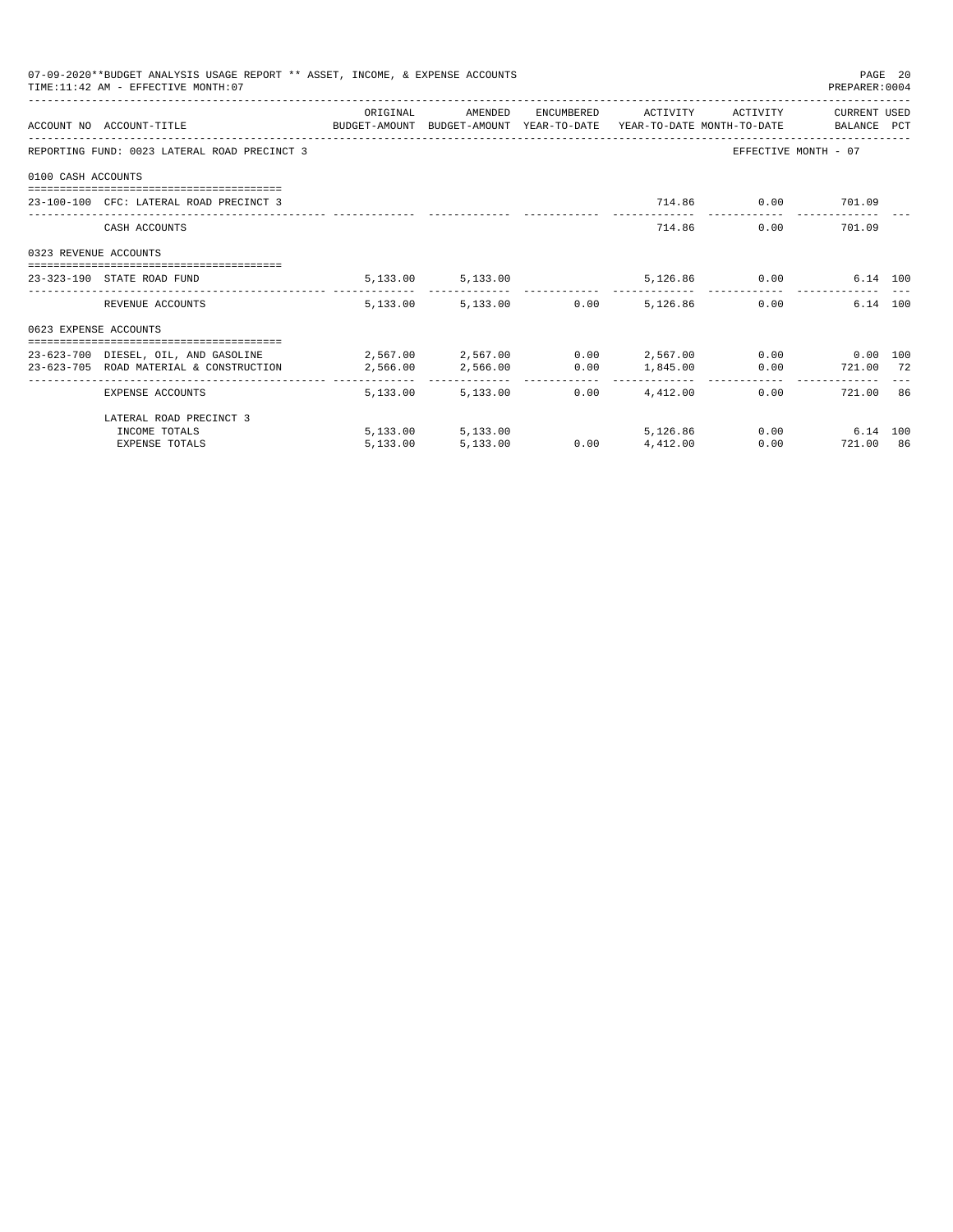|                       | 07-09-2020**BUDGET ANALYSIS USAGE REPORT ** ASSET, INCOME, & EXPENSE ACCOUNTS<br>TIME: 11:42 AM - EFFECTIVE MONTH: 07                                                                                                                                   |          |                                                   |  |                        | PREPARER: 0004                                          | PAGE 21 |
|-----------------------|---------------------------------------------------------------------------------------------------------------------------------------------------------------------------------------------------------------------------------------------------------|----------|---------------------------------------------------|--|------------------------|---------------------------------------------------------|---------|
|                       | ACCOUNT NO ACCOUNT-TITLE CONTROL PROTOCOLLY BUDGET-AMOUNT BUDGET-AMOUNT YEAR-TO-DATE YEAR-TO-DATE MONTH-TO-DATE                                                                                                                                         | ORIGINAL | AMENDED ENCUMBERED ACTIVITY ACTIVITY CURRENT_USED |  |                        |                                                         |         |
|                       | REPORTING FUND: 0024 LATERAL ROAD PRECINCT 4                                                                                                                                                                                                            |          |                                                   |  |                        | EFFECTIVE MONTH - 07                                    |         |
| 0100 CASH ACCOUNTS    |                                                                                                                                                                                                                                                         |          |                                                   |  |                        |                                                         |         |
|                       | 24-100-100 CFC: LATERAL ROAD PRECINCT 4                                                                                                                                                                                                                 |          |                                                   |  | 2,203.20 0.00 3,716.44 |                                                         |         |
|                       | CASH ACCOUNTS                                                                                                                                                                                                                                           |          |                                                   |  | 2,203.20               | $0.00$ 3,716.44                                         |         |
| 0324 REVENUE ACCOUNTS |                                                                                                                                                                                                                                                         |          |                                                   |  |                        |                                                         |         |
|                       | 24-324-190 STATE ROAD FUND                                                                                                                                                                                                                              |          | 5, 133.00 5, 133.00                               |  | 5,126.87 0.00          | 6.13 100                                                |         |
|                       | REVENUE ACCOUNTS                                                                                                                                                                                                                                        |          | 5,133.00 5,133.00 0.00 5,126.87                   |  |                        | 0.00<br>6.13 100                                        |         |
| 0624 EXPENSE ACCOUNTS |                                                                                                                                                                                                                                                         |          |                                                   |  |                        |                                                         |         |
|                       | 24-624-700 DIESEL, OIL, AND GASOLINE $2,567.00$ $2,567.00$ $0.00$ $2,567.00$ $0.00$ $0.00$ $0.00$ $0.00$<br>$2,566.00 \qquad \qquad 2,566.00 \qquad \qquad 1,140.00 \qquad \qquad 356.67 \qquad \qquad 0.00 \qquad \qquad 1,069.33 \qquad \qquad 58.59$ |          |                                                   |  |                        |                                                         |         |
|                       | EXPENSE ACCOUNTS                                                                                                                                                                                                                                        |          | 5,133.00 5,133.00 1,140.00 2,923.67               |  |                        | _________________________________<br>$0.00$ 1,069.33 79 |         |
|                       | LATERAL ROAD PRECINCT 4                                                                                                                                                                                                                                 |          |                                                   |  |                        |                                                         |         |
|                       | INCOME TOTALS                                                                                                                                                                                                                                           |          | 5,133.00 5,133.00                                 |  | 5.126.87 0.00          | 6.13 100                                                |         |
|                       | <b>EXPENSE TOTALS</b>                                                                                                                                                                                                                                   | 5.133.00 | 5,133.00 1,140.00 2,923.67                        |  | 0.00                   | 1,069.33 79                                             |         |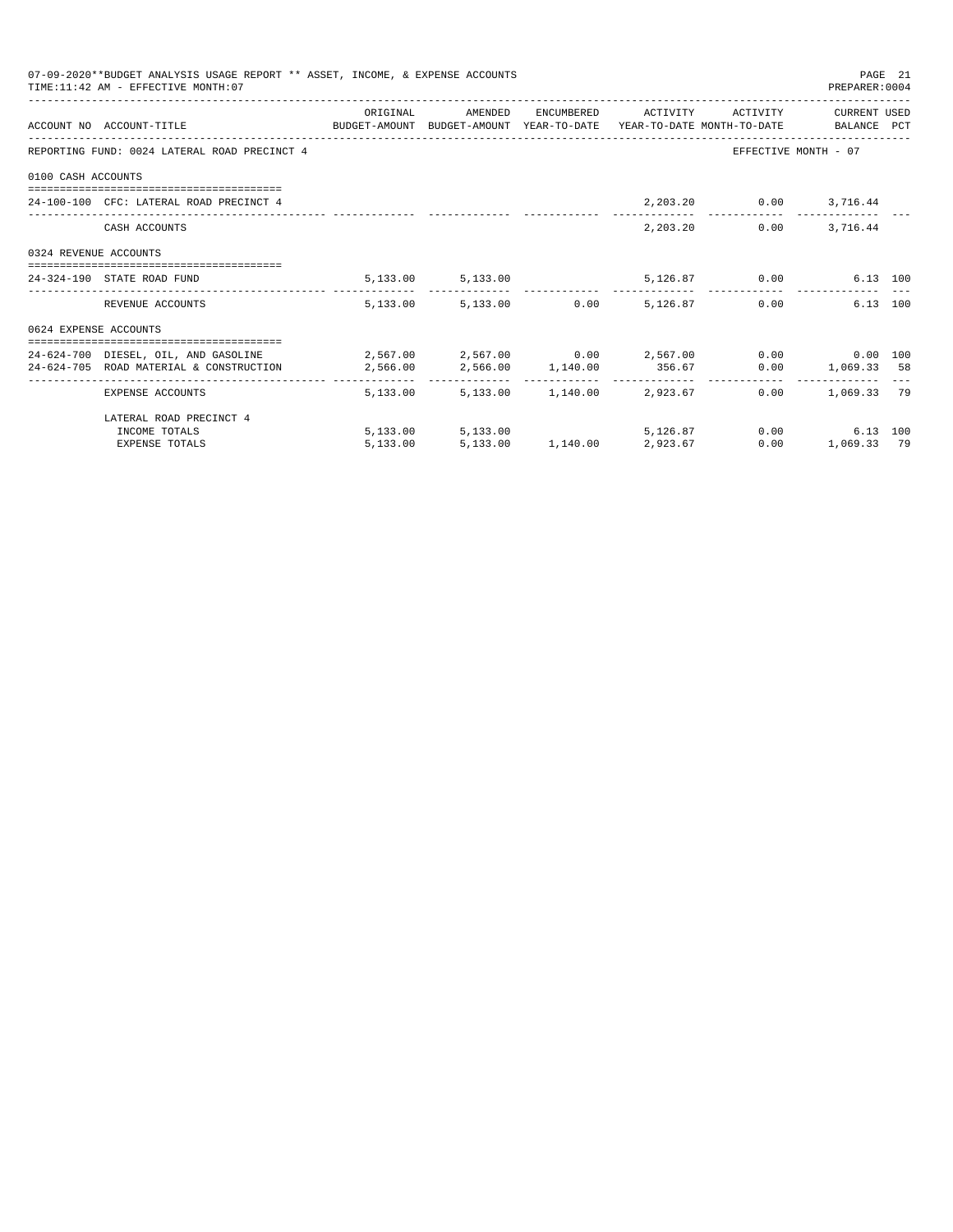| 07-09-2020**BUDGET ANALYSIS USAGE REPORT ** ASSET, INCOME, & EXPENSE ACCOUNTS<br>TIME:11:42 AM - EFFECTIVE MONTH:07 |                                            |                   |                       |                   |                                                                                 |                      |                                    |  |
|---------------------------------------------------------------------------------------------------------------------|--------------------------------------------|-------------------|-----------------------|-------------------|---------------------------------------------------------------------------------|----------------------|------------------------------------|--|
|                                                                                                                     | ACCOUNT NO ACCOUNT-TITLE                   | ORIGINAL          | AMENDED               | ENCUMBERED        | ACTIVITY<br>BUDGET-AMOUNT BUDGET-AMOUNT YEAR-TO-DATE YEAR-TO-DATE MONTH-TO-DATE | ACTIVITY             | <b>CURRENT USED</b><br>BALANCE PCT |  |
|                                                                                                                     | REPORTING FUND: 0026 IT YEARLY SERVICES    |                   |                       |                   |                                                                                 | EFFECTIVE MONTH - 07 |                                    |  |
|                                                                                                                     | 0100 IT YEARLY SERVICES CASH               |                   |                       |                   |                                                                                 |                      |                                    |  |
|                                                                                                                     | 26-100-100 IT YEARLY SERVICES CASH ACCOUNT |                   |                       |                   | $30,615.50 - 0.00$<br>____________                                              | ------------         | $30,615.50 -$<br>-------------     |  |
|                                                                                                                     | IT YEARLY SERVICES CASH                    |                   |                       |                   | $30,615.50-$                                                                    | 0.00                 | $30,615.50 -$                      |  |
|                                                                                                                     | 0200 LIABILITY ACCOUNT                     |                   |                       |                   |                                                                                 |                      |                                    |  |
|                                                                                                                     | 26-200-999 SYSTEM ADDED FUND BALANCE       | 0.00              | 0.00                  | 0.00              | 0.00                                                                            | 0.00                 | 0.00                               |  |
|                                                                                                                     |                                            | $- - - -$         | ---------             | $- - - -$         |                                                                                 |                      |                                    |  |
|                                                                                                                     | LIABILITY ACCOUNT                          | 0.00              | 0.00                  | 0.00              | 0.00                                                                            | 0.00                 | 0.00                               |  |
|                                                                                                                     | 0330 IT YEARLY SERVICES REVENUE            |                   |                       |                   |                                                                                 |                      |                                    |  |
|                                                                                                                     | 26-330-185 IT YEARLY REVENUE               | 0.00              | 0.00                  |                   | 0.00                                                                            | 0.00                 | 0.00                               |  |
|                                                                                                                     |                                            | $- - - - -$       | -----                 |                   | $- - - -$                                                                       | -----                |                                    |  |
|                                                                                                                     | IT YEARLY SERVICES REVENUE                 | 0.00              | 0.00                  | 0.00              | 0.00                                                                            | 0.00                 | 0.00                               |  |
|                                                                                                                     | 0660 IT YEARLY SERVICES EXPENSE            |                   |                       |                   |                                                                                 |                      |                                    |  |
|                                                                                                                     | 26-660-600 COPIERS & PRINTERS              | 0.00              | 0.00                  | 0.00              | 0.00                                                                            | 0.00                 | 0.00                               |  |
|                                                                                                                     | 26-660-601 BACKUP & DISASTER               | 0.00              | 0.00                  | 0.00              | 3,630.00                                                                        | 0.00                 | $3,630.00 -$                       |  |
|                                                                                                                     | 26-660-602 CORE FIREWALL                   | 0.00              | 0.00                  | 0.00              | 4,740.00                                                                        | 0.00                 | $4,740.00 -$                       |  |
|                                                                                                                     | 26-660-603 LEC NETWORK                     | 0.00              | 0.00                  | 0.00              | 4,217.60                                                                        | 0.00                 | $4,217.60-$                        |  |
|                                                                                                                     | 26-660-604 CH NETWORK                      | 0.00              | 0.00                  | 0.00              | 3,671.40                                                                        | 0.00                 | $3,671.40-$                        |  |
|                                                                                                                     | 26-660-605 LEC SECURITY SOFTWARE           | 0.00              | 0.00                  | 0.00              | 2,700.00                                                                        | 0.00                 | $2,700.00-$                        |  |
|                                                                                                                     | 26-660-606 CH SECURITY SOFTWARE            | 0.00              | 0.00                  | 0.00              | 2,400.00                                                                        | 0.00                 | $2,400.00-$                        |  |
|                                                                                                                     | 26-660-607 NEW SECURE EMAIL                | 0.00              | 0.00                  | 0.00              | 1,120.00                                                                        | 0.00                 | $1.120.00 -$                       |  |
|                                                                                                                     | 26-660-608 EXISTING HOST TAC WEBSITE       | 0.00              | 0.00                  | 0.00              | 0.00                                                                            | 0.00                 | 0.00                               |  |
| $26 - 660 - 609$                                                                                                    | OFFICE 365                                 | 0.00              | 0.00                  | 0.00              | 750.00                                                                          | 0.00                 | 750.00-                            |  |
|                                                                                                                     | 26-660-610 ADOBE PDF SOFTWARE              | 0.00              | 0.00                  | 0.00              | 4,186.50                                                                        | 0.00                 | $4,186.50-$                        |  |
|                                                                                                                     | 26-660-611 LEC MONITOR GENERATOR           | 0.00              | 0.00                  | 0.00              | 0.00                                                                            | 0.00                 | 0.00                               |  |
|                                                                                                                     | 26-660-612 EST BACKUP INTERNET             | 0.00              | 0.00                  | 0.00              | 0.00                                                                            | 0.00                 | 0.00                               |  |
|                                                                                                                     | 26-660-613 INTERNET FOR PATROL CARS        | 0.00              | 0.00                  | 0.00              | 0.00                                                                            | 0.00                 | 0.00                               |  |
|                                                                                                                     | 26-660-614 INTERNET FOR SENIOR CITIZENS    | 0.00              | 0.00                  | 0.00              | 0.00                                                                            | 0.00                 | 0.00                               |  |
|                                                                                                                     | 26-660-615 AT& FIBER CH                    | 0.00              | 0.00                  | 0.00              | 0.00                                                                            | 0.00                 | 0.00                               |  |
|                                                                                                                     | 26-660-616 PHONE LINE COST                 | 0.00              | 0.00                  | 0.00              | 0.00                                                                            | 0.00                 | 0.00                               |  |
|                                                                                                                     | 26-660-617 SPARE SUPPLIES KEPT ON SITE     | 0.00              | 0.00                  | 0.00              | 0.00                                                                            | 0.00                 | 0.00                               |  |
|                                                                                                                     | 26-660-618 SUPPORT FOR IT SYSTEMS          | 0.00              | 0.00                  | 0.00              | 3,200.00                                                                        | 0.00                 | $3,200.00 -$                       |  |
|                                                                                                                     | IT YEARLY SERVICES EXPENSE                 | $- - - -$<br>0.00 | $\frac{1}{2}$<br>0.00 | $- - - -$<br>0.00 | 30,615.50                                                                       | 0.00                 | ----------<br>$30,615.50 -$        |  |
|                                                                                                                     | IT YEARLY SERVICES                         |                   |                       |                   |                                                                                 |                      |                                    |  |
|                                                                                                                     | INCOME TOTALS                              | 0.00              | 0.00                  |                   | 0.00                                                                            | 0.00                 | 0.00                               |  |
|                                                                                                                     | <b>EXPENSE TOTALS</b>                      | 0.00              | 0.00                  | 0.00              | 30,615.50                                                                       | 0.00                 | 30,615.50-                         |  |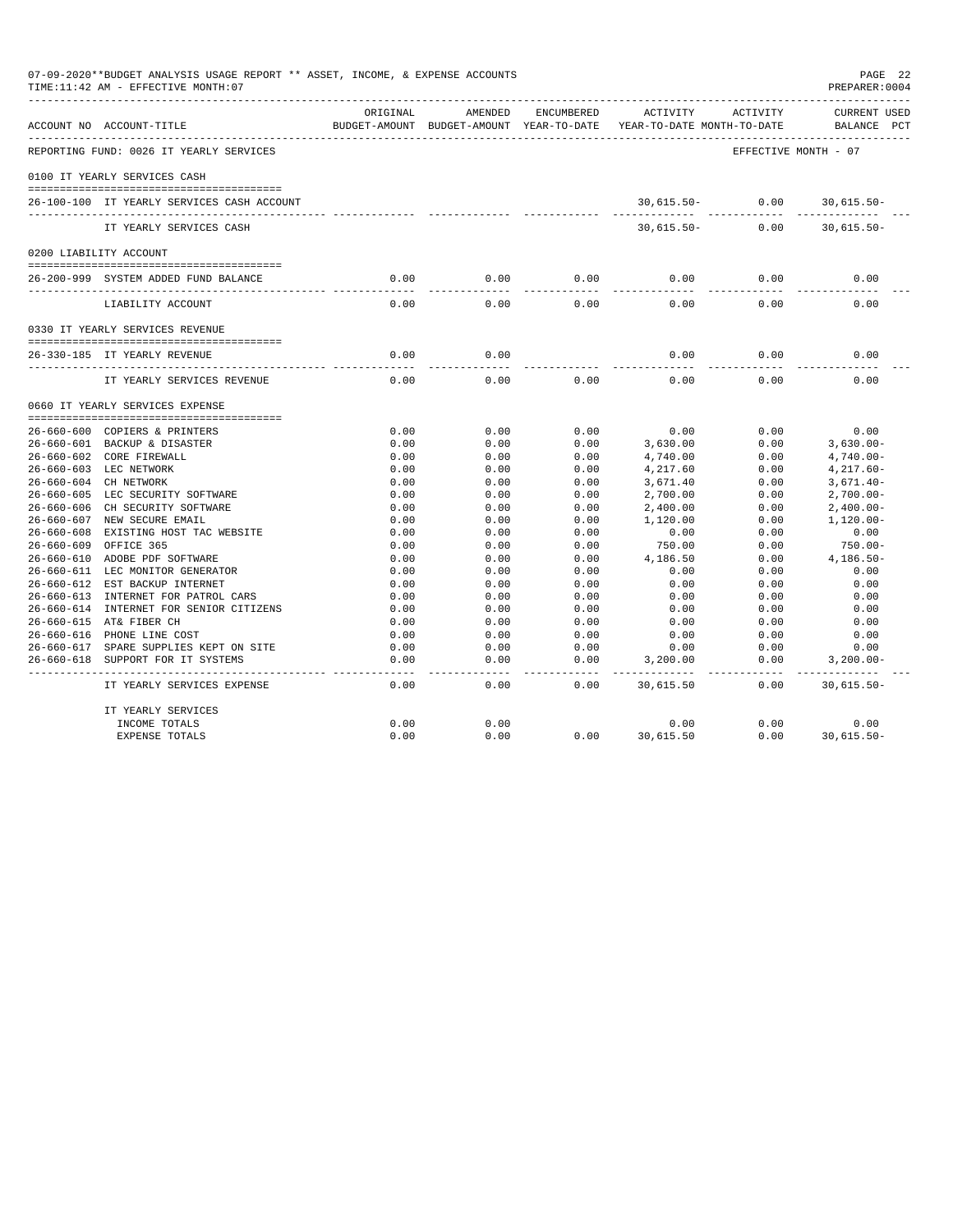| 07-09-2020**BUDGET ANALYSIS USAGE REPORT ** ASSET, INCOME, & EXPENSE ACCOUNTS<br>PREPARER: 0004<br>TIME:11:42 AM - EFFECTIVE MONTH:07 |                                                              |           |                                        |                            |                                        |              |                                    |  |
|---------------------------------------------------------------------------------------------------------------------------------------|--------------------------------------------------------------|-----------|----------------------------------------|----------------------------|----------------------------------------|--------------|------------------------------------|--|
|                                                                                                                                       | ACCOUNT NO ACCOUNT-TITLE                                     | ORIGINAL  | AMENDED<br>BUDGET-AMOUNT BUDGET-AMOUNT | ENCUMBERED<br>YEAR-TO-DATE | ACTIVITY<br>YEAR-TO-DATE MONTH-TO-DATE | ACTIVITY     | <b>CURRENT USED</b><br>BALANCE PCT |  |
|                                                                                                                                       | REPORTING FUND: 0027 IT DEPARTMENT CAPITAL NOV 2019          |           |                                        |                            |                                        |              | EFFECTIVE MONTH - 07               |  |
| 0100 IT CASH ACCOUNT                                                                                                                  |                                                              |           |                                        |                            |                                        |              |                                    |  |
|                                                                                                                                       | 27-100-100 IT DEPARTMENT CHECKING                            |           |                                        |                            | 186,837.50-                            | 0.00         | $158.927.00 -$                     |  |
|                                                                                                                                       | IT CASH ACCOUNT                                              |           |                                        |                            | 186,837.50-                            | 0.00         | 158,927.00-                        |  |
|                                                                                                                                       | 0200 LIABILITY ACCOUNT                                       |           |                                        |                            |                                        |              |                                    |  |
|                                                                                                                                       |                                                              |           |                                        |                            |                                        |              |                                    |  |
|                                                                                                                                       | 27-200-180 ACCOUNTS PAYABLE                                  |           |                                        |                            | 0.00                                   | 0.00         | $27,910.50 -$                      |  |
|                                                                                                                                       | 27-200-999 SYSTEM ADDED FUND BALANCE                         | 0.00      | 0.00                                   | 0.00                       | 0.00<br>$- - - -$                      | 0.00         | 0.00                               |  |
|                                                                                                                                       | LIABILITY ACCOUNT                                            | 0.00      | 0.00                                   | 0.00                       | 0.00                                   | 0.00         | $27,910.50 -$                      |  |
|                                                                                                                                       | 0327 IT REVENUE ACCOUNT                                      |           |                                        |                            |                                        |              |                                    |  |
|                                                                                                                                       |                                                              |           |                                        |                            |                                        |              |                                    |  |
|                                                                                                                                       | 27-327-180 IT INTEREST                                       | 0.00      | 0.00                                   |                            | 0.00                                   | 0.00         | 0.00                               |  |
|                                                                                                                                       | 27-327-181 IT REVENUE                                        | 0.00      | 0.00                                   |                            | 0.00                                   | 0.00         | 0.00                               |  |
|                                                                                                                                       | IT REVENUE ACCOUNT                                           | 0.00      | 0.00                                   | 0.00                       | 0.00                                   | 0.00         | 0.00                               |  |
|                                                                                                                                       | 0627 IT EXPENSE ACCOUNT                                      |           |                                        |                            |                                        |              |                                    |  |
|                                                                                                                                       |                                                              | 0.00      | 0.00                                   | 0.00                       |                                        |              |                                    |  |
|                                                                                                                                       | 27-627-333 LAST YEARS BILLS<br>27-627-621 PROJECT MANAGEMENT | 0.00      | 0.00                                   | 0.00                       | 27,910.50<br>13,477.50                 | 0.00<br>0.00 | $27,910.50 -$<br>13,477.50-        |  |
|                                                                                                                                       | 27-627-622 NTEGRATION & SUPPORT                              | 15,000.00 | 15,000.00                              | 0.00                       | 15,000.00                              | 0.00         | 0.00 100                           |  |
| 27-627-625 HARDWARE                                                                                                                   |                                                              | 0.00      | 0.00                                   | 0.00                       | 38,376.71                              | 0.00         | $38,376.71-$                       |  |
| $27 - 627 - 626$                                                                                                                      | CABLING                                                      | 0.00      | 0.00                                   | 0.00                       | 25,000.00                              | 0.00         | $25.000.00 -$                      |  |
|                                                                                                                                       | 27-627-627 PHONE SYSTEM CHANGES                              | 0.00      | 0.00                                   | 0.00                       | 0.00                                   | 0.00         | 0.00                               |  |
|                                                                                                                                       | 27-627-628 ELECTRICAL & HVAC                                 | 0.00      | 0.00                                   | 0.00                       | 11,844.32                              | 0.00         | 11,844.32-                         |  |
|                                                                                                                                       | 27-627-629 CONTRACT PAY-OFF                                  | 0.00      | 0.00                                   | 0.00                       | 4,353.47                               | 0.00         | 4,353.47-                          |  |
| $27 - 627 - 630$                                                                                                                      | PROJECT INTEGRATION & SUPPORT                                | 0.00      | 0.00                                   | 0.00                       | 50,875.00                              | 0.00         | $50,875.00 -$                      |  |
|                                                                                                                                       | IT EXPENSE ACCOUNT                                           | 15,000.00 | 15,000.00                              | 0.00                       | 186,837.50                             | 0.00         | -----------<br>171,837.50-246      |  |
|                                                                                                                                       | IT DEPARTMENT CAPITAL NOV 2019                               |           |                                        |                            |                                        |              |                                    |  |
|                                                                                                                                       | INCOME TOTALS                                                | 0.00      | 0.00                                   |                            | 0.00                                   | 0.00         | 0.00                               |  |
|                                                                                                                                       | <b>EXPENSE TOTALS</b>                                        | 15,000.00 | 15,000.00                              | 0.00                       | 186,837.50                             | 0.00         | 171,837.50-246                     |  |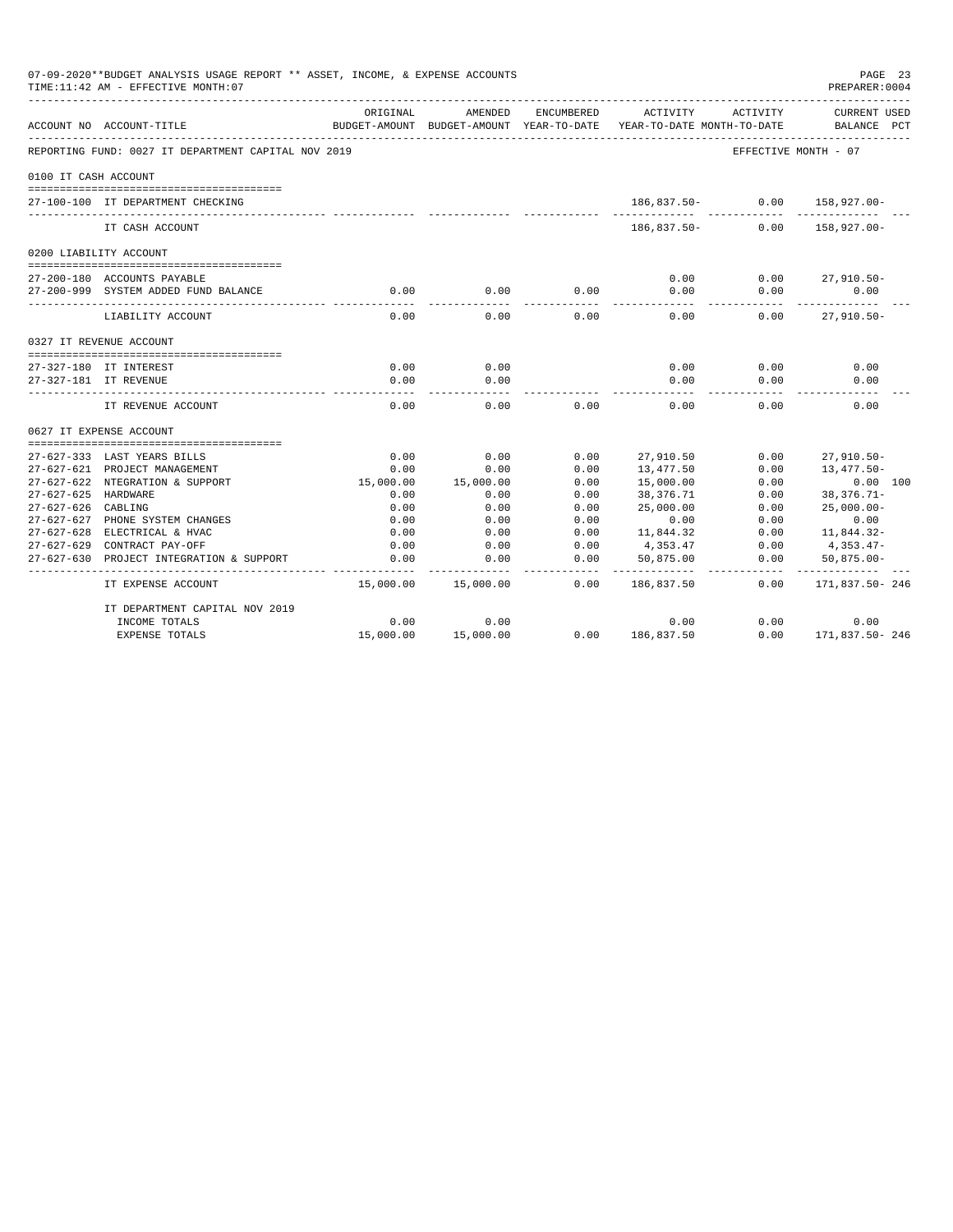| 07-09-2020**BUDGET ANALYSIS USAGE REPORT ** ASSET, INCOME, & EXPENSE ACCOUNTS<br>PAGE 24<br>TIME:11:42 AM - EFFECTIVE MONTH:07<br>PREPARER: 0004 |                                       |                                                                                 |          |            |                     |          |                             |                |  |
|--------------------------------------------------------------------------------------------------------------------------------------------------|---------------------------------------|---------------------------------------------------------------------------------|----------|------------|---------------------|----------|-----------------------------|----------------|--|
|                                                                                                                                                  | ACCOUNT NO ACCOUNT-TITLE              | ORTGINAL<br>BUDGET-AMOUNT BUDGET-AMOUNT YEAR-TO-DATE YEAR-TO-DATE MONTH-TO-DATE | AMENDED  | ENCUMBERED | ACTIVITY            | ACTIVITY | CURRENT USED<br>BALANCE PCT |                |  |
|                                                                                                                                                  | REPORTING FUND: 0028 CONTINGENCY FUND |                                                                                 |          |            |                     |          | EFFECTIVE MONTH - 07        |                |  |
| 0100 CONTINGENCY CASH                                                                                                                            |                                       |                                                                                 |          |            |                     |          |                             |                |  |
|                                                                                                                                                  | 28-100-100 CONTINGENCY FUND CHECKING  | 0.00                                                                            | 0.00     |            | 0.00<br>----------- | 0.00     | 0.00                        |                |  |
|                                                                                                                                                  | CONTINGENCY CASH                      | 0.00                                                                            | 0.00     | 0.00       | 0.00                | 0.00     | 0.00                        |                |  |
| 0200 LIABILITY                                                                                                                                   |                                       |                                                                                 |          |            |                     |          |                             |                |  |
|                                                                                                                                                  | 28-200-999 SYSTEM ADDED FUND BALANCE  | 0.00                                                                            | 0.00     | 0.00       | 0.00                | 0.00     | 0.00                        |                |  |
|                                                                                                                                                  | LIABILITY                             | 0.00                                                                            | 0.00     | 0.00       | 0.00                | 0.00     | 0.00                        |                |  |
|                                                                                                                                                  | 0328 CONTIGENCY REVENUE               |                                                                                 |          |            |                     |          |                             |                |  |
|                                                                                                                                                  | 28-328-100 WIND TAX REVENUE           | 0.00                                                                            | 0.00     |            | 0.00                | 0.00     | 0.00                        |                |  |
|                                                                                                                                                  | CONTIGENCY REVENUE                    | 0.00                                                                            | 0.00     | 0.00       | 0.00                | 0.00     | 0.00                        |                |  |
|                                                                                                                                                  | 0628 CONTIGENCY EXPENSE               |                                                                                 |          |            |                     |          |                             |                |  |
|                                                                                                                                                  | 28-628-628 CONTIGENCY MISC EXPENSE    | 8.446.00                                                                        | 8,446.00 | 0.00       | 0.00                | 0.00     | 8,446,00 00                 |                |  |
|                                                                                                                                                  | CONTIGENCY EXPENSE                    | 8,446.00                                                                        | 8,446.00 | 0.00       | 0.00                | 0.00     | 8,446.00                    | 0 <sub>0</sub> |  |
|                                                                                                                                                  | CONTINGENCY FUND                      |                                                                                 |          |            |                     |          |                             |                |  |
|                                                                                                                                                  | INCOME TOTALS                         | 0.00                                                                            | 0.00     |            | 0.00                |          | 0.00<br>0.00                |                |  |
|                                                                                                                                                  | <b>EXPENSE TOTALS</b>                 | 8,446.00                                                                        | 8,446.00 | 0.00       | 0.00                | 0.00     | 8,446.00                    | 00             |  |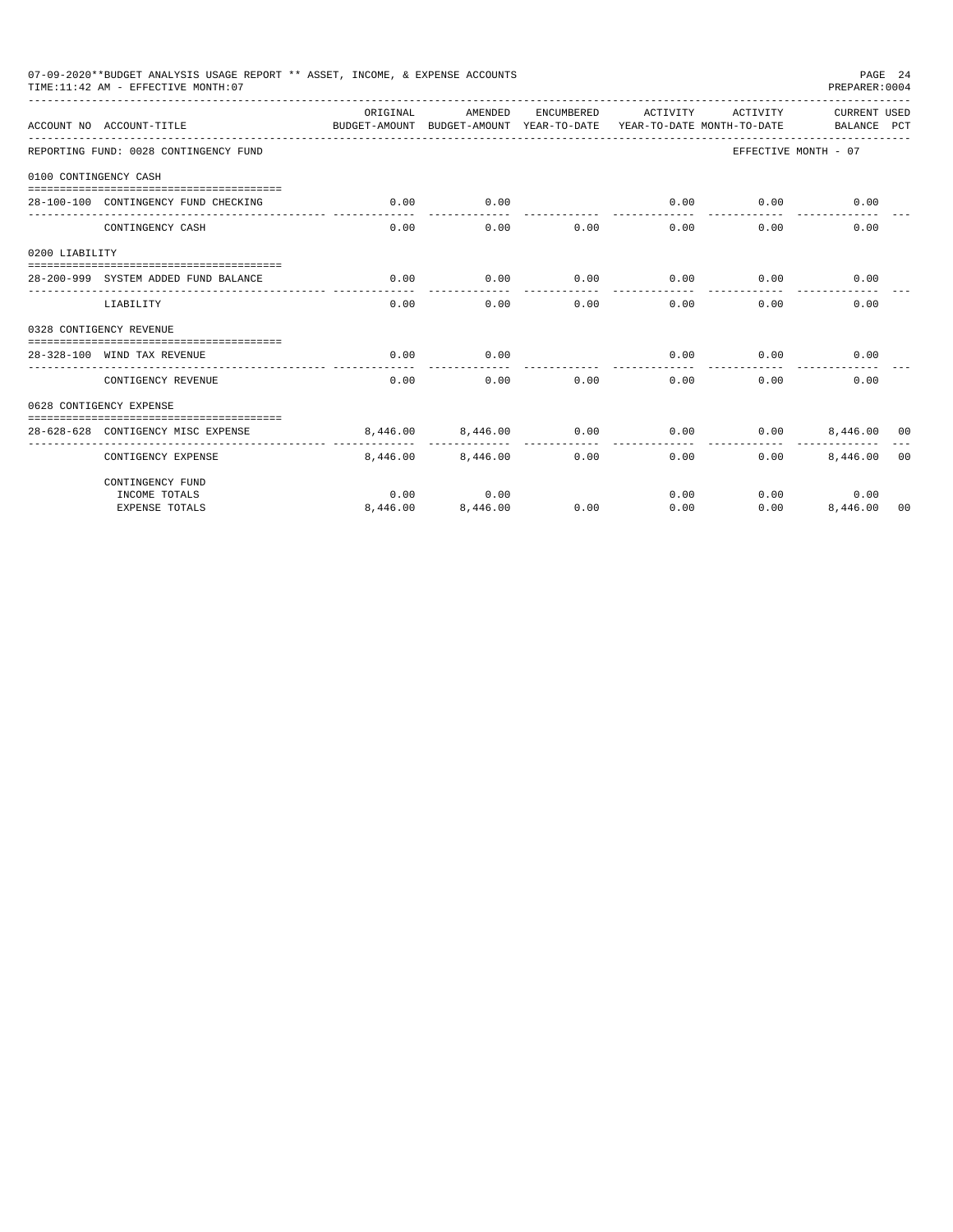|                       | 07-09-2020**BUDGET ANALYSIS USAGE REPORT ** ASSET, INCOME, & EXPENSE ACCOUNTS<br>TIME: 11:42 AM - EFFECTIVE MONTH: 07 |           |                                                     |            |              |                      | PAGE 25<br>PREPARER: 0004                                     |
|-----------------------|-----------------------------------------------------------------------------------------------------------------------|-----------|-----------------------------------------------------|------------|--------------|----------------------|---------------------------------------------------------------|
|                       | ACCOUNT NO ACCOUNT-TITLE                                                                                              | OR TGTNAL | AMENDED<br>BUDGET-AMOUNT BUDGET-AMOUNT YEAR-TO-DATE | ENCUMBERED | ACTIVITY     | ACTIVITY             | <b>CURRENT USED</b><br>YEAR-TO-DATE MONTH-TO-DATE BALANCE PCT |
|                       | REPORTING FUND: 0029 COUNTY COURT REPORTER FUND                                                                       |           |                                                     |            |              |                      | EFFECTIVE MONTH - 07                                          |
| 0100 CASH ACCOUNTS    |                                                                                                                       |           |                                                     |            |              |                      |                                                               |
|                       | 29-100-100 COUNTY COURT REPORTER                                                                                      |           |                                                     |            |              | $12.00 - 0.00$ 12.00 |                                                               |
|                       | CASH ACCOUNTS                                                                                                         |           |                                                     |            | $12.00 -$    |                      | 12.00<br>$0.00$ and $0.00$                                    |
| 0390 REVENUE          |                                                                                                                       |           |                                                     |            |              |                      |                                                               |
|                       | 29-390-390 COUNTY CLERK REPORTER FEES                                                                                 | 0.00      | 0.00                                                |            | 12.00        |                      | $0.00$ 12.00+                                                 |
|                       | <b>REVENUE</b>                                                                                                        | 0.00      | 0.00                                                | 0.00       | 12.00        |                      | 0.00<br>$12.00+$                                              |
| 0690 EXPENSE ACCOUNTS |                                                                                                                       |           |                                                     |            |              |                      |                                                               |
|                       | 29-690-395 COURT REPORTER EXPENSE                                                                                     | 0.00      | 0.00                                                | 0.00       | 0.00         | 0.00                 | 0.00                                                          |
|                       | <b>EXPENSE ACCOUNTS</b>                                                                                               | 0.00      | 0.00                                                |            | 0.00<br>0.00 | 0.00                 | 0.00                                                          |
|                       | COUNTY COURT REPORTER FUND                                                                                            |           |                                                     |            |              |                      |                                                               |
|                       | INCOME TOTALS                                                                                                         | 0.00      | 0.00                                                |            | 12.00        | 0.00                 | $12.00+$                                                      |
|                       | <b>EXPENSE TOTALS</b>                                                                                                 | 0.00      | 0.00                                                | 0.00       | 0.00         | 0.00                 | 0.00                                                          |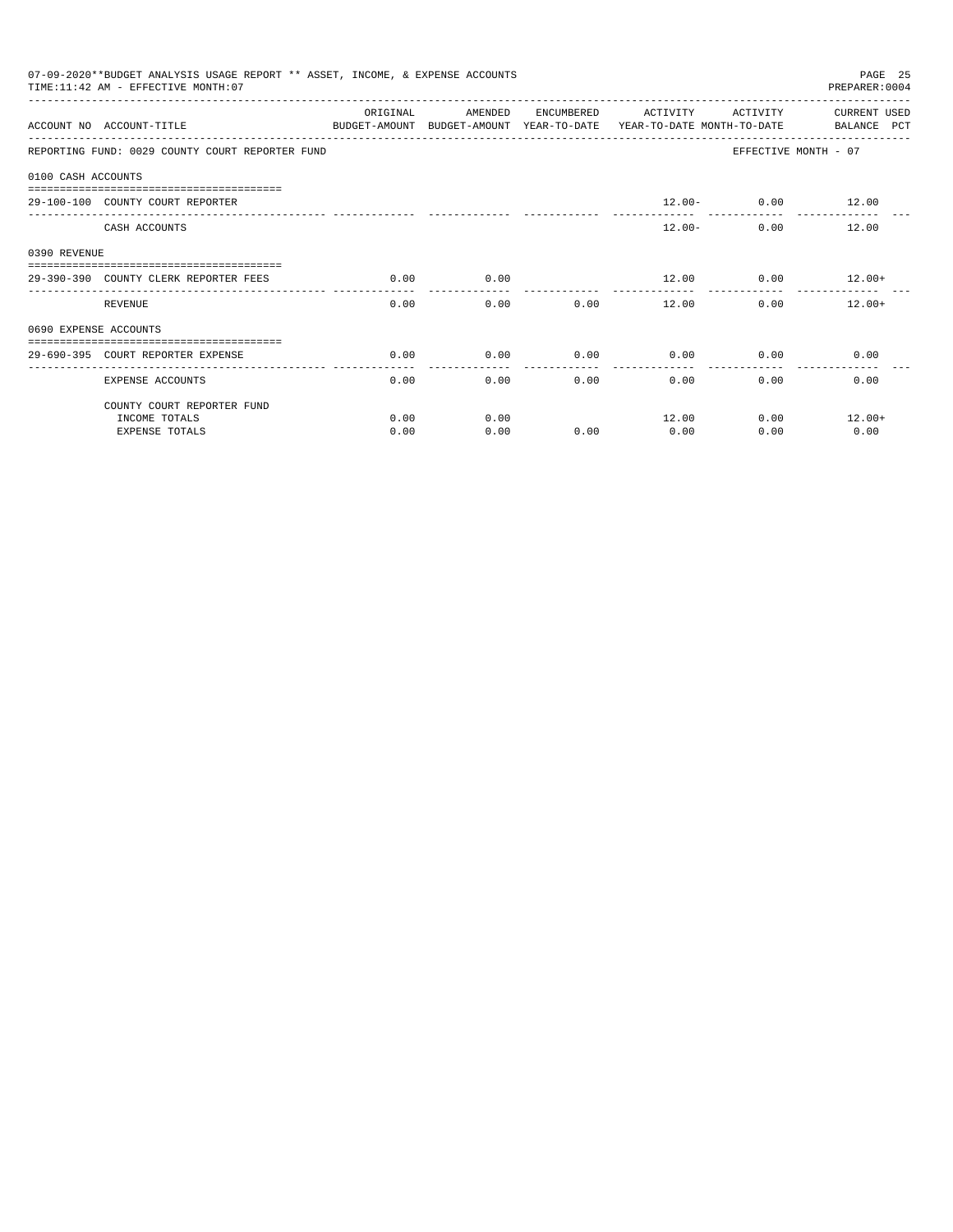|                       | 07-09-2020**BUDGET ANALYSIS USAGE REPORT ** ASSET, INCOME, & EXPENSE ACCOUNTS<br>TIME: 11:42 AM - EFFECTIVE MONTH: 07     |                |                |      |                               |                                            | PAGE 26<br>PREPARER: 0004 |    |
|-----------------------|---------------------------------------------------------------------------------------------------------------------------|----------------|----------------|------|-------------------------------|--------------------------------------------|---------------------------|----|
|                       | ACCOUNT NO ACCOUNT-TITLE COMPUTE SUDGET-AMOUNT BUDGET-AMOUNT YEAR-TO-DATE YEAR-TO-DATE MONTH-TO-DATE BALANCE PCT          | ORIGINAL       | AMENDED        |      | ENCUMBERED ACTIVITY           |                                            | ACTIVITY CURRENT USED     |    |
|                       | REPORTING FUND: 0030 COURT RECORDS PRESERVATION FUND                                                                      |                |                |      |                               | EFFECTIVE MONTH - 07                       |                           |    |
| 0100 CASH ACCOUNTS    |                                                                                                                           |                |                |      |                               |                                            |                           |    |
|                       | 30-100-100 CFC: COURT RECORDS PRES FUND<br>30-100-230 DISTRICT CREDIT CARD ACCOUNT<br>30-100-231 COUNTY CLERK CREDIT CARD |                |                |      | 20.00<br>50.00                | 440.00 0.00 5,132.67<br>10.00<br>0.00      | 210.00<br>190.00          |    |
|                       | CASH ACCOUNTS                                                                                                             |                |                |      | 510.00                        | _________________________________<br>10.00 | 5.532.67                  |    |
| 0330 REVENUE ACCOUNTS |                                                                                                                           |                |                |      |                               |                                            |                           |    |
|                       | 30-330-180 INTEREST EARNED<br>30-330-730 RECORDS PRESERVATION FEES                                                        | 0.00<br>500.00 | 0.00<br>500.00 |      | 370.00                        | $0.00$ $0.00$ $0.00$ $0.00$<br>10.00       | 130.00                    | 74 |
|                       | REVENUE ACCOUNTS                                                                                                          | 500.00         | 500.00         |      | -----------<br>0.00<br>370.00 | 10.00                                      | 130.00                    | 74 |
| 0730 EXPENSE ACCOUNTS |                                                                                                                           |                |                |      |                               |                                            |                           |    |
|                       | 30-730-730 RECORDS PRES EXPENSES                                                                                          | 0.00           | 0.00           | 0.00 | 0.00                          | 0.00                                       | 0.00                      |    |
|                       | <b>EXPENSE ACCOUNTS</b>                                                                                                   | 0.00           | 0.00           | 0.00 | 0.00                          | 0.00                                       | 0.00                      |    |
|                       | COURT RECORDS PRESERVATION FUND<br>INCOME TOTALS                                                                          | 500.00         | 500.00         |      |                               | 370.00    10.00    130.00                  |                           | 74 |
|                       | <b>EXPENSE TOTALS</b>                                                                                                     | 0.00           | 0.00           | 0.00 | 0.00                          | 0.00                                       | 0.00                      |    |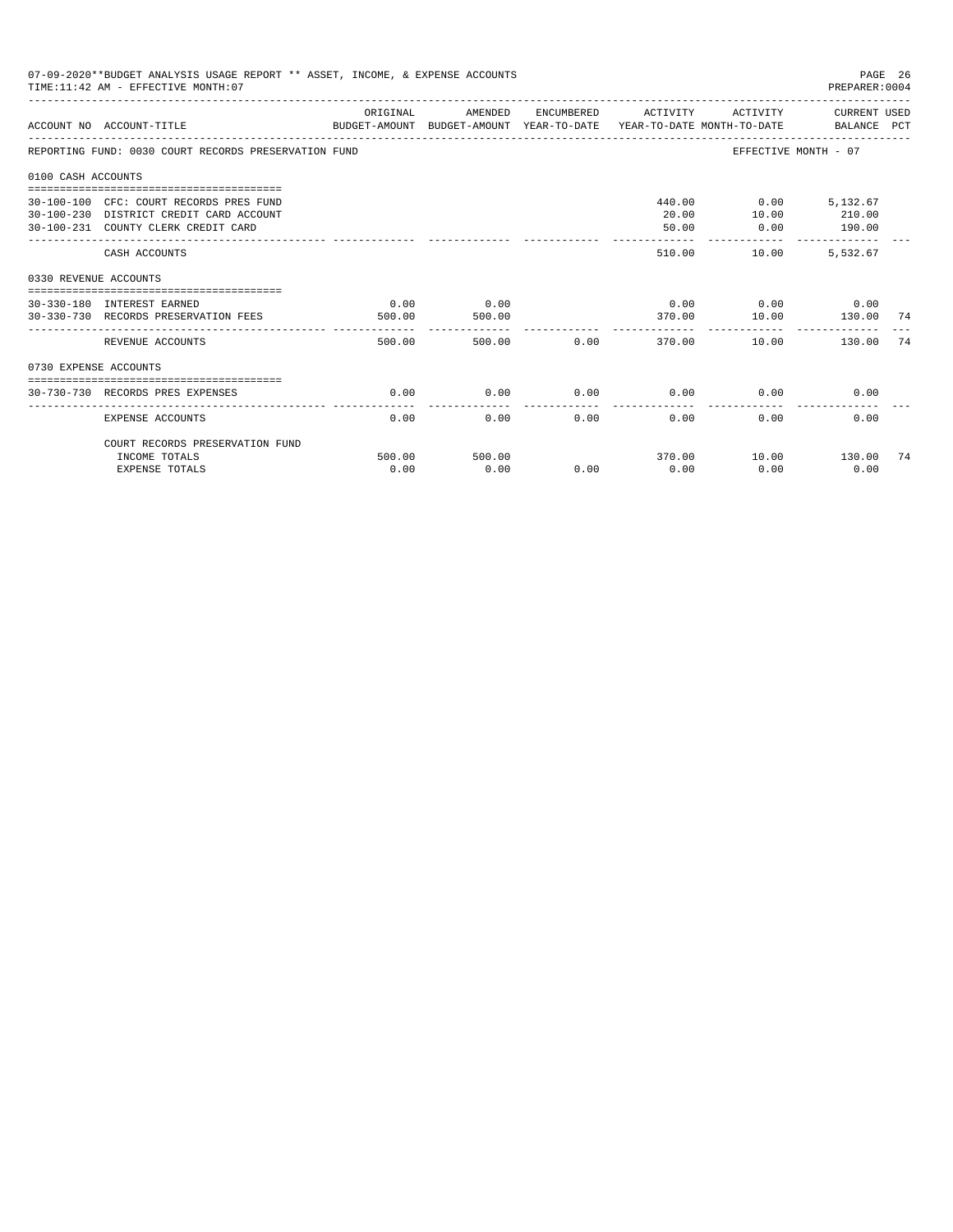|                       | 07-09-2020**BUDGET ANALYSIS USAGE REPORT ** ASSET, INCOME, & EXPENSE ACCOUNTS<br>TIME: 11:42 AM - EFFECTIVE MONTH: 07 |                    |                                                                                |            |          |              | PAGE 27<br>PREPARER: 0004   |
|-----------------------|-----------------------------------------------------------------------------------------------------------------------|--------------------|--------------------------------------------------------------------------------|------------|----------|--------------|-----------------------------|
|                       | ACCOUNT NO ACCOUNT-TITLE                                                                                              | ORIGINAL           | AMENDED<br>BUDGET-AMOUNT BUDGET-AMOUNT YEAR-TO-DATE YEAR-TO-DATE MONTH-TO-DATE | ENCUMBERED | ACTIVITY | ACTIVITY     | CURRENT USED<br>BALANCE PCT |
|                       | REPORTING FUND: 0031 COUNTY JURY FUND                                                                                 |                    |                                                                                |            |          |              | EFFECTIVE MONTH - 07        |
| 0100 CASH ACCOUNTS    |                                                                                                                       |                    |                                                                                |            |          |              |                             |
|                       | 31-100-100 COUNTY CLERK JURY FEES                                                                                     |                    |                                                                                |            | 4.00     |              | $0.00$ 4.00                 |
|                       | CASH ACCOUNTS                                                                                                         |                    |                                                                                |            | 4.00     | 0.00         | 4.00                        |
| 0380 REVENUE ACCOUNTS |                                                                                                                       |                    |                                                                                |            |          |              |                             |
|                       | 31-380-380 COUNTY CLERK JURY FEES                                                                                     | 0.00               | 0.00                                                                           |            | 4.00     |              | $0.00$ 4.00+                |
|                       | REVENUE ACCOUNTS                                                                                                      | ----------<br>0.00 | 0.00                                                                           | 0.00       | 4.00     | 0.00         | $4.00+$                     |
| 0680 EXPENSE ACCOUNTS |                                                                                                                       |                    |                                                                                |            |          |              |                             |
|                       | 31-680-680 COUNTY PETIT JURY                                                                                          | 0.00               | 0.00                                                                           | 0.00       | 0.00     | 0.00         | 0.00                        |
|                       | <b>EXPENSE ACCOUNTS</b>                                                                                               | 0.00               | 0.00                                                                           |            | 0.00     | 0.00<br>0.00 | 0.00                        |
|                       | COUNTY JURY FUND                                                                                                      |                    |                                                                                |            |          |              |                             |
|                       | INCOME TOTALS                                                                                                         | 0.00               | 0.00                                                                           |            | 4.00     | 0.00         | $4.00+$                     |
|                       | <b>EXPENSE TOTALS</b>                                                                                                 | 0.00               | 0.00                                                                           | 0.00       | 0.00     | 0.00         | 0.00                        |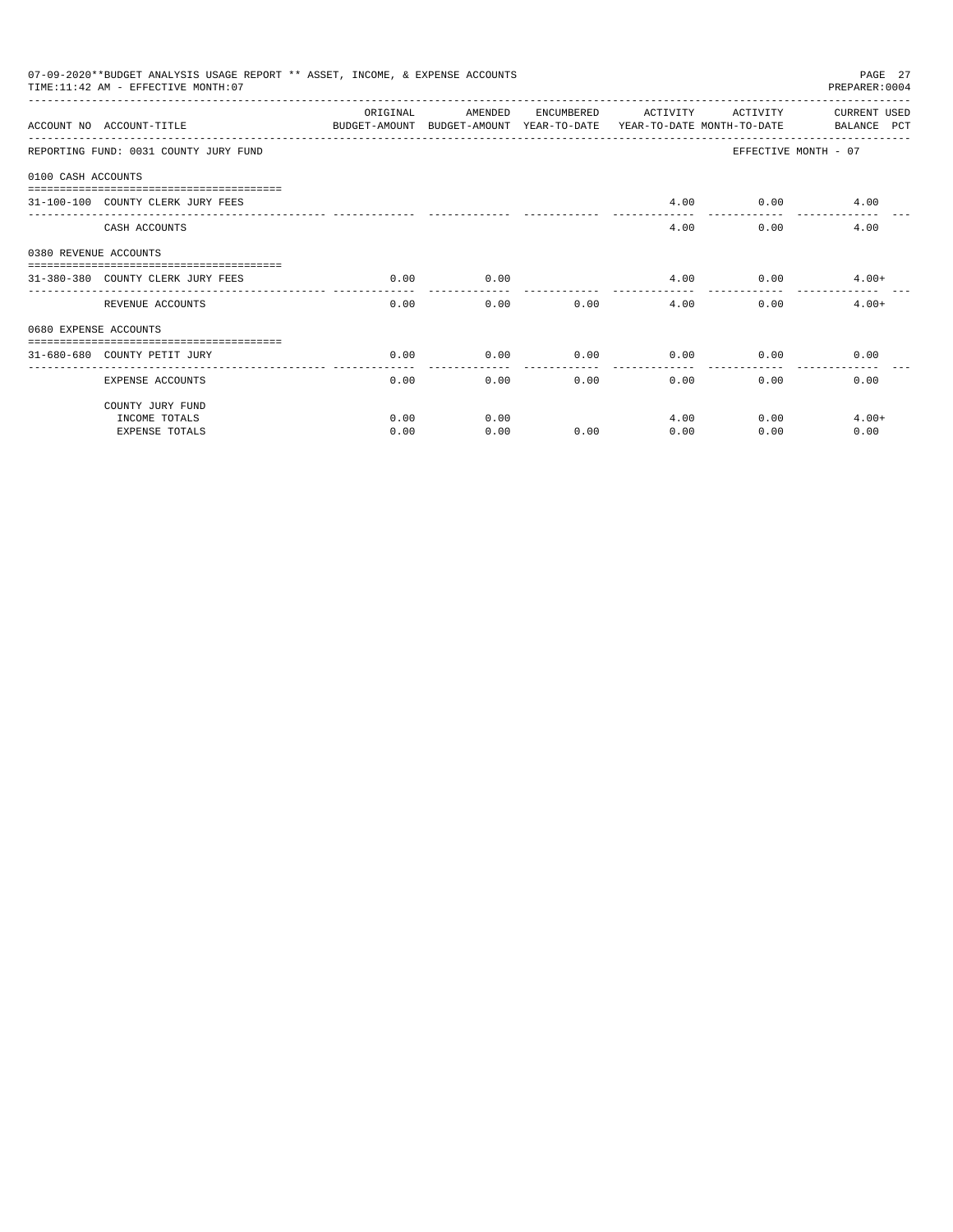|                      | 07-09-2020**BUDGET ANALYSIS USAGE REPORT ** ASSET, INCOME, & EXPENSE ACCOUNTS<br>PAGE 28<br>TIME: 11:42 AM - EFFECTIVE MONTH: 07<br>PREPARER: 0004 |                           |         |            |          |                                                                   |                                    |  |  |  |
|----------------------|----------------------------------------------------------------------------------------------------------------------------------------------------|---------------------------|---------|------------|----------|-------------------------------------------------------------------|------------------------------------|--|--|--|
|                      | ACCOUNT NO ACCOUNT-TITLE                                                                                                                           | ORIGINAL<br>BUDGET-AMOUNT | AMENDED | ENCUMBERED | ACTIVITY | ACTIVITY<br>BUDGET-AMOUNT YEAR-TO-DATE YEAR-TO-DATE MONTH-TO-DATE | <b>CURRENT USED</b><br>BALANCE PCT |  |  |  |
|                      | REPORTING FUND: 0032 JUEVENILE DELINQUENCY PREVENTION                                                                                              |                           |         |            |          |                                                                   | EFFECTIVE MONTH - 07               |  |  |  |
| 0100 CASH ACCOUNT    |                                                                                                                                                    |                           |         |            |          |                                                                   |                                    |  |  |  |
|                      | -------------------------------------<br>32-100-100 COUNTY CLERK FEES                                                                              |                           |         |            | 0.00     | 0.00                                                              | 0.00                               |  |  |  |
|                      | CASH ACCOUNT                                                                                                                                       |                           |         |            | 0.00     | 0.00                                                              | 0.00                               |  |  |  |
| 0320 REVENUE ACCOUNT |                                                                                                                                                    |                           |         |            |          |                                                                   |                                    |  |  |  |
|                      | -----------------------------------                                                                                                                |                           |         |            |          |                                                                   |                                    |  |  |  |
|                      | 32-320-320 JUVENILE DELINQUENCY FEES                                                                                                               | 0.00                      | 0.00    |            | 0.00     | 0.00                                                              | 0.00                               |  |  |  |
|                      | REVENUE ACCOUNT                                                                                                                                    | 0.00                      | 0.00    | 0.00       | 0.00     | 0.00                                                              | 0.00                               |  |  |  |
|                      | JUEVENILE DELINQUENCY PREVENTION                                                                                                                   |                           |         |            |          |                                                                   |                                    |  |  |  |
|                      | INCOME TOTALS                                                                                                                                      | 0.00                      | 0.00    |            | 0.00     | 0.00                                                              | 0.00                               |  |  |  |
|                      | <b>EXPENSE TOTALS</b>                                                                                                                              | 0.00                      | 0.00    | 0.00       | 0.00     | 0.00                                                              | 0.00                               |  |  |  |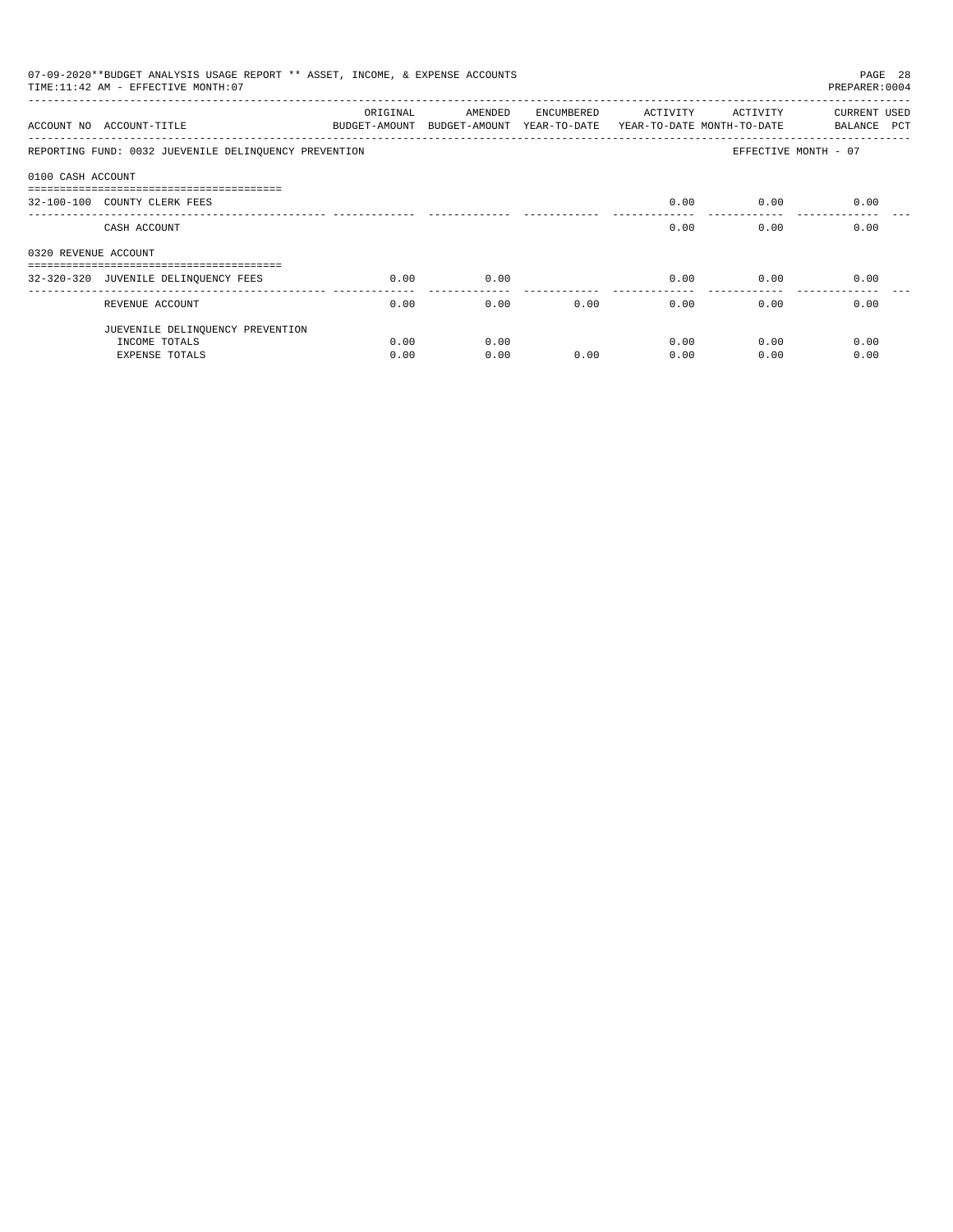| 07-09-2020**BUDGET ANALYSIS USAGE REPORT ** ASSET, INCOME, & EXPENSE ACCOUNTS<br>TIME: 11:42 AM - EFFECTIVE MONTH: 07<br>PREPARER: 0004 |                                                                                                                         |                |                |               |                     |                                            |                        |                |
|-----------------------------------------------------------------------------------------------------------------------------------------|-------------------------------------------------------------------------------------------------------------------------|----------------|----------------|---------------|---------------------|--------------------------------------------|------------------------|----------------|
|                                                                                                                                         | BUDGET-AMOUNT BUDGET-AMOUNT YEAR-TO-DATE  YEAR-TO-DATE MONTH-TO-DATE     BALANCE PCT<br>ACCOUNT NO ACCOUNT-TITLE        | ORIGINAL       | AMENDED        |               | ENCUMBERED ACTIVITY |                                            | ACTIVITY CURRENT USED  |                |
|                                                                                                                                         | REPORTING FUND: 0033 C&D COURT TECHNOLOGY FUND                                                                          |                |                |               |                     | EFFECTIVE MONTH - 07                       |                        |                |
| 0100 CASH ACCOUNTS                                                                                                                      |                                                                                                                         |                |                |               |                     |                                            |                        |                |
|                                                                                                                                         | 33-100-100 CFC: C&D COURT TECHNOLOGY FUND<br>33-100-230 DISTRICT CLERK CC ACCOUNT<br>33-100-231 COUNTY CLERK CC ACCOUNT |                |                |               | 0.00<br>0.00        | 42.11<br>$0.00$ and $0.00$<br>0.00<br>0.00 | 574.07<br>0.00<br>0.00 |                |
|                                                                                                                                         | CASH ACCOUNTS                                                                                                           |                |                |               | 42.11               | 0.00                                       | 574.07                 |                |
| 0333 REVENUE ACCOUNTS                                                                                                                   |                                                                                                                         |                |                |               |                     |                                            |                        |                |
|                                                                                                                                         | 33-333-180 INTEREST EARNED<br>33-333-733 C&D COURT TECH FEES                                                            | 0.00<br>50.00  | 0.00<br>50.00  |               |                     | $0.00$ 0.00<br>42.11<br>0.00               | 0.00<br>7.89 84        |                |
|                                                                                                                                         | REVENUE ACCOUNTS                                                                                                        | 50.00          |                | 50.00 0.00    | 42.11               | $0.00 -$                                   | 7.89                   | 84             |
| 0733 EXPENSE ACCOUNTS                                                                                                                   |                                                                                                                         |                |                |               |                     |                                            |                        |                |
|                                                                                                                                         | 33-733-733 C&D COURT TECH EXPENSES                                                                                      | 50.00          | 50.00          |               | $0.00$ 0.00         | 0.00                                       | 50.00 00               |                |
|                                                                                                                                         | EXPENSE ACCOUNTS                                                                                                        | 50.00          |                | 50.00<br>0.00 | 0.00                | 0.00                                       | 50.00                  | 0 <sub>0</sub> |
|                                                                                                                                         | C&D COURT TECHNOLOGY FUND                                                                                               |                |                |               |                     |                                            |                        |                |
|                                                                                                                                         | INCOME TOTALS<br><b>EXPENSE TOTALS</b>                                                                                  | 50.00<br>50.00 | 50.00<br>50.00 | 0.00          | 0.00                | 42.11<br>0.00<br>0.00                      | 7.89<br>50.00          | 84<br>00       |
|                                                                                                                                         |                                                                                                                         |                |                |               |                     |                                            |                        |                |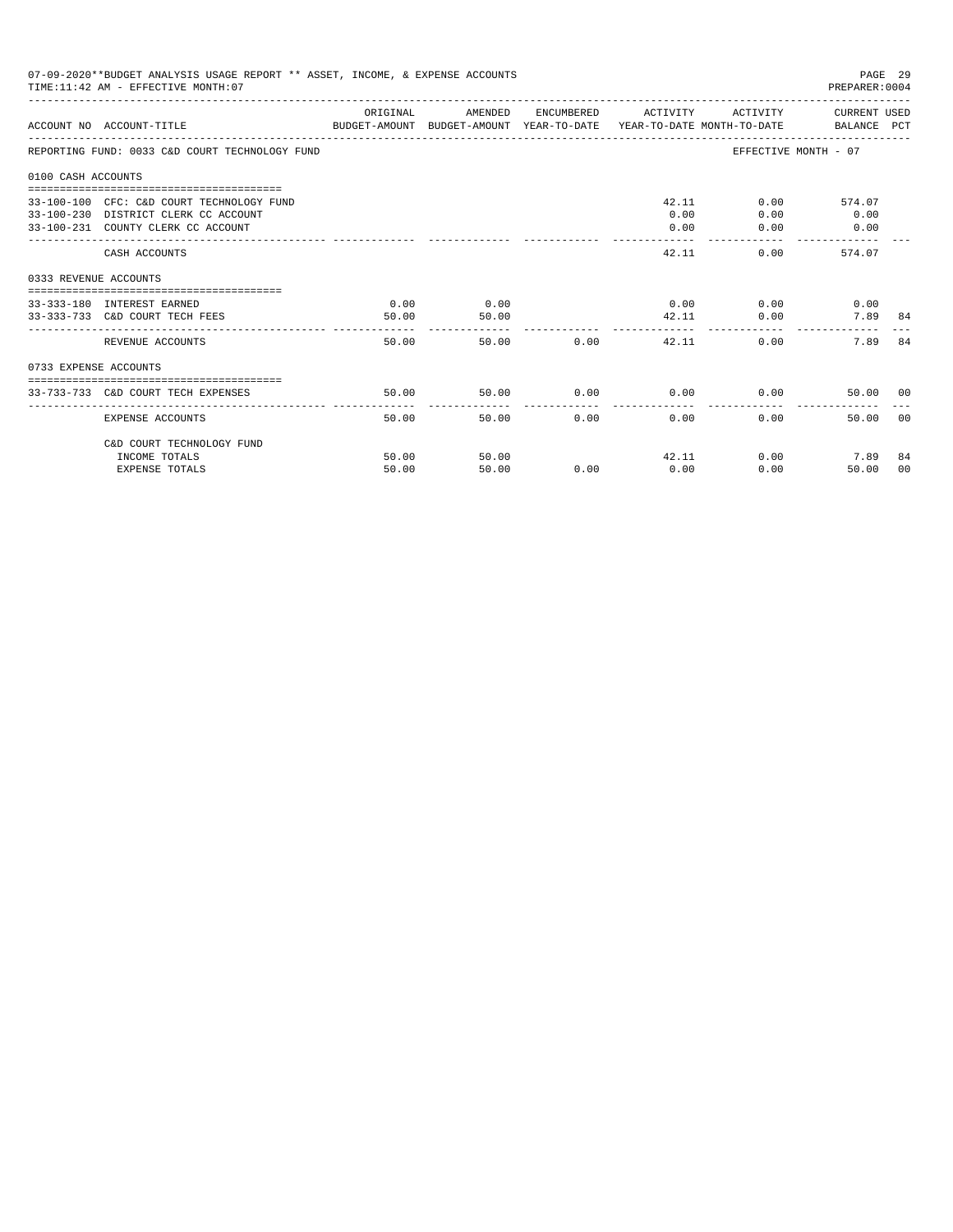| 07-09-2020**BUDGET ANALYSIS USAGE REPORT ** ASSET, INCOME, & EXPENSE ACCOUNTS<br>PAGE 30<br>TIME: 11:42 AM - EFFECTIVE MONTH: 07<br>PREPARER: 0004 |                                                                 |          |                                       |            |                                        |          |                                    |  |  |
|----------------------------------------------------------------------------------------------------------------------------------------------------|-----------------------------------------------------------------|----------|---------------------------------------|------------|----------------------------------------|----------|------------------------------------|--|--|
|                                                                                                                                                    | ACCOUNT NO ACCOUNT-TITLE<br>BUDGET-AMOUNT                       | ORIGINAL | AMENDED<br>BUDGET-AMOUNT YEAR-TO-DATE | ENCUMBERED | ACTIVITY<br>YEAR-TO-DATE MONTH-TO-DATE | ACTIVITY | <b>CURRENT USED</b><br>BALANCE PCT |  |  |
|                                                                                                                                                    | REPORTING FUND: 0034 TIME PAYMENT REIMBURSEMENT                 |          |                                       |            |                                        |          | EFFECTIVE MONTH - 07               |  |  |
| 0100 CASH ACCOUNT                                                                                                                                  |                                                                 |          |                                       |            |                                        |          |                                    |  |  |
|                                                                                                                                                    | -------------------------------<br>34-100-100 COUNTY CLERK FEES |          |                                       |            | 0.00                                   | 0.00     | 0.00                               |  |  |
|                                                                                                                                                    | CASH ACCOUNT                                                    |          |                                       |            | 0.00                                   | 0.00     | 0.00                               |  |  |
| 0340 REVENUE ACCOUNTS                                                                                                                              |                                                                 |          |                                       |            |                                        |          |                                    |  |  |
|                                                                                                                                                    | 34-340-340 COUNTY CLERK FEES                                    | 0.00     | 0.00                                  |            | 0.00                                   | 0.00     | 0.00                               |  |  |
|                                                                                                                                                    | REVENUE ACCOUNTS                                                | 0.00     | 0.00                                  |            | 0.00<br>0.00                           | 0.00     | 0.00                               |  |  |
|                                                                                                                                                    | TIME PAYMENT REIMBURSEMENT                                      |          |                                       |            |                                        |          |                                    |  |  |
|                                                                                                                                                    | INCOME TOTALS                                                   | 0.00     | 0.00                                  |            | 0.00                                   | 0.00     | 0.00                               |  |  |
|                                                                                                                                                    | <b>EXPENSE TOTALS</b>                                           | 0.00     | 0.00                                  | 0.00       | 0.00                                   | 0.00     | 0.00                               |  |  |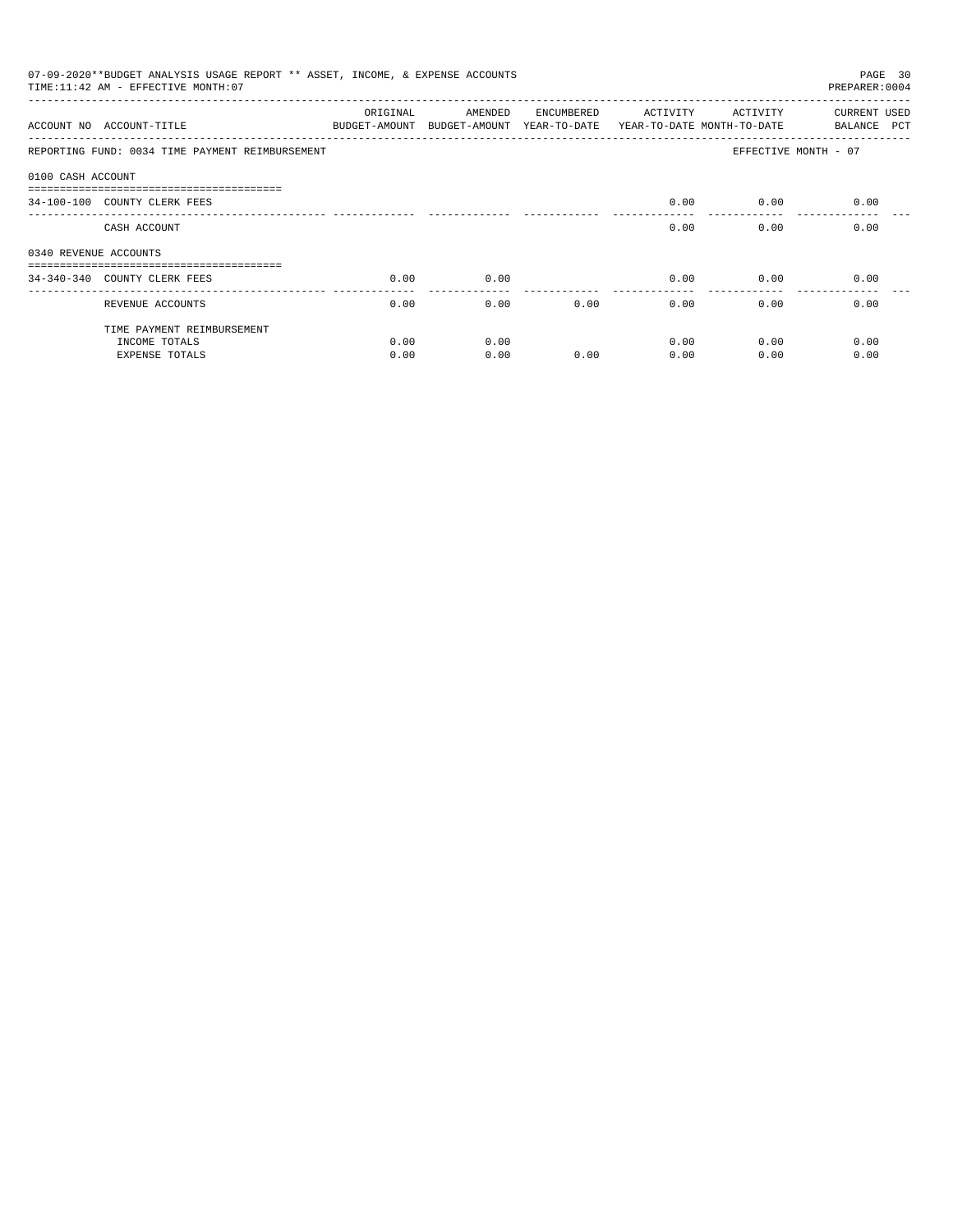|                             | 07-09-2020**BUDGET ANALYSIS USAGE REPORT ** ASSET, INCOME, & EXPENSE ACCOUNTS<br>TIME:11:42 AM - EFFECTIVE MONTH:07<br>PREPARER:0004 |                                                                                 |               |                     |                 |                       |                             |  |
|-----------------------------|--------------------------------------------------------------------------------------------------------------------------------------|---------------------------------------------------------------------------------|---------------|---------------------|-----------------|-----------------------|-----------------------------|--|
|                             | ACCOUNT NO ACCOUNT-TITLE                                                                                                             | ORIGINAL<br>BUDGET-AMOUNT BUDGET-AMOUNT YEAR-TO-DATE YEAR-TO-DATE MONTH-TO-DATE | AMENDED       | ENCUMBERED          | ACTIVITY        | ACTIVITY              | CURRENT USED<br>BALANCE PCT |  |
|                             | -------------------------<br>REPORTING FUND: 0035 TIF GRANT FUND                                                                     |                                                                                 |               |                     |                 | EFFECTIVE MONTH - 07  |                             |  |
| 0100 CASH ACCOUNTS          |                                                                                                                                      |                                                                                 |               |                     |                 |                       |                             |  |
|                             | 35-100-100 TIF GRANT - CASH                                                                                                          | 0.00                                                                            | 0.00          |                     | 0.00            | 0.00                  | 0.00                        |  |
|                             | CASH ACCOUNTS                                                                                                                        | 0.00                                                                            | 0.00          | 0.00                | 0.00            | 0.00                  | 0.00                        |  |
| 0300 REVENUE ACCOUNTS       |                                                                                                                                      |                                                                                 |               |                     |                 |                       |                             |  |
|                             | 35-300-110 REVENUE - PCT #1                                                                                                          | 0.00                                                                            | 0.00          |                     | 0.00            | 0.00                  | 0.00                        |  |
|                             | 35-300-120 REVENUE - PCT #2                                                                                                          | 0.00                                                                            | 0.00          |                     | 0.00            | 0.00                  | 0.00                        |  |
|                             |                                                                                                                                      | 0.00                                                                            | 0.00          |                     | 0.00            | 0.00                  | 0.00                        |  |
| 35-300-130 REVENUE - PCT #3 | 35-300-140 REVENUE - PCT #4                                                                                                          | 0.00                                                                            | 0.00          |                     | 0.00            | 0.00                  | 0.00                        |  |
|                             | 35-300-180 BANK INTEREST                                                                                                             | 0.00                                                                            | 0.00          |                     | 0.00            | 0.00                  | 0.00                        |  |
|                             | REVENUE ACCOUNTS                                                                                                                     | 0.00                                                                            | 0.00          | 0.00                | 0.00            | 0.00                  | 0.00                        |  |
| 0600 EXPENSE ACCOUNTS       |                                                                                                                                      |                                                                                 |               |                     |                 |                       |                             |  |
|                             |                                                                                                                                      |                                                                                 |               |                     |                 |                       |                             |  |
|                             | 35-600-110 EXPENSE - PCT #1                                                                                                          | 0.00                                                                            | 0.00          | 0.00                | 0.00            | 0.00                  | 0.00                        |  |
| $35 - 600 - 120$            | EXPENSE - PCT #2                                                                                                                     | 0.00                                                                            | 0.00          | 0.00                | 0.00            | 0.00                  | 0.00                        |  |
|                             | 35-600-130 EXPENSE - PCT #3                                                                                                          | 0.00                                                                            | 0.00          | 0.00                | 0.00            | 0.00                  | 0.00                        |  |
|                             | 35-600-140 EXPENSE - PCT #4                                                                                                          | 0.00                                                                            | 0.00<br>----- | 0.00<br>$- - - - -$ | 0.00<br>------- | 0.00<br>$- - - - - -$ | 0.00<br>-----               |  |
|                             | EXPENSE ACCOUNTS                                                                                                                     | 0.00                                                                            | 0.00          | 0.00                | 0.00            | 0.00                  | 0.00                        |  |
|                             | TIF GRANT FUND                                                                                                                       |                                                                                 |               |                     |                 |                       |                             |  |
|                             | INCOME TOTALS                                                                                                                        | 0.00                                                                            | 0.00          |                     | 0.00            | 0.00                  | 0.00                        |  |
|                             | <b>EXPENSE TOTALS</b>                                                                                                                | 0.00                                                                            | 0.00          | 0.00                | 0.00            | 0.00                  | 0.00                        |  |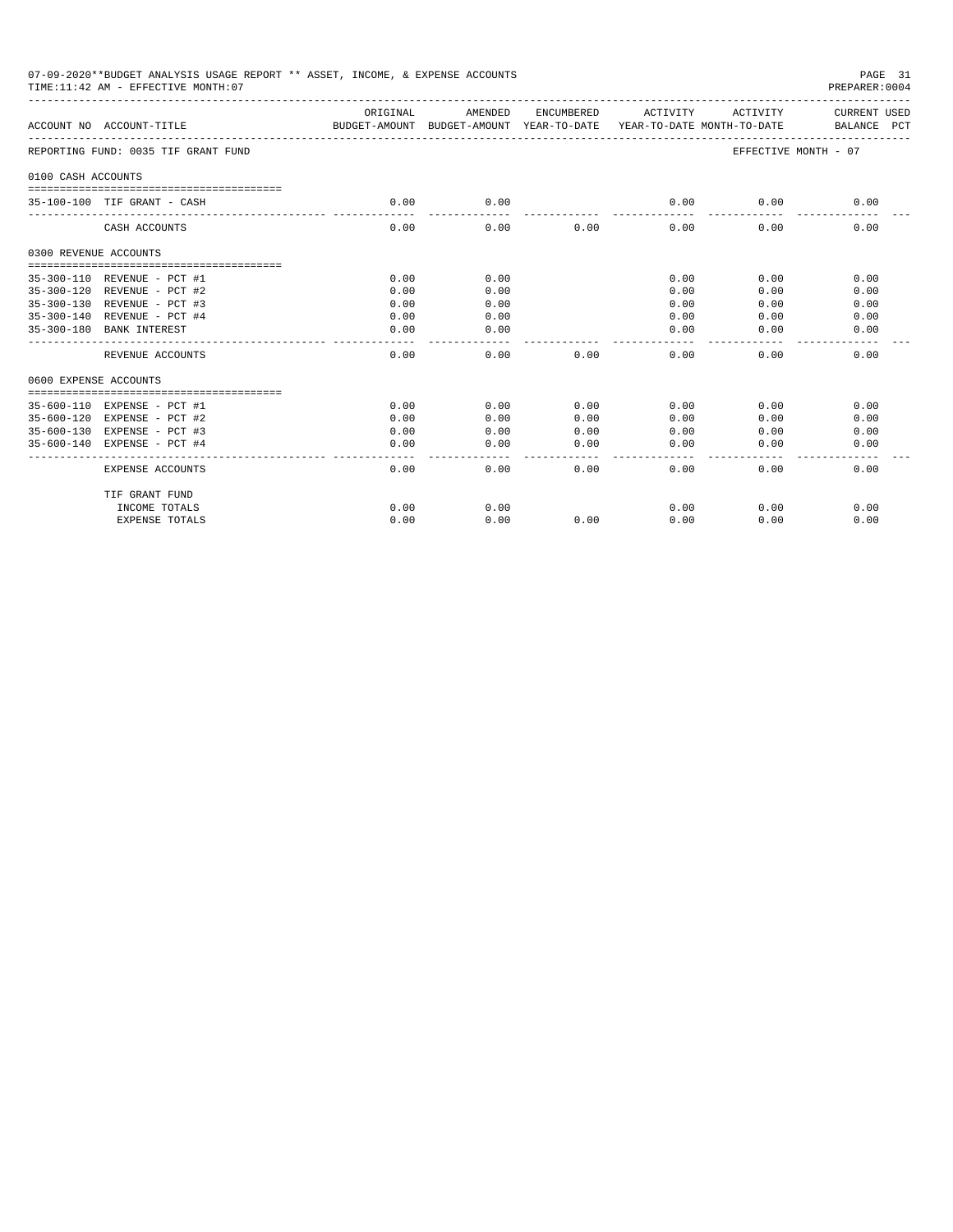|                       | 07-09-2020**BUDGET ANALYSIS USAGE REPORT ** ASSET, INCOME, & EXPENSE ACCOUNTS<br>TIME: 11:42 AM - EFFECTIVE MONTH: 07 |                       |                                                                                            |             |                                           |                                        | PAGE 32<br>PREPARER: 0004 |                |
|-----------------------|-----------------------------------------------------------------------------------------------------------------------|-----------------------|--------------------------------------------------------------------------------------------|-------------|-------------------------------------------|----------------------------------------|---------------------------|----------------|
|                       | ACCOUNT NO ACCOUNT-TITLE                                                                                              | ORIGINAL              | AMENDED<br>BUDGET-AMOUNT BUDGET-AMOUNT YEAR-TO-DATE YEAR-TO-DATE MONTH-TO-DATE BALANCE PCT |             | ENCUMBERED ACTIVITY ACTIVITY CURRENT USED |                                        |                           |                |
|                       | REPORTING FUND: 0036 DISTRICT COURT RECORDS TECH FUND                                                                 |                       |                                                                                            |             |                                           |                                        | EFFECTIVE MONTH - 07      |                |
| 0100 CASH ACCOUNTS    |                                                                                                                       |                       |                                                                                            |             |                                           |                                        |                           |                |
|                       | 36-100-100 CFC: DIST COURT RECORDS TECH FUND<br>36-100-230 DISTRICT CLERK CC ACCOUNT                                  |                       |                                                                                            |             | 60.00                                     | 460.00 0.00 4,541.71<br>$10.00$ 340.00 |                           |                |
|                       | CASH ACCOUNTS                                                                                                         |                       |                                                                                            |             | 520.00                                    |                                        | 10.00  4,881.71           |                |
| 0336 REVENUE ACCOUNTS |                                                                                                                       |                       |                                                                                            |             |                                           |                                        |                           |                |
|                       | ---------------------------------<br>36-336-180 INTEREST EARNED                                                       | 3.00                  | 3.00                                                                                       |             |                                           |                                        | $0.00$ $0.00$ $3.00$ $00$ |                |
|                       | 36-336-736 DIST COURT REC TECH FEES                                                                                   | 800.00<br>----------- | 800.00                                                                                     |             | 390.00                                    | . _ _ _ _ _ _ _ _ _ _ _                | 10.00 410.00              | 49             |
|                       | REVENUE ACCOUNTS                                                                                                      | 803.00                |                                                                                            | 803.00 0.00 | 390.00                                    |                                        | 10.00 413.00 49           |                |
| 0736 EXPENSE ACCOUNTS |                                                                                                                       |                       |                                                                                            |             |                                           |                                        |                           |                |
|                       | 36-736-736 DIST COURT REC TECH EXPENSES                                                                               | 800.00                | 800.00                                                                                     |             | $0.00$ $0.00$ $0.00$ $0.00$               |                                        | 800.00 00                 |                |
|                       | EXPENSE ACCOUNTS                                                                                                      | 800.00                | -----------<br>800.00                                                                      | .<br>0.00   | ------------<br>0.00                      | $0.00 -$                               | 800.00                    | 0 <sub>0</sub> |
|                       | DISTRICT COURT RECORDS TECH FUND                                                                                      |                       |                                                                                            |             |                                           |                                        |                           |                |
|                       | INCOME TOTALS                                                                                                         | 803.00                | 803.00                                                                                     |             |                                           |                                        | 390.00 10.00 413.00       | 49             |
|                       | <b>EXPENSE TOTALS</b>                                                                                                 | 800.00                | 800.00                                                                                     | 0.00        | 0.00                                      | 0.00                                   | 800.00                    | 00             |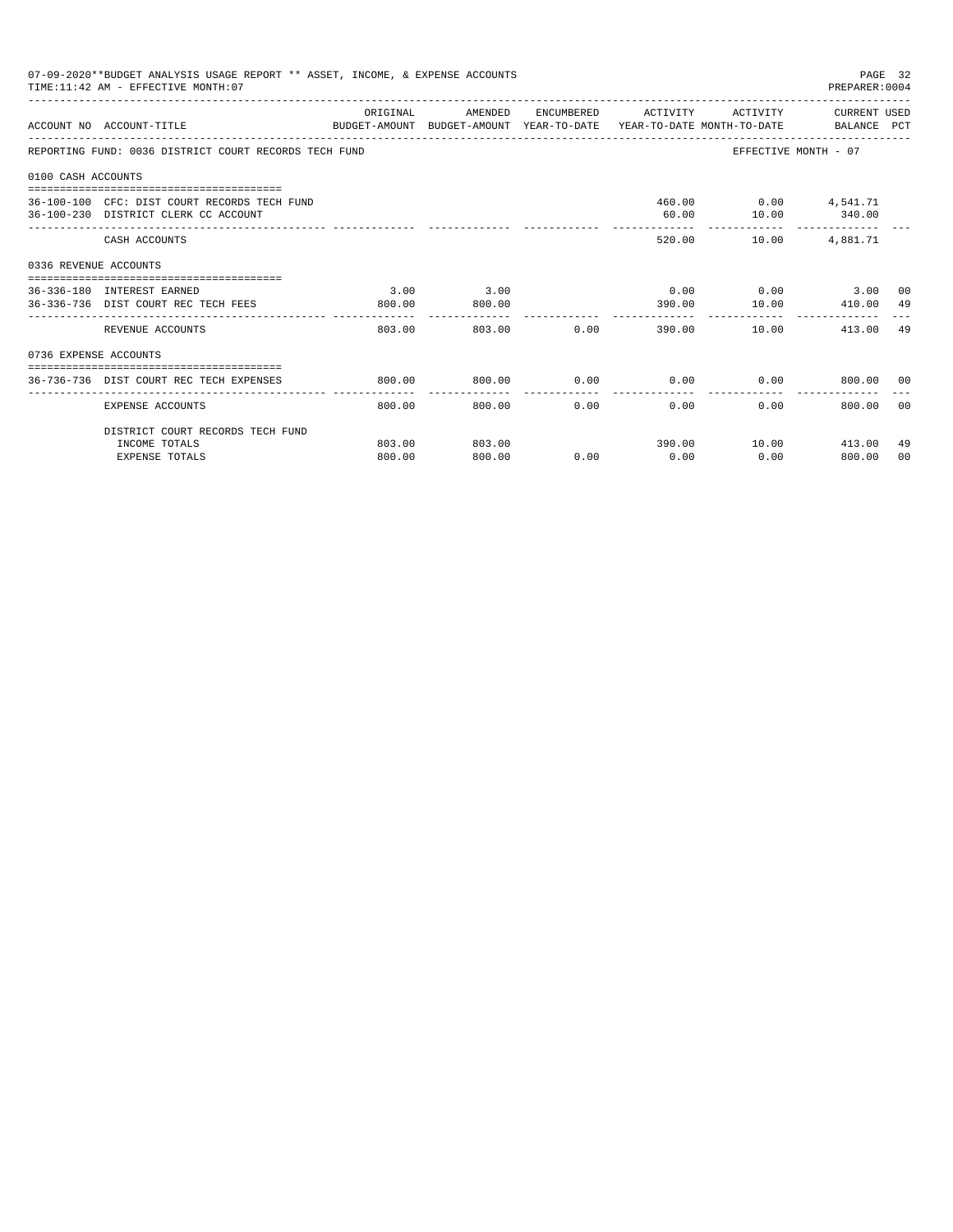|                    | 07-09-2020**BUDGET ANALYSIS USAGE REPORT ** ASSET, INCOME, & EXPENSE ACCOUNTS<br>TIME: 11:42 AM - EFFECTIVE MONTH: 07 |                       |                   |      |                            |          | PREPARER: 0004       | PAGE 33 |
|--------------------|-----------------------------------------------------------------------------------------------------------------------|-----------------------|-------------------|------|----------------------------|----------|----------------------|---------|
|                    | ACCOUNT NO ACCOUNT-TITLE CONTROL SUDGET-AMOUNT BUDGET-AMOUNT YEAR-TO-DATE YEAR-TO-DATE MONTH-TO-DATE BALANCE PCT      | ORIGINAL              | AMENDED           |      | ENCUMBERED ACTIVITY        | ACTIVITY | CURRENT USED         |         |
|                    | REPORTING FUND: 0039 COMMISSARY PROFIT ACCOUNT                                                                        |                       |                   |      |                            |          | EFFECTIVE MONTH - 07 |         |
| 0100 CASH ACCOUNTS |                                                                                                                       |                       |                   |      |                            |          |                      |         |
|                    | 39-100-170 COMMISSARY CHECKING                                                                                        |                       |                   |      |                            |          | 699.67 0.00 3,294.75 |         |
|                    | CASH ACCOUNTS                                                                                                         |                       |                   |      | 699.67                     | 0.00     | 3, 294, 75           |         |
|                    | 0300 COMMISSARY REVENUE ACCOUNT<br>-----------------------------------                                                |                       |                   |      |                            |          |                      |         |
|                    | 39-300-110 REVENUE COMMISSARY                                                                                         |                       | 1,000.00 1,000.00 |      | 607.87                     |          | $0.00$ 392.13        | 61      |
|                    | 39-300-120 INTEREST EARNED                                                                                            | 27.00                 | 27.00             |      | 18.75                      | 0.00     | 8.25 69              |         |
|                    | COMMISSARY REVENUE ACCOUNT                                                                                            | $1,027,00$ $1,027,00$ |                   | 0.00 | ----------------<br>626.62 |          | 0.00<br>400.38 61    |         |
|                    | 0400 COMMISSARY EXPENSE                                                                                               |                       |                   |      |                            |          |                      |         |
| 39-400-110 EXPENSE |                                                                                                                       | 0.00                  | 0.00              | 0.00 | 0.00                       | 0.00     | 0.00                 |         |
|                    | COMMISSARY EXPENSE                                                                                                    | 0.00                  | 0.00              | 0.00 | 0.00                       | 0.00     | 0.00                 |         |
|                    | COMMISSARY PROFIT ACCOUNT                                                                                             |                       |                   |      |                            |          |                      |         |
|                    | INCOME TOTALS                                                                                                         |                       | 1,027.00 1,027.00 |      | 626.62                     |          | $0.00$ 400.38        | 61      |
|                    | <b>EXPENSE TOTALS</b>                                                                                                 | 0.00                  | 0.00              | 0.00 | 0.00                       | 0.00     | 0.00                 |         |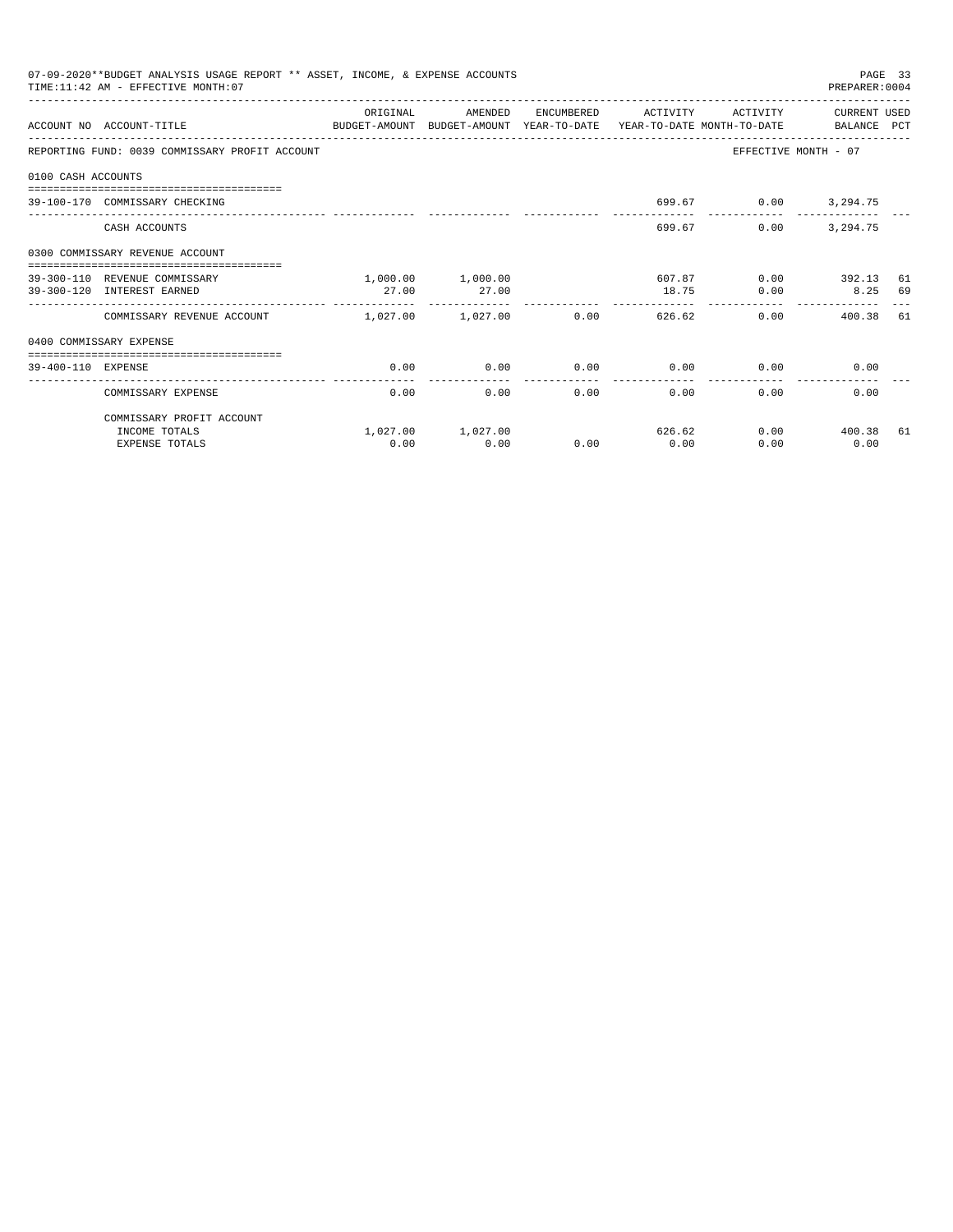|                       | 07-09-2020**BUDGET ANALYSIS USAGE REPORT ** ASSET, INCOME, & EXPENSE ACCOUNTS<br>TIME: 11:42 AM - EFFECTIVE MONTH: 07 |                                                             |                   |      |                                       |                      | PREPARER: 0004       | PAGE 34 |
|-----------------------|-----------------------------------------------------------------------------------------------------------------------|-------------------------------------------------------------|-------------------|------|---------------------------------------|----------------------|----------------------|---------|
|                       | ACCOUNT NO ACCOUNT-TITLE<br>BUDGET-AMOUNT BUDGET-AMOUNT YEAR-TO-DATE YEAR-TO-DATE MONTH-TO-DATE   BALANCE PCT         | ORIGINAL                                                    | AMENDED           |      | ENCUMBERED ACTIVITY                   | ACTIVITY             | CURRENT USED         |         |
|                       | REPORTING FUND: 0040 ELECTION SERVICE CONTRACT FUND                                                                   |                                                             |                   |      |                                       |                      | EFFECTIVE MONTH - 07 |         |
| 0100 CASH ACCOUNTS    |                                                                                                                       |                                                             |                   |      |                                       |                      |                      |         |
|                       | 40-100-100 CFC: ELECTION SERVICES CONT FUND                                                                           |                                                             |                   |      | 0.00                                  |                      | $0.00$ $421.49$      |         |
|                       | CASH ACCOUNTS                                                                                                         |                                                             |                   |      |                                       | 0.00                 | $0.00$ 421.49        |         |
| 0340 REVENUE ACCOUNTS |                                                                                                                       |                                                             |                   |      |                                       |                      |                      |         |
|                       | 40-340-180 INTEREST EARNED                                                                                            | 0.00                                                        | 0.00              |      |                                       | $0.00$ $0.00$ $0.00$ |                      |         |
|                       | 40-340-740 ELECTION SERVICE REVENUES                                                                                  | 400.00                                                      | 400.00            |      | . <u>.</u>                            | 0.00                 | $0.00$ 400.00 00     |         |
|                       | REVENUE ACCOUNTS                                                                                                      | 400.00                                                      | 400.00            | 0.00 | 0.00                                  |                      | 0.00<br>400.00       | - 0.0   |
| 0740 EXPENSE ACCOUNTS |                                                                                                                       |                                                             |                   |      |                                       |                      |                      |         |
|                       | 40-740-740 ELECTION SERVICE EXPENSES                                                                                  | $1.400.00$ $1.400.00$ $0.00$ $0.00$ $0.00$ $1.400.00$ $0.0$ |                   |      |                                       |                      |                      |         |
|                       | EXPENSE ACCOUNTS                                                                                                      |                                                             | 1,400.00 1,400.00 |      | ----------------<br>$0.00$ and $0.00$ | 0.00                 | $0.00$ 1.400.00 00   |         |
|                       | ELECTION SERVICE CONTRACT FUND                                                                                        |                                                             |                   |      |                                       |                      |                      |         |
|                       | INCOME TOTALS                                                                                                         |                                                             | 400.00 400.00     |      |                                       | 0.00                 | $0.00$ 400.00        | 00      |
|                       | <b>EXPENSE TOTALS</b>                                                                                                 | 1,400.00                                                    | 1,400.00          | 0.00 | 0.00                                  | 0.00                 | 1,400.00             | 00      |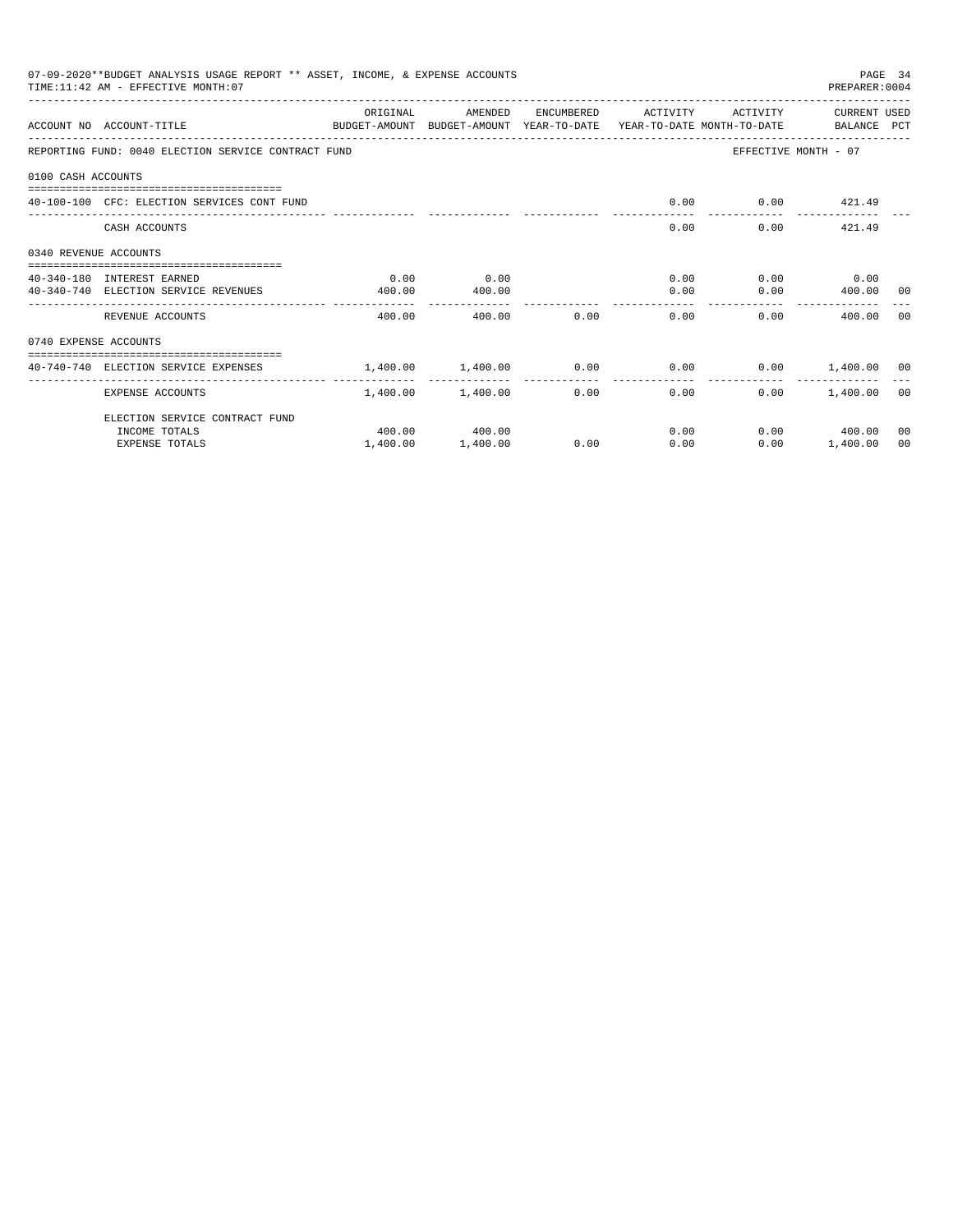|                       | 07-09-2020**BUDGET ANALYSIS USAGE REPORT ** ASSET, INCOME, & EXPENSE ACCOUNTS<br>TIME: 11:42 AM - EFFECTIVE MONTH: 07 |           |                                      |                     |                                |                         | PAGE 35<br>PREPARER: 0004                                        |
|-----------------------|-----------------------------------------------------------------------------------------------------------------------|-----------|--------------------------------------|---------------------|--------------------------------|-------------------------|------------------------------------------------------------------|
|                       | ACCOUNT NO ACCOUNT-TITLE<br>BUDGET-AMOUNT BUDGET-AMOUNT YEAR-TO-DATE YEAR-TO-DATE MONTH-TO-DATE BALANCE PCT           | ORIGINAL  | AMENDED                              | ENCUMBERED          | ACTIVITY                       | ACTIVITY                | CURRENT USED                                                     |
|                       |                                                                                                                       |           |                                      |                     |                                |                         |                                                                  |
|                       | REPORTING FUND: 0050 COUNTY CLERK ARCHIVES FUND                                                                       |           |                                      |                     |                                | EFFECTIVE MONTH - 07    |                                                                  |
| 0100 CASH ACCOUNTS    |                                                                                                                       |           |                                      |                     |                                |                         |                                                                  |
|                       | 50-100-100 CFC: COUNTY CLERK ARCHIVES FUND                                                                            |           |                                      |                     |                                | 634.40 146.00 69,509.29 |                                                                  |
|                       | 50-100-231 COUNTY CLERK CC ACCOUNT                                                                                    |           |                                      |                     | 100.00                         | 10.00                   | 586.00                                                           |
|                       | CASH ACCOUNTS                                                                                                         |           |                                      |                     |                                | 734.40 156.00 70.095.29 |                                                                  |
| 0350 REVENUE ACCOUNTS |                                                                                                                       |           |                                      |                     |                                |                         |                                                                  |
|                       | 50-350-180 INTEREST EARNED                                                                                            | 9.00      | 9.00                                 |                     |                                |                         | $0.00$ $0.00$ $9.00$ $00$                                        |
|                       | 50-350-750 COUNTY CLERK ARCHIVE FEES 15,000.00                                                                        |           | 15,000.00                            |                     | 15,856.00                      | 424.00                  | 856.00+ 106                                                      |
|                       | REVENUE ACCOUNTS                                                                                                      |           |                                      |                     |                                |                         | $15,009.00$ $15,009.00$ $0.00$ $15,856.00$ $424.00$ $847.00+106$ |
| 0750 EXPENSE ACCOUNTS |                                                                                                                       |           |                                      |                     |                                |                         |                                                                  |
|                       | 50-750-110 COUNTY CLERK ADMIN ASSISTANT                                                                               |           | 20,000.00 20,000.00                  | 0.00                | 13,421.29                      |                         | $0.00$ 6,578.71 67                                               |
|                       | 50-750-200 FICA EXPENSE                                                                                               | 1,000.00  | 1,000.00                             | 0.00                | 1,003.12                       | 0.00                    | $3.12 - 100$                                                     |
|                       | 50-750-205 RETIREMENT EXPENSE                                                                                         | 1,000.00  | 1,000.00                             | 0.00                | 1,110.18                       |                         | $0.00$ 110.18-111                                                |
|                       | 50-750-750 COUNTY CLERK ARCHIVE EXPENSES                                                                              | 0.00      | 0.00                                 | 0.00<br>___________ | 0.00                           | 0.00<br>------------    | 0.00                                                             |
|                       | EXPENSE ACCOUNTS                                                                                                      |           | -------------<br>22,000.00 22,000.00 |                     | . <u>.</u><br>$0.00$ 15,534.59 | 0.00                    | 6,465.41 71                                                      |
|                       | COUNTY CLERK ARCHIVES FUND                                                                                            |           |                                      |                     |                                |                         |                                                                  |
|                       | INCOME TOTALS                                                                                                         |           | 15,009.00 15,009.00                  |                     |                                |                         | 15,856.00 424.00 847.00 + 106                                    |
|                       | <b>EXPENSE TOTALS</b>                                                                                                 | 22,000.00 | 22,000.00                            |                     | $0.00$ 15,534.59               | 0.00                    | 6,465.41 71                                                      |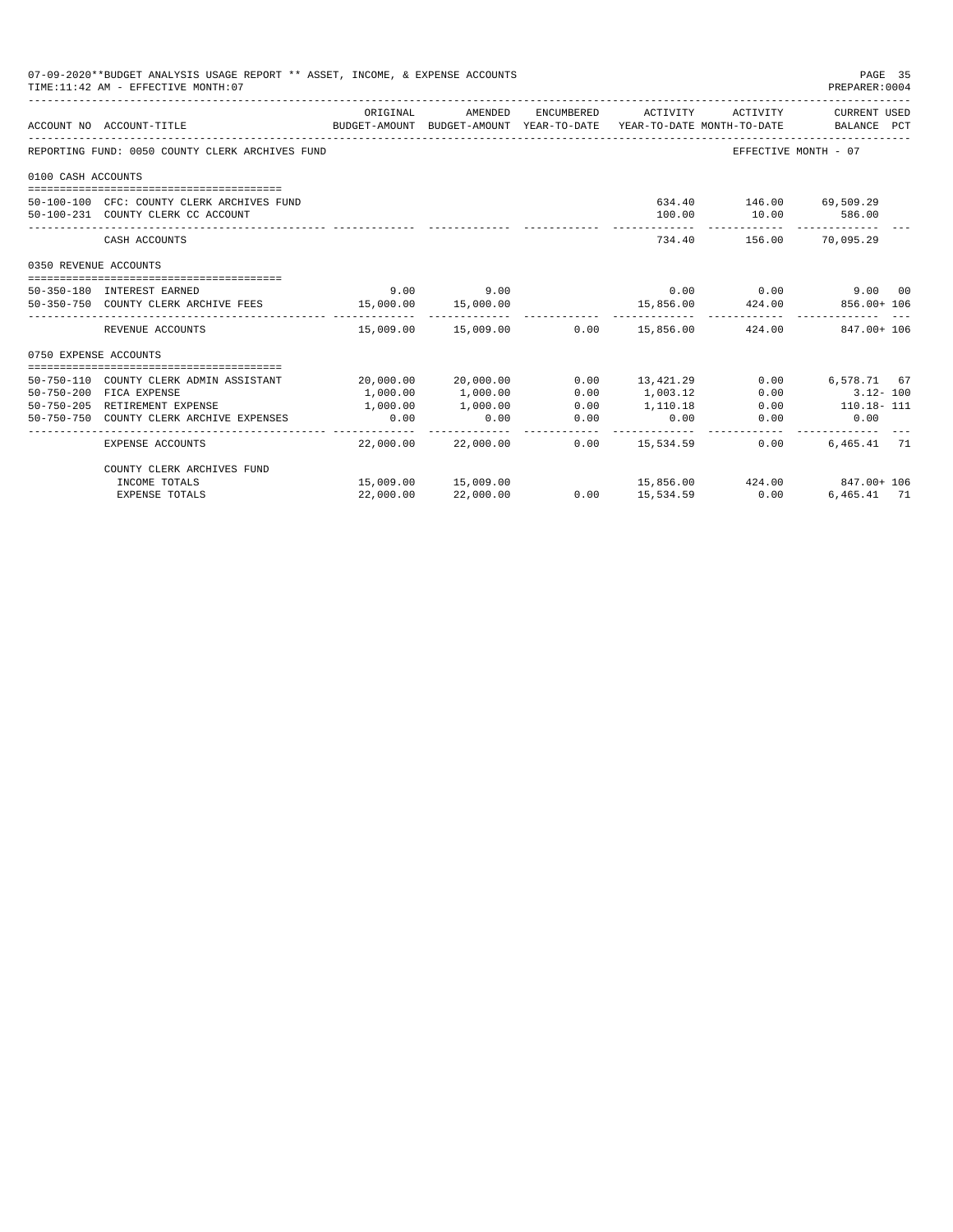|                       | 07-09-2020**BUDGET ANALYSIS USAGE REPORT ** ASSET, INCOME, & EXPENSE ACCOUNTS<br>TIME: 11:42 AM - EFFECTIVE MONTH: 07 |          |         |               |                                              |                       | PAGE 36<br>PREPARER: 0004 |                |
|-----------------------|-----------------------------------------------------------------------------------------------------------------------|----------|---------|---------------|----------------------------------------------|-----------------------|---------------------------|----------------|
|                       | ACCOUNT NO ACCOUNT-TITLE CONTROL SUDGET-AMOUNT BUDGET-AMOUNT YEAR-TO-DATE YEAR-TO-DATE MONTH-TO-DATE BALANCE PCT      | ORIGINAL | AMENDED |               | ENCUMBERED ACTIVITY ACTIVITY CURRENT USED    |                       |                           |                |
|                       | REPORTING FUND: 0053 JUDICIAL TRAINING FUND                                                                           |          |         |               |                                              | EFFECTIVE MONTH - 07  |                           |                |
| 0100 CASH ACCOUNTS    |                                                                                                                       |          |         |               |                                              |                       |                           |                |
|                       | 53-100-100 JUDICIAL TRAINING FUND                                                                                     |          |         |               |                                              | 55.00   0.00   931.01 |                           |                |
|                       | 53-100-231 COUNTY CLERK CC ACCOUNT                                                                                    |          |         |               | 25.00                                        |                       | $0.00$ 90.00              |                |
|                       | CASH ACCOUNTS                                                                                                         |          |         |               | 80.00                                        |                       | $0.00$ 1,021.01           |                |
| 0353 REVENUE ACCOUNTS |                                                                                                                       |          |         |               |                                              |                       |                           |                |
|                       | 53-353-180 INTEREST EARNED                                                                                            | 0.00     | 0.00    |               | $0.00$ 0.00 0.00 0.00                        |                       |                           |                |
|                       | 53-353-753 JUDICIAL TRAINING FEES                                                                                     | 85.00    | 85.00   |               | 55.00                                        | 0.00                  | 30.00 65                  |                |
|                       | REVENUE ACCOUNTS                                                                                                      | 85.00    |         | 85.00         | --------------<br>$0.00$ and $0.00$<br>55.00 | 0.00                  | 30.00 65                  |                |
| 0753 EXPENSE ACCOUNTS |                                                                                                                       |          |         |               |                                              |                       |                           |                |
|                       | 53-753-753 JUDICIAL TRAINING EXPENSES                                                                                 | 85.00    | 85.00   |               | $0.00$ $0.00$ $0.00$ $0.00$                  |                       | 85.00 00                  |                |
|                       |                                                                                                                       |          |         |               |                                              |                       |                           |                |
|                       | EXPENSE ACCOUNTS                                                                                                      | 85.00    |         | 0.00<br>85.00 | 0.00                                         | 0.00                  | 85.00                     | 0 <sub>0</sub> |
|                       | JUDICIAL TRAINING FUND                                                                                                |          |         |               |                                              |                       |                           |                |
|                       | INCOME TOTALS                                                                                                         | 85.00    | 85.00   |               | 55.00                                        | 0.00                  | 30.00                     | 65             |
|                       | <b>EXPENSE TOTALS</b>                                                                                                 | 85.00    | 85.00   | 0.00          | 0.00                                         | 0.00                  | 85.00                     | 00             |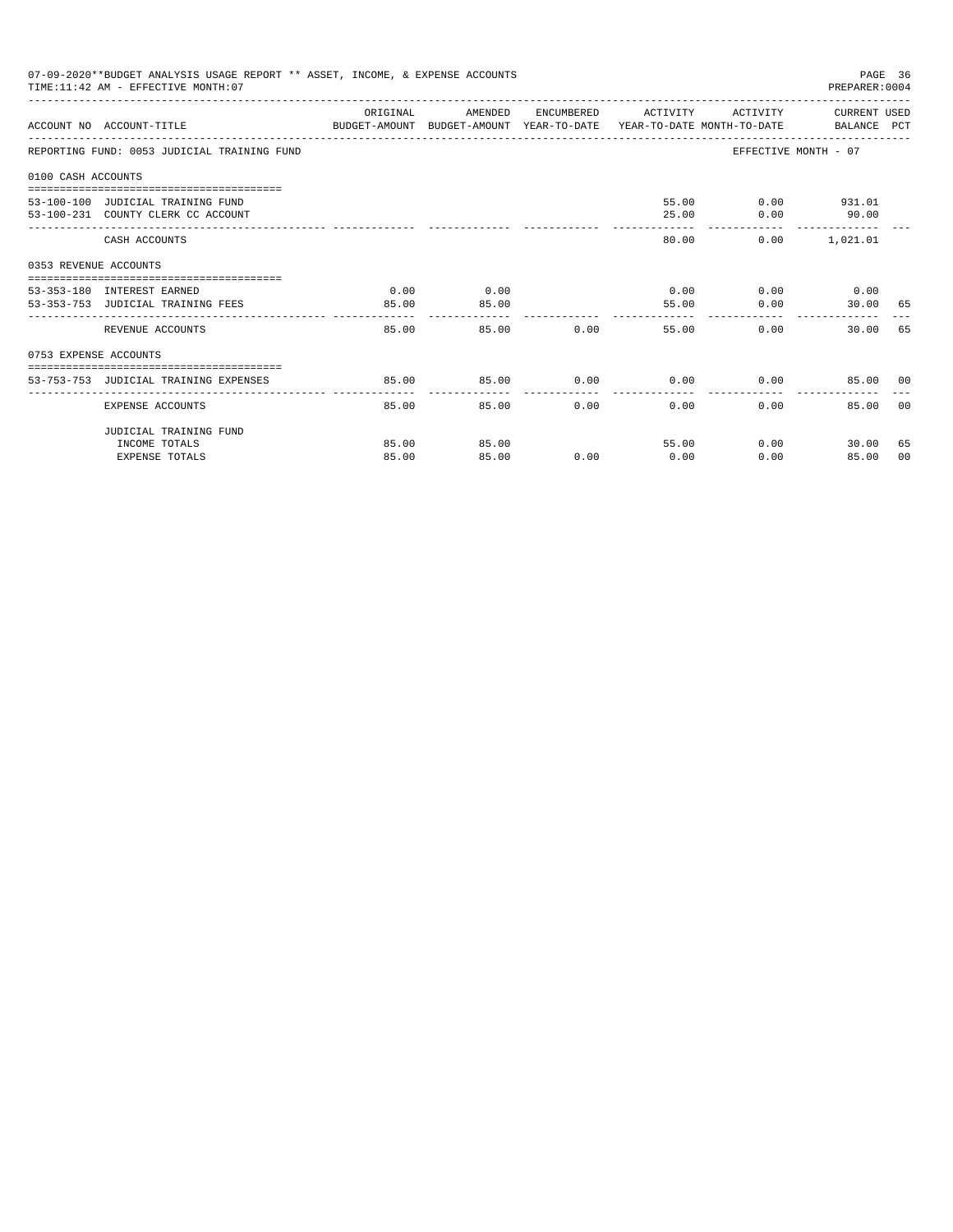|                       | 07-09-2020**BUDGET ANALYSIS USAGE REPORT ** ASSET, INCOME, & EXPENSE ACCOUNTS<br>TIME: 11:42 AM - EFFECTIVE MONTH: 07 |             |                                                                                |                 |                       |                            | PAGE 37<br>PREPARER: 0004                                          |
|-----------------------|-----------------------------------------------------------------------------------------------------------------------|-------------|--------------------------------------------------------------------------------|-----------------|-----------------------|----------------------------|--------------------------------------------------------------------|
|                       | ACCOUNT NO ACCOUNT-TITLE                                                                                              | ORIGINAL    | AMENDED<br>BUDGET-AMOUNT BUDGET-AMOUNT YEAR-TO-DATE YEAR-TO-DATE MONTH-TO-DATE | ENCUMBERED      | ACTIVITY              | ACTIVITY                   | CURRENT USED<br>BALANCE PCT                                        |
|                       | REPORTING FUND: 0056 COUNTY CLERK PRESERVATION FUND                                                                   |             |                                                                                |                 |                       |                            | EFFECTIVE MONTH - 07                                               |
| 0100 CASH ACCOUNTS    |                                                                                                                       |             |                                                                                |                 |                       |                            |                                                                    |
|                       |                                                                                                                       |             |                                                                                |                 |                       |                            |                                                                    |
|                       | 56-100-100 CFC: COUNTY CLERK PRESERVATION                                                                             |             |                                                                                |                 |                       | 15,961.11 412.00 25,631.62 |                                                                    |
|                       | 56-100-231 COUNTY CLERK CC ACCOUNT                                                                                    |             |                                                                                |                 | 63.00                 |                            | 12.00 453.00                                                       |
|                       | CASH ACCOUNTS                                                                                                         |             |                                                                                |                 |                       | 16,024.11 424.00 26,084.62 |                                                                    |
| 0356 REVENUE ACCOUNTS |                                                                                                                       |             |                                                                                |                 |                       |                            |                                                                    |
|                       | 56-356-180 INTEREST EARNED                                                                                            |             | 50.00 50.00                                                                    |                 |                       | $0.00$ 0.00                | 50.00 00                                                           |
|                       | 56-356-756 COUNTY CLERK PRESERVATION FEES 14,000.00 14,000.00                                                         |             |                                                                                |                 |                       |                            | $15,881.03$ $420.00$ $1,881.03 + 113$                              |
|                       | 56-356-757 PRESERVATION VS HB 1744                                                                                    | 200.00      | 200.00                                                                         |                 | 203.00                | 4.00                       | $3.00 + 102$                                                       |
|                       | REVENUE ACCOUNTS                                                                                                      | ----------- |                                                                                |                 | . _ _ _ _ _ _ _ _ _ _ | ------------               | $14,250.00$ $14,250.00$ $0.00$ $16,084.03$ $424.00$ $1,834.03+113$ |
| 0756 EXPENSE ACCOUNTS |                                                                                                                       |             |                                                                                |                 |                       |                            |                                                                    |
|                       |                                                                                                                       |             |                                                                                |                 |                       |                            |                                                                    |
|                       | 56-756-110 COUNTY CLERK ADMIN ASSISTANT                                                                               | 7,000.00    | 7,000.00                                                                       | 0.00            | 0.00                  |                            | $0.00$ 7,000.00<br>00                                              |
|                       | 56-756-200 FICA EXPENSE                                                                                               | 850.00      | 850.00                                                                         | 0.00            | 0.00                  | 0.00                       | 850.00<br>0 <sub>0</sub>                                           |
|                       | 56-756-205 RETIREMENT EXPENSE                                                                                         | 800.00      | 800.00                                                                         | 0.00            | 0.00                  |                            | $0.00$ 800.00<br>0 <sup>0</sup>                                    |
|                       | 56-756-756 COUNTY CLERK PRESERVATION EXPENSE 5.600.00 5.600.00                                                        |             |                                                                                | 0.00            | 192.92                |                            | $0.00$ 5,407.08<br>03                                              |
|                       | 56-756-757 PRESERVATION VS HB 1744                                                                                    | 0.00        | 0.00                                                                           | 0.00<br>------- | 0.00                  | 0.00                       | 0.00                                                               |
|                       | EXPENSE ACCOUNTS                                                                                                      |             | 14,250.00 14,250.00                                                            |                 | $0.00$ 192.92         |                            | $0.00$ $14.057.08$ 01                                              |
|                       | COUNTY CLERK PRESERVATION FUND                                                                                        |             |                                                                                |                 |                       |                            |                                                                    |
|                       | INCOME TOTALS                                                                                                         |             | 14,250.00  14,250.00                                                           |                 |                       |                            | $16,084.03$ $424.00$ $1,834.03+113$                                |
|                       | EXPENSE TOTALS                                                                                                        | 14,250.00   | 14,250.00                                                                      | 0.00            | 192.92                | 0.00                       | 14,057.08 01                                                       |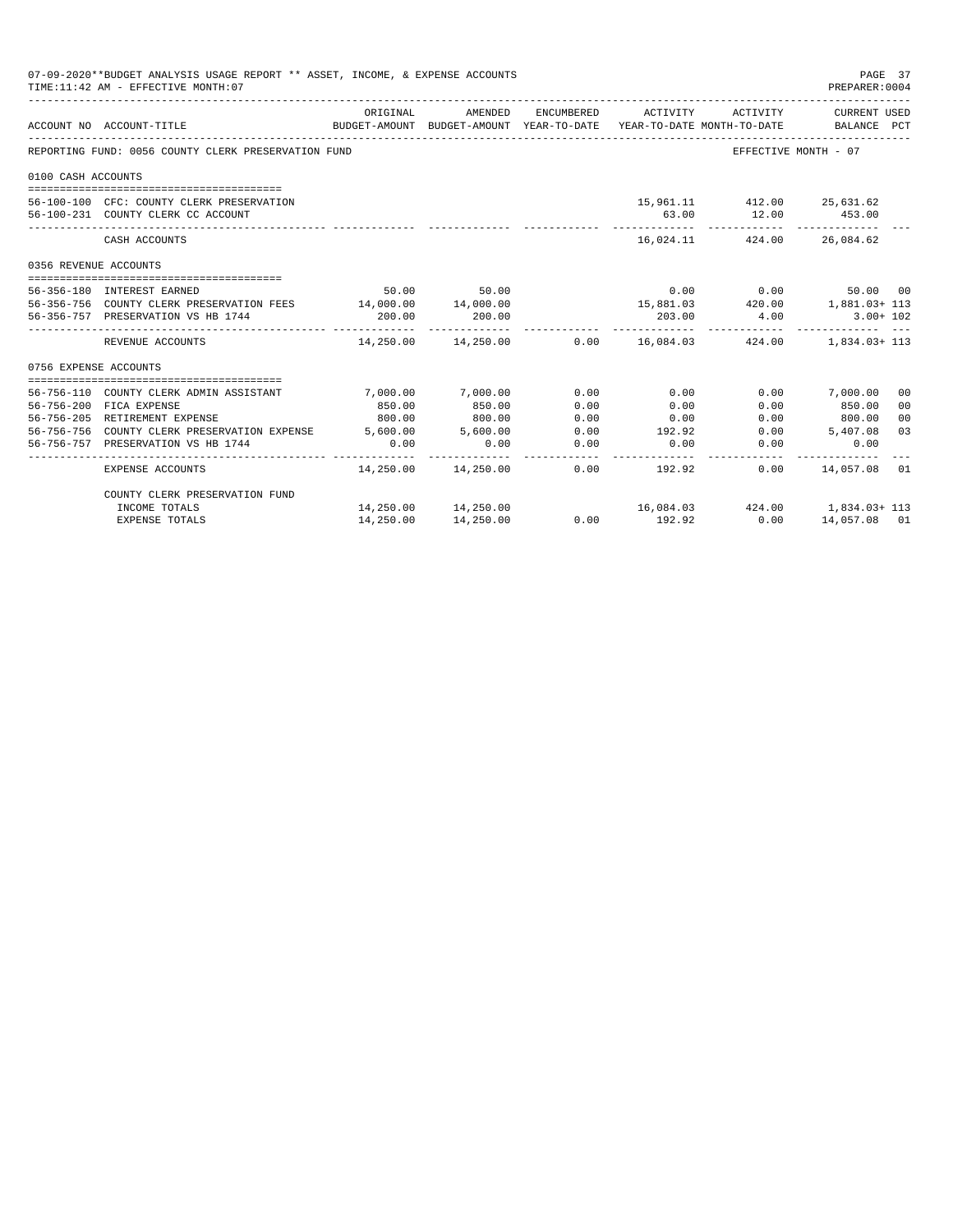|                       | 07-09-2020**BUDGET ANALYSIS USAGE REPORT ** ASSET, INCOME, & EXPENSE ACCOUNTS<br>TIME: 11:42 AM - EFFECTIVE MONTH: 07 |          |                        |                                             |                             | PAGE 38<br>PREPARER: 0004 |                |
|-----------------------|-----------------------------------------------------------------------------------------------------------------------|----------|------------------------|---------------------------------------------|-----------------------------|---------------------------|----------------|
|                       | ACCOUNT NO ACCOUNT-TITLE COMPUTE THE SUDGET-AMOUNT BUDGET-AMOUNT VEAR-TO-DATE YEAR-TO-DATE MONTH-TO-DATE BALANCE PCT  | ORIGINAL | AMENDED                | ENCUMBERED ACTIVITY                         |                             | ACTIVITY CURRENT USED     |                |
|                       | REPORTING FUND: 0060 LAW LIBRARY FUND                                                                                 |          |                        |                                             | EFFECTIVE MONTH - 07        |                           |                |
| 0100 CASH ACCOUNTS    |                                                                                                                       |          |                        |                                             |                             |                           |                |
|                       | 60-100-100 CFC: LAW LIBRARY                                                                                           |          |                        |                                             | 1,225.00   0.00   13,326.51 |                           |                |
|                       | 60-100-230 DISTRICT CLERK CC ACCOUNT                                                                                  |          |                        | 70.00                                       | 35.00                       | 735.00                    |                |
|                       | 60-100-231 COUNTY CLERK CC ACCOUNT                                                                                    |          |                        | 245.00                                      | $0.00$ 735.00               |                           |                |
|                       |                                                                                                                       |          |                        |                                             |                             |                           |                |
|                       | CASH ACCOUNTS                                                                                                         |          |                        | 1,540.00                                    |                             | 35.00 14,796.51           |                |
| 0360 REVENUE ACCOUNTS |                                                                                                                       |          |                        |                                             |                             |                           |                |
|                       | 60-360-180 INTEREST EARNED                                                                                            |          | $0.00$ 0.00            |                                             | $0.00$ $0.00$ $0.00$ $0.00$ |                           |                |
|                       | 60-360-760 LAW LIBRARY FEES                                                                                           |          | 2,200.00 2,200.00      |                                             | 1,050.00 35.00 1,150.00 48  |                           |                |
|                       | REVENUE ACCOUNTS                                                                                                      |          |                        | $2.200.00$ $2.200.00$ $0.00$ $1.050.00$     |                             | 35.00 1.150.00            | 48             |
| 0760 EXPENSE ACCOUNTS |                                                                                                                       |          |                        |                                             |                             |                           |                |
|                       |                                                                                                                       |          |                        |                                             |                             |                           |                |
|                       | 60-760-760 LAW LIBRARY EXPENSES                                                                                       | 1,250.00 | 1,250.00               | $0.00$ $0.00$ $0.00$ $0.00$ $1,250.00$ $00$ |                             |                           |                |
|                       | EXPENSE ACCOUNTS                                                                                                      |          | 1,250.00 1,250.00 0.00 | 0.00                                        | 0.00                        | 1,250.00                  | 0 <sup>0</sup> |
|                       | LAW LIBRARY FUND                                                                                                      |          |                        |                                             |                             |                           |                |
|                       | INCOME TOTALS                                                                                                         |          |                        | $2,200.00$ $2,200.00$ $1,050.00$            |                             | 35.00 1.150.00            | 48             |
|                       | <b>EXPENSE TOTALS</b>                                                                                                 | 1,250.00 | 1,250.00               | $0.00$ 0.00                                 | 0.00                        | 1,250.00                  | 00             |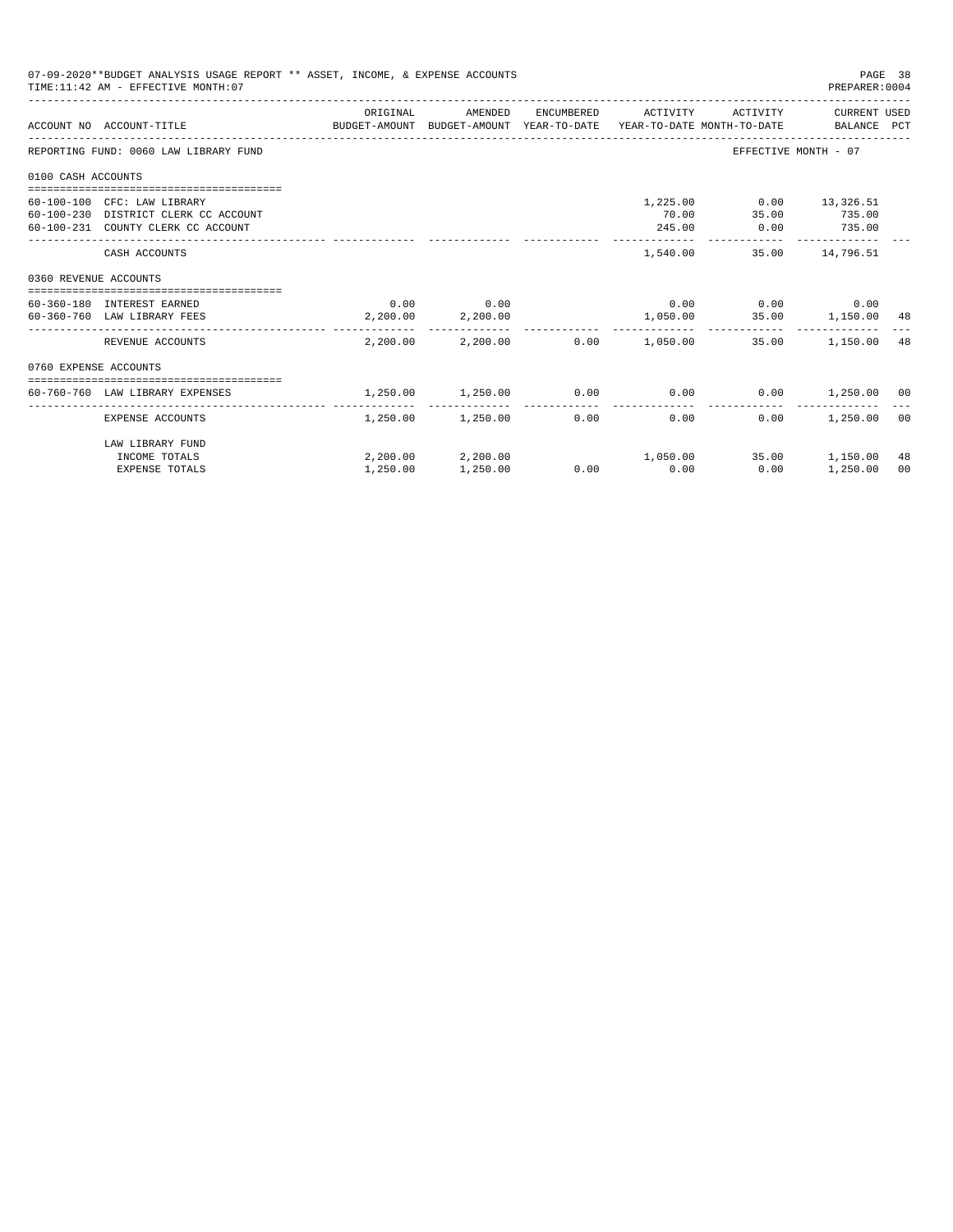|                       | 07-09-2020**BUDGET ANALYSIS USAGE REPORT ** ASSET, INCOME, & EXPENSE ACCOUNTS<br>TIME: 11:42 AM - EFFECTIVE MONTH: 07 |                           |                                       |            |          |                                        | PAGE 39<br>PREPARER: 0004          |       |
|-----------------------|-----------------------------------------------------------------------------------------------------------------------|---------------------------|---------------------------------------|------------|----------|----------------------------------------|------------------------------------|-------|
|                       | ACCOUNT NO ACCOUNT-TITLE                                                                                              | ORIGINAL<br>BUDGET-AMOUNT | AMENDED<br>BUDGET-AMOUNT YEAR-TO-DATE | ENCUMBERED | ACTIVITY | ACTIVITY<br>YEAR-TO-DATE MONTH-TO-DATE | <b>CURRENT USED</b><br>BALANCE PCT |       |
|                       | REPORTING FUND: 0063 DISTRICT CLERK PRESERVATION FUND                                                                 |                           |                                       |            |          |                                        | EFFECTIVE MONTH - 07               |       |
| 0100 CASH ACCOUNTS    |                                                                                                                       |                           |                                       |            |          |                                        |                                    |       |
|                       | 63-100-100 CFC: DISTRICT CLERK PRESERVATION<br>63-100-230 DISTRICT CLERK CC ACCOUNT                                   |                           |                                       |            | 15.00    | 192.30<br>5.00                         | $0.00$ 1,702.94<br>125.00          |       |
|                       | CASH ACCOUNTS                                                                                                         |                           |                                       |            | 207.30   | 5.00                                   | 1,827.94                           |       |
| 0363 REVENUE ACCOUNTS |                                                                                                                       |                           |                                       |            |          |                                        |                                    |       |
|                       |                                                                                                                       |                           |                                       |            |          |                                        |                                    |       |
|                       | 63-363-180 INTEREST EARNED                                                                                            | 10.00                     | 10.00                                 |            | 0.00     | 0.00                                   | 10.00                              | - 0.0 |
|                       | 63-363-763 DIST CLERK PRESERVATION FEES                                                                               | 220.00                    | 220.00                                |            | 157.30   | 5.00                                   | 62.70                              | 72    |
|                       | 63-363-764 DIST CLERK CHILD SUPPORT                                                                                   | 0.00                      | 0.00                                  |            | 0.00     | 0.00                                   | 0.00                               |       |
|                       | 63-363-765 UNALLOCATED COURT COSTS BEFORE 03                                                                          | 0.00<br>-------------     | 0.00<br>--------                      |            | 0.00     | 0.00                                   | 0.00                               |       |
|                       | REVENUE ACCOUNTS                                                                                                      | 230.00                    | 230.00                                | 0.00       | 157.30   | 5.00                                   | 72.70 68                           |       |
| 0763 EXPENSE ACCOUNTS |                                                                                                                       |                           |                                       |            |          |                                        |                                    |       |
|                       |                                                                                                                       |                           |                                       |            |          |                                        |                                    |       |
|                       | 63-763-763 DIST CLERK PRESERVATION EXPENSE                                                                            | 0.00                      | 0.00                                  | 0.00       | 0.00     | 0.00                                   | 0.00                               |       |
|                       | 63-763-764 DIST CLERK CHILD SUPPORT                                                                                   | 0.00                      | 0.00                                  | 0.00       | 0.00     | 0.00                                   | 0.00                               |       |
| 63-763-765            | UNALLOCATED COURT COSTS BEFORE 03                                                                                     | 0.00                      | 0.00                                  | 0.00       | 0.00     | 0.00                                   | 0.00                               |       |
|                       | <b>EXPENSE ACCOUNTS</b>                                                                                               | 0.00                      | 0.00                                  | 0.00       | 0.00     | 0.00                                   | 0.00                               |       |
|                       | DISTRICT CLERK PRESERVATION FUND                                                                                      |                           |                                       |            |          |                                        |                                    |       |
|                       | INCOME TOTALS                                                                                                         | 230.00                    | 230.00                                |            | 157.30   | 5.00                                   | 72.70                              | 68    |
|                       | <b>EXPENSE TOTALS</b>                                                                                                 | 0.00                      | 0.00                                  | 0.00       | 0.00     | 0.00                                   | 0.00                               |       |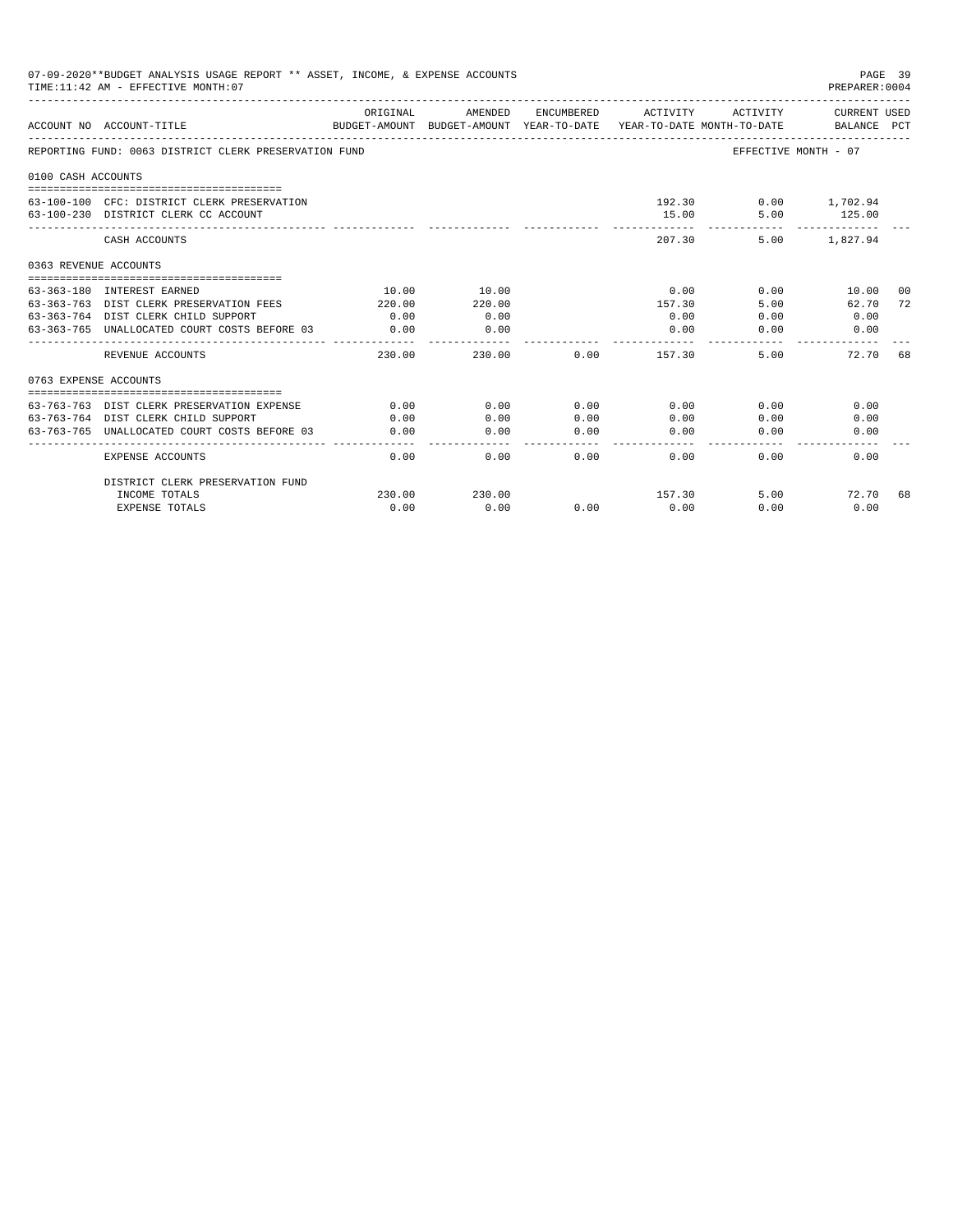|                       | 07-09-2020**BUDGET ANALYSIS USAGE REPORT ** ASSET, INCOME, & EXPENSE ACCOUNTS<br>TIME: 11:42 AM - EFFECTIVE MONTH: 07           |                  |                                        |                      |                                      |                                      | PAGE 40<br>PREPARER: 0004                     |    |
|-----------------------|---------------------------------------------------------------------------------------------------------------------------------|------------------|----------------------------------------|----------------------|--------------------------------------|--------------------------------------|-----------------------------------------------|----|
|                       | BUDGET-AMOUNT BUDGET-AMOUNT YEAR-TO-DATE YEAR-TO-DATE_MONTH-TO-DATE<br>ACCOUNT NO ACCOUNT-TITLE                                 | ORIGINAL         | AMENDED                                | ENCUMBERED           | ACTIVITY                             | ACTIVITY                             | CURRENT USED<br>BALANCE PCT                   |    |
|                       | REPORTING FUND: 0066 COURTHOUSE SECURITY FUND                                                                                   |                  |                                        |                      |                                      | EFFECTIVE MONTH - 07                 |                                               |    |
| 0100 CASH ACCOUNTS    |                                                                                                                                 |                  |                                        |                      |                                      |                                      |                                               |    |
| 66-100-230            | 66-100-100 CFC: COURTHOUSE SECURITY<br>DISTRICT CLERK CC ACCOUNT<br>66-100-231 COUNTY CLERK CC ACCOUNT<br>66-100-232 JP ACCOUNT |                  |                                        |                      | 2,810.92<br>10.00<br>30.00<br>103.84 | 5.00<br>1.00<br>4.00                 | 45.00 28,400.76<br>100.00<br>135.80<br>998.64 |    |
|                       | CASH ACCOUNTS                                                                                                                   |                  |                                        |                      | 2,954.76                             | 55.00                                | 29,635.20                                     |    |
| 0366 REVENUE ACCOUNTS |                                                                                                                                 |                  |                                        |                      |                                      |                                      |                                               |    |
|                       | 66-366-180 INTEREST EARNED<br>66-366-766 COURTHOUSE SECURITY FEES                                                               | 0.00<br>3,200,00 | 0.00<br>3,200.00                       |                      | 2,657.82                             | $0.00$ $0.00$ $0.00$ $0.00$<br>55.00 | 542.18 83                                     |    |
|                       | REVENUE ACCOUNTS                                                                                                                | 3,200,00         | 3,200.00                               |                      | $0.00$ 2.657.82                      | 55.00                                | 542.18                                        | 83 |
| 0766 EXPENSE ACCOUNTS |                                                                                                                                 |                  |                                        |                      |                                      |                                      |                                               |    |
|                       | 66-766-766 COURTHOUSE SECURITY EXPENSES                                                                                         | 1,000.00         | 1,000.00                               |                      |                                      | 0.00                                 | 700.00 30                                     |    |
|                       | <b>EXPENSE ACCOUNTS</b>                                                                                                         |                  | -------------<br>$1.000.00$ $1.000.00$ | ------------<br>0.00 | 300.00                               | 0.00                                 | 700.00                                        | 30 |
|                       | COURTHOUSE SECURITY FUND<br>INCOME TOTALS                                                                                       |                  | 3,200.00 3,200.00                      |                      | 2,657.82                             |                                      | 55.00 542.18                                  | 83 |
|                       | <b>EXPENSE TOTALS</b>                                                                                                           | 1,000.00         | 1,000.00                               | 0.00                 | 300.00                               | 0.00                                 | 700.00                                        | 30 |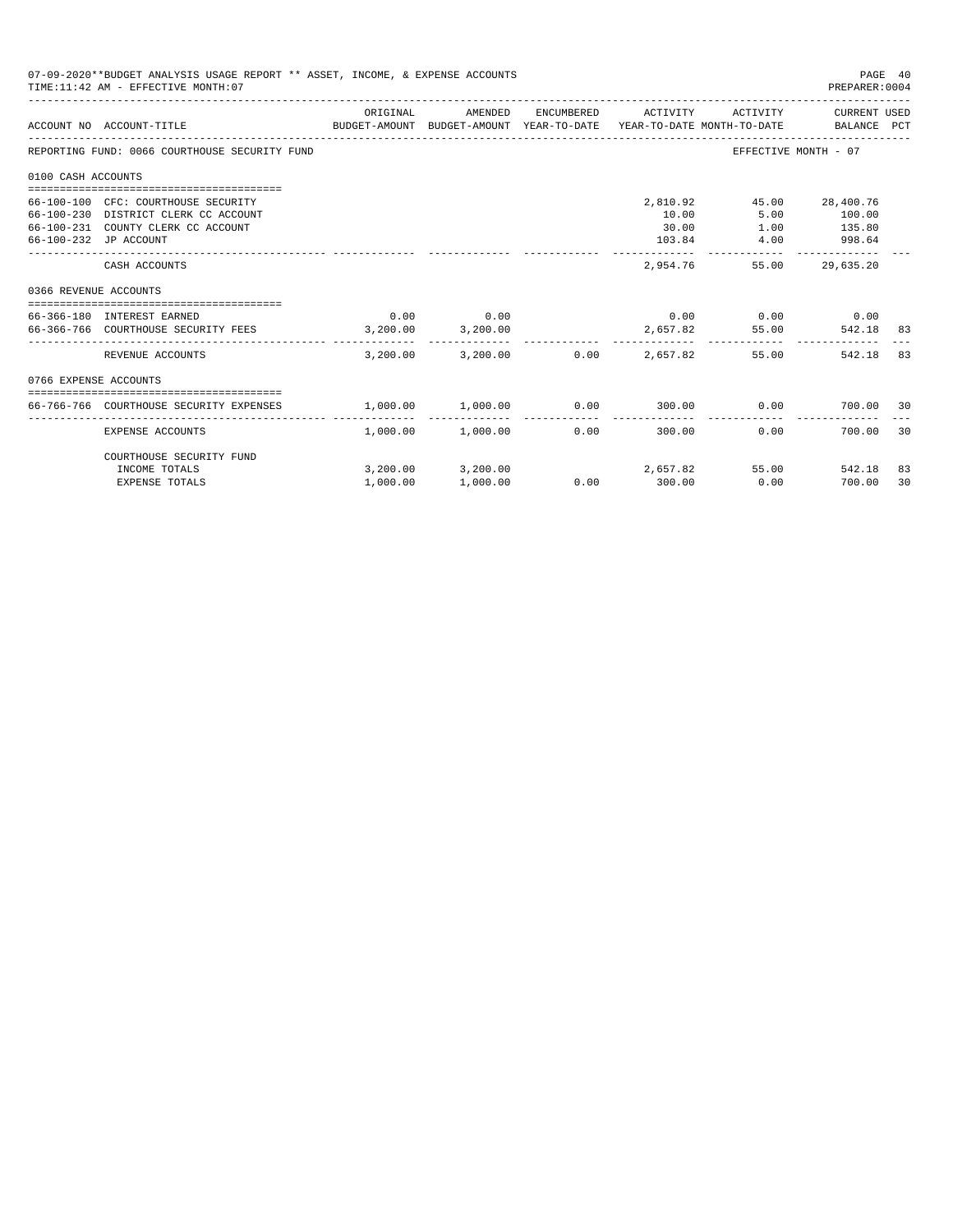|                       | 07-09-2020**BUDGET ANALYSIS USAGE REPORT ** ASSET, INCOME, & EXPENSE ACCOUNTS<br>TIME: 11:42 AM - EFFECTIVE MONTH: 07  |                |                                 |             |                                  |                        | PAGE 41<br>PREPARER: 0004                           |     |
|-----------------------|------------------------------------------------------------------------------------------------------------------------|----------------|---------------------------------|-------------|----------------------------------|------------------------|-----------------------------------------------------|-----|
|                       | ACCOUNT NO ACCOUNT-TITLE COMPARENT AND BUDGET-AMOUNT BUDGET-AMOUNT YEAR-TO-DATE YEAR-TO-DATE MONTH-TO-DATE BALANCE PCT | ORIGINAL       | AMENDED                         |             | ENCUMBERED ACTIVITY              |                        | ACTIVITY CURRENT USED                               |     |
|                       | REPORTING FUND: 0068 COUNTY PRESERVATION FUND                                                                          |                |                                 |             |                                  |                        | EFFECTIVE MONTH - 07                                |     |
| 0100 CASH ACCOUNTS    |                                                                                                                        |                |                                 |             |                                  |                        |                                                     |     |
|                       | 68-100-100 CFC: COUNTY PRESERVATION<br>68-100-230 DISTRICT CLERK CC ACCOUNT<br>68-100-231 COUNTY CLERK CC ACCOUNT      |                |                                 |             | 15.00<br>25.00<br>-------------- | 386.86<br>5.00<br>0.00 | $0.00$ 3,766.14<br>130.00<br>95.00<br>------------- |     |
|                       | CASH ACCOUNTS                                                                                                          |                |                                 |             |                                  | 426.86                 | 5.00 3.991.14                                       |     |
| 0368 REVENUE ACCOUNTS |                                                                                                                        |                |                                 |             |                                  |                        |                                                     |     |
|                       | 68-368-180 INTEREST EARNED<br>68-368-768 COUNTY PRESERVATION FEES                                                      | 5.00<br>650.00 | 5.00<br>650.00<br>------------- |             |                                  | 351.86                 | $0.00$ $0.00$ $5.00$<br>5.00 298.14 54              | 00  |
|                       | REVENUE ACCOUNTS                                                                                                       | 655.00         |                                 | 655.00 0.00 |                                  | 351.86                 | 5.00<br>303.14                                      | -54 |
| 0768 EXPENSE ACCOUNTS |                                                                                                                        |                |                                 |             |                                  |                        |                                                     |     |
|                       | 68-768-768 COUNTY PRESERVATION EXPENSES                                                                                | 0.00           | 0.00                            |             | $0.00$ 0.00                      |                        | 0.00<br>0.00                                        |     |
|                       | <b>EXPENSE ACCOUNTS</b>                                                                                                | 0.00           | 0.00                            | 0.00        | 0.00                             | 0.00                   | 0.00                                                |     |
|                       | COUNTY PRESERVATION FUND                                                                                               |                |                                 |             |                                  |                        |                                                     |     |
|                       | INCOME TOTALS                                                                                                          | 655.00         | 655.00                          |             | 351.86                           |                        | 5.00 303.14                                         | -54 |
|                       | <b>EXPENSE TOTALS</b>                                                                                                  | 0.00           | 0.00                            | 0.00        | 0.00                             | 0.00                   | 0.00                                                |     |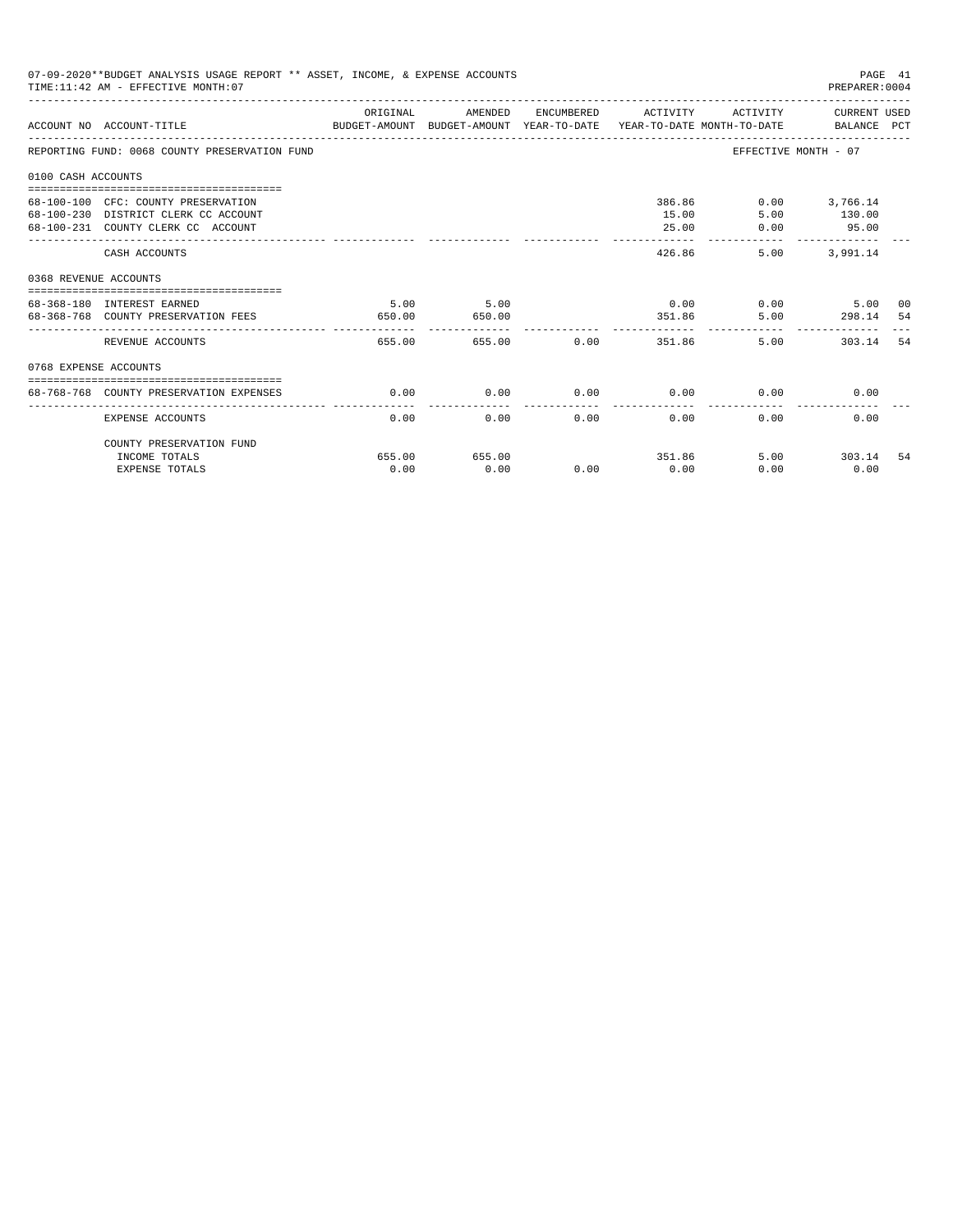|                       | 07-09-2020**BUDGET ANALYSIS USAGE REPORT ** ASSET, INCOME, & EXPENSE ACCOUNTS<br>TIME: 11:42 AM - EFFECTIVE MONTH: 07 |          |                                                                       |      |                       |                                | PAGE 42<br>PREPARER: 0004                 |       |
|-----------------------|-----------------------------------------------------------------------------------------------------------------------|----------|-----------------------------------------------------------------------|------|-----------------------|--------------------------------|-------------------------------------------|-------|
|                       | ACCOUNT NO ACCOUNT-TITLE CONTROL PROTECT-AMOUNT BUDGET-AMOUNT YEAR-TO-DATE YEAR-TO-DATE MONTH-TO-DATE BALANCE PCT     | ORIGINAL | AMENDED                                                               |      |                       |                                | ENCUMBERED ACTIVITY ACTIVITY CURRENT USED |       |
|                       | REPORTING FUND: 0070 INMATE PHONE FUND PROFIT ACCOUNT                                                                 |          |                                                                       |      |                       |                                | EFFECTIVE MONTH - 07                      |       |
| 0100 CASH ACCOUNTS    |                                                                                                                       |          |                                                                       |      |                       |                                |                                           |       |
|                       | 70-100-100 CFC: INMATE PHONE FUND<br>70-100-110 INMATE PHONE CHECKING                                                 |          |                                                                       |      |                       | 1,192.14 0.00 4,210.36<br>0.00 | $0.00$ 0.00                               |       |
|                       | CASH ACCOUNTS                                                                                                         |          |                                                                       |      |                       | 1,192.14                       | $0.00$ $4,210.36$                         |       |
| 0370 REVENUE ACCOUNTS |                                                                                                                       |          |                                                                       |      |                       |                                |                                           |       |
|                       | 70-370-180 INTEREST EARNED<br>70-370-770 INMATE PHONE REVENUES                                                        |          | $0.00$ 0.00<br>1,000.00 1,000.00                                      |      |                       | $0.00$ 0.00 0.00 0.00          | 1, 192.14 0.00 192.14+ 119                |       |
|                       | REVENUE ACCOUNTS                                                                                                      |          | __________________________<br>$1,000.00$ $1,000.00$ $0.00$ $1,192.14$ |      | -------------         |                                | $0.00$ 192.14+ 119                        |       |
| 0770 EXPENSE ACCOUNTS |                                                                                                                       |          |                                                                       |      |                       |                                |                                           |       |
|                       | 70-770-770 INMATE PHONE EXPENSES                                                                                      | 300.00   | 300.00                                                                |      |                       | $0.00$ $0.00$ $0.00$ $0.00$    | 300.00 00                                 |       |
|                       | EXPENSE ACCOUNTS                                                                                                      | 300.00   | 300.00                                                                | 0.00 | -------------<br>0.00 |                                | 0.00<br>300.00                            | - 0.0 |
|                       | INMATE PHONE FUND PROFIT ACCOUNT                                                                                      |          |                                                                       |      |                       |                                |                                           |       |
|                       | INCOME TOTALS<br><b>EXPENSE TOTALS</b>                                                                                | 300.00   | $1,000.00$ $1,000.00$ $1,192.14$<br>300.00                            |      | $0.00$ 0.00           |                                | $0.00$ 192.14+ 119<br>0.00<br>300.00 00   |       |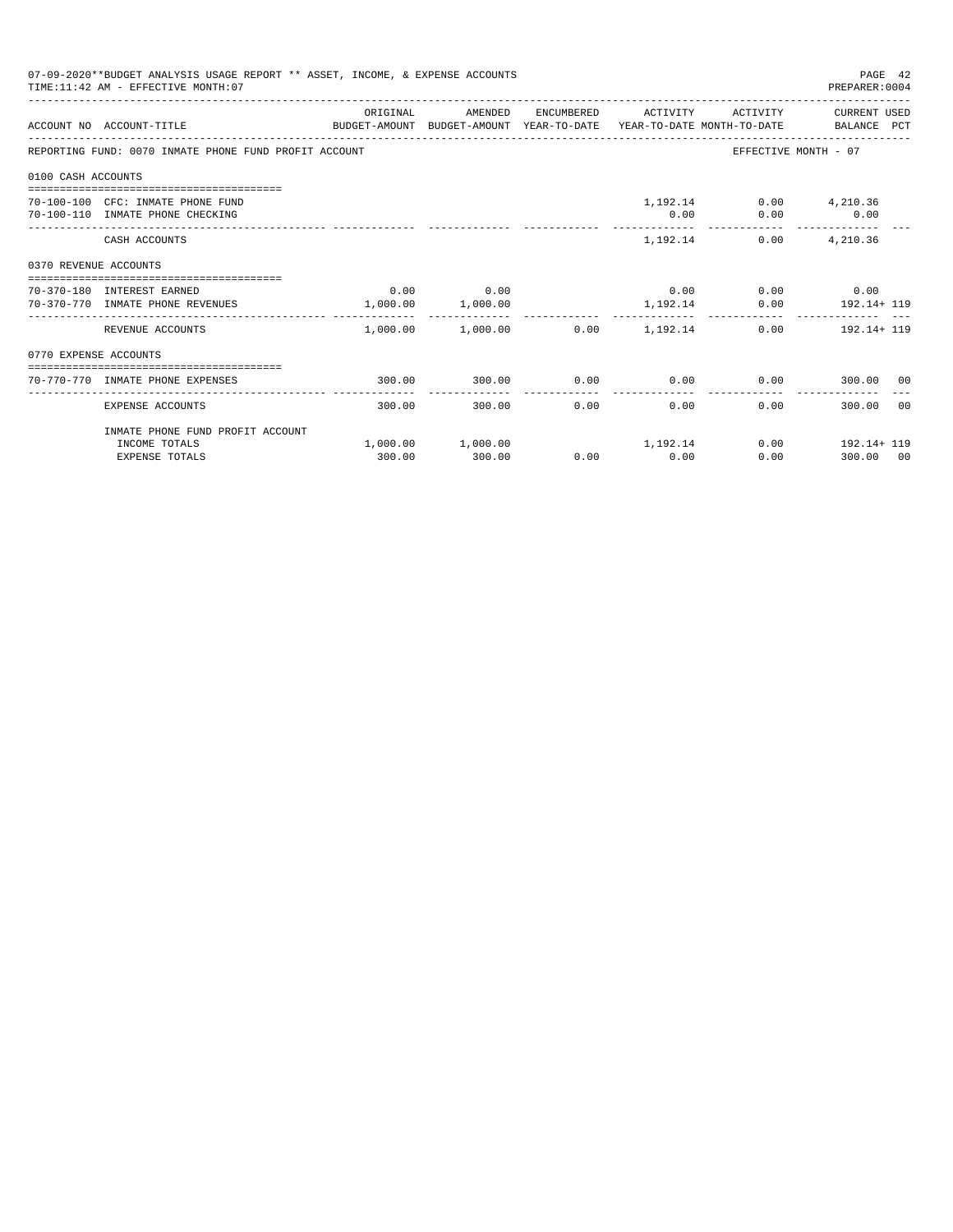|                       | 07-09-2020**BUDGET ANALYSIS USAGE REPORT ** ASSET, INCOME, & EXPENSE ACCOUNTS<br>TIME: 11:42 AM - EFFECTIVE MONTH: 07 |                                              |                          |                      |                         |                      | PAGE 43<br>PREPARER: 0004 |    |
|-----------------------|-----------------------------------------------------------------------------------------------------------------------|----------------------------------------------|--------------------------|----------------------|-------------------------|----------------------|---------------------------|----|
|                       | ACCOUNT NO ACCOUNT-TITLE COMPUTE THE SUDGET-AMOUNT BUDGET-AMOUNT VEAR-TO-DATE YEAR-TO-DATE MONTH-TO-DATE BALANCE PCT  | OR TGTNAL                                    | AMENDED                  | ENCUMBERED           | <b>ACTIVITY</b>         | <b>ACTIVITY</b>      | CURRENT USED              |    |
|                       | REPORTING FUND: 0072 HOT CHECK FUND                                                                                   |                                              |                          |                      |                         | EFFECTIVE MONTH - 07 |                           |    |
| 0100 CASH ACCOUNTS    |                                                                                                                       |                                              |                          |                      |                         |                      |                           |    |
|                       | 72-100-100 CFC: HOT CHECK FUND                                                                                        |                                              |                          |                      |                         | 75.00 0.00 2,766.07  |                           |    |
|                       | CASH ACCOUNTS                                                                                                         |                                              |                          |                      | 75.00                   | 0.00                 | 2,766.07                  |    |
| 0372 REVENUE ACCOUNTS |                                                                                                                       |                                              |                          |                      |                         |                      |                           |    |
|                       | 72-372-180 INTEREST EARNED                                                                                            | 0.00                                         | 0.00                     |                      | 0.00                    |                      | $0.00$ 0.00               |    |
|                       | 72-372-772 HOT CHECK REVENUES                                                                                         | 580.00                                       | 580.00<br>-------------- |                      | 558.12                  | 0.00                 | 21.88                     | 96 |
|                       | REVENUE ACCOUNTS                                                                                                      | 580.00                                       |                          | 580.00 0.00          | 558.12                  | 0.00                 | 21.88                     | 96 |
| 0772 EXPENSE ACCOUNTS |                                                                                                                       |                                              |                          |                      |                         |                      |                           |    |
|                       | 72-772-772 HOT CHECK EXPENSES                                                                                         | 540.00                                       |                          |                      | 540.00 0.00 483.12 0.00 |                      | 56.88 89                  |    |
|                       | EXPENSE ACCOUNTS                                                                                                      | -------------------- -------------<br>540.00 | 540.00                   | ------------<br>0.00 | 483.12                  | 0.00                 | 56.88                     | 89 |
|                       | HOT CHECK FUND                                                                                                        |                                              |                          |                      |                         |                      |                           |    |
|                       | INCOME TOTALS                                                                                                         | 580.00                                       | 580.00                   |                      | 558.12                  | $0.00$ and $0.00$    | 21.88                     | 96 |
|                       | <b>EXPENSE TOTALS</b>                                                                                                 | 540.00                                       | 540.00                   | 0.00                 | 483.12                  | 0.00                 | 56.88                     | 89 |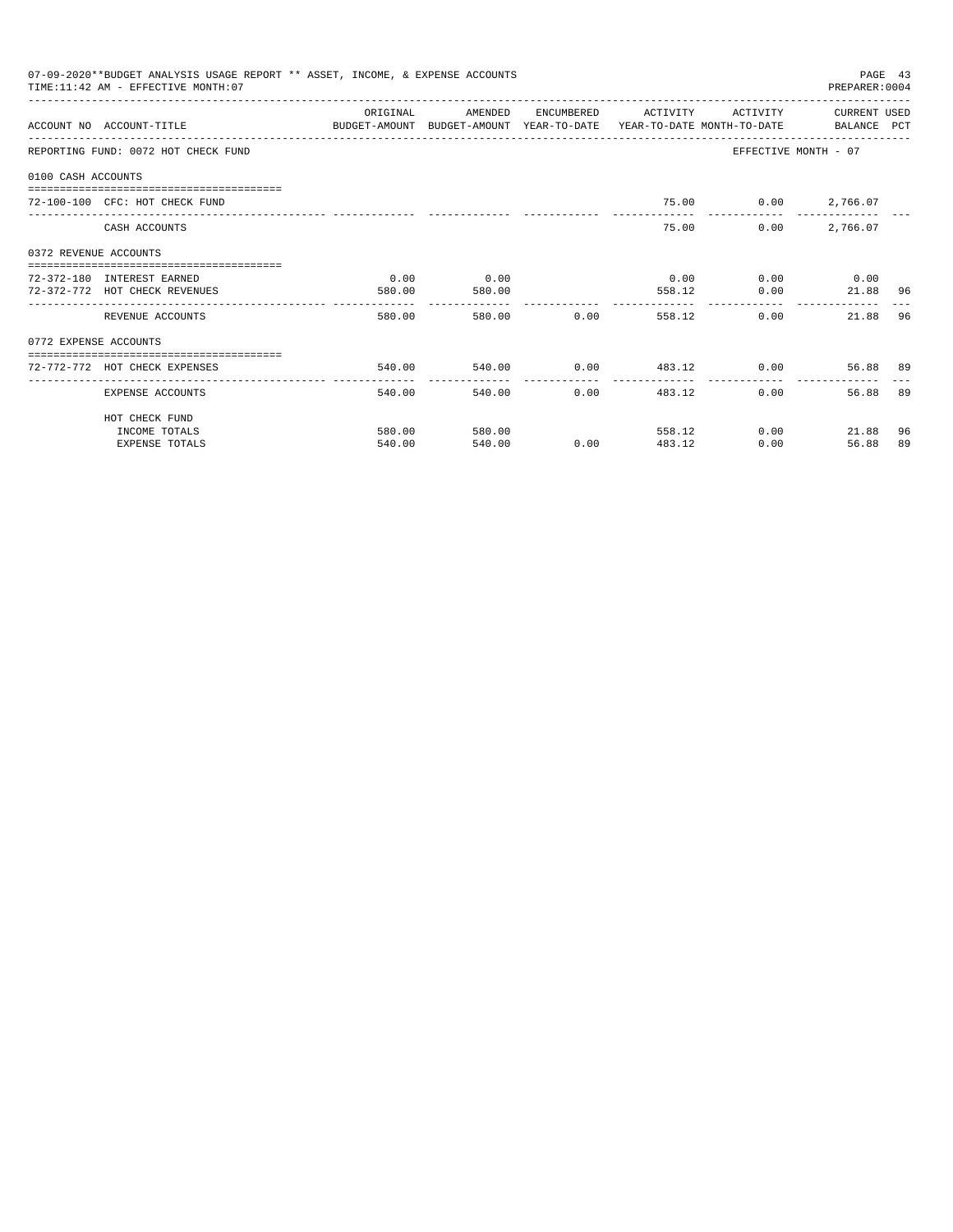|                       | 07-09-2020**BUDGET ANALYSIS USAGE REPORT ** ASSET, INCOME, & EXPENSE ACCOUNTS<br>TIME: 11:42 AM - EFFECTIVE MONTH: 07 |          |                         |      |                                                                                            |                          | PAGE 44<br>PREPARER: 0004   |  |
|-----------------------|-----------------------------------------------------------------------------------------------------------------------|----------|-------------------------|------|--------------------------------------------------------------------------------------------|--------------------------|-----------------------------|--|
|                       | ACCOUNT NO ACCOUNT-TITLE                                                                                              | ORIGINAL | AMENDED                 |      | ENCUMBERED ACTIVITY<br>BUDGET-AMOUNT BUDGET-AMOUNT YEAR-TO-DATE YEAR-TO-DATE MONTH-TO-DATE | ACTIVITY                 | CURRENT USED<br>BALANCE PCT |  |
|                       | REPORTING FUND: 0074 BAIL BOND FUND                                                                                   |          |                         |      |                                                                                            | EFFECTIVE MONTH - 07     |                             |  |
| 0100 CASH ACCOUNTS    |                                                                                                                       |          |                         |      |                                                                                            |                          |                             |  |
|                       |                                                                                                                       |          |                         |      |                                                                                            |                          |                             |  |
|                       | 74-100-100 CFC: BAIL BOND FUND                                                                                        |          |                         |      |                                                                                            | 2,205.00- 0.00 35,038.88 |                             |  |
|                       | 74-100-232 JP CREDIT CARD ACCOUNT                                                                                     |          |                         |      | 235.00                                                                                     |                          | $0.00$ 1,220.00             |  |
|                       | CASH ACCOUNTS                                                                                                         |          |                         |      | $1.970.00 -$                                                                               |                          | $0.00$ 36,258.88            |  |
| 0374 REVENUE ACCOUNTS |                                                                                                                       |          |                         |      |                                                                                            |                          |                             |  |
|                       |                                                                                                                       |          |                         |      |                                                                                            |                          |                             |  |
|                       | 74-374-180 INTEREST EARNED                                                                                            | 0.00     | 0.00                    |      | 0.00                                                                                       | 0.00                     | 0.00                        |  |
|                       | 74-374-774 BAIL BOND FEES                                                                                             | 360.00   | 360.00                  |      | 315.00                                                                                     | 0.00                     | 45.00 88                    |  |
|                       | 74-374-775 SALE OF ESTRAY                                                                                             | 0.00     | 0.00                    |      | 0.00                                                                                       | 0.00                     | 0.00                        |  |
|                       | 74-374-776 CASH BOND'S                                                                                                | 4,500.00 | 4,500.00                |      | 11,850.00<br>--------------                                                                | 0.00                     | 7,350.00+ 263               |  |
|                       | REVENUE ACCOUNTS                                                                                                      |          |                         |      | $4,860.00$ $4,860.00$ $0.00$ $12,165.00$                                                   | 0.00                     | $7.305.00 + 250$            |  |
| 0774 EXPENSE ACCOUNTS |                                                                                                                       |          |                         |      |                                                                                            |                          |                             |  |
|                       |                                                                                                                       |          |                         |      |                                                                                            |                          |                             |  |
|                       | 74-774-774 BAIL BOND EXPENSES                                                                                         | 600.00   | 600.00                  | 0.00 | 15.00                                                                                      |                          | $0.00$ 585.00 03            |  |
|                       | 74-774-775 SALE OF ESTRAY                                                                                             | 0.00     | 0.00                    | 0.00 | 0.00                                                                                       | 0.00                     | 0.00                        |  |
|                       | 74-774-776 CASH BOND EXPENSES                                                                                         | 600.00   | 600.00<br>------------- | 0.00 | 14,720.00<br>______________________                                                        |                          | $0.00$ 14,120.00 - 453      |  |
|                       | EXPENSE ACCOUNTS                                                                                                      |          | 1,200.00 1,200.00       | 0.00 | 14,735.00                                                                                  |                          | $0.00$ 13,535.00-228        |  |
|                       | <b>BAIL BOND FUND</b>                                                                                                 |          |                         |      |                                                                                            |                          |                             |  |
|                       | INCOME TOTALS                                                                                                         |          | 4,860.00 4,860.00       |      | 12,165.00                                                                                  |                          | $0.00$ 7,305.00+ 250        |  |
|                       | <b>EXPENSE TOTALS</b>                                                                                                 | 1,200.00 | 1,200.00                |      | $0.00$ 14,735.00                                                                           | 0.00                     | 13,535.00-228               |  |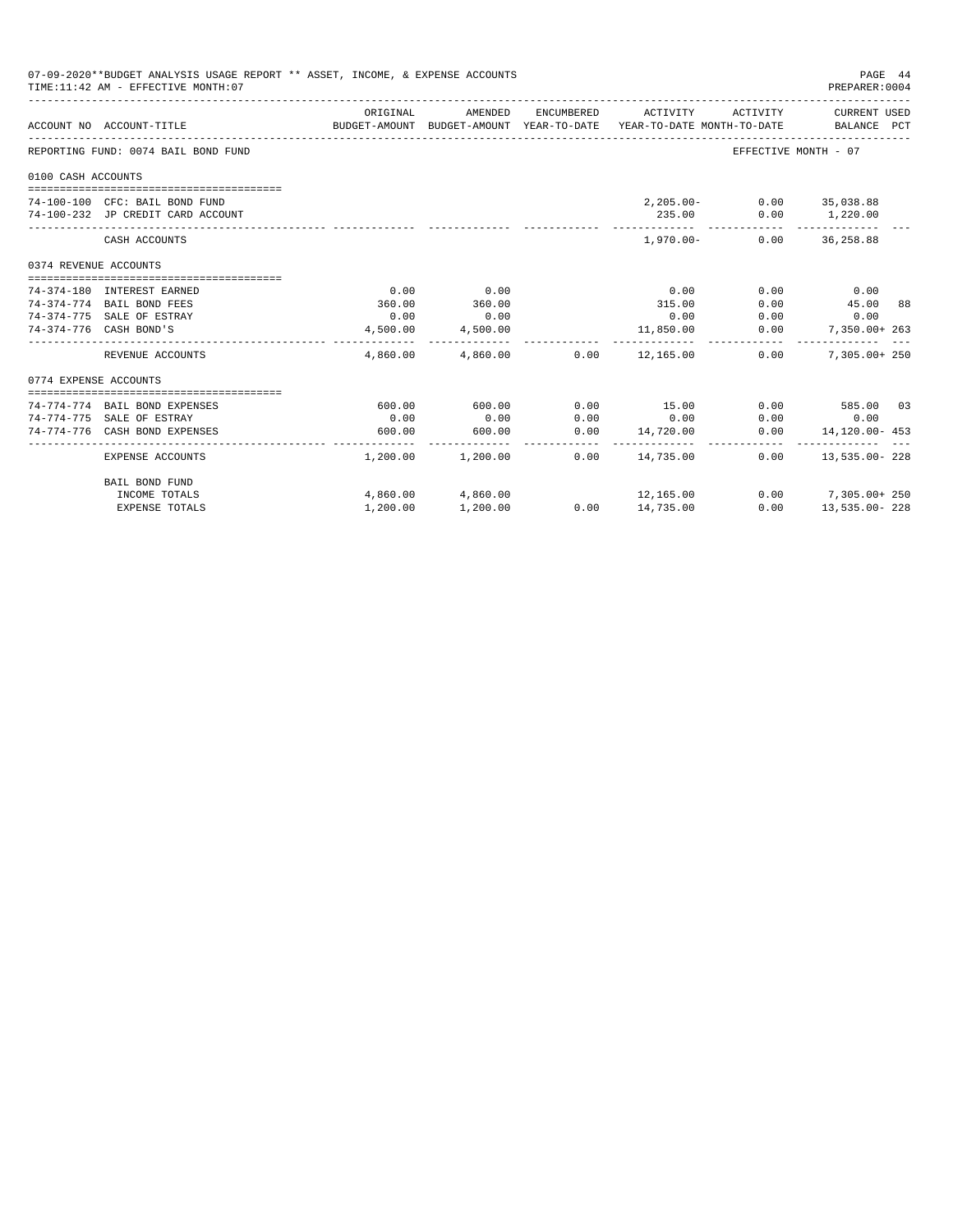| 07-09-2020**BUDGET ANALYSIS USAGE REPORT ** ASSET, INCOME, & EXPENSE ACCOUNTS<br>TIME: 11:42 AM - EFFECTIVE MONTH: 07 |                                                       |                          |                                                                                |            |                          |                  |                                    | PAGE 45<br>PREPARER: 0004 |
|-----------------------------------------------------------------------------------------------------------------------|-------------------------------------------------------|--------------------------|--------------------------------------------------------------------------------|------------|--------------------------|------------------|------------------------------------|---------------------------|
|                                                                                                                       | ACCOUNT NO ACCOUNT-TITLE                              | ORIGINAL                 | AMENDED<br>BUDGET-AMOUNT BUDGET-AMOUNT YEAR-TO-DATE YEAR-TO-DATE MONTH-TO-DATE | ENCUMBERED | ACTIVITY                 | ACTIVITY         | <b>CURRENT USED</b><br>BALANCE PCT |                           |
|                                                                                                                       | REPORTING FUND: 0076 STATE CRIMINAL & CIVIL FEES FUND |                          |                                                                                |            |                          |                  | EFFECTIVE MONTH - 07               |                           |
| 0100 CASH ACCOUNTS                                                                                                    |                                                       |                          |                                                                                |            |                          |                  |                                    |                           |
|                                                                                                                       |                                                       |                          |                                                                                |            |                          |                  |                                    |                           |
|                                                                                                                       | 76-100-100 CFC: STATE CRIMINAL & CIVIL FEES           |                          |                                                                                |            | 6,299.45                 | 126.90 88,619.67 |                                    |                           |
|                                                                                                                       | 76-100-230 DISTRICT CLERK CC ACCOUNT                  |                          |                                                                                |            | 364.00                   |                  | 142.00 3,301.00                    |                           |
|                                                                                                                       | 76-100-231 COUNTY CLERK CC ACCOUNT                    |                          |                                                                                |            | 860.80                   | 30.00            | 3,088.98                           |                           |
|                                                                                                                       | 76-100-232 JP CC ACCOUNT                              |                          |                                                                                |            | 2,756.16                 | 105.60           | 20,519.06                          |                           |
|                                                                                                                       | CASH ACCOUNTS                                         |                          |                                                                                |            | -----------<br>10,280.41 | .                | -----------<br>404.50 115,528.71   |                           |
| 0376 REVENUE ACCOUNTS                                                                                                 |                                                       |                          |                                                                                |            |                          |                  |                                    |                           |
|                                                                                                                       |                                                       |                          |                                                                                |            |                          |                  |                                    |                           |
|                                                                                                                       | 76-376-180 INTEREST EARNED                            | 0.00                     | 0.00                                                                           |            | 0.00                     | 0.00             | 0.00                               |                           |
|                                                                                                                       | 76-376-701 DELINOUENT CASES                           | 0.00                     | 0.00                                                                           |            | 0.00                     | 0.00             | 0.00                               |                           |
|                                                                                                                       | 76-376-702 GUARDIANSHIP                               | 380.00                   | 380.00                                                                         |            | 220.00                   | 0.00             | 160.00                             | 58                        |
|                                                                                                                       | 76-376-703 DC-CAR-BVS TO TX VITAL STATISTICS          | 6.00                     | 6.00                                                                           |            | 0.00                     | 0.00             | 6.00                               | 00                        |
|                                                                                                                       | 76-376-704 PARKS & WILDLIFE                           | 2,000.00                 | 2,000.00                                                                       |            | 529.55                   |                  | 47.60 1,470.45                     | 26                        |
|                                                                                                                       | 76-376-705 JP OMNI FEE                                | 0.00                     | 0.00                                                                           |            | 300.00                   | 6.00             | $300.00+$                          |                           |
|                                                                                                                       | 76-376-776 STATE FEE CRIMINAL & CIVIL                 | 49,000.00<br>----------- | 49,000.00<br>.                                                                 |            | 35,983.59                | 380.90           | 13,016.41                          | 73                        |
|                                                                                                                       | REVENUE ACCOUNTS                                      | 51,386.00                | 51,386.00                                                                      | 0.00       |                          | 37,033.14 434.50 | 14,352.86                          | 72                        |
| 0776 EXPENSE ACCOUNTS                                                                                                 |                                                       |                          |                                                                                |            |                          |                  |                                    |                           |
|                                                                                                                       |                                                       |                          |                                                                                |            |                          |                  |                                    |                           |
|                                                                                                                       | 76-776-701 DELINQUENT CASES                           | 1,000.00                 | 1,000.00                                                                       | 0.00       | 0.00                     | 0.00             | 1,000.00 00                        |                           |
|                                                                                                                       | 76-776-703 DC-CAR-BVS TO TX VITAL STATISTICS          | 75.00                    | 75.00                                                                          | 0.00       | 120.78                   | 0.00             | $45.78 - 161$                      |                           |
|                                                                                                                       | 76-776-704 PARKS & WILDLIFE                           | 1,500.00                 | 1,500.00                                                                       | 0.00       | 0.00                     | 0.00             | 1,500.00 00                        |                           |
|                                                                                                                       | 76-776-705 JP OMNI EXPENSE                            | 0.00                     | 0.00                                                                           | 0.00       | 30.00                    | 30.00            | $30.00 -$                          |                           |
|                                                                                                                       | 76-776-776 STATE FEE CRIMINAL & CIVIL                 | 47,000.00                | 47,000.00                                                                      | 0.00       | 40,479.33                | 0.00             | 6,520.67                           | 86                        |
|                                                                                                                       | <b>EXPENSE ACCOUNTS</b>                               | 49,575.00                | 49,575.00                                                                      | 0.00       | 40,630.11                | 30.00            | 8,944,89 82                        |                           |
|                                                                                                                       | STATE CRIMINAL & CIVIL FEES FUND                      |                          |                                                                                |            |                          |                  |                                    |                           |
|                                                                                                                       | INCOME TOTALS                                         | 51,386.00                | 51,386.00                                                                      |            | 37,033.14                |                  | 434.50 14,352.86                   | 72                        |
|                                                                                                                       | <b>EXPENSE TOTALS</b>                                 | 49,575.00                | 49,575.00                                                                      | 0.00       | 40,630.11                | 30.00            | 8,944.89                           | 82                        |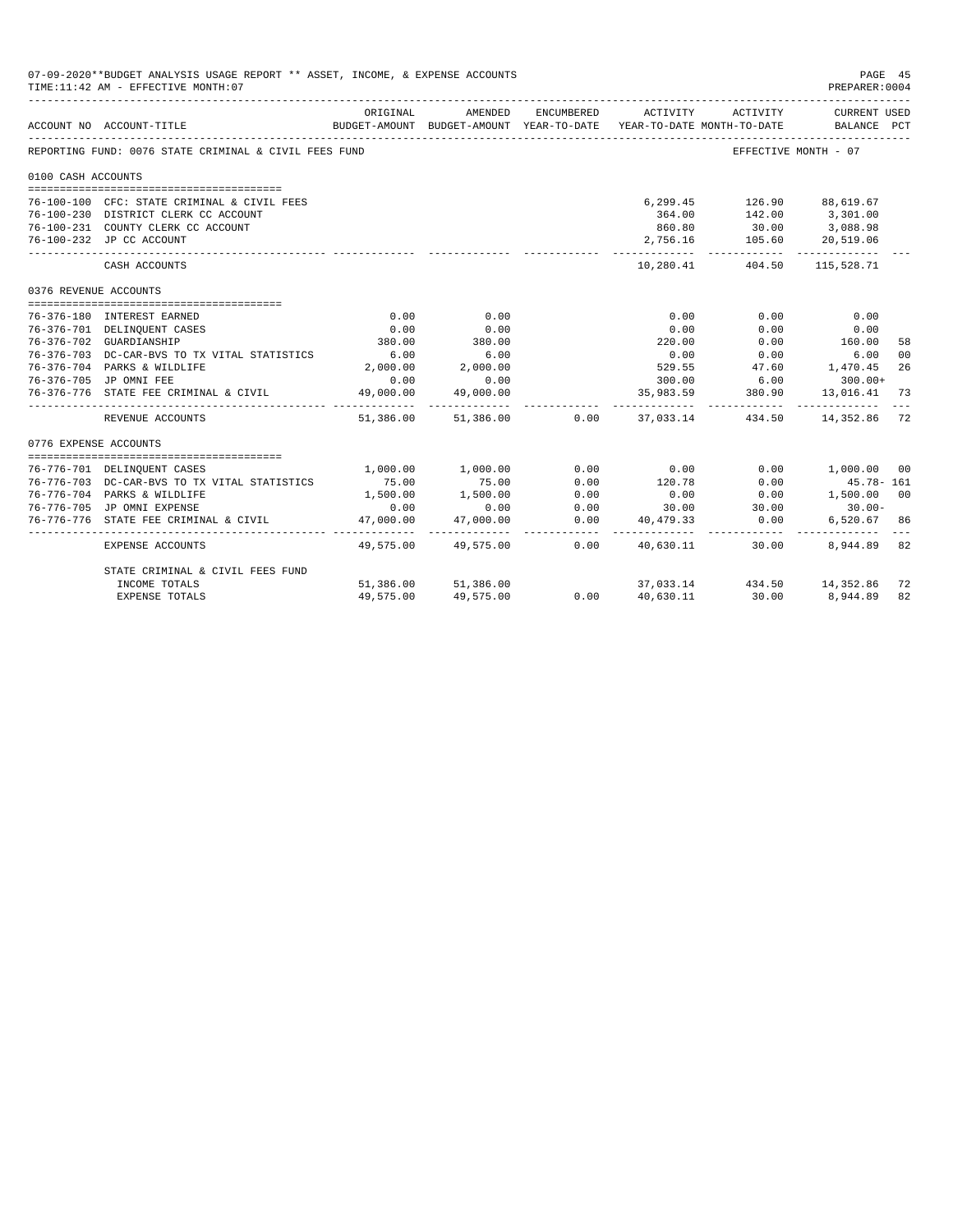|                    | 07-09-2020**BUDGET ANALYSIS USAGE REPORT ** ASSET, INCOME, & EXPENSE ACCOUNTS<br>TIME:11:42 AM - EFFECTIVE MONTH:07 |                     |                     |          |                                                                                                     |                      | PAGE 46<br>PREPARER:0004             |
|--------------------|---------------------------------------------------------------------------------------------------------------------|---------------------|---------------------|----------|-----------------------------------------------------------------------------------------------------|----------------------|--------------------------------------|
|                    | ACCOUNT NO ACCOUNT-TITLE                                                                                            | ORIGINAL            | AMENDED             |          | ENCUMBERED ACTIVITY ACTIVITY<br>BUDGET-AMOUNT BUDGET-AMOUNT YEAR-TO-DATE YEAR-TO-DATE MONTH-TO-DATE |                      | <b>CURRENT USED</b><br>BALANCE PCT   |
|                    | REPORTING FUND: 0078 SENIOR CITIZENS FUND                                                                           |                     |                     |          |                                                                                                     | EFFECTIVE MONTH - 07 |                                      |
| 0100 CASH ACCOUNTS |                                                                                                                     |                     |                     |          |                                                                                                     |                      |                                      |
|                    |                                                                                                                     |                     |                     |          |                                                                                                     |                      |                                      |
|                    | 78-100-100 CFC: SENIOR CITIZENS                                                                                     |                     |                     |          | $50.652.35 -$                                                                                       |                      | $1,492.20 - 140.609.94 -$            |
|                    | CASH ACCOUNTS                                                                                                       |                     |                     |          | 50,652.35-                                                                                          |                      | $1,492.20 - 140,609.94 -$            |
|                    | 0200 LIABILITY ACCOUNTS                                                                                             |                     |                     |          |                                                                                                     |                      |                                      |
|                    |                                                                                                                     |                     |                     |          |                                                                                                     |                      |                                      |
|                    | 78-200-180 ACCOUNTS PAYABLE                                                                                         |                     |                     |          | 0.00<br>$- - - - -$                                                                                 | 0.00                 | $7.00 -$                             |
|                    | LIABILITY ACCOUNTS                                                                                                  |                     |                     |          | 0.00                                                                                                | 0.00                 | 7 00-                                |
|                    | 0378 REVENUE ACCOUNTS                                                                                               |                     |                     |          |                                                                                                     |                      |                                      |
|                    | 78-378-160 SALE OF FIXED ASSETS                                                                                     | 0.00                | 0.00                |          | 0.00                                                                                                | 0.00                 | 0.00                                 |
|                    | 78-378-180 INTEREST EARNED                                                                                          | 0.00                | 0.00                |          | 0.00                                                                                                | 0.00                 | 0.00                                 |
|                    | 78-378-710 WCTCOG PROGRAM                                                                                           | 22,000.00           | 22,000.00           |          | 19,148.22                                                                                           | 0.00                 | 2,851.78<br>87                       |
|                    | 78-378-711 DEPT OF HUMAN RESOURCES                                                                                  | 0.00                | 0.00                |          | 0.00                                                                                                | 0.00                 | 0.00                                 |
|                    | 78-378-712 FOOD DONATIONS                                                                                           | 10,000.00           | 10,000.00           |          | 5,041.90                                                                                            | 70.25                | 4,958.10<br>50                       |
|                    | 78-378-713 BUILDING RENT                                                                                            | 0.00                | 0.00                |          | 25.00                                                                                               | 0.00                 | $25.00+$                             |
|                    | 78-378-714 DEPT OF AGING & DISABILITY                                                                               | 15,000.00           | 15,000.00           |          | 13,158.18                                                                                           | 0.00                 | 1,841.82 88                          |
|                    | 78-378-715 GIFT DONATIONS                                                                                           | 300.00              | 300.00              |          | 2,000.00                                                                                            | 0.00                 | 1,700.00+ 667                        |
|                    | 78-378-716 OTHER INCOME                                                                                             | 80.00               | 80.00               |          | 0.00                                                                                                | 0.00                 | 80.00<br>00                          |
|                    | 78-378-815 INCOME FROM OTHER FUNDS                                                                                  | 0.00                | 0.00                |          | 0.00                                                                                                | 0.00                 | 0.00                                 |
|                    | REVENUE ACCOUNTS                                                                                                    | 47,380.00           | 47,380.00           | 0.00     | 39, 373. 30                                                                                         | المستسلسات<br>70.25  | ---------- ---<br>8,006.70 83        |
|                    | 0778 EXPENSE ACCOUNTS                                                                                               |                     |                     |          |                                                                                                     |                      |                                      |
|                    |                                                                                                                     |                     |                     | 0.00     | 16,855.00                                                                                           | 0.00                 | 77                                   |
|                    | 78-778-100 SALARY - GENERAL PAYROLL<br>78-778-105 LONGEVITY PAY                                                     | 21,912.00<br>600.00 | 21,912.00<br>600.00 | 0.00     | 0.00                                                                                                | 0.00                 | 5,057.00<br>0 <sub>0</sub><br>600.00 |
|                    | 78-778-110 SALARY - FULL TIME (PART TIME)                                                                           | 33,813.00           | 33,813.00           | 0.00     | 25,697.50                                                                                           | 0.00                 | 76<br>8,115.50                       |
|                    | 78-778-200 FICA EXPENSE                                                                                             | 4,263.00            | 4,263.00            | 0.00     | 3, 255.14                                                                                           | 0.00                 | 76<br>1,007.86                       |
|                    | 78-778-205 RETIREMENT                                                                                               | 4,587.00            | 4,587.00            | 0.00     | 3,520.96                                                                                            | 0.00                 | 77<br>1,066.04                       |
| 78-778-300 TRAVEL  |                                                                                                                     | 1,500.00            | 1,500.00            | 0.00     | 324.82                                                                                              | 0.00                 | 22<br>1,175.18                       |
|                    | 78-778-305 SUPPLIES                                                                                                 | 2,000.00            | 2,000.00            | 242.83   | 1,444.75                                                                                            | 0.00                 | 312.42<br>84                         |
|                    | 78-778-310 COMMUNICATIONS                                                                                           | 1,182.00            | 1,182.00            | 0.00     | 981.98                                                                                              | 66.25                | 200.02<br>83                         |
|                    | 78-778-320 REPAIRS & MAINTENANCE                                                                                    | 2,000.00            | 2,000.00            | 75.00    | 505.90                                                                                              | 0.00                 | 1,419.10<br>29                       |
|                    | 78-778-333 LAST YEARS BILLS                                                                                         | 0.00                | 0.00                | 0.00     | 7.00                                                                                                | 0.00                 | $7.00 -$                             |
|                    | 78-778-380 UTILITIES                                                                                                | 6,500.00            | 6,500.00            | 0.00     | 4,278.82                                                                                            | 460.00               | 2,221.18<br>- 66                     |
|                    | 78-778-400 NEW EQUIPMENT                                                                                            | 5,450.00            | 5,450.00            | 0.00     | 1,819.42                                                                                            | 0.00                 | 3,630.58<br>33                       |
|                    | 78-778-680 VAN EXPENSE                                                                                              | 4,500.00            | 4,500.00            | 551.96   | 2,008.27                                                                                            | 0.00                 | 1,939.77<br>57                       |
|                    | 78-778-685 NEW VAN - BUDGET AMENDMENT 2019                                                                          | 0.00                | 0.00                | 0.00     | 0.00                                                                                                | 0.00                 | 0.00                                 |
|                    | 78-778-690 EDIBLE GOODS                                                                                             | 25,000.00           | 25,000.00           |          | 1,902.55 23,097.45                                                                                  | 0.00                 | 0.00 100                             |
|                    | 78-778-692 PAPER GOODS                                                                                              | 7,900.00            | 7,900.00            | 1,265.40 | 5,595.06                                                                                            | 0.00                 | 1,039.54 87                          |
|                    | 78-778-693 GIFT EXPENSE                                                                                             | 200.00              | 200.00              | 0.00     | 284.62                                                                                              | 0.00                 | 84.62-142                            |
|                    | EXPENSE ACCOUNTS                                                                                                    | 121,407.00          | 121,407.00          | 4,037.74 | 89,676.69                                                                                           | 526.25               | 77<br>27,692.57                      |
|                    | SENIOR CITIZENS FUND                                                                                                |                     |                     |          |                                                                                                     |                      |                                      |
|                    | INCOME TOTALS                                                                                                       | 47,380.00           | 47,380.00           |          | 39, 373.30                                                                                          | 70.25                | 8,006.70<br>83                       |
|                    | EXPENSE TOTALS                                                                                                      | 121,407.00          | 121,407.00          | 4,037.74 | 89,676.69                                                                                           | 526.25               | 77<br>27,692.57                      |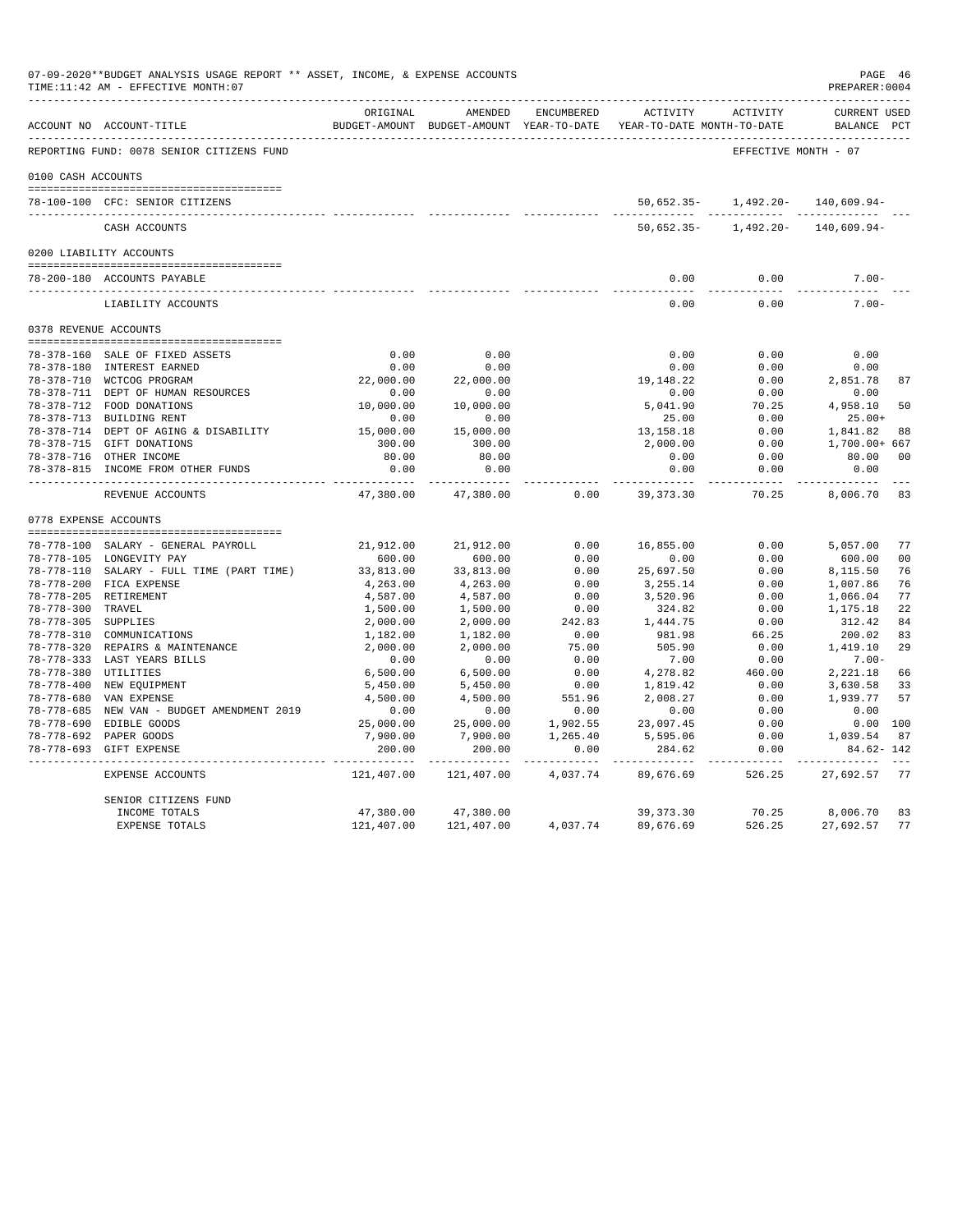|                       | 07-09-2020**BUDGET ANALYSIS USAGE REPORT ** ASSET, INCOME, & EXPENSE ACCOUNTS<br>TIME: 11:42 AM - EFFECTIVE MONTH: 07 |                       |                                         |      |                     |                             | PAGE 47<br>PREPARER: 0004                                   |
|-----------------------|-----------------------------------------------------------------------------------------------------------------------|-----------------------|-----------------------------------------|------|---------------------|-----------------------------|-------------------------------------------------------------|
|                       | ACCOUNT NO ACCOUNT-TITLE COMPUTE BUDGET-AMOUNT BUDGET-AMOUNT YEAR-TO-DATE YEAR-TO-DATE MONTH-TO-DATE BALANCE PCT      | ORIGINAL              | AMENDED                                 |      | ENCUMBERED ACTIVITY | ACTIVITY                    | CURRENT USED                                                |
|                       | REPORTING FUND: 0080 LEOSE GRANT FUND                                                                                 |                       |                                         |      |                     |                             | EFFECTIVE MONTH - 07                                        |
| 0100 CASH ACCOUNTS    |                                                                                                                       |                       |                                         |      |                     |                             |                                                             |
|                       | 80-100-100 CFC: LEOSE GRANT CHECKING                                                                                  |                       |                                         |      |                     | 300.41 0.00 3,812.10        |                                                             |
|                       | CASH ACCOUNTS                                                                                                         |                       |                                         |      |                     | 0.00<br>300.41              | 3,812.10                                                    |
| 0380 REVENUE ACCOUNTS |                                                                                                                       |                       |                                         |      |                     |                             |                                                             |
|                       | 80-380-180 INTEREST EARNED                                                                                            |                       | $0.00$ 0.00                             |      |                     | $0.00$ $0.00$ $0.00$ $0.00$ |                                                             |
|                       | 80-380-800 LEOSE GRANT REVENUES                                                                                       | $1,300.00$ $1,300.00$ |                                         |      |                     |                             | $1,575.41$ 0.00 275.41+ 121                                 |
|                       | REVENUE ACCOUNTS                                                                                                      |                       | $1.300.00$ $1.300.00$ $0.00$ $1.575.41$ |      |                     |                             | $0.00$ 275.41+ 121                                          |
| 0800 EXPENSE ACCOUNTS |                                                                                                                       |                       |                                         |      |                     |                             |                                                             |
|                       | -------------------------------------<br>80-800-800 LEOSE GRANT EXPENSES                                              |                       |                                         |      |                     |                             | $1,300.00$ $1,300.00$ $0.00$ $1,275.00$ $0.00$ $25.00$ $98$ |
|                       |                                                                                                                       |                       |                                         |      |                     | -------------               |                                                             |
|                       | EXPENSE ACCOUNTS                                                                                                      |                       | $1,300.00$ $1,300.00$ $0.00$ $1,275.00$ |      |                     |                             | 25.00 98<br>0.00                                            |
|                       | LEOSE GRANT FUND                                                                                                      |                       |                                         |      |                     |                             |                                                             |
|                       | INCOME TOTALS                                                                                                         |                       | $1,300.00$ $1,300.00$ $1,575.41$        |      |                     |                             | $0.00$ $275.41 + 121$                                       |
|                       | <b>EXPENSE TOTALS</b>                                                                                                 | 1,300.00              | 1,300.00                                | 0.00 | 1,275.00            |                             | 0.00<br>25.00 98                                            |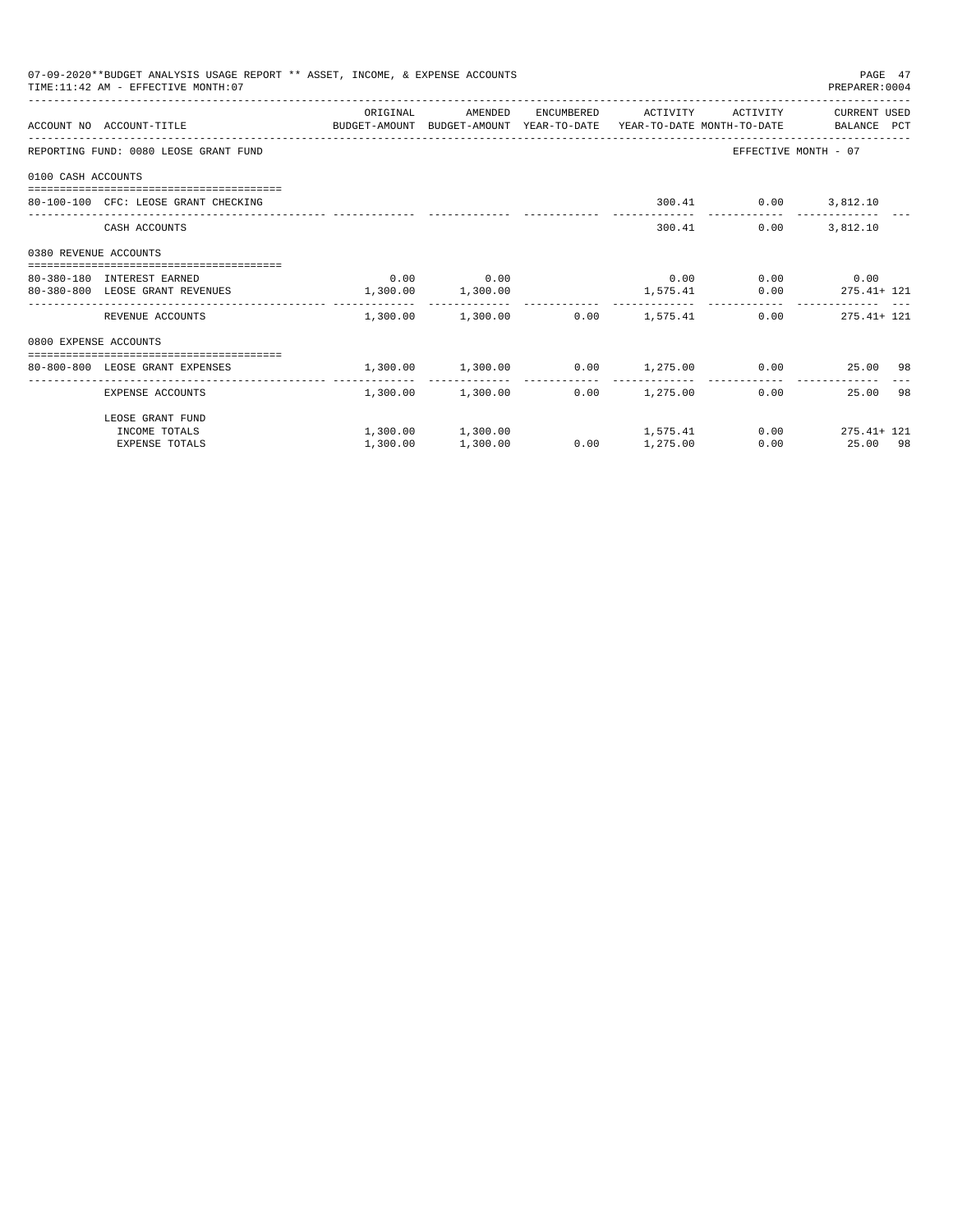|                       | 07-09-2020**BUDGET ANALYSIS USAGE REPORT ** ASSET, INCOME, & EXPENSE ACCOUNTS<br>TIME: 11:42 AM - EFFECTIVE MONTH: 07 |          |             |                                                          |                                                             | PAGE 48<br>PREPARER: 0004 |    |
|-----------------------|-----------------------------------------------------------------------------------------------------------------------|----------|-------------|----------------------------------------------------------|-------------------------------------------------------------|---------------------------|----|
|                       | ACCOUNT NO ACCOUNT-TITLE CONTROL SUDGET-AMOUNT BUDGET-AMOUNT YEAR-TO-DATE YEAR-TO-DATE MONTH-TO-DATE BALANCE PCT      | ORIGINAL |             | AMENDED ENCUMBERED ACTIVITY ACTIVITY CURRENTUSED         |                                                             |                           |    |
|                       | REPORTING FUND: 0082 JUSTICE COURT TECHNOLOGY FUND                                                                    |          |             |                                                          |                                                             | EFFECTIVE MONTH - 07      |    |
| 0100 CASH ACCOUNTS    |                                                                                                                       |          |             |                                                          |                                                             |                           |    |
|                       | 82-100-100 CFC: JUSTICE COURT TECH CHECKING<br>82-100-232 JP CC ACCOUNT                                               |          |             |                                                          | 216.61- 4.00 8,229.63<br>89.52 4.00 891.49                  |                           |    |
|                       | CASH ACCOUNTS                                                                                                         |          |             | --------------                                           | _______________________________<br>$127.09 - 8.00$ 9,121.12 |                           |    |
| 0380 REVENUE ACCOUNTS |                                                                                                                       |          |             |                                                          |                                                             |                           |    |
|                       |                                                                                                                       |          |             |                                                          |                                                             |                           |    |
|                       | 82-380-180 INTEREST EARNED<br>82-380-820 JUSTICE COURT TECH FEES 1,500.00 1,500.00                                    |          | $0.00$ 0.00 | 1,089.92 8.00 410.08 73                                  | $0.00$ $0.00$ $0.00$ $0.00$                                 |                           |    |
|                       | REVENUE ACCOUNTS                                                                                                      |          |             | $1.500.00$ $1.500.00$ $0.00$ $1.089.92$                  |                                                             | 8.00<br>410.08            | 73 |
| 0820 EXPENSE ACCOUNTS |                                                                                                                       |          |             |                                                          |                                                             |                           |    |
|                       |                                                                                                                       |          |             |                                                          |                                                             |                           |    |
|                       | 82-820-333 LAST YEARS BILLS                                                                                           |          |             | $0.00$ $0.00$ $0.00$ $1,740.93$ $0.00$ $1,740.93$ $0.00$ |                                                             |                           |    |
|                       | 82-820-820 JUSTICE COURT TECH EXPENSES $1,500.00$ $1,500.00$ $0.00$ $0.00$                                            |          |             |                                                          |                                                             | $0.00$ 1,500.00 00        |    |
|                       | EXPENSE ACCOUNTS                                                                                                      |          |             | $1,500.00$ $1,500.00$ $0.00$ $1,740.93$                  |                                                             | $0.00$ 240.93-116         |    |
|                       | JUSTICE COURT TECHNOLOGY FUND                                                                                         |          |             |                                                          |                                                             |                           |    |
|                       | INCOME TOTALS                                                                                                         |          |             | $1,500.00$ $1,500.00$ $1,089.92$                         |                                                             | 8.00 410.08 73            |    |
|                       | <b>EXPENSE TOTALS</b>                                                                                                 | 1,500.00 | 1,500.00    | $0.00$ 1,740.93                                          |                                                             | $0.00$ 240.93-116         |    |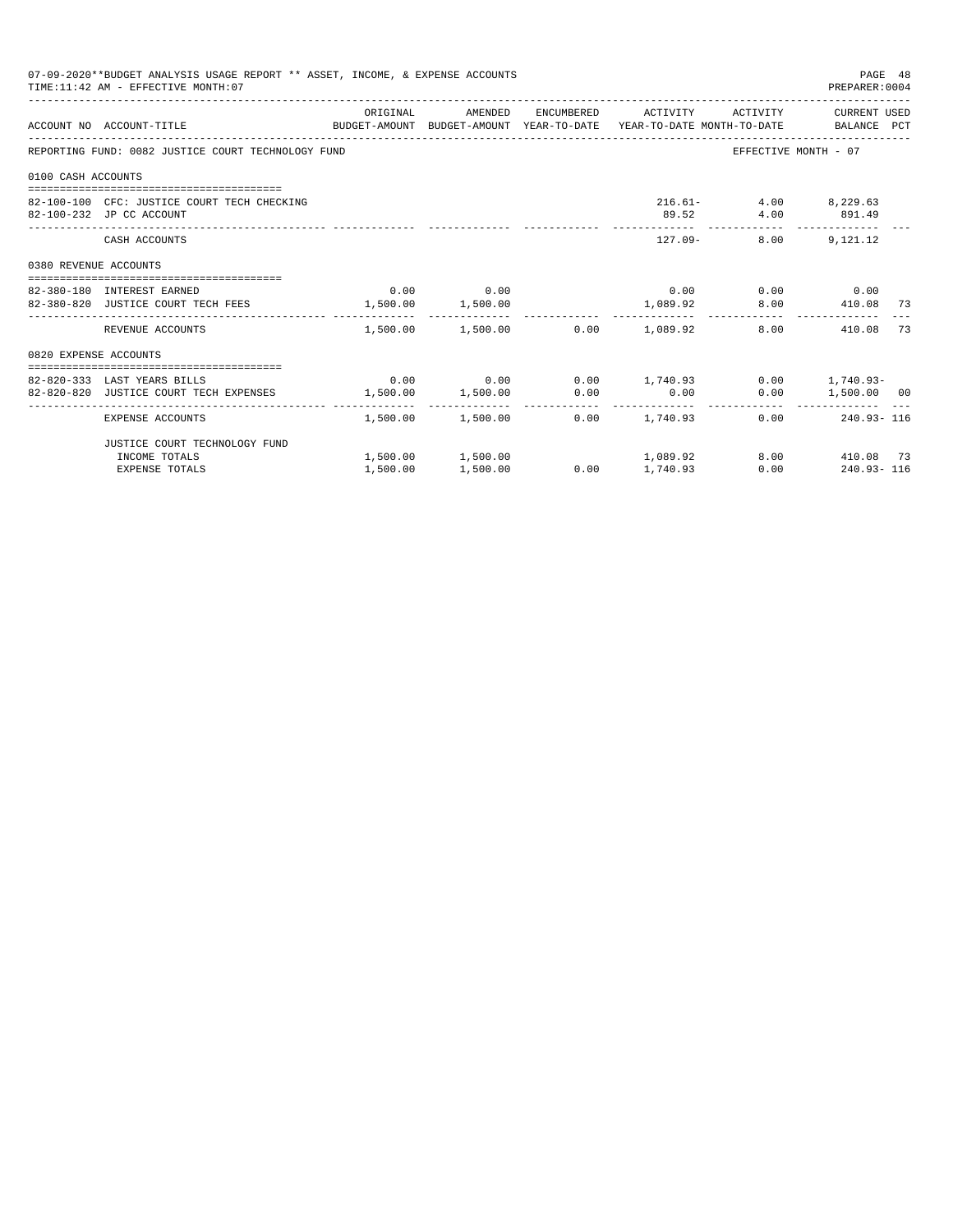| 07-09-2020**BUDGET ANALYSIS USAGE REPORT ** ASSET, INCOME, & EXPENSE ACCOUNTS<br>TIME: 11:42 AM - EFFECTIVE MONTH: 07 |                                              |                                                                                             |                                          |                             |               |                                           |                           | PAGE 49<br>PREPARER:0004 |
|-----------------------------------------------------------------------------------------------------------------------|----------------------------------------------|---------------------------------------------------------------------------------------------|------------------------------------------|-----------------------------|---------------|-------------------------------------------|---------------------------|--------------------------|
|                                                                                                                       | ACCOUNT NO ACCOUNT-TITLE                     | ORIGINAL<br>BUDGET-AMOUNT BUDGET-AMOUNT YEAR-TO-DATE YEAR-TO-DATE MONTH-TO-DATE BALANCE PCT | AMENDED                                  |                             |               | ENCUMBERED ACTIVITY ACTIVITY CURRENT USED |                           |                          |
|                                                                                                                       | REPORTING FUND: 0084 FC DRUG FORFEITURE FUND |                                                                                             |                                          |                             |               |                                           | EFFECTIVE MONTH - 07      |                          |
| 0100 CASH ACCOUNTS                                                                                                    |                                              |                                                                                             |                                          |                             |               |                                           |                           |                          |
|                                                                                                                       |                                              |                                                                                             |                                          |                             |               |                                           |                           |                          |
|                                                                                                                       | 84-100-100 CFC: FC DRUG FORFEITURE CHECKING  |                                                                                             |                                          |                             |               | $0.00$ $0.00$ $0.00$                      |                           |                          |
|                                                                                                                       | 84-100-150 CFC: FC DRUG FORFEITURE CHECKING  |                                                                                             |                                          |                             |               | 1,368.16- 0.00 43,807.80                  |                           |                          |
|                                                                                                                       | CASH ACCOUNTS                                |                                                                                             |                                          |                             |               | 1,368.16 - 0.00 43,807.80                 |                           |                          |
| 0384 REVENUE ACCOUNTS                                                                                                 |                                              |                                                                                             |                                          |                             |               |                                           |                           |                          |
|                                                                                                                       |                                              |                                                                                             |                                          |                             |               |                                           |                           |                          |
|                                                                                                                       | 84-384-180 INTEREST EARNED                   | 0.00                                                                                        | 0.00                                     |                             |               | $285.31$ 0.00 285.31+                     |                           |                          |
|                                                                                                                       | 84-384-840 FC DRUG FORFEITURE REVENUES       | 0.00                                                                                        | 0.00                                     |                             | 0.00          | 0.00                                      | 0.00                      |                          |
|                                                                                                                       | REVENUE ACCOUNTS                             | 0.00                                                                                        | 0.00                                     |                             | $0.00$ 285.31 | 0.00                                      | $285.31+$                 |                          |
| 0840 EXPENSE ACCOUNTS                                                                                                 |                                              |                                                                                             |                                          |                             |               |                                           |                           |                          |
|                                                                                                                       |                                              |                                                                                             |                                          |                             |               |                                           |                           |                          |
|                                                                                                                       | 84-840-110 ADMIN ASSISTANT - SUPPLEMENT      | 0.00                                                                                        | 0.00                                     | 0.00                        | 0.00          | 0.00                                      | 0.00                      |                          |
|                                                                                                                       | 84-840-200 FICA EXPENSE                      | 0.00                                                                                        | 0.00                                     | 0.00                        | 0.00          | 0.00                                      | 0.00                      |                          |
|                                                                                                                       | 84-840-205 RETIREMENT EXPENSE                | 0.00                                                                                        | 0.00                                     | 0.00                        | 0.00          | 0.00                                      | 0.00                      |                          |
|                                                                                                                       | 84-840-210 MEDICAL INSURANCE                 | 0.00                                                                                        | 0.00                                     | 0.00                        | 0.00          |                                           | $0.00$ and $0.00$<br>0.00 |                          |
|                                                                                                                       | 84-840-333 LAST YEARS BILLS                  | 0.00                                                                                        | $0.00$ $1.040.68$ $0.00$                 |                             |               |                                           | $0.00$ 1,040.68-          |                          |
|                                                                                                                       | 84-840-840 FC DRUG FORFEITURE EXPENSES       | 46,000.00<br>__________                                                                     | 46,000.00<br>-------------               | 0.00<br>------------        | 1,643.27      | ----------- -                             | $0.00$ $44,356.73$<br>.   | 04                       |
|                                                                                                                       | <b>EXPENSE ACCOUNTS</b>                      |                                                                                             | 46,000.00  46,000.00  1,040.68  1,643.27 |                             |               |                                           | $0.00$ $43.316.05$        | 06                       |
|                                                                                                                       | FC DRUG FORFEITURE FUND                      |                                                                                             |                                          |                             |               |                                           |                           |                          |
|                                                                                                                       | INCOME TOTALS                                | 0.00                                                                                        | 0.00                                     |                             | 285.31        |                                           | $0.00$ 285.31+            |                          |
|                                                                                                                       | <b>EXPENSE TOTALS</b>                        | 46,000.00                                                                                   |                                          | 46,000.00 1,040.68 1,643.27 |               | 0.00                                      | 43, 316.05 06             |                          |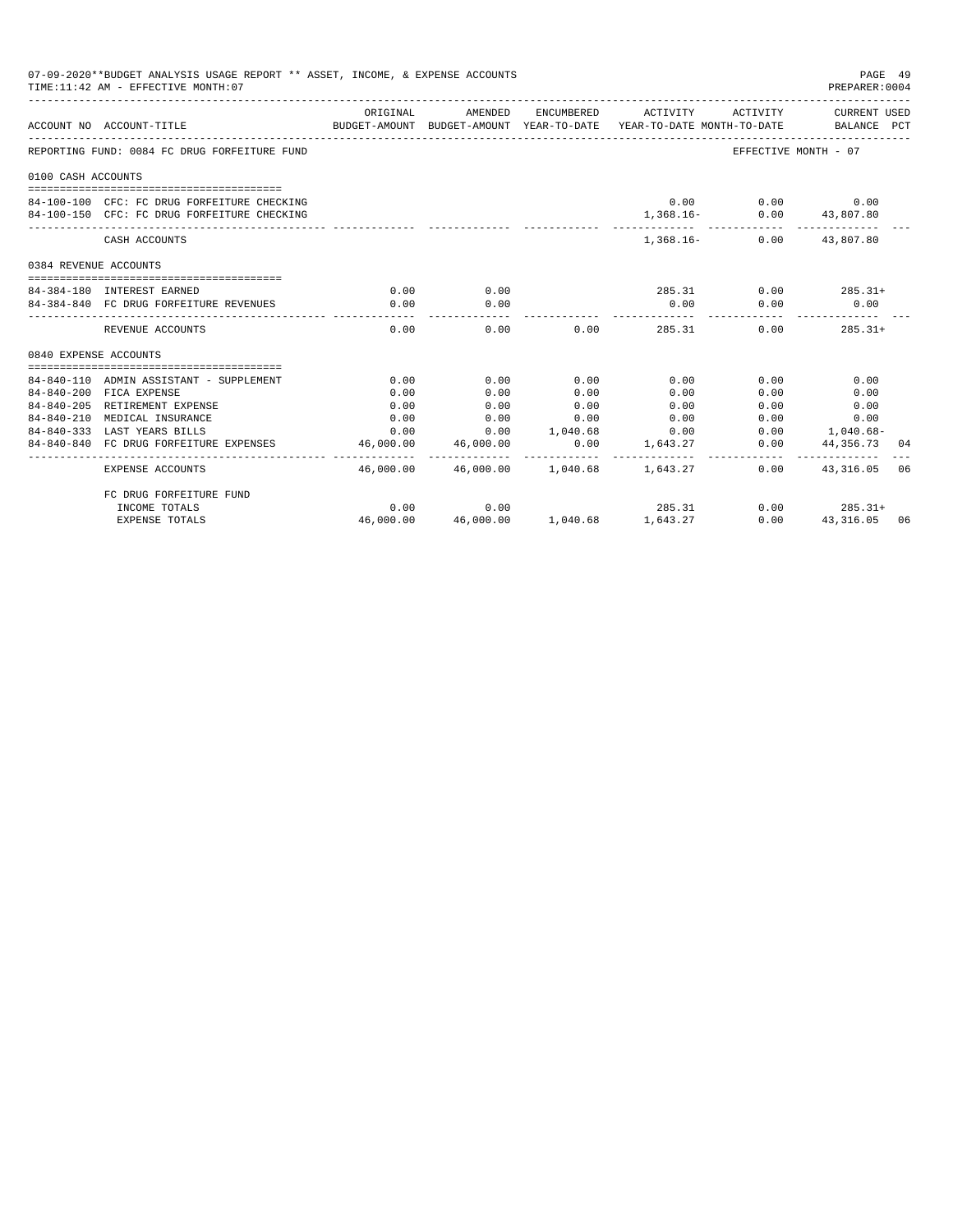| 07-09-2020**BUDGET ANALYSIS USAGE REPORT ** ASSET, INCOME, & EXPENSE ACCOUNTS<br>TIME: 11:42 AM - EFFECTIVE MONTH: 07 |                                        |          |                                         |                 |          |                                |                                                                                                                                |  |
|-----------------------------------------------------------------------------------------------------------------------|----------------------------------------|----------|-----------------------------------------|-----------------|----------|--------------------------------|--------------------------------------------------------------------------------------------------------------------------------|--|
|                                                                                                                       | ACCOUNT NO ACCOUNT-TITLE               | ORIGINAL | AMENDED                                 |                 |          |                                | ENCUMBERED ACTIVITY ACTIVITY CURRENT USED<br>BUDGET-AMOUNT BUDGET-AMOUNT YEAR-TO-DATE YEAR-TO-DATE MONTH-TO-DATE   BALANCE PCT |  |
|                                                                                                                       | REPORTING FUND: 0088 AIRPORT FUND      |          |                                         |                 |          |                                | EFFECTIVE MONTH - 07                                                                                                           |  |
| 0100 CASH ACCOUNTS                                                                                                    |                                        |          |                                         |                 |          |                                |                                                                                                                                |  |
|                                                                                                                       |                                        |          |                                         |                 |          |                                |                                                                                                                                |  |
|                                                                                                                       | 88-100-100 CFC - AIRPORT FUND          |          |                                         |                 |          | 3, 193. 42 455. 00 23, 799. 00 |                                                                                                                                |  |
|                                                                                                                       | CASH ACCOUNTS                          |          |                                         |                 |          | 3, 193. 42 455. 00 23, 799. 00 |                                                                                                                                |  |
| 0380 REVENUE ACCOUNTS                                                                                                 |                                        |          |                                         |                 |          |                                |                                                                                                                                |  |
|                                                                                                                       | 88-380-180 INTEREST EARNED             |          | $0.00$ 0.00                             |                 |          | $0.00$ 0.00 0.00               |                                                                                                                                |  |
|                                                                                                                       | 88-380-810 AIRPORT REVENUES            |          | 4,780.00 4,780.00                       |                 |          |                                | 5,205.00 550.00 425.00 + 109                                                                                                   |  |
|                                                                                                                       | REVENUE ACCOUNTS                       |          | $4.780.00$ $4.780.00$ $0.00$ $5.205.00$ |                 |          |                                | 550.00  425.00+ 109                                                                                                            |  |
| 0800 EXPENSE ACCOUNTS                                                                                                 |                                        |          |                                         |                 |          |                                |                                                                                                                                |  |
|                                                                                                                       |                                        |          |                                         |                 |          |                                |                                                                                                                                |  |
|                                                                                                                       | 88-800-120 PART TIME SALARY            | 0.00     | 0.00                                    | 0.00            | 0.00     | 0.00                           | 0.00                                                                                                                           |  |
|                                                                                                                       | 88-800-200 FICA - EMPLOYER MATCH       | 0.00     | 0.00                                    | 0.00            | 0.00     | 0.00                           | 0.00                                                                                                                           |  |
|                                                                                                                       | 88-800-205 RETIREMENT - EMPLOYER MATCH | 0.00     | 0.00                                    | 0.00            | 0.00     | $0.00$ 0.00                    |                                                                                                                                |  |
|                                                                                                                       | 88-800-810 AIRPORT EXPENSES            |          | 3,000.00 3,000.00 441.25 2,011.58       |                 |          | 95.00                          | 547.17<br>-82                                                                                                                  |  |
|                                                                                                                       | EXPENSE ACCOUNTS                       |          | 3,000.00 3,000.00 441.25                |                 | 2,011.58 | 95.00                          | 547.17<br>-82                                                                                                                  |  |
|                                                                                                                       | AIRPORT FUND                           |          |                                         |                 |          |                                |                                                                                                                                |  |
|                                                                                                                       | INCOME TOTALS                          |          | 4,780.00 4,780.00                       |                 |          |                                | 5,205.00 550.00 425.00+109                                                                                                     |  |
|                                                                                                                       | <b>EXPENSE TOTALS</b>                  | 3.000.00 | 3,000.00                                | 441.25 2,011.58 |          | 95.00                          | 547.17 82                                                                                                                      |  |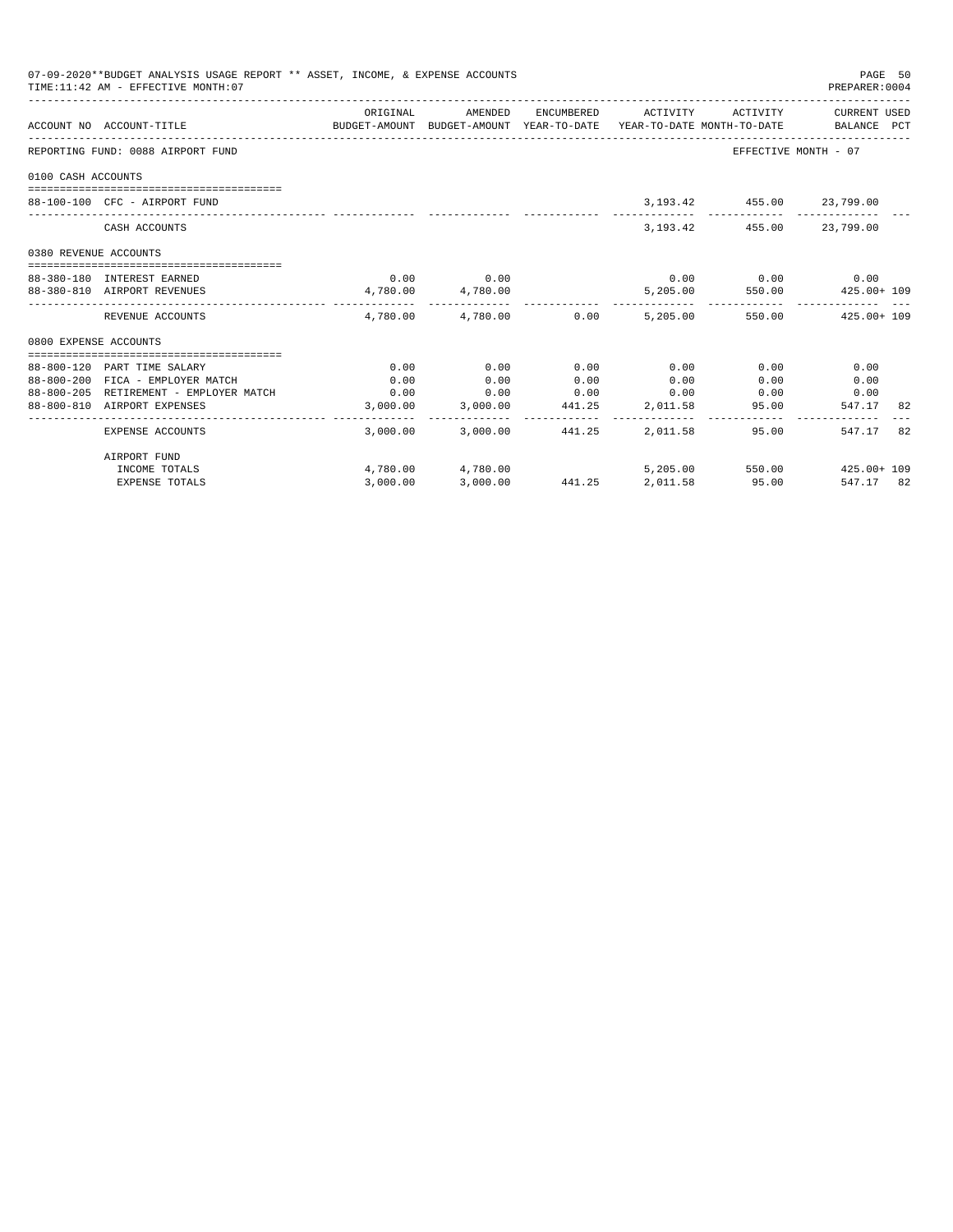| PAGE 51<br>07-09-2020**BUDGET ANALYSIS USAGE REPORT ** ASSET, INCOME, & EXPENSE ACCOUNTS<br>TIME: 11:42 AM - EFFECTIVE MONTH: 07<br>PREPARER: 0004 |                                                                                                             |               |                     |  |                              |                                                                                                                  |                       |     |
|----------------------------------------------------------------------------------------------------------------------------------------------------|-------------------------------------------------------------------------------------------------------------|---------------|---------------------|--|------------------------------|------------------------------------------------------------------------------------------------------------------|-----------------------|-----|
|                                                                                                                                                    | ACCOUNT NO ACCOUNT-TITLE<br>BUDGET-AMOUNT BUDGET-AMOUNT YEAR-TO-DATE YEAR-TO-DATE MONTH-TO-DATE BALANCE PCT | ORIGINAL      | AMENDED             |  | ENCUMBERED ACTIVITY          |                                                                                                                  | ACTIVITY CURRENT USED |     |
|                                                                                                                                                    | REPORTING FUND: 0092 PRE-TRIAL DIVERSION PROGRAM                                                            |               |                     |  |                              |                                                                                                                  | EFFECTIVE MONTH - 07  |     |
| 0100 CASH ACCOUNTS                                                                                                                                 |                                                                                                             |               |                     |  |                              |                                                                                                                  |                       |     |
|                                                                                                                                                    | 92-100-100 PRE-TRIAL CHECKING<br>92-100-222 PRE-TRIAL CHECKING                                              |               |                     |  |                              | $0.00$ $0.00$ $0.00$ $0.00$<br>6,394.95   130.00   31,132.26                                                     |                       |     |
|                                                                                                                                                    | CASH ACCOUNTS                                                                                               |               |                     |  |                              | 6,394.95 130.00 31,132.26                                                                                        |                       |     |
| 0399 REVENUE ACCOUNTS                                                                                                                              |                                                                                                             |               |                     |  |                              |                                                                                                                  |                       |     |
|                                                                                                                                                    | 92-399-180 INTEREST EARNED<br>92-399-920 PRE-TRIAL FEES                                                     | $3.00$ $3.00$ | 12,500.00 12,500.00 |  |                              | $188.44$ 0.00 $185.44 + 281$<br>$6\,,210\,.00 \qquad \qquad 130\,.00 \qquad \qquad 6\,,290\,.00 \qquad \quad 50$ |                       |     |
|                                                                                                                                                    | REVENUE ACCOUNTS                                                                                            | . <u>.</u>    | . <u>.</u>          |  | ------------                 | $12,503.00$ $12,503.00$ $0.00$ $6,398.44$ $130.00$                                                               | 6,104.56 51           |     |
| 0929 EXPENSE ACCOUNT                                                                                                                               |                                                                                                             |               |                     |  |                              |                                                                                                                  |                       |     |
|                                                                                                                                                    | 92-929-929 PRE-TRIAL EXPENSE                                                                                | 0.00          | 0.00                |  |                              | $0.00$ $0.00$ $0.00$ $0.00$                                                                                      | 0.00                  |     |
|                                                                                                                                                    | EXPENSE ACCOUNT                                                                                             | 0.00          | 0.00                |  | ------------<br>0.00<br>0.00 | 0.00                                                                                                             | 0.00                  |     |
|                                                                                                                                                    | PRE-TRIAL DIVERSION PROGRAM                                                                                 |               |                     |  |                              |                                                                                                                  |                       |     |
|                                                                                                                                                    | INCOME TOTALS<br><b>EXPENSE TOTALS</b>                                                                      | 0.00          | 0.00                |  | $0.00$ $0.00$                | $12,503.00$ $12,503.00$ $6,398.44$ $130.00$ $6,104.56$<br>0.00                                                   | 0.00                  | -51 |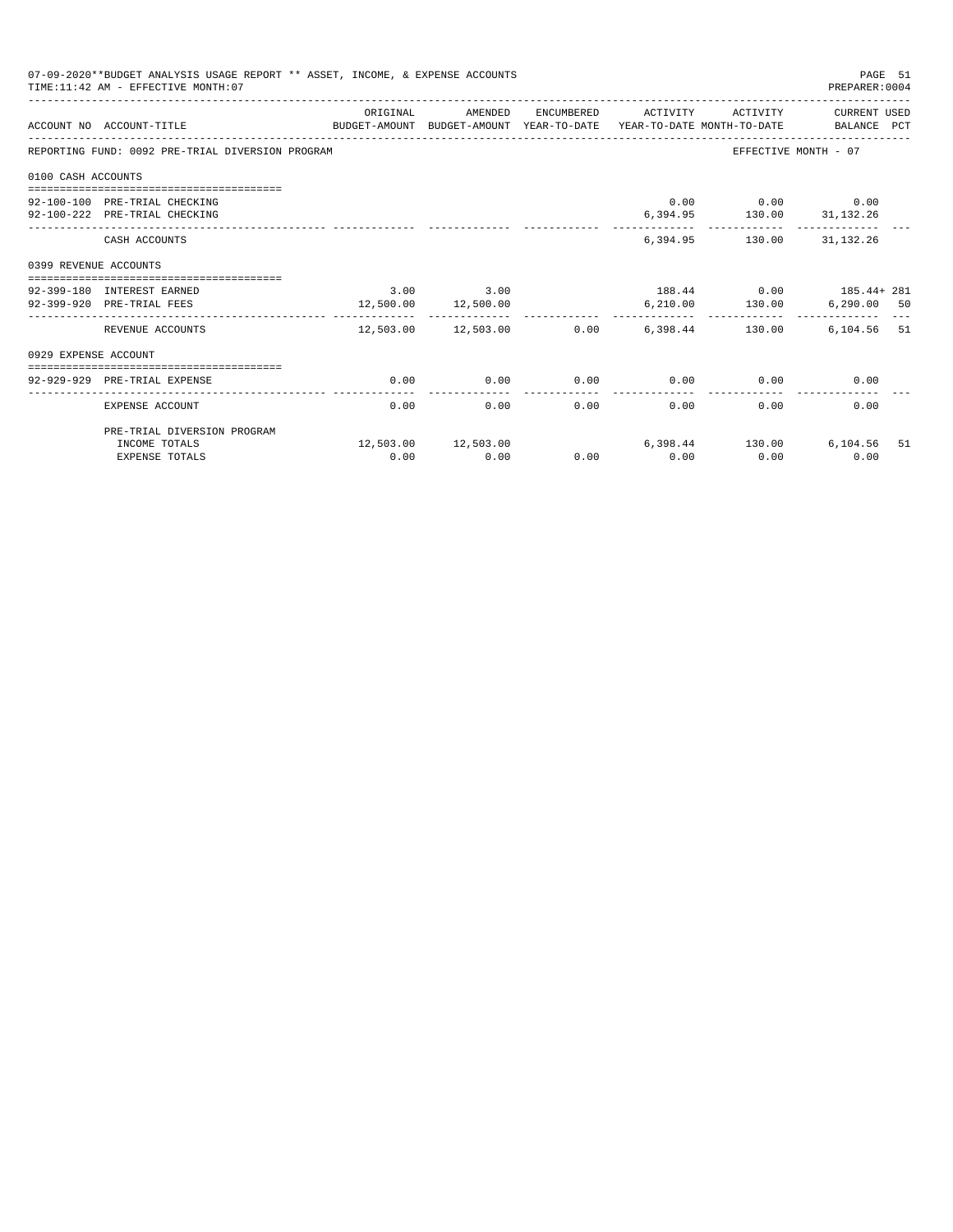| 07-09-2020**BUDGET ANALYSIS USAGE REPORT ** ASSET, INCOME, & EXPENSE ACCOUNTS<br>TIME: 11:42 AM - EFFECTIVE MONTH: 07<br>PREPARER: 0004 |                           |                                       |            |                                        |                      |                                    |  |  |  |
|-----------------------------------------------------------------------------------------------------------------------------------------|---------------------------|---------------------------------------|------------|----------------------------------------|----------------------|------------------------------------|--|--|--|
| ACCOUNT NO ACCOUNT-TITLE                                                                                                                | ORIGINAL<br>BUDGET-AMOUNT | AMENDED<br>BUDGET-AMOUNT YEAR-TO-DATE | ENCUMBERED | ACTIVITY<br>YEAR-TO-DATE MONTH-TO-DATE | ACTIVITY             | <b>CURRENT USED</b><br>BALANCE PCT |  |  |  |
| REPORTING FUND: 0094 GRANT FUND - CASH                                                                                                  |                           |                                       |            |                                        | EFFECTIVE MONTH - 07 |                                    |  |  |  |
| 0100 GRANT CASH ACCOUNT                                                                                                                 |                           |                                       |            |                                        |                      |                                    |  |  |  |
| 94-100-100 CASH-GRANT FUND                                                                                                              |                           |                                       |            | 0.00                                   | 0.00                 | 0.00                               |  |  |  |
| GRANT CASH ACCOUNT                                                                                                                      |                           |                                       |            | 0.00                                   | 0.00                 | 0.00                               |  |  |  |
| GRANT FUND - CASH<br>INCOME TOTALS<br>EXPENSE TOTALS                                                                                    | 0.00<br>0.00              | 0.00<br>0.00                          | 0.00       | 0.00<br>0.00                           | 0.00<br>0.00         | 0.00<br>0.00                       |  |  |  |